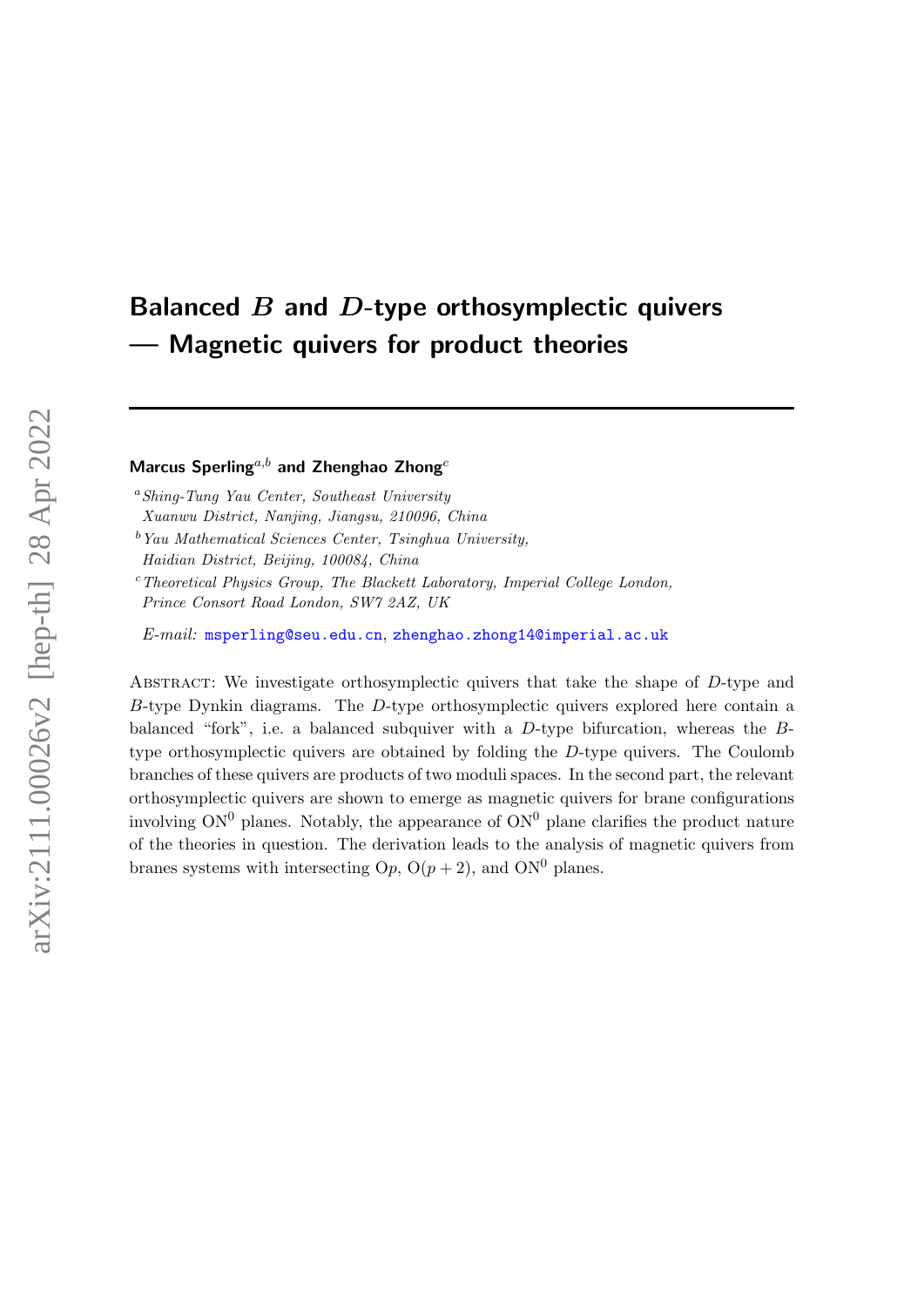# Contents

| 1        |                          | Introduction   |                                                     | $\overline{\mathbf{2}}$ |  |
|----------|--------------------------|----------------|-----------------------------------------------------|-------------------------|--|
| $\bf{2}$ |                          |                | Forking orthosymplectic quivers $(D$ -type)         | $\boldsymbol{6}$        |  |
|          | 2.1                      |                | Global symmetry                                     | $\boldsymbol{6}$        |  |
|          | 2.2                      | $\overline{7}$ |                                                     |                         |  |
|          | 2.3                      |                | Unframed D-type orthosymplectic quivers             | 10                      |  |
|          |                          | 2.3.1          | $E_{n+1} \times E_{n+1}$ family                     | 10                      |  |
|          |                          | 2.3.2          | $E_6 \times$ SO(10) family                          | 13                      |  |
|          |                          | 2.3.3          | $E_8 \times SO(16)$ family                          | 14                      |  |
|          |                          | 2.3.4          | $F_4 \times F_4$ family                             | 16                      |  |
|          |                          | 2.3.5          | $SO(odd) \times SO(odd)$ family                     | 17                      |  |
| 3        |                          |                | Folding after forking $(B\text{-type})$             | 18                      |  |
|          | $3.1\,$                  |                | Global symmetry                                     | 18                      |  |
|          | 3.2                      |                | Framed B-type orthosymplectic quivers               | 19                      |  |
|          | $3.3\,$                  |                | Unframed $B$ -type orthosymplectic quivers          | <b>20</b>               |  |
|          |                          | 3.3.1          | $E_6 \times F_4$ family                             | 21                      |  |
|          |                          | 3.3.2          | $E_6 \times SO(9)$ family                           | 21                      |  |
|          |                          | 3.3.3          | $E_8 \times SO(15)$ family                          | $\sqrt{22}$             |  |
|          |                          | 3.3.4          | $F_4 \times SO(9)$ family                           | $\bf{22}$               |  |
|          |                          | 3.3.5          | $SO(even) \times SO(odd)$ family                    | 23                      |  |
| 4        |                          |                | Derivation from Type II brane configurations        | 24                      |  |
|          | 4.1                      |                | 3d brane systems                                    | 24                      |  |
|          |                          | 4.1.1          | A first example: $ON^0$ planes                      | 24                      |  |
|          |                          | 4.1.2          | A second example: $ON^0$ with O3 and O5 planes      | <b>26</b>               |  |
|          |                          | 4.1.3          | A last example: $ON^0$ with O3 and O5 planes        | 28                      |  |
|          | 4.2                      |                | 6d brane systems                                    | 30                      |  |
|          |                          | 4.2.1          | Inclusion of $ON0$ plane                            | 30                      |  |
|          |                          | 4.2.2          | $ON0$ with O6 and O8 planes                         | 33                      |  |
|          | 4.3                      |                | 5d brane systems                                    | 35                      |  |
|          |                          | 4.3.1          | Inclusion of $ON^0$ plane                           | 35                      |  |
|          |                          | 4.3.2          | $ON^0$ with O5 and O7 planes                        | 37                      |  |
| 5        |                          |                | Conclusions and outlook                             | 47                      |  |
|          |                          |                | A Brane configurations                              | 49                      |  |
|          |                          |                | B Global symmetry enhancement beyond balanced nodes | 52                      |  |
|          | C Hilbert series results |                |                                                     |                         |  |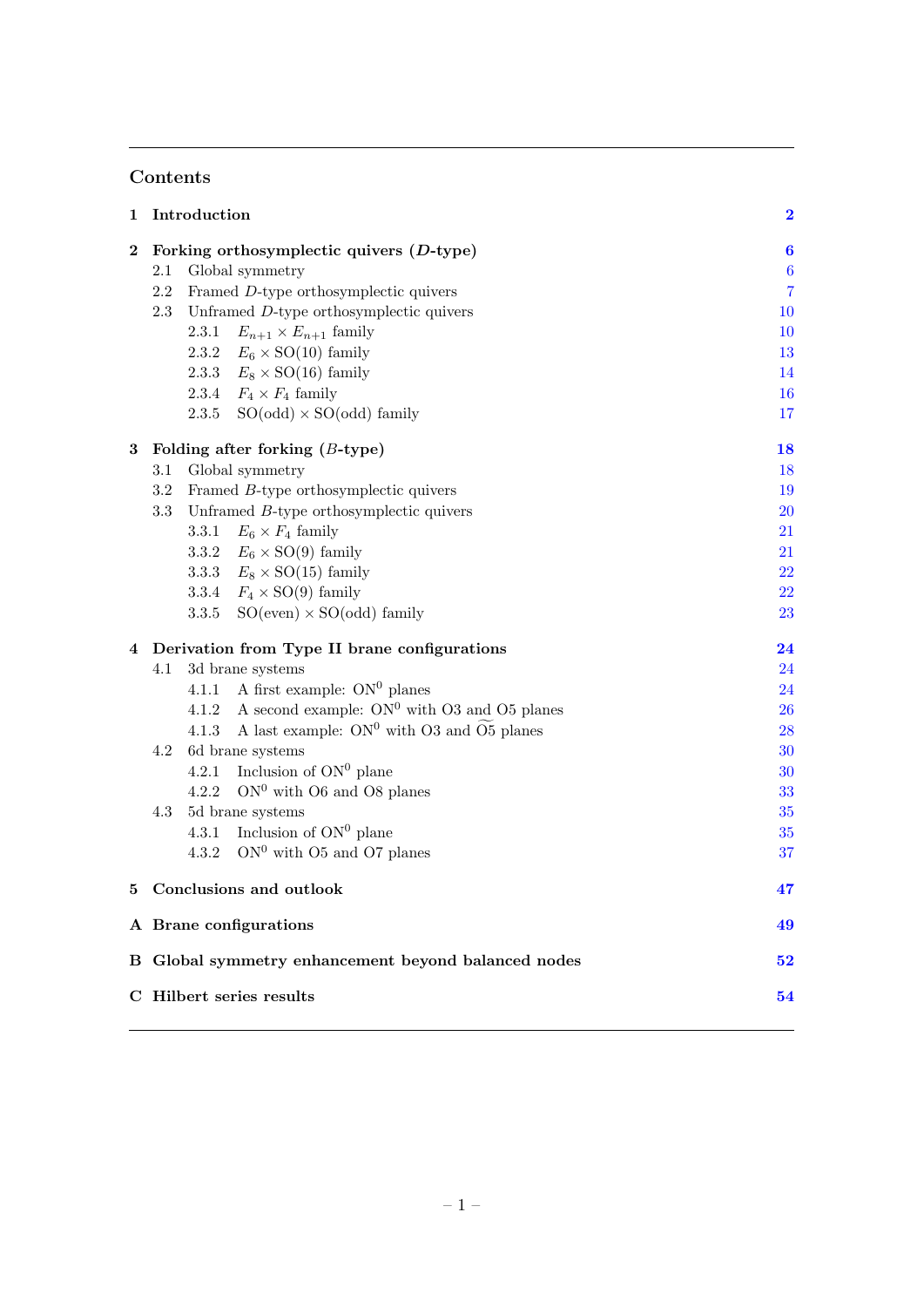#### <span id="page-2-0"></span>1 Introduction

Coulomb branches of 3d  $\mathcal{N} = 4$  quiver gauge theories have rich geometric properties. In the last few decades, quivers composed of unitary gauge groups had been studied in great length. Prominent physics approaches include Hilbert series [\[1\]](#page-62-0), abelianisation [\[2\]](#page-62-1), and Coulomb branch quantisation [\[3\]](#page-62-2); while active mathematics research culminated in a rig-orous definition [\[4,](#page-62-3) [5\]](#page-62-4). On the other hand, *orthosymplectic quivers* — quivers composed of alternating (special) orthogonal and symplectic gauge groups — are less frequented; both in physics and mathematics. One explanation is that orthosymplectic quivers are more difficult to study due to many subtle features. Recent developments in orthosymplectic quivers allow to expand the exploration. For instance, novel types of orthosymplectic quivers arise in the study of *magnetic quivers* using brane configurations  $[6-9]$  $[6-9]$ . In particular, these include quivers without flavour nodes — hereafter referred as unframed quivers. These developments are largely based on an improved understanding of generating functions, like the Coulomb branch Hilbert series [\[1,](#page-62-0) [10,](#page-62-7) [11\]](#page-62-8). This greatly expands the set of orthosymplectic quivers one can probe and the time is ripe for a systematic exploration.

One way to systematically explore orthosymplectic quivers is to follow the early developments of unitary quivers. For example, the ADE Dynkin classification of unitary quiver theories describing the low-energy theories of D-branes probing an  $ADE$  singularity  $\mathbb{C}^2/\Gamma_{ADE}$  [\[12,](#page-62-9) [13\]](#page-62-10), also known as McKay correspondence. The Dynkin type quivers are completed by unitary quivers [\[14\]](#page-62-11) in the shape of classical BC type Dynkin diagrams and quivers in the shape of exceptional  $G_2$ ,  $F_4$  Dynkin diagrams. While the *ADE*-type quivers admit a Lagrangian description, the  $BCFG$ -type quivers do have a known Lagrangian. The Coulomb branch of a Dynkin quiver of the Lie algebra  $\mathfrak g$  is the (reduced) one G-instanton moduli space, or equivalently, the minimal nilpotent orbit closure of  $\mathfrak{g}$  [\[15](#page-62-12)[–17\]](#page-62-13). This relations between Coulomb branches and moduli spaces of instantons was pointed out for ADE quivers in [\[18\]](#page-62-14), see also [\[19,](#page-62-15) [20\]](#page-62-16), and for  $BCFG$  quivers in [\[14\]](#page-62-11). This classification yields a set of simple moduli spaces which are ubiquitous in quiver gauge theories.

The description of the 3d  $\mathcal{N} = 4$  Coulomb branch has benefited tremendously from the realisation that monopole operators [\[21–](#page-63-0)[23\]](#page-63-1) are suitable coordinates to describe the quantum-corrected moduli space. Moreover, monopole operators are instrumental for the phenomenon of the enhancement of the Coulomb branch global symmetry in the IR [\[23–](#page-63-1) [25\]](#page-63-2). By studying which monopole operators sit inside the global symmetry current, it has been shown in [\[24\]](#page-63-3) that the enhanced Coulomb branch global symmetry of a unitary quiver can be read off by identifying the subset of balanced nodes and comparing it to Dynkin diagrams. The ability to immediately read off the Coulomb branch global symmetry is a powerful tool, especially if the quiver is too complicated for other methods. However, it might be the case that the set of balanced nodes does not yield the full global symmetry in the IR, as further enhancement might occur, see for instance [\[26–](#page-63-4)[28\]](#page-63-5) as well as below.

The possibility to realise 3d  $\mathcal{N} = 4$  theories by Type IIB brane configurations [\[29\]](#page-63-6) has undoubtedly advanced the understanding of intricate aspects: let it be dualities like 3d mirror symmetry or the geometry of moduli space. The set of possible low-energy theories is enriched by inclusion of orientifold and orbifold planes into brane the configurations [\[24,](#page-63-3) [30–](#page-63-7)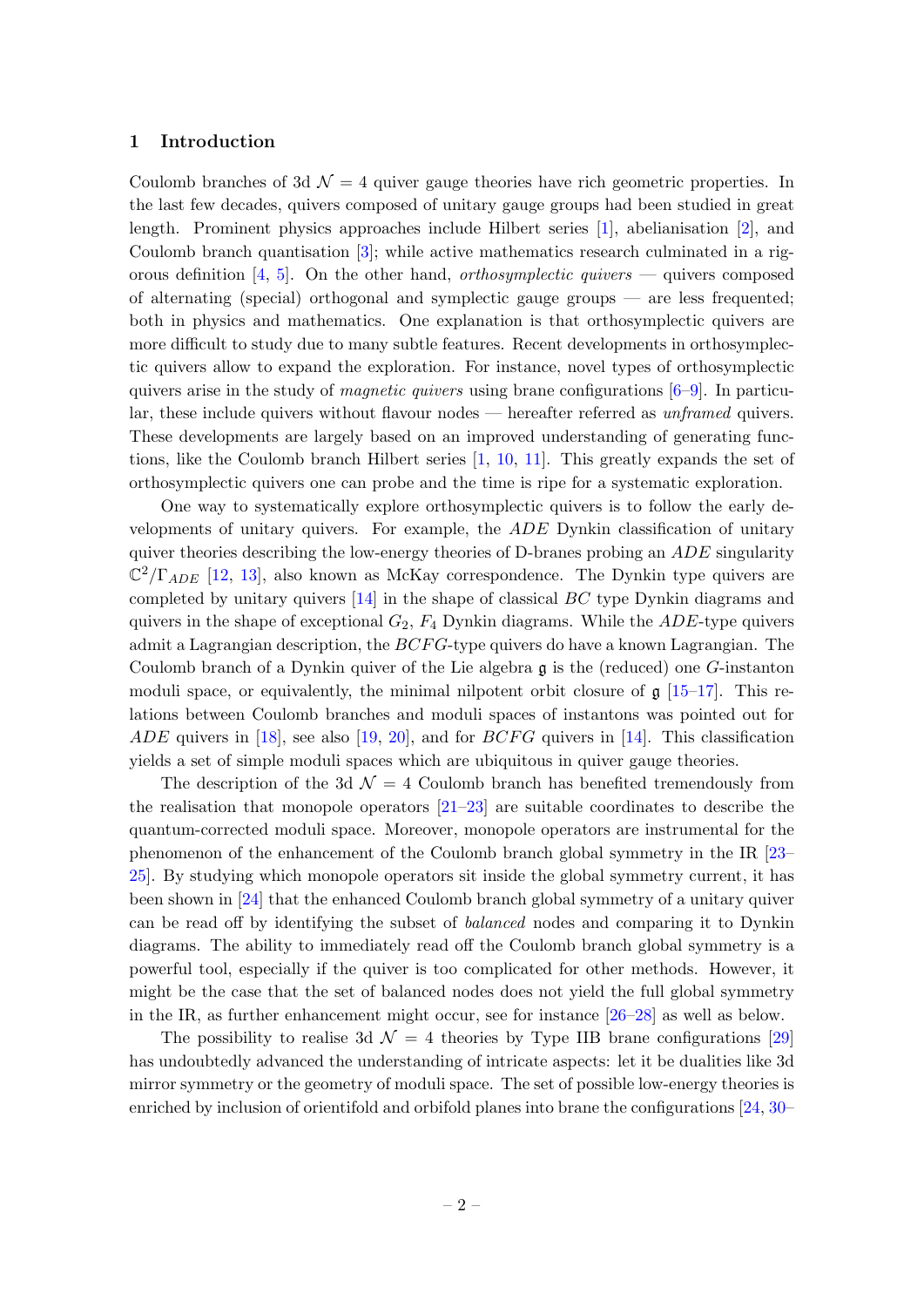[35\]](#page-63-8). Recently, the magnetic phase of D3-D5-NS5 branes systems has been generalised to  $Dp-D(p+2)$ -NS5 configurations in order to characterise Higgs branches of p-dimensional theories with 8 supercharges. Such a magnetic phase gives rise to a magnetic quiver [\[6–](#page-62-5) [9,](#page-62-6) [36](#page-63-9)–43, i.e. an auxiliary 3d  $\mathcal{N} = 4$  quiver theory whose Coulomb branch describes the Higgs branch of the higher-dimensional theory. Hence, 3d  $\mathcal{N}=4$  Coulomb branches are essential tools to study Higgs branches of strongly coupled theories, where (semi-)classical techniques break down.

<span id="page-3-0"></span>

Table 1: The Dynkin types of orthosymplectic quivers relevant for this paper. Red nodes represent special orthogonal groups and blue represent symplectic groups, see [\(1.1\)](#page-5-0).

Dynkin-type classification. In this paper, orthosymplectic quivers are explored in a similar manner — aiming to develop a Dynkin classification of balanced orthosymplectic quivers, see Tables [1](#page-3-0) and [2:](#page-4-0)

- A-type orthosymplectic quivers, i.e. all edges are simply-laced and the gauge groups are arranged in a linear chain, are well known [\[24,](#page-63-3) [35\]](#page-63-8).
- $\bullet$  C-type orthosymplectic quivers, most notably those obtained by *folding A*-type quivers, have been explored recently in [\[11\]](#page-62-8).
- In this paper the exploration of classical Dynkin type orthosymplectic quivers is completed by studying B-type and D-type. This includes a systematic study of both framed and unframed quivers. It is also clarified how the balance of SO and Sp gauge groups allows one to read off the global symmetry for such orthosymplectic quivers. One crucial feature, which all the examples in this paper displays, is that the Coulomb branch is the product of two moduli spaces, see Table [2.](#page-4-0)

The scope of this work is to complete the classification of balanced classical Dynkintype orthosymplectic quivers. This does not equal a classification of orthosymplectic quivers, for the same reasons as the balanced Dynkin-type unitary quiver classification is not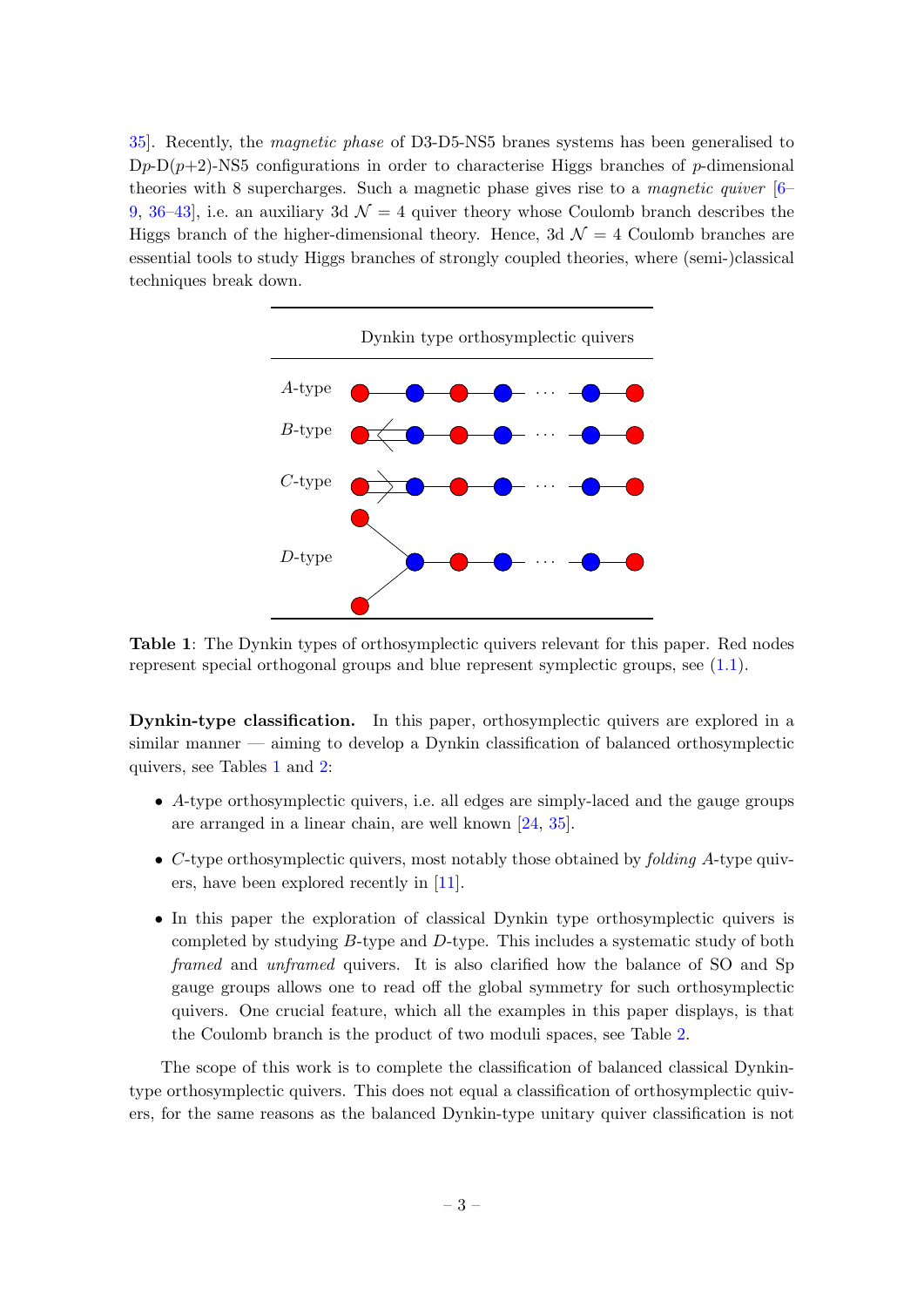<span id="page-4-0"></span>

| Orthosymplectic quiver | Framed                                                                | Unframed                                                                                                                                                                                                                                                                                                                                                                                                                          |
|------------------------|-----------------------------------------------------------------------|-----------------------------------------------------------------------------------------------------------------------------------------------------------------------------------------------------------------------------------------------------------------------------------------------------------------------------------------------------------------------------------------------------------------------------------|
| Balanced A-type        | $\overline{\mathcal{O}}_{\text{min}}^D$ , e.g. [35]                   | $\overline{\mathcal{O}}_{\min}^{E_n}$ , e.g. [7]                                                                                                                                                                                                                                                                                                                                                                                  |
| Balanced B-type        | $\overline{\mathcal{O}}^D \times \overline{\mathcal{O}}^B$ , Sec. 3.2 | $\overline{\mathcal{O}}_{\text{min}}^{E_6} \times \overline{\mathcal{O}}_{\text{min}}^{F_4}, \overline{\mathcal{O}}_{\text{min}}^{E_6} \times \overline{\mathcal{O}}_{\text{min}}^{B_4}, \overline{\mathcal{O}}_{\text{min}}^{E_8} \times \overline{\mathcal{O}}^{B_7},$<br>$\overline{\mathcal{O}}_{\min}^{F_4} \times \overline{\mathcal{O}}_{\min}^{B_4}, \overline{\mathcal{O}}^B \times \overline{\mathcal{O}}^D$ , Sec. 3.3 |
| Balanced C-type        | $\overline{\mathcal{O}}_{\text{min}}^A$ , e.g. [11]                   | $\overline{\mathcal{O}}_{\min}^{E_7,E_6,D_5,D_4,A_3}$ , e.g. [11]                                                                                                                                                                                                                                                                                                                                                                 |
| Balanced D-type        | $\overline{\mathcal{O}}^D \times \overline{\mathcal{O}}^D$ . Sec. 2.2 | $\overline{\mathcal{O}}_{\min}^{E_n} \times \overline{\mathcal{O}}_{\min}^{E_n}, \overline{\mathcal{O}}_{\min}^{E_6} \times \overline{\mathcal{O}}_{\min}^{D_5}, \overline{\mathcal{O}}_{\min}^{E_8} \times \overline{\mathcal{O}}^{D_8},$<br>$\overline{\mathcal{O}}_{\min}^{F_4} \times \overline{\mathcal{O}}_{\min}^{F_4}, \overline{\mathcal{O}}^B \times \overline{\mathcal{O}}^B$ , Sec. 2.3                               |

Table 2: Representative examples of ABCD-Dynkin type orthosymplectic quivers and their Coulomb branch moduli spaces.  $\overline{\mathcal{O}}^{\mathfrak{g}}$  denotes the closure of a nilpotent orbit closure of the Lie algebra  $\mathfrak g$ . The subscript  $_{\min}$  denotes the minimal orbit.

a classification of all unitary quivers. The set of balanced  $B$ - and  $D$ -type orthosymplectic quivers is understood as a distinguished set, for two reasons: firstly, there are no unnecessary unbalanced gauge nodes present. Secondly, the subdiagram of balanced nodes is a single connected diagram. Because if there exists an unbalanced gauge node, one could either connect it to more unbalanced nodes or connect it to another set of balanced gauge nodes. None of these operators would change the character of that single unbalanced node, but both operations would lead to more complicated moduli spaces. In other words, restricting to balanced quivers is equivalent to studying the fundamental features, that arise from balanced Dynkin-type orthosymplectic quivers. These features are

- Framed quivers: Firstly, the linear tail begins with an  $SO(2)$  gauge node and ends on a  $B/D$ -type edge. Secondly, all gauge nodes are balanced.
- Unframed quivers: Firstly, the allowed gauge nodes are either  $SO(n)$ ,  $Sp(k)$ , or  $U(1)$ nodes. Secondly, the linear tail begins with an SO(2) gauge node and ends with on a  $B/D$ -type edge. Thirdly, all gauge nodes outside the balanced  $B/D$ -type Dynkin diagram are included solely to balance the  $B/D$ -type Dynkin subgraph.

The only exception to these features, known to the authors, is the so-called  $E_7 \times E_7$ family detailed and explained below. The constraint that the linear tail of alternating orthosymplectic gauge nodes decreases in rank down to SO(2) can be understood as vital condition for the product structure via explicit brane constructions. It is then promoted to a guiding principle for all balanced orthosymplectic  $B/D$ -type Dynkin quivers with a product structure. The absence of counterexamples is a reassuring sign.

Product theories. One overarching theme of this work are quivers whose moduli spaces are product spaces. In particular D-type quivers are interesting because they fall in the class of star-shaped orthosymplectic quivers. A rather large subset of these can be un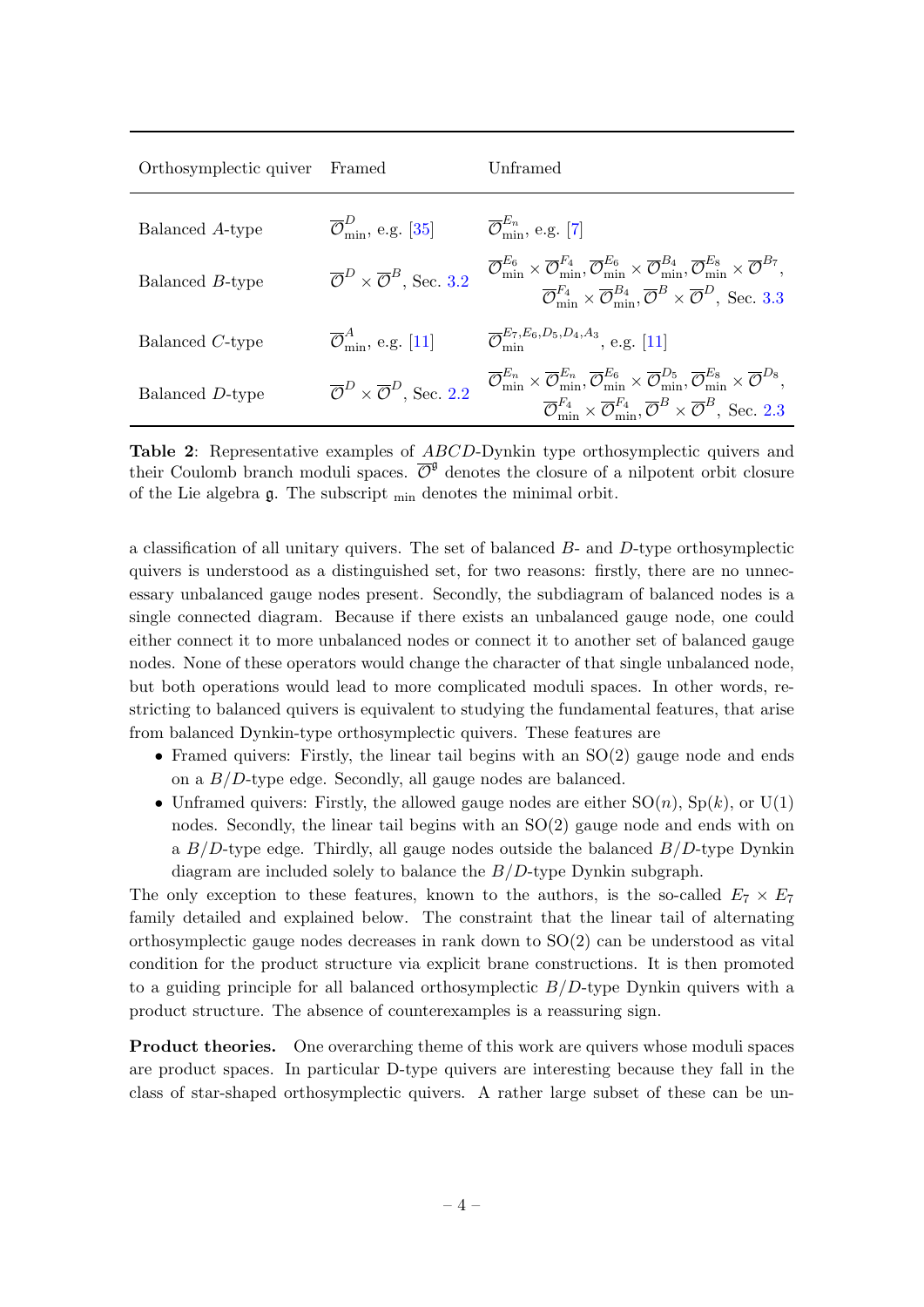derstood as mirrors of class  $S$  theories, with legs specified by partition data. Hence, the quiver theories detailed here are candidate mirrors of certain class  $S$  theories that should secretly be product theories. As class  $S$  theories are meant to be constructed using fundamental building blocks of three-punctured spheres, it is important to find which of these fundamental building blocks are not actually fundamental, but products of other SCFTs. Recalling from  $[44, 45]$  $[44, 45]$  that identifying product class S theories is based on a systematic search without a clear "smoking gun" behaviour to look for. The results of this work suggest, that a balanced set of nodes in the shape of a D-type Dynkin diagram is such a pattern to look for.

**Outline.** Section [2](#page-6-0) explores D-type orthosymplectic quivers. The framed  $(D$ -type) orthosymplectic quivers of Section [2.2](#page-7-0) exhibit Coulomb branch moduli spaces that are products of height 2 nilpotent orbit closures of  $\mathfrak{so}(2n)$ . Next, unframed D-type orthosymplectic quivers are discussed in Section [2.3](#page-10-0) and the Coulomb branches are products of minimal nilpotent orbits of  $\mathfrak{e}_n$  and  $\mathfrak{f}_4$  algebras. These quivers are then generalised to infinite sequences. In Section [3,](#page-18-0) B-type orthosymplectic quivers, obtained from folding quivers in Section [2,](#page-6-0) are studied. Thereafter, brane set-ups for theories in  $d = 3, 5, 6$  dimension are detailed in Section [4;](#page-24-0) these brane configurations allow to derive framed and unframed D-type as well as framed B-type orthosymplectic quivers. Lastly, Section [5](#page-47-0) contains conclusions. Several appendices complement the main text. Type II brane configuration are reviewed in Appendix [A.](#page-49-0) Appendix [B](#page-52-0) explores additional abelian Coulomb branch global symmetry factors beyond the balance condition. Appendix [C](#page-54-0) provides computational details for the results of this paper.

Conventions and notation. Before starting the main part, some important conventions are outlined. The main object are quivers that encode supersymmetric theories with 8 supercharges. The quiver diagram is composed of nodes and edges. The nodes are either qauge nodes, i.e. a circle  $\bigcirc$  encodes a dynamical vector multiplet of some gauge group, or flavour nodes, i.e. a box  $\Box$  encodes a background vector multiplet of a global symmetry group. Throughout the paper, the adopted convention for gauge nodes is:

<span id="page-5-0"></span>
$$
\bigcirc_{k} \leftrightarrow \text{U}(k) \qquad \bigcirc_{k} \leftrightarrow \text{SO}(k) \qquad \bigcirc_{2k} \leftrightarrow \text{USp}(2k) \tag{1.1}
$$

and the same colouring scheme applies to flavour nodes. The edges in a quiver diagram, which are most relevant for this paper, are either simply laced edges or non-simply laced edges, where the naming is borrowed from Dynkin diagrams. A simply laced edge between two nodes encodes a hypermultiplet transforming in the bifundamental representation.

Recall from [\[24\]](#page-63-3) that a 3d  $\mathcal{N} = 4$  G = U(n), SO(n), Sp(n) gauge theory with  $N_f$ fundamental flavours is called balanced if:

for 
$$
U(n)
$$
:  $N_f = 2n$ , for  $SO(n)$ :  $N_f = n - 1$ , for  $Sp(n)$ :  $N_f = n + 1$ . (1.2)

If the number of flavour is larger, then the gauge nodes is good and referred to as overbalanced. If the number of flavours is smaller, the gauge node becomes ugly or bad.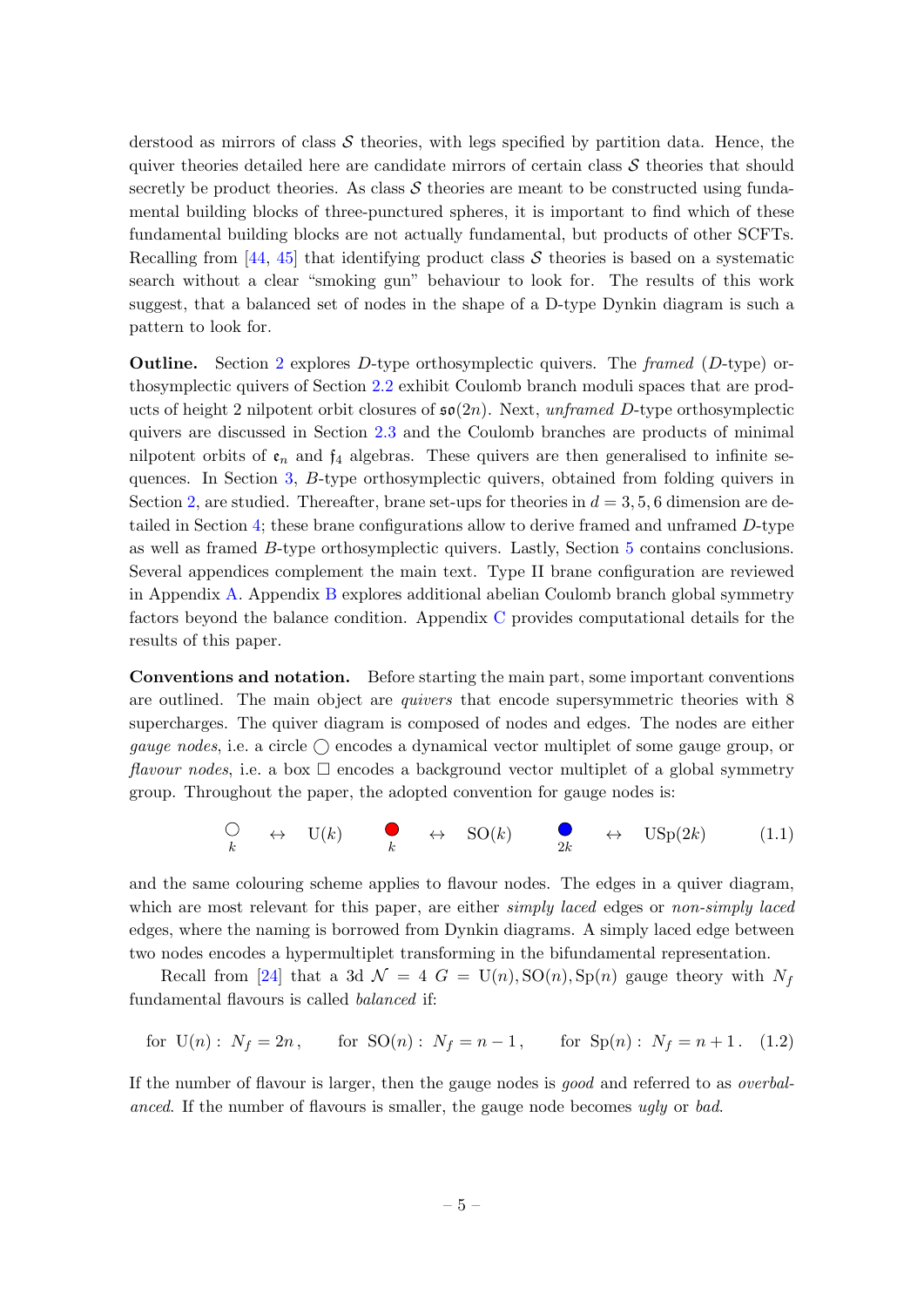## <span id="page-6-0"></span>2 Forking orthosymplectic quivers (D-type)

To begin the exploration, the class of framed orthosymplectic quivers is considered. Here and throughout the paper, *framed* refers to quivers that exhibit explicit flavour groups; which might also be known as *flavoured* quivers in the physics literature.

#### <span id="page-6-1"></span>2.1 Global symmetry

In a *forked quiver*<sup>[1](#page-0-0)</sup>, the set of gauge nodes are arranged in the shape of a D-type Dynkin diagram. Here, a forked orthosymplectic quiver is defined as a quiver that has a subset of balanced gauge groups that form a fork. Forked quivers are non-linear quivers in the sense that the gauge groups are not arranged in a single line. This is in contrast to the ABC-type orthosymplectic quivers, which are a linear chain of gauge nodes. The Coulomb branch global symmetry of forked orthosymplectic quivers has been conjectured in [\[24,](#page-63-3) Sec. 7.4. For a balanced fork composed of n gauge nodes (i.e. all gauge nodes are balanced)

<span id="page-6-2"></span>

the global symmetry is a product. This is verified through explicit Hilbert series computations for multiple examples, and the rule [\(2.1\)](#page-6-2) remains the same regardless of the rank of the gauge groups as long as they are balanced. Even if the tail begins with Sp gauge group or if the two bifurcated nodes are SO gauge groups, the global symmetry remains the same.

**Exceptions.** An exception to  $(2.1)$  arises if the tail of the fork begins with an  $SO(2)$ gauge group<sup>[2](#page-0-0)</sup>. Here, the global symmetry is enhanced to



<sup>&</sup>lt;sup>1</sup>This term is first used in  $[46]$ .

<sup>&</sup>lt;sup>2</sup>This is perhaps more evident from a brane set-up with O3 planes, where one should include an  $USp(0)$ gauge node connected to the  $SO(2)$  node. By including the  $USp(0)$  node, the global symmetry is consistent with  $(2.1)$ . In Section [4,](#page-24-0) the USp $(0)$  nodes is always omitted.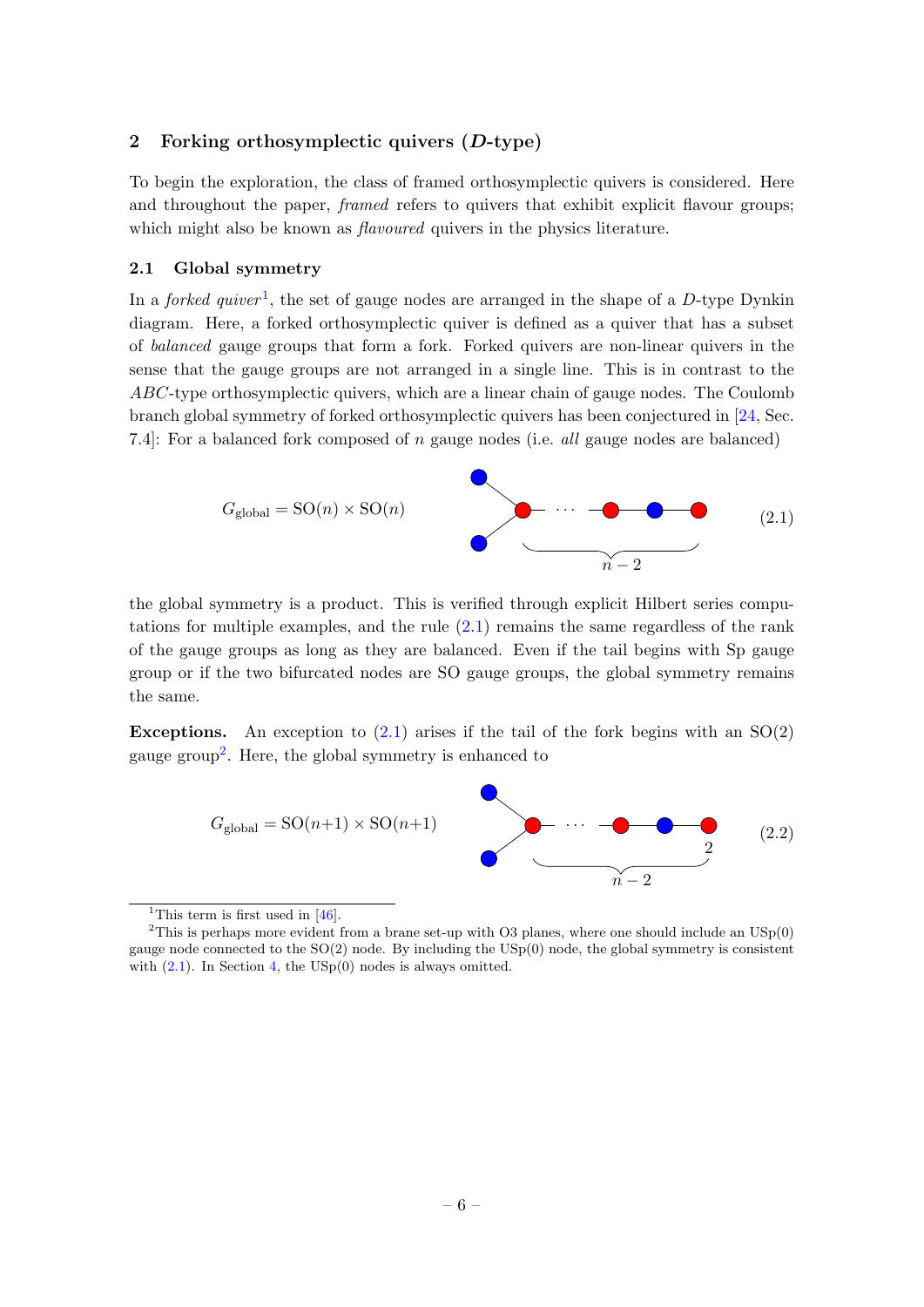and another exception arises if this SO(2) is ungauged

$$
G_{\text{global}} = \text{SO}(n-1) \times \text{SO}(n-1) \times \text{SO}(2)
$$
\n
$$
2 \qquad 2 \qquad 2 \qquad (2.3)
$$

where an additional  $SO(2)$  factor arises in the global symmetry group. This case is further explored in Appendix [B.](#page-52-0) For framed orthosymplectic quivers, these are the only exceptions to  $(2.1)$ . On the other hand, for an *unframed* orthosymplectic quiver there could be additional symmetry enhancement, as discussed in Section [2.3.](#page-10-0)

In order for the Coulomb branch of a quiver to be a product of Coulomb branches of two theories, the global symmetry must be the product of (at least) two non-Abelian groups. The global symmetry of a framed balanced D-type quiver is always the product of two identical non-Abelian groups, see for instance [\[24\]](#page-63-3). The next subsection provides examples of such quivers. This allows to argue that quivers with such a feature are natural candidates for product theories. As is explored in Section [2.3,](#page-10-0) gauging the flavours in the framed quivers of Section [2.2](#page-7-0) also leads to product theories, although the non-abelian groups in the product may not be identical.

## <span id="page-7-0"></span>2.2 Framed D-type orthosymplectic quivers

In this paper, forked orthosymplectic quivers are restricted to quivers whose fork is balanced and the long (balanced) tail begins with SO(2). As a consequence, such a tail results in an increasing sequence of the form



up until the first flavour node. Restricting to such a class of quivers allows to construct the following three parameter family:

<span id="page-7-1"></span>

such that  $n \geq 2k + 2l \geq 4$  holds. In fact, one finds

<span id="page-7-2"></span>**Group 1.** Quiver  $(2.5)$  constitutes all framed orthosymplectic quivers which satisfy:

- Tail begins with SO(2) and end with a fork.
- All nodes are balanced.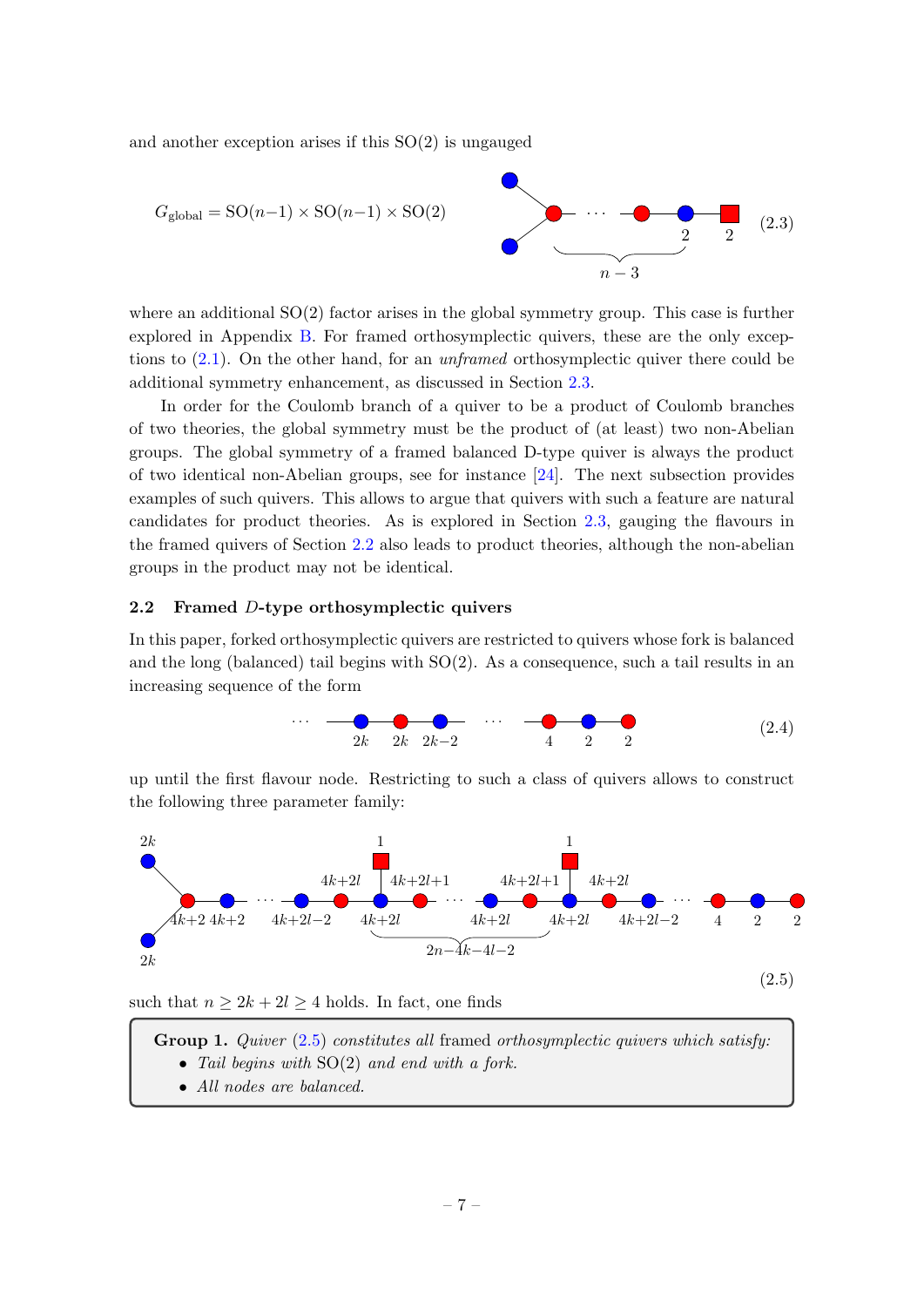The long tail starting with SO(2) seems to be characteristic of forked orthosymplectic quivers whose Coulomb branch is a product of two moduli spaces<sup>[3](#page-0-0)</sup>.

The significance of [\(2.5\)](#page-7-1) comes from the following: Explicit Hilbert series computations, see Tables [8,](#page-54-1) suggest that the Coulomb branch is of the form

<span id="page-8-1"></span>
$$
\mathcal{C}(2.5) = \overline{\mathcal{O}}_{(2^{2k},1^{2n-4k})}^{50(2n)} \times \overline{\mathcal{O}}_{(2^{2k+2l},1^{2n-4k-4l})}^{50(2n)}, \qquad (2.6)
$$

where  $\overline{\mathcal{O}}_0^{\mathfrak{so}(2n)}$  $(\ldots)$  refers to the closure of the  $\mathfrak{so}(2n)$  nilpotent orbit labelled by the partition  $(...)$  [\[47\]](#page-64-4). The Coulomb branch is the product of two non-identical height 2 nilpotent orbits for  $l \geq 1$ . The highest weight generating function (HWG) are known to be [\[48\]](#page-64-5):

<span id="page-8-0"></span>
$$
\text{HWG}(2.5) = \text{PE}\left[\sum_{i=1}^{k} \mu_{2i} t^{2i}\right] \cdot \text{PE}\left[\sum_{i=1}^{k+l} m_{2i} t^{2i}\right] \tag{2.7}
$$

where  $\mu_i, m_i$  are the highest weight fugacities for  $SO(2n) \times SO(2n)$ . For orthosymplectic quivers, it is not known how to compute the refined Coulomb branch Hilbert series via the monopole formula due to lack of topological symmetries in the quiver description. Nevertheless, the unrefined Hilbert series computed with the monopole formula is consistent with the unrefined HWG. Therefore, it is strictly speaking a conjecture that the refined Coulomb branch Hilbert series of  $(2.5)$  is given by  $(2.7)$ . The same conjecture is made whenever a HWG is given in this paper.

It is illuminating to consider special parameter regions of [\(2.5\)](#page-7-1).

• For  $l = 0$  and  $n \geq 2k + 2 \geq 4$ , the family reduces to a two parameter family:

<span id="page-8-2"></span>



<sup>&</sup>lt;sup>3</sup>If the tail does not begin with  $SO(2)$ , one can still construct a balanced fork with an  $SO \times SO$  Coulomb branch global symmetry. However, so far, it is not clear how to construct any other forked orthosymplectic quivers that are framed and whose Coulomb branches are also products of moduli spaces. In Section [4,](#page-24-0) the relevant brane configurations demonstrate that it is quite a coincidence which leads to the fact that [\(2.5\)](#page-7-1) is mirror dual to a product of two SQCD theories.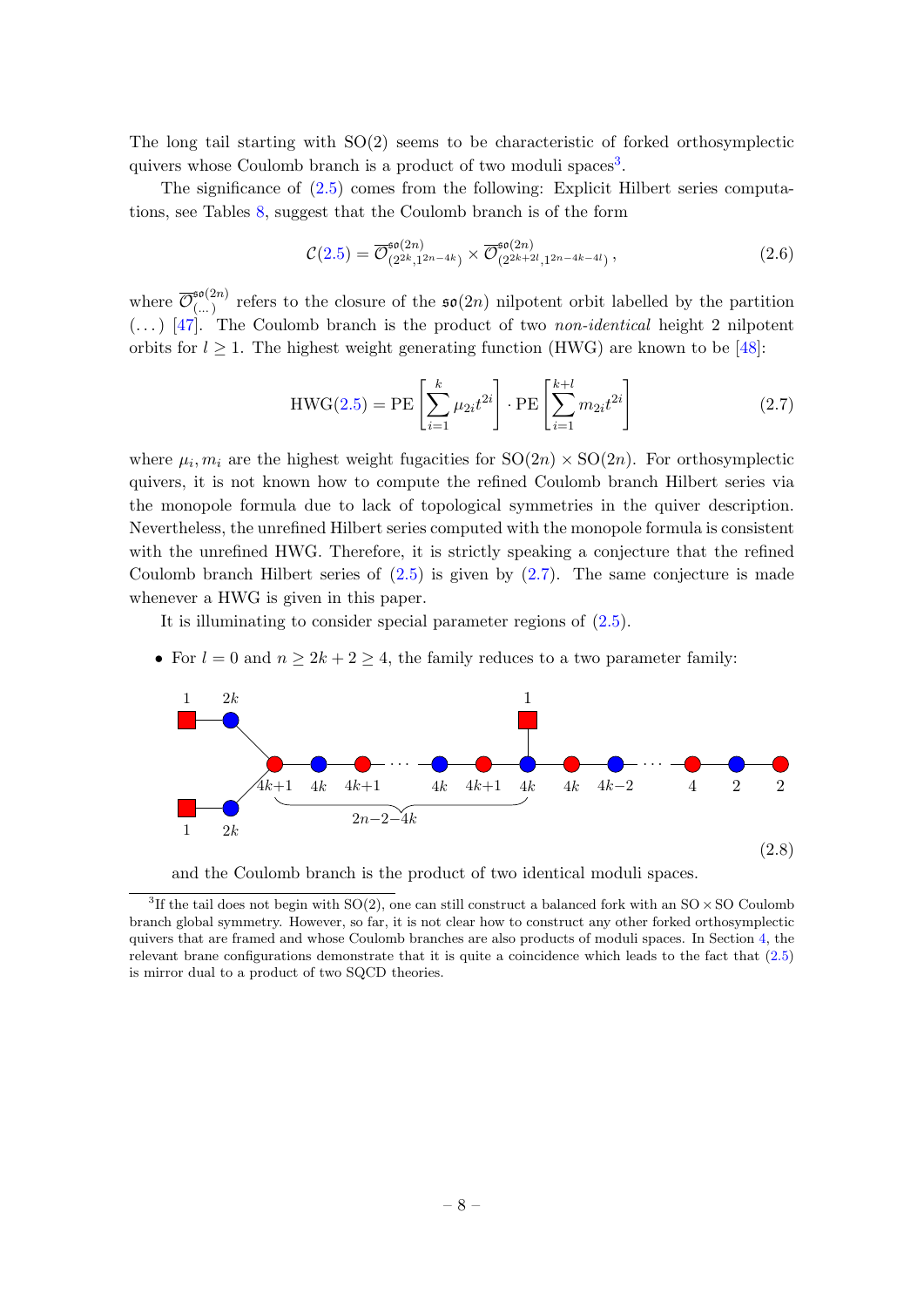• For  $l \geq 1$  and  $n = 2k + 2l + 1$ , the family reduced to another two parameter family:

<span id="page-9-2"></span>

Furthermore, for  $l = 0$  and  $n = 2k + 1$ , a one parameter family arises

<span id="page-9-0"></span>

which was studied in [\[24\]](#page-63-3).

• For  $l \geq 1$  and  $n = 2k + 2l$ , the larger of the two moduli spaces in the product  $\overline{\mathcal{O}}_{(2^{2k+2l})}^{\mathfrak{so}(4k+4l)}$  $\overline{\mathcal{O}}_{(2^{2k+2l})}^{(4k+4l)}$  is the union of two identical cones  $\overline{\mathcal{O}}_{(2^{2k+2l})}^{50(4k+4l),l}$  $\frac{\sigma^{50(4k+4l),I}}{(2^{2k+2l})}$  and  $\overline{\mathcal{O}}_{(2^{2k+2l})}^{50(4k+4l),II}$  $\frac{1}{(2^{2k+2l})}$  [\[49\]](#page-64-6). The product only includes one of the two cones. The quiver then takes the following form:

<span id="page-9-3"></span>

Taking further  $l = 0$ , the bifurcated nodes have different ranks:

<span id="page-9-1"></span>

By virtue of 3d mirror symmetry, the Coulomb branches of [\(2.5\)](#page-7-1) are given by the Higgs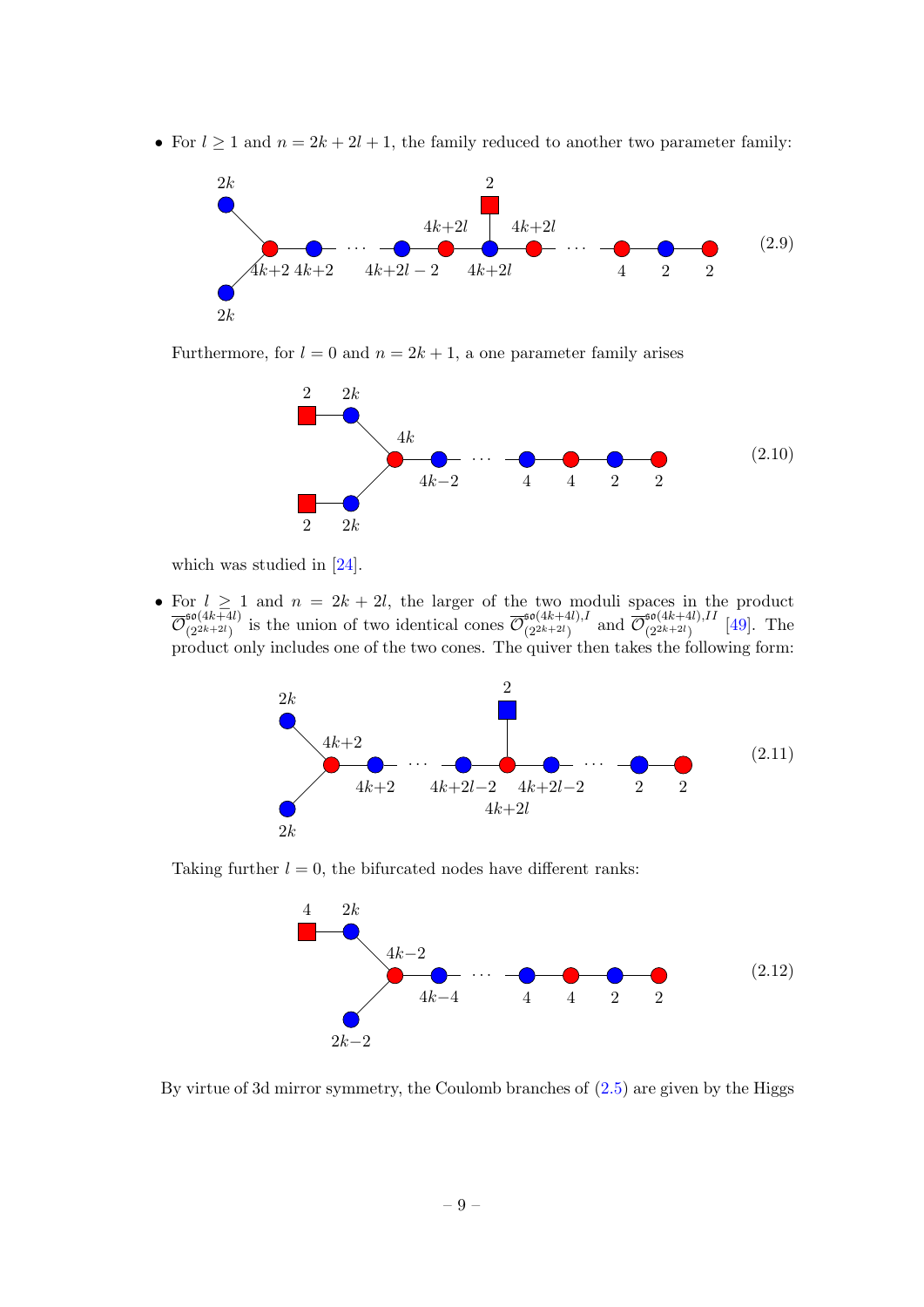branches of the following SQCD quivers:

<span id="page-10-2"></span>

which is discussed in Section [4](#page-24-0) by using brane systems. This underpins the claim  $(2.6)$ .

#### <span id="page-10-0"></span>2.3 Unframed D-type orthosymplectic quivers

So far, framed orthosymplectic quivers, whose Coulomb branches are products of nilpotent orbit closures of  $\mathfrak{so}(2n)$  algebra, have been considered. In this section, the analysis is extended to unframed  $4$  orthosymplectic quivers with a balanced fork.

The gauge group G of the quiver is a product of various  $SO(2k)$ ,  $USp(2m)$  and  $U(1)$ gauge groups. It has been shown in [\[10\]](#page-62-7) that such a combination of gauge groups, in the absence of flavour groups connected with charge 1 hypermultiplets, contains a subgroup  $H = \mathbb{Z}_2 \subset G$  that acts trivially on the matter content of the quiver gauge theory. This group  $H$  is chosen to be ungauged for all unframed quiver in this section. By ungauging H, the computation of the Coulomb branch Hilbert series requires summing over monopole operators with both integer and integer-plus-half magnetic charges in the monopole formula. The integer-plus-half magnetic charges may enhance the global symmetry group that is predicted by  $(2.1)$ . As a result, many of the Coulomb branches here are products of nilpotent orbit closures of exceptional algebras.

#### <span id="page-10-1"></span>**2.3.1**  $E_{n+1} \times E_{n+1}$  family

The first set of unframed orthosymplectic quivers is related to 5d  $\mathcal{N} = 1$  theories [\[7,](#page-62-17) [8\]](#page-62-18). To be exact, the Coulomb branches of the orthosymplectic quivers are the same as the Higgs branch of the product of two identical rank 1 5d  $\mathcal{N}=1$  SCFTs. These are the UV completions of SU(2) gauge theories with  $n \leq 7$  fundamental flavours which exhibit  $E_{n+1}$ Higgs branch global symmetries [\[50,](#page-64-7) [51\]](#page-64-8).

**Product of rank 1 theories.** The  $E_{n+1} \times E_{n+1}$  orthosymplectic quivers whose Coulomb branches are the product of two minimal nilpotent orbit closures of  $\mathfrak{e}_{n+1}$  are displayed in Table [3.](#page-11-0) For these quivers, integer-plus-half contributions enhances the Coulomb branch global symmetry. When this enhancement happens, [\(2.1\)](#page-6-2) no longer predicts the correct global symmetry and explicit Hilbert series computations are required. For  $3 \leq n \leq 7$ , the Coulomb branch Hilbert series are computed and, upon taking the square root, are compared with the known Hilbert series of  $\overline{\mathcal{O}}_{\min}^{\epsilon_{n+1}}$ . Details are provided in Table [9.](#page-55-0)

For the  $n = 5, 6, 7$  cases of Table [3,](#page-11-0) the orthosymplectic quivers can be understood as class S theories with untwisted  $D_4$ ,  $D_5$ , and  $D_7$  punctures, respectively. For  $n = 5$ , the

<sup>&</sup>lt;sup>4</sup>In this section, the term "unframed" is reserved for quivers without flavour groups connected with charge 1 hypermultiplets.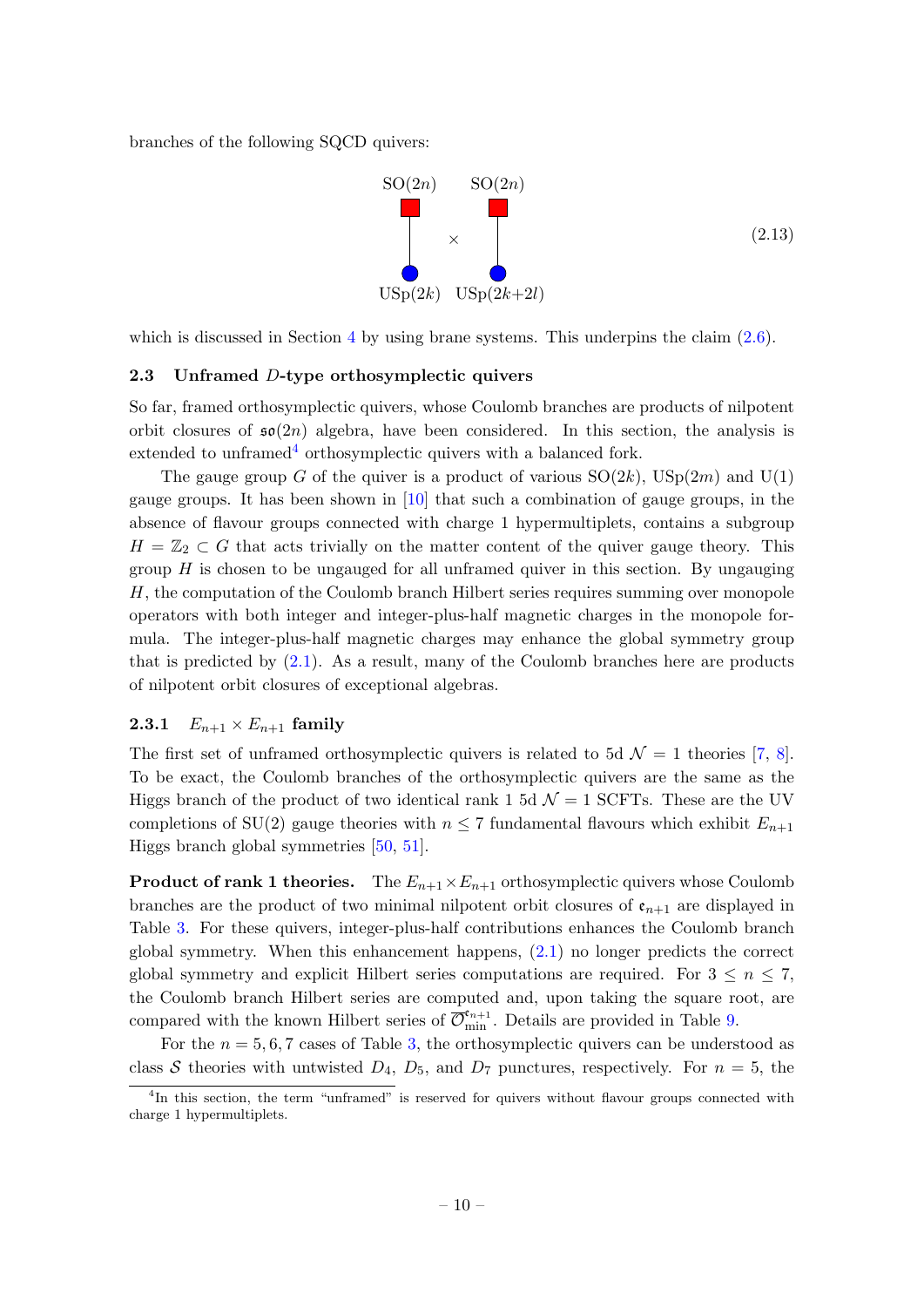<span id="page-11-0"></span>

Table 3: The Coulomb branches of orthosymplectic quivers are products of two copies of the minimal nilpotent orbits closures of exceptional algebras  $e_n$  for  $n = 4, \ldots, 8$ . The numbers coloured in red represent gauge nodes that are overbalanced.

 $E_6 \times E_6$  orthosymplectic quiver already appeared in [\[52\]](#page-64-9). For  $n = 6$ , the orthosymplectic quiver is derived in [\[9\]](#page-62-6) using brane webs and O5 planes. It has been noted before that certain class  $S$  theories can be factorised into the product of two theories [\[44,](#page-64-1) [45,](#page-64-2) [53\]](#page-64-10).

**General product families.** In [\[10\]](#page-62-7), the  $E_{n+1}$  orthosymplectic quivers have been extended to infinite families for each  $n$ . The orthosymplectic quivers in Table  $3$  can be extended in a similar fashion to the infinite families shown in Table [4.](#page-12-0) These magnetic quivers describe the Higgs branches of two copies of 5d  $\mathcal{N} = 1$  Sp(k) SQCD theories at the UV fix point, see Section [4.3.](#page-35-0) For  $n < 7$  and small k, Coulomb branch Hilbert series have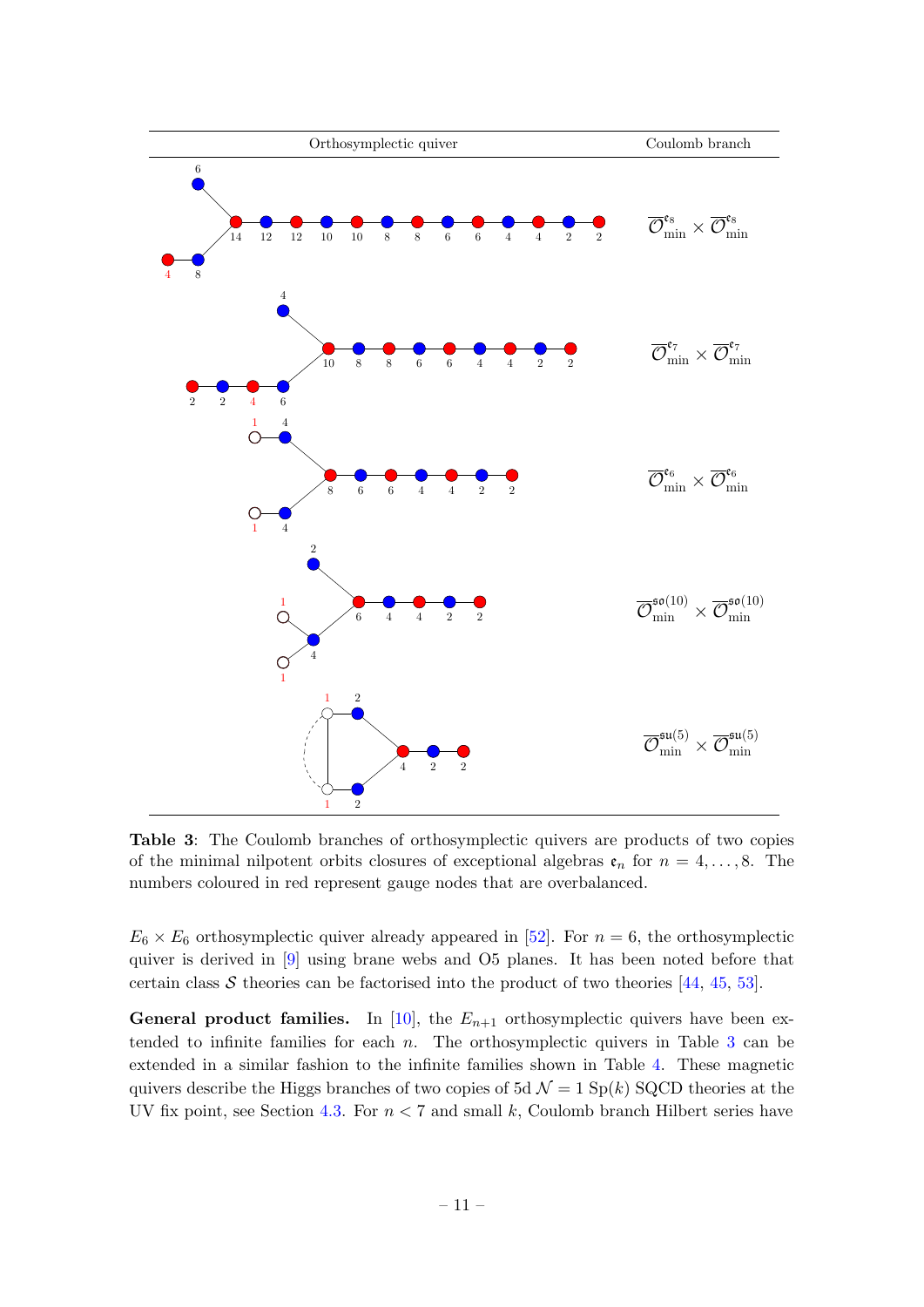<span id="page-12-0"></span>

Table 4: The extended infinite families of the orthosymplectic quivers in Table [3.](#page-11-0) The Coulomb branch of the forked orthosymplectic quivers on the left are the same as the Coulomb branch of product theories on the right. The numbers coloured in red represent gauge nodes that are overbalanced.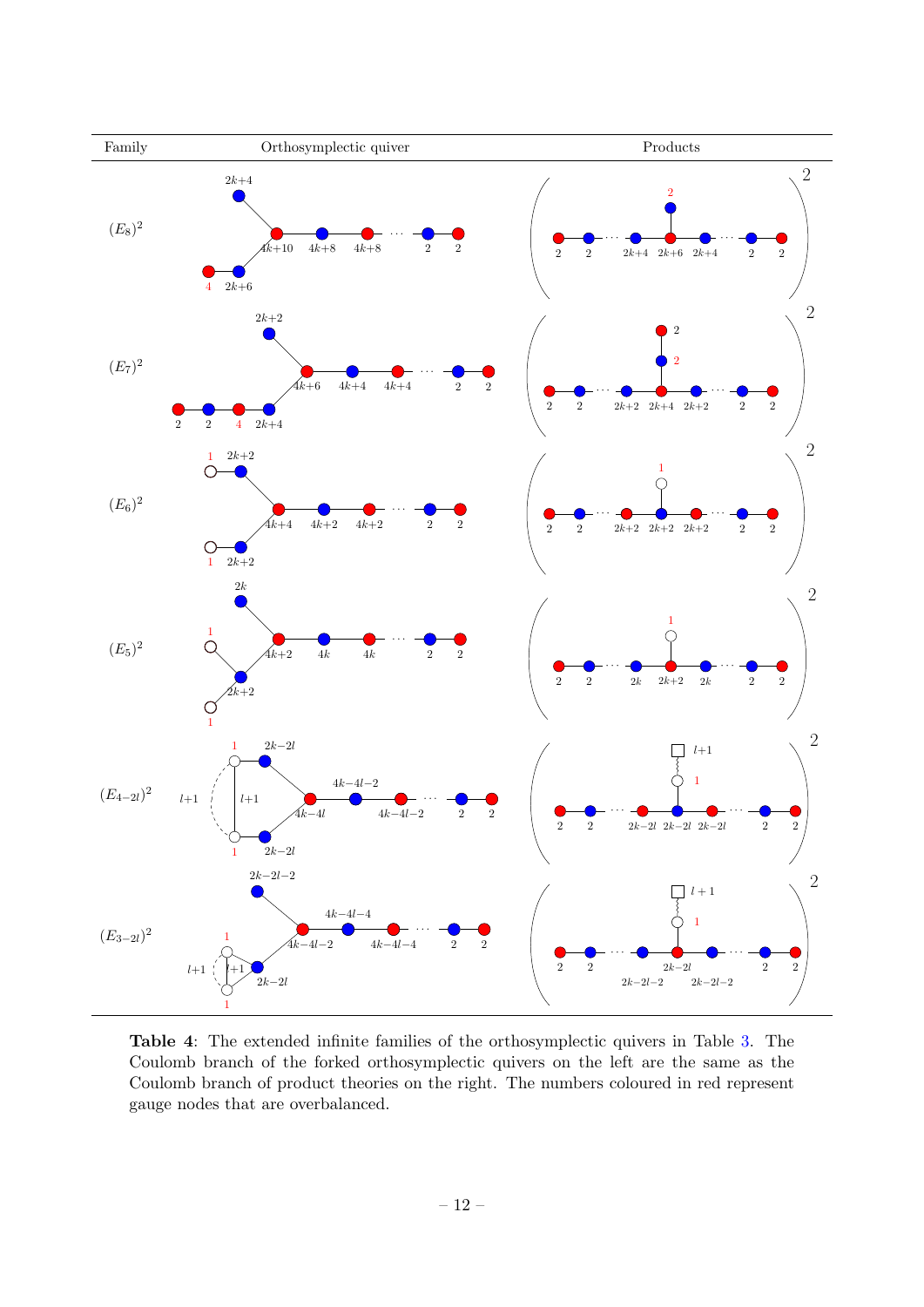been computed, see Table [9,](#page-55-0) and compared against the results (after taking their products) in [\[10\]](#page-62-7). Also, the Coulomb branch dimension, computed directly from the quiver, is compared and agreement is found for all the infinite sequences.

One observes that the quivers in Table [4](#page-12-0) can be obtained through gauging flavour symmetries of the framed quivers in Section [2.](#page-6-0) This can occur only when the rank of the flavour nodes is at least one. For instance, one may gauge the flavour symmetries in the cases  $(2.10)$  and  $(2.12)$ . Gauging the two SO(2) flavour symmetries in  $(2.10)$  reproduces the  $E_6 \times E_6$  family. The SO(4) flavour symmetry in [\(2.12\)](#page-9-1) can be gauged to a SO(4) gauge symmetry to give the  $E_8 \times E_8$  family or gauged to a  $U(1) \times U(1)$  symmetry to give the  $E_5 \times E_5$  family. Connecting the SO(4) gauge group in the  $E_8 \times E_8$  family with addition  $SO(2) - USp(2) - gauge groups$  reproduces the  $E_7 \times E_7$  family. Table [4](#page-12-0) provides the  $E_{4-2l} \times E_{4-2l}$  and  $E_{3-2l} \times E_{3-2l}$  families with  $l \geq 0$ . These families take the same form as the  $E_6 \times E_6$  and  $E_5 \times E_5$  families, respectively, but with additional hypermultiplets between the U(1) gauge groups. The dashed line here represents fundamental-fundamental hypermultiplets which have been introduced in [\[8\]](#page-62-18). This shows that, up to additional hypermultiplets between U(1)s, the  $E_n \times E_n$  families are obtained through gauging flavour symmetries of the framed orthosymplectic quivers classified in Section [2.](#page-6-0) The appearing 5d  $\mathcal{N} = 1$  SQCD theories exhaust all Sp(m) gauge theories with the allowed range 0  $\leq$  $N_f \leq 2m + 5$  of fundamental flavours, with  $m \geq 1$ .

#### <span id="page-13-0"></span>**2.3.2**  $E_6 \times \text{SO}(10)$  family

For the case [\(2.5\)](#page-7-1) with  $n = 2k + 2l + 1$  and  $l \ge 1$ , the two flavour nodes collide to form an  $SO(2)$  flavour in  $(2.9)$ . This flavour node can then be gauged to give a family of unframed forked orthosymplectic quivers:

<span id="page-13-1"></span>

where the red label indicates the node is overbalanced. Explicit Hilbert series computations, see Table [10,](#page-56-0) indicate that the Coulomb branch is compatible with the product of the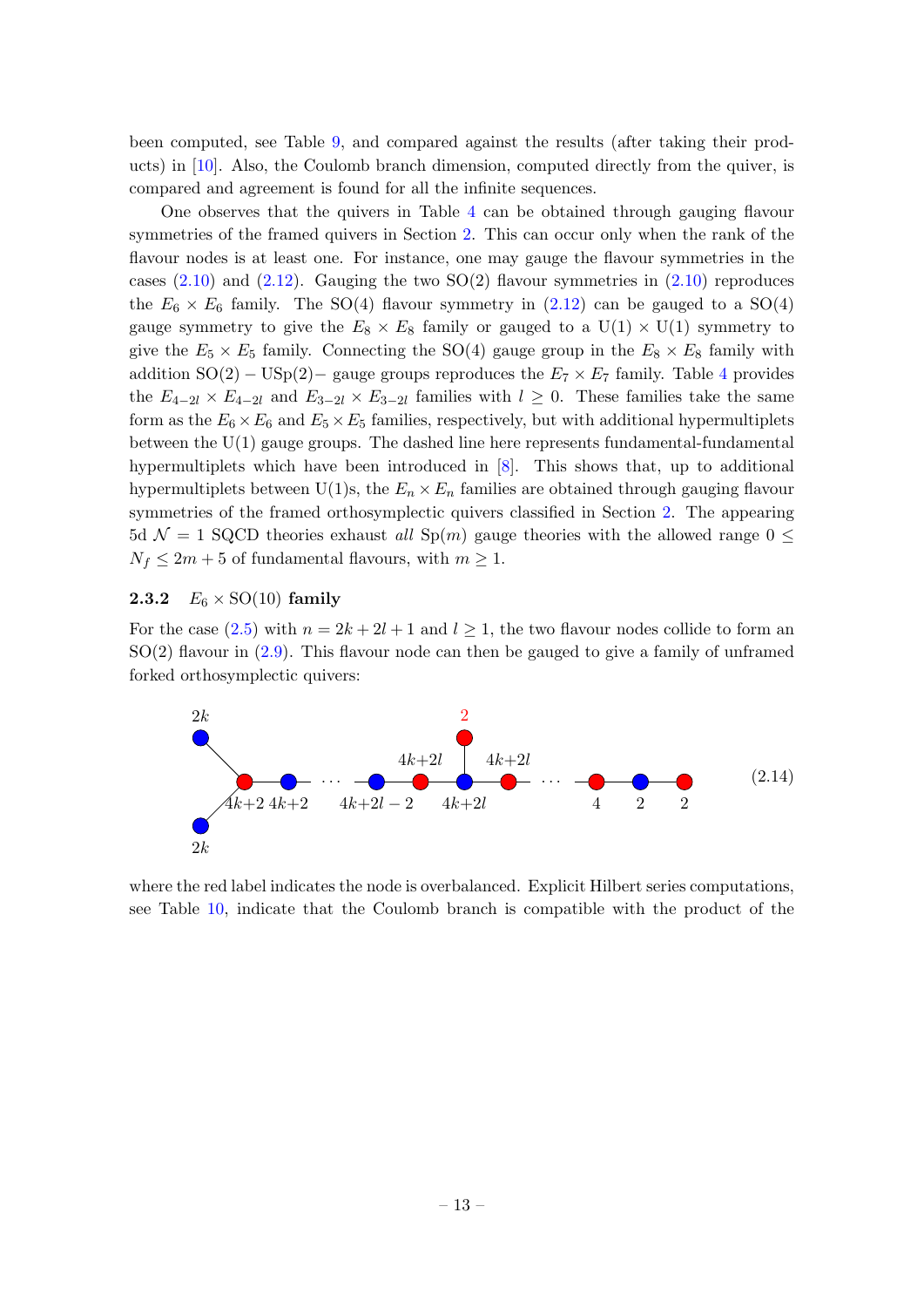following two Coulomb branch moduli spaces:

<span id="page-14-2"></span>

where the top is the  $E_6$  family  $[7]$  and the bottom is the unitary quiver whose Coulomb branch is  $\overline{\mathcal{O}}_{(2^{2k}1^{4l+2})}^{50(4k+4l+2)}$  $\frac{\mathfrak{so}(4k+4k+2)}{(2^{2k},1^{4l+2})}$  [\[48,](#page-64-5) [54\]](#page-64-11). For  $k>1$  the Coulomb branch global symmetry is  $SO(4k+1)$  $4l + 2 \times SO(4k + 4l + 2) \times U(1)$ . For  $l = 1$ , this family coincides with the  $E_6 \times E'_5$  family of [\[9,](#page-62-6) Sec. 3.9].

# <span id="page-14-0"></span>**2.3.3**  $E_8 \times \text{SO}(16)$  family

For  $n = 2k + 2l$  and  $l \ge 1$ , the quiver  $(2.5)$  reduces to  $(2.11)$ , which contains a USp(2) flavour node that can be gauged to produce the following quiver:

<span id="page-14-1"></span>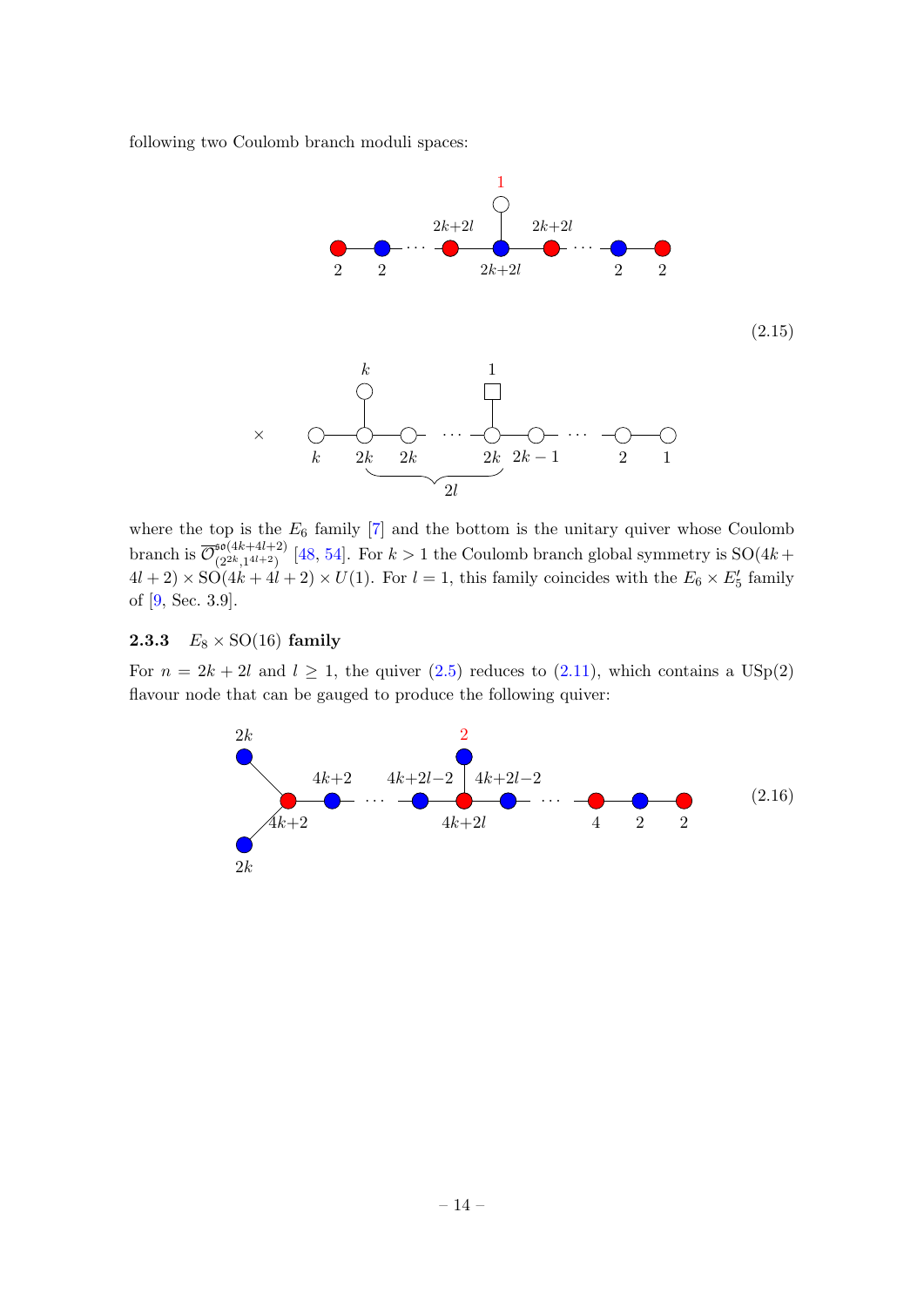and Hilbert series computations, see Table [11,](#page-56-1) suggest that the Coulomb branch for  $k > 1$ is the product of the following two Coulomb branches:

<span id="page-15-0"></span>

The Coulomb branch of the top quiver is the  $E_8$  family [\[7\]](#page-62-17) of Table [4](#page-12-0) and the bottom quiver is the closure of the nilpotent orbit  $\overline{\mathcal{O}}_{(2^{2k}1^{4l})}^{\mathfrak{so}(4k+4l)}$  $\frac{1}{2^{2k},1^{4l}}$  [\[48,](#page-64-5) [54\]](#page-64-11).

For  $k = 1$ ,  $l = 1$  one observes that the Coulomb branch Hilbert series of  $(2.16)$  diverges. This is already known in [\[55\]](#page-64-12) and might be attributed to the fact that all three nodes in the trifucation are balanced. The resulting quiver is not a forked orthosymplectic quiver, but something that does not take the shape of a finite Dynkin diagram. However, the pattern in [\(2.17\)](#page-15-0) shows that, the top quiver for  $k = l = 1$  has the central SO(4) connected to an USp(2). The latter node is *bad*; hence, leading to the divergent Hilbert series in  $(2.16)$ . For  $k = 2$ ,  $l = 1$ , the Coulomb branch of the orthosymplectic quiver is known to be the flat space  $\mathbb{H}^{16}$  [\[10\]](#page-62-7) and the Coulomb branch of the unitary quiver is  $\overline{\mathcal{O}}_{(24)4}^{\mathfrak{so}(12)}$  $\frac{36(12)}{(2^4,1^4)}$ . For  $k=3$ ,  $l = 1$ , the product is formed by the minimal nilpotent orbit closure of  $E_8$  and  $\overline{\mathcal{O}}_{(26,14)}^{50(16)}$  $\frac{10(10)}{(2^6,1^4)}$ . For  $k > 3$ , the Coulomb branch global symmetry is  $SO(4k+4l) \times SO(4k+4l)$ .

The results of this section can be condensed into the following:

Group 2. The  $E_n \times E_n$ ,  $E_6 \times SO(10)$ , and  $E_8 \times SO(16)$  families include all unframed orthosymplectic quivers which satisfy the following properties:

- Composed of only  $SO(even)$ ,  $USp(even)$ ,  $U(1)$  gauge groups.
- A long tail beginning with SO(2) and ending with fork that is balanced.
- SO(even) gauge group in the centre of the fork.
- All gauge groups that are not part of the fork are necessary to balance it.

The last rule is necessary because one can, in principle, connect an arbitrary number of gauge nodes to existing overbalanced gauge nodes whilst preserving the balanced fork. So far, the only case where including gauge nodes not needed to balance the quiver, but still give a Coulomb branch that is the product of two moduli spaces, is the  $E_7 \times E_7$  family. This is just the  $E_8 \times E_8$  family, but with an additional  $SO(2) - USp(2) - connected$  to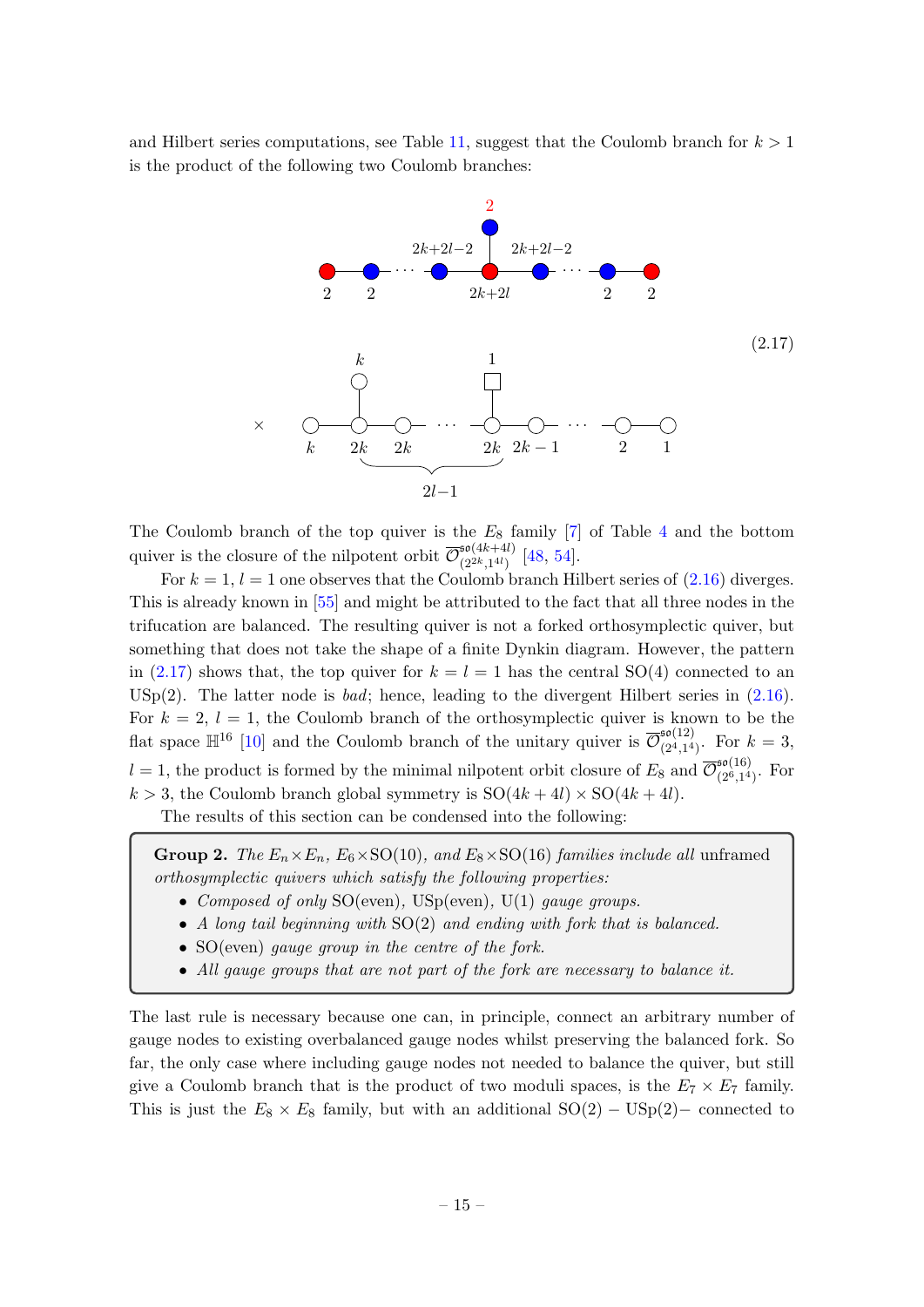the SO(4) node. Another exception to this rule is the number of bifundamental hypermultiplets (solid lines) and fundamental-fundamental hypermultiplets (dashed lines) between the unbalanced  $U(1)$  nodes in Table [4](#page-12-0) can in principle take any value. However, other values have yet to provide Coulomb branches that are products of moduli spaces.

As a comment, a set of unframed unitary-orthosymplectic quivers  $\dot{Q}_{UOSp}$  that is also denoted as  $E_{n+1} \times E_{n+1}$  family has been proposed in [\[9\]](#page-62-6). However, the underlying 5d  $\mathcal{N} = 1$ SO(4) theories with hypermultiplets in the spinor and conjugate spinor representation are fundamentally different to the ones considered in Section [2.3.1](#page-10-1) up to accidental dualities. Comparing the two sets of magnetic quivers  $\tilde{Q}_{UOSp}$  of [\[9\]](#page-62-6) and  $Q_{OSp}$  discussed here, the magnetic quivers only coincide for  $n = 5, 6$  cases of the  $E_{n+1} \times E_{n+1}$  families and  $l = 1$ case of [\(2.14\)](#page-13-1). The expectation is that the underlying 5d theories share the same UV fixed point. See Section [4.3.1](#page-35-1) for an example of a duality between a brane web for SO(4) theories and a brane web for a product of  $SU(k)$  theories.

# <span id="page-16-0"></span>2.3.4  $F_4 \times F_4$  family

So far, the forked orthosymplectic quivers discussed had an SO(even) central node; instead, the focus is now placed on quivers with a USp central node. For example:

<span id="page-16-1"></span>

Notice that the fork is balanced without the need of additional flavour groups or overbalanced gauge nodes. Using the rules from  $(2.1)$ , one would expect a  $SO(9) \times SO(9)$  global symmetry. As explained above, the symmetry is enhanced due to monopole operators with half-plus-integer magnetic charges in the monopole formula. As a result, the spinor representations of  $SO(9) \times SO(9)$  enhance the global symmetry to  $F_4 \times F_4$ .

The quiver in [\(2.18\)](#page-16-1) can be extended to the  $F_4 \times F_4$  family:

<span id="page-16-2"></span>

which gives back  $F_4 \times F_4$  for  $k = 1$ . For  $k > 1$ , the Coulomb branch global symmetry is  $SO(4k+5) \times SO(4k+5)$ . The Coulomb branches of [\(2.19\)](#page-16-2) are not products of the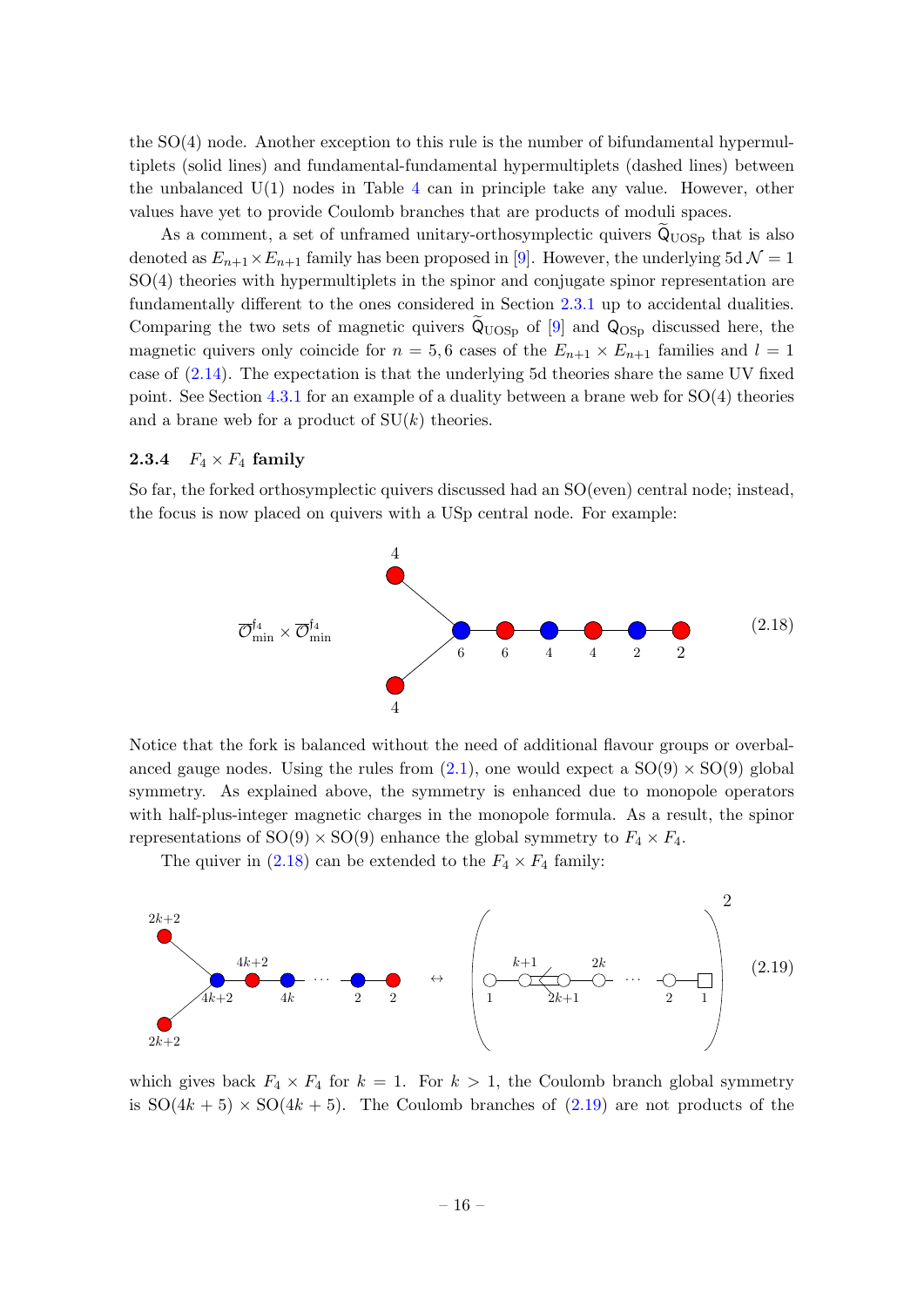Coulomb branch of orthosymplectic quivers, but rather of non-simply laced unitary quivers on the right hand side. As mentioned above, the proposed equivalence [\(2.19\)](#page-16-2) here is only established at the level of the Coulomb branch Hilbert series<sup>[5](#page-0-0)</sup>, see for instance Table [12.](#page-57-0) The HWG of [\(2.19\)](#page-16-2) is the product of two copies of the unitary quiver of the right hand side:

$$
HWG(2.19)(t; \mu_i, \rho_i) = PE\left[\sum_{i=1}^k \mu_{2i}t^{2i} + \mu_{2k+2}t^{k+1}\right] \cdot PE\left[\sum_{i=1}^k \rho_{2i}t^{2i} + \rho_{2k+2}t^{k+1}\right] \tag{2.20}
$$

where  $\mu_i$  and  $\rho_i$  are the highest weight fugacities of  $SO(4k+5) \times SO(4k+5)$  which is the Coulomb branch global symmetry group of the orthosymplectic quiver [\(2.19\)](#page-16-2).

#### <span id="page-17-0"></span>**2.3.5**  $SO(odd) \times SO(odd)$  family

The last family of unframed orthosymplectic quivers with a balanced fork has a USp node in the centre and SO(odd) nodes at the bifurcated nodes. The quiver is composed of SO(odd), SO(even) and USp(even) gauge nodes. According to [\[10\]](#page-62-7), the subgroup  $H$  is now trivial and the monopole formula only contains integer valued magnetic charges for the monopole operators. The resulting quiver takes the following form:

<span id="page-17-1"></span>

whose Coulomb branch is conjectured to be

<span id="page-17-2"></span>
$$
\mathcal{C}(2.21) = \overline{\mathcal{O}}_{(2^{2k},1^3)}^{60_{4k+3}} \times \overline{\mathcal{O}}_{(2^{2k},1^3)}^{60_{4k+3}}, \qquad (2.22)
$$

based on the explicit Hilbert series computation given in Table [13.](#page-57-1) Equivalently, this is the magnetic quiver whose Coulomb branch is the same as the Higgs branch of the following

<sup>&</sup>lt;sup>5</sup>In contrast to the  $E_n \times E_n$  family, which is further validated by brane constructions in Section [4.](#page-24-0)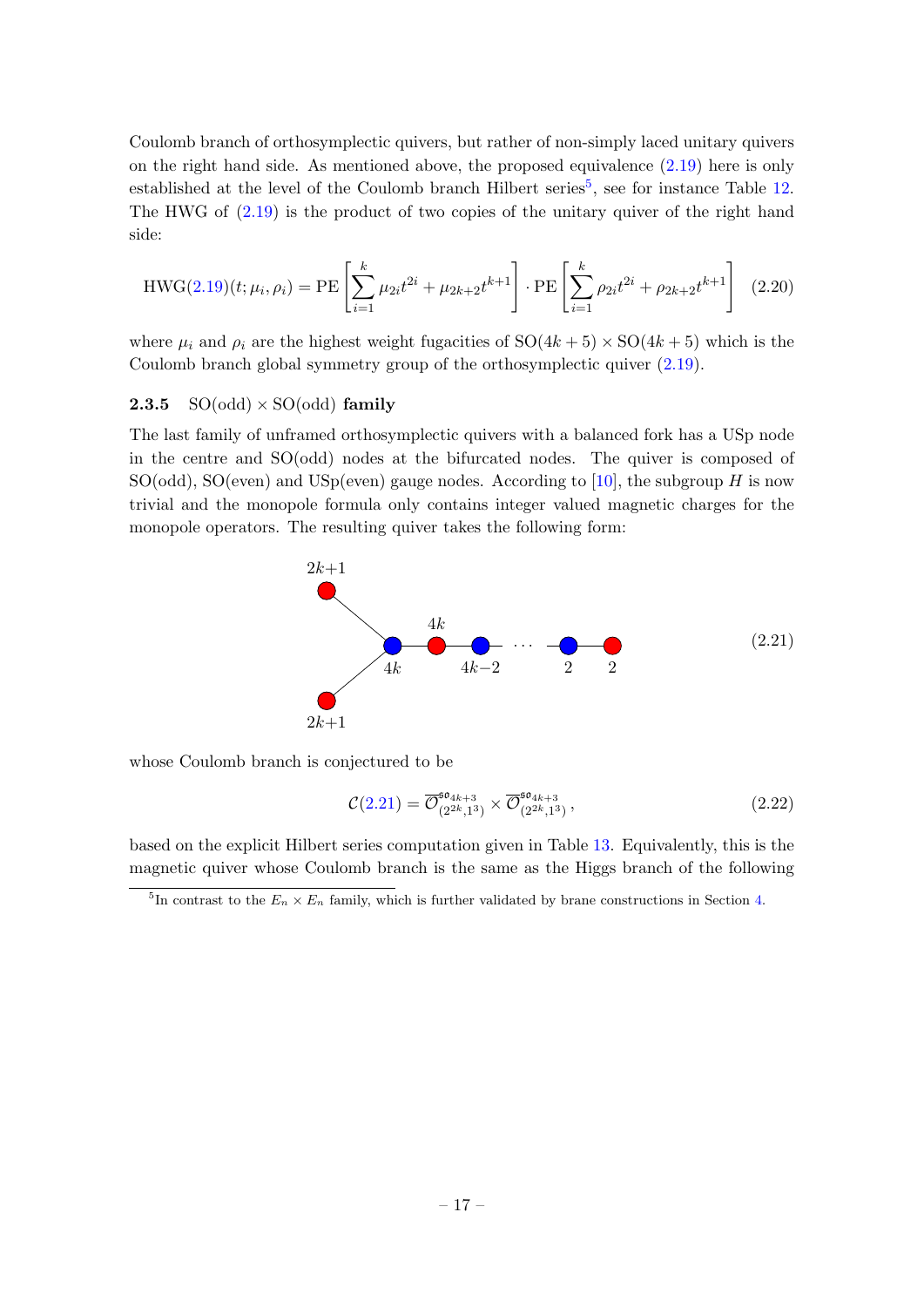two copies of SQCD theories<sup>[6](#page-0-0)</sup>:



This case has an interesting feature as there is no known orthosymplectic quiver whose Coulomb branch is a single  $\overline{\mathcal{O}}_{02k-1}^{\mathfrak{so}_{4k+3}}$  $\frac{\partial^2 u_{4k+3}}{\partial^2 u_{4k+3}}$  orbit, because these are non-special nilpotent orbits. The results of the above two sections can be condensed into

**Group 3.** The  $F_4 \times F_4$  and SO(odd)  $\times$  SO(odd) families include all unframed orthosymplectic quivers which satisfy the following properties:

- Composed of only SO(odd), SO(even), USp(even), U(1) gauge groups.
- A long tail beginning with SO(2) and ending with fork that is balanced.
- USp(even) gauge group in the centre of the fork.

For these quivers the forks are balanced without the need of additional flavour groups or overbalanced gauge groups.

## <span id="page-18-0"></span>3 Folding after forking  $(B\text{-type})$

In this section, the remaining class of classical Dynkin-type orthosymplectic quivers is explored: B-type orthosymplectic quivers, which contain a non-simply laced edge.

The simplest way to construct B-type orthosymplectic quivers is to fold forked/ $D$ type orthosymplectic quivers. As long as the two bifurcated nodes are identical, this can be achieved by folding them into a non-simply laced edge. The B-type quivers in this section are all obtain through folding of the forked quivers of Section [2.](#page-6-0) The resulting Coulomb branches are products of two non-identical moduli spaces.

#### <span id="page-18-1"></span>3.1 Global symmetry

Through explicit Hilbert series computations, one finds the Coulomb branch global symmetry for a balanced  $B_n$  orthosymplectic quiver to be the product:



<sup>&</sup>lt;sup>6</sup>The 3d  $\mathcal{N} = 4$  Sp(k) theory with odd number of half-hypermultiplets suffers from a parity anomaly, which can be cured by a suitable CS-level. This is natural in the brane setup of Section [4.1](#page-24-1) and can be neglected here, as the Higgs branch is not affected by a CS-level.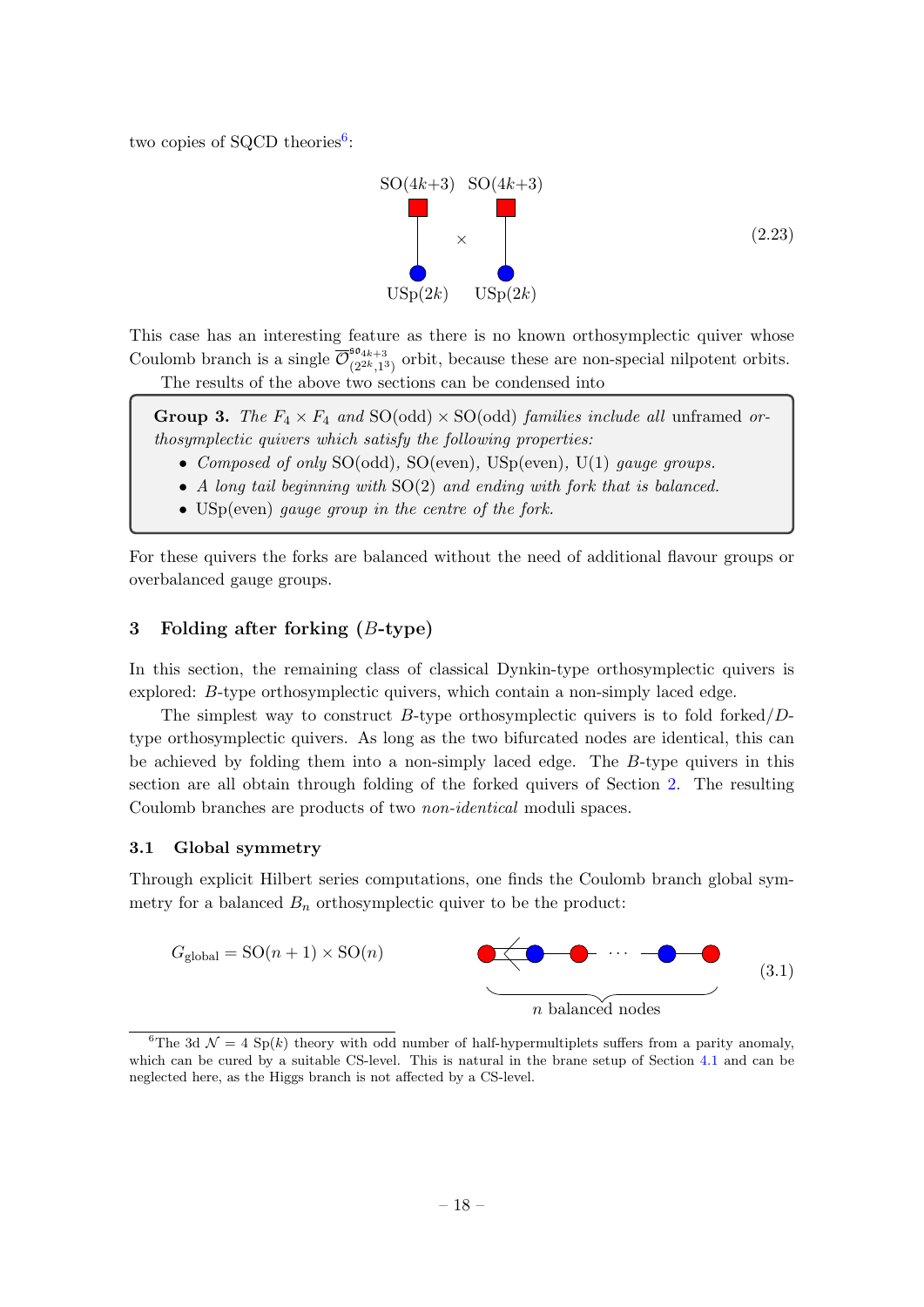where, as usual, the first node from the left or the right need not be special orthogonal so long as it is a balanced orthosymplectic gauge node. In the event that the first node from the right is an  $SO(2)$  node, the global symmetry exhibits a, by now, familiar enhancement:



Similar to the case of  $D$ -type quivers, if the  $SO(2)$  is ungauged, the global symmetry carries an additional SO(2) factor, i.e.

<span id="page-19-2"></span>

For unframed B-type orthosymplectic quivers, there could be additional symmetry enhancement due to monopole operators with half-plus-integer magnetic charges in the monopole formula. For instance, the examples in Section [3.3](#page-20-0) display such enhancement.

#### <span id="page-19-0"></span>3.2 Framed B-type orthosymplectic quivers

The simplest example of a framed B-type orthosymplectic quiver is obtained by folding the quiver  $(2.10)$ ; in detail

<span id="page-19-1"></span>

where all the gauge nodes are balanced. The explicit Hilbert series results of Table [14](#page-57-2) provide evidence that the Coulomb branch of the resulting theory in [\(3.4\)](#page-19-1) is the product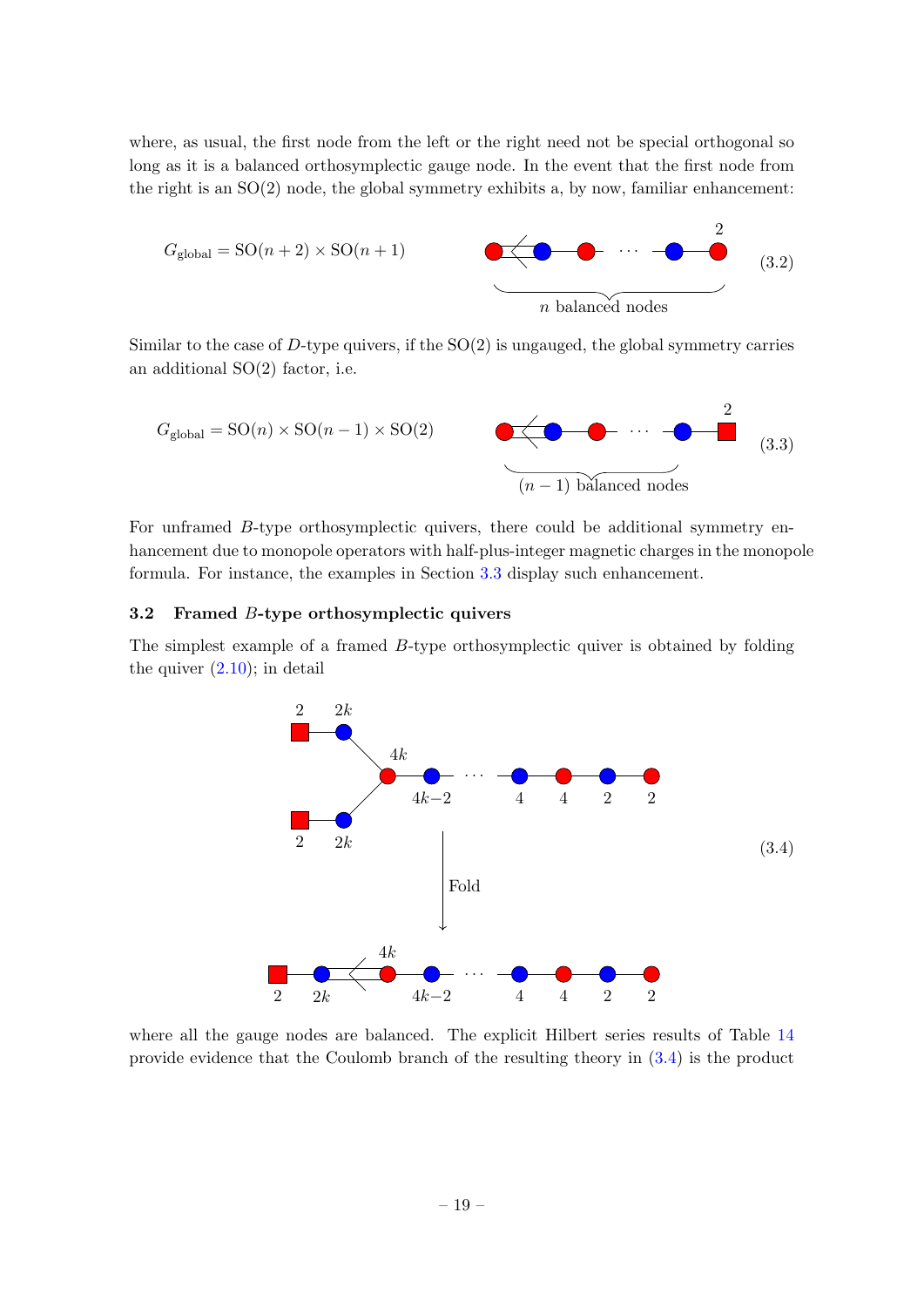of two nilpotent orbit closures

$$
\mathcal{C}(3.4) = \overline{\mathcal{O}}_{(2^{2k},1)}^{\mathfrak{so}(4k+1)} \times \overline{\mathcal{O}}_{(2^{2k},1^2)}^{\mathfrak{so}(4k+2)} \tag{3.5}
$$

Compared with the Coulomb branch of the orthosymplectic quiver [\(2.10\)](#page-9-0) before folding, one of the two factors of  $\overline{\mathcal{O}}_{(2k+12)}^{\mathfrak{so}(4k+2)}$  $\frac{\mathfrak{so}(4k+2)}{(2^{2k},1^2)}$  remains the same, whereas the other factor reduces to  $\overline{\mathcal{O}}_{(2^{2k},1)}^{\mathfrak{so}(4k+1)}$ . In view of the results presented so far, this seems to be the general pattern of folding forked orthosymplectic quivers: one of the two spaces remains the same, whereas the other becomes smaller.

One can then fold the most general family  $(2.5)$ , which yields:

<span id="page-20-1"></span>

where  $n \geq 2k + 2l$  if  $l \geq 1$  and  $n \geq 2k + 1$  if  $l = 0$  (because [\(2.12\)](#page-9-1) cannot be folded).

- Group 4. Quiver [\(3.6\)](#page-20-1) includes all framed orthosymplectic quivers which satisfy:
	- Tail begins with SO(2) and end with a B-type non-simply laced edge.
	- All nodes are balanced.

Based on the Hilbert series presented in Table [15,](#page-58-0) it is suggestive to identify the Coulomb branch of [\(3.6\)](#page-20-1) with the product of nilpotent orbit closures of  $SO(2n-1)$  and  $SO(2n)$ :

$$
\mathcal{C}(2.5) = \overline{\mathcal{O}}_{(2^{2k},1^{2n-4k-1})}^{50(2n-1)} \times \overline{\mathcal{O}}_{(2^{2k+2l},1^{2n-4k-4l})}^{50(2n)}.
$$
 (3.7)

Again, a 3d mirror symmetry argument  $(4.18)$  shows that the Coulomb branch of  $(3.6)$  is also equivalent to the Higgs branch of the product of two SQCD theories<sup>[7](#page-0-0)</sup>:



which, again, are two theories with gauge groups of different ranks.

#### <span id="page-20-0"></span>3.3 Unframed  $B$ -type orthosymplectic quivers

Now, the attention is turned to  $B$ -type unframed orthosymplectic quivers, which are obtained by folding the forked unframed quivers of Section [2.3.](#page-10-0) Only five families of unframed

<sup>&</sup>lt;sup>7</sup>The same comment as in footnote [6](#page-17-2) applies to  $Sp(k)$  with  $2n-1$  half-hypermultiplets.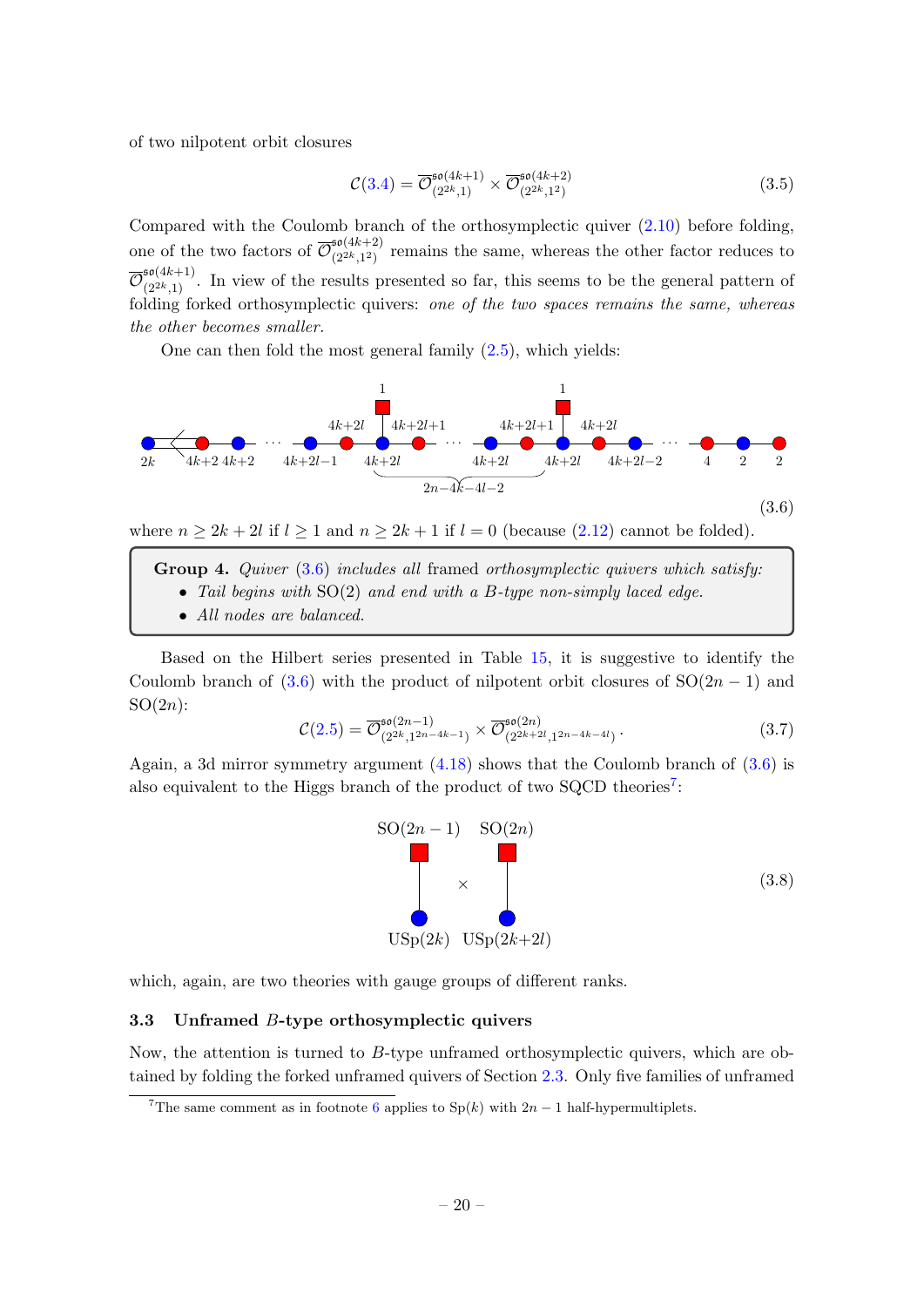forked quivers have identical bifurcated nodes that allow to be folded. In detail, these are the  $E_6 \times E_6$  family in Table [4,](#page-12-0)  $E_6 \times SO(10)$  family in  $(2.14)$ ,  $E_8 \times SO(16)$  family in  $(2.16)$ ,  $F_4 \times F_4$  family in [\(2.19\)](#page-16-2) and SO(odd)  $\times$  SO(odd) family in [\(2.21\)](#page-17-1).

# <span id="page-21-0"></span>**3.3.1**  $E_6 \times F_4$  family

Taking the  $E_6 \times E_6$  family in Table [4,](#page-12-0) the Coulomb branch after folding seems consistent with a product space: one factor is the  $E_6$  family and the second factor is the  $F_4$  family introduced in  $(2.19)$ . Hence, there is correspondence between

<span id="page-21-2"></span>

due to their Coulomb branches. This proposal receives further validation from the explicit Hilbert series results of Table [16.](#page-58-1) For  $k = 1$ , the Coulomb branch is  $\overline{\mathcal{O}}_{\text{min}}^{\epsilon_6} \times \overline{\mathcal{O}}_{\text{min}}^{\epsilon_4}$  and, hence, the namesake for the family. For  $k = 0$ , the quiver is a free theory whose Coulomb branch is  $\mathbb{H}^4 \times \mathbb{H}^2 \cong \mathbb{H}^6$ . For  $k > 1$ , the Coulomb branch global symmetry is SO(4k + 6) ×  $SO(4k+5) \times U(1)$ .

#### <span id="page-21-1"></span>**3.3.2**  $E_6 \times \text{SO}(9)$  family

Considering the  $E_6 \times SO(10)$  family [\(2.14\)](#page-13-1) and folding it yields the following equivalences of Coulomb branches:

<span id="page-21-3"></span>

where the quiver on the left-hand side results from folding  $(2.14)$ , and the right-hand side quivers are the  $E_6$  family (top) and the unitary non-simply laced quiver (bottom) whose Coulomb branch is  $\overline{\mathcal{O}}_{(2^{2k} 14l+1)}^{50(4k+4l+1)}$  $\frac{\mathfrak{so}(4k+4k+1)}{(2^{2k},1^{4l+1})}$ . The explicit Hilbert series computations summarised in Table [17](#page-59-0) provide further evidence for this proposal. For  $k = 1$ ,  $l = 1$ , the Coulomb branch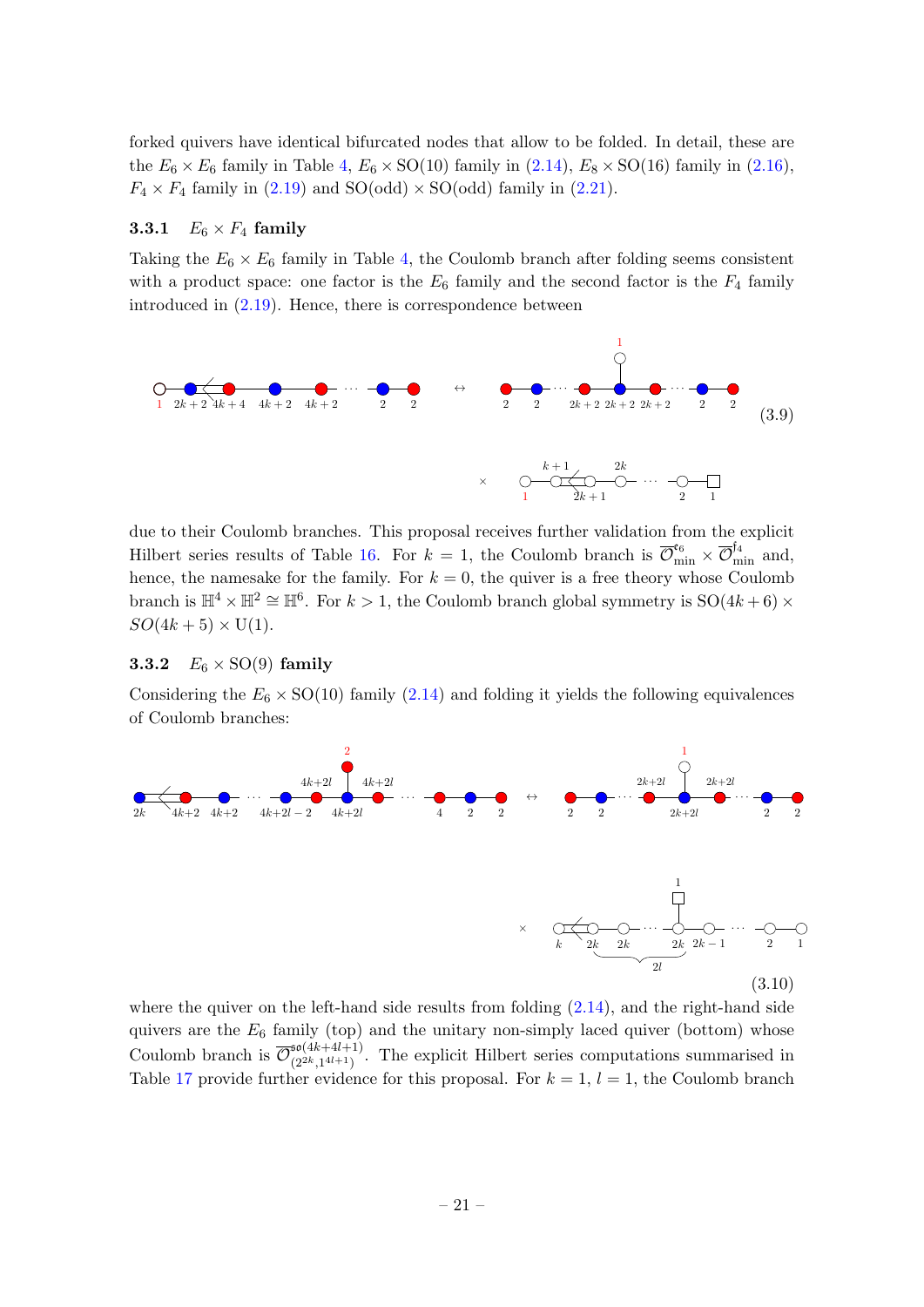is  $\overline{\mathcal{O}}_{\min}^{\epsilon_6} \times \overline{\mathcal{O}}_{\min}^{\epsilon_6(9)}$  and hence the namesake for the family. For  $k > 1$ , the Coulomb branch global symmetry is  $SO(4k+4l+2) \times SO(4k+4l+1) \times U(1)$ .

#### <span id="page-22-0"></span>**3.3.3**  $E_8 \times \text{SO}(15)$  family

Similarly, folding [\(2.16\)](#page-14-1) gives the following correspondence:

<span id="page-22-3"></span>

which has been tested by Hilbert series methods, see Table [18](#page-59-1) for details. The top quiver on the right-hand side is the  $E_8$  family and the bottom quiver has Coulomb branch  $\overline{\mathcal{O}}_{(2^{2k}1^{4l-1})}^{\mathfrak{so}(4k+4l-1)}$  $\sum_{(2^{2k},1^{4l-1})}^{30(4k+4l-1)}$ . For  $k=1, l=1$ , the orthosymplectic quiver on the left-hand side has divergent Coulomb branch Hilbert series and is not a  $B$ -type orthosymplectic quiver since there is an additional USp(2) node that is balanced. The resulting balanced set of nodes does not give a finite Dynkin diagram. For  $k = 2$ ,  $l = 1$ , the Coulomb branch of the top quiver on the right-hand side is  $\mathbb{H}^{16}$  and the bottom is  $\overline{\mathcal{O}}_{Q_4}^{\mathfrak{so}(11)}$  $\sum_{(2^4,1^3)}^{30(11)}$ . For  $k=3, l=1$ , the Coulomb branch is  $\overline{\mathcal{O}}_{\rm min}^{\mathfrak{e}_8} \times \overline{\mathcal{O}}_{(2^6,1^3}^{\mathfrak{so}(15)}$  $\frac{\mathfrak{so}(10)}{(2^6,1^3)}$  and hence the namesake of the family. For  $k > 3$ , the Coulomb branch global symmetry is  $SO(4k + 4l) \times SO(4k + 4l - 1)$ .

Note that for the  $E_8 \times SO(16)$  and  $E_8 \times SO(15)$  families, the difference before and after folding is that the spinor nodes of the unitary quivers whose Coulomb branch is  $\overline{\mathcal{O}}_{(2k+14)}^{50(4k+4l)}$  $(2^{2k}, 1^{4l})$ are folded as well to become  $\overline{\mathcal{O}}_{(2k+1l-1)}^{\mathfrak{so}(4k+4l-1)}$  $\frac{30(4k+4l-1)}{(2^{2k},1^{4l-1})}$ .

#### <span id="page-22-1"></span>**3.3.4**  $F_4 \times SO(9)$  family

Folding the  $F_4 \times F_4$  family [\(2.19\)](#page-16-2) results again in a product moduli space, which is realised by the following quivers:

<span id="page-22-2"></span>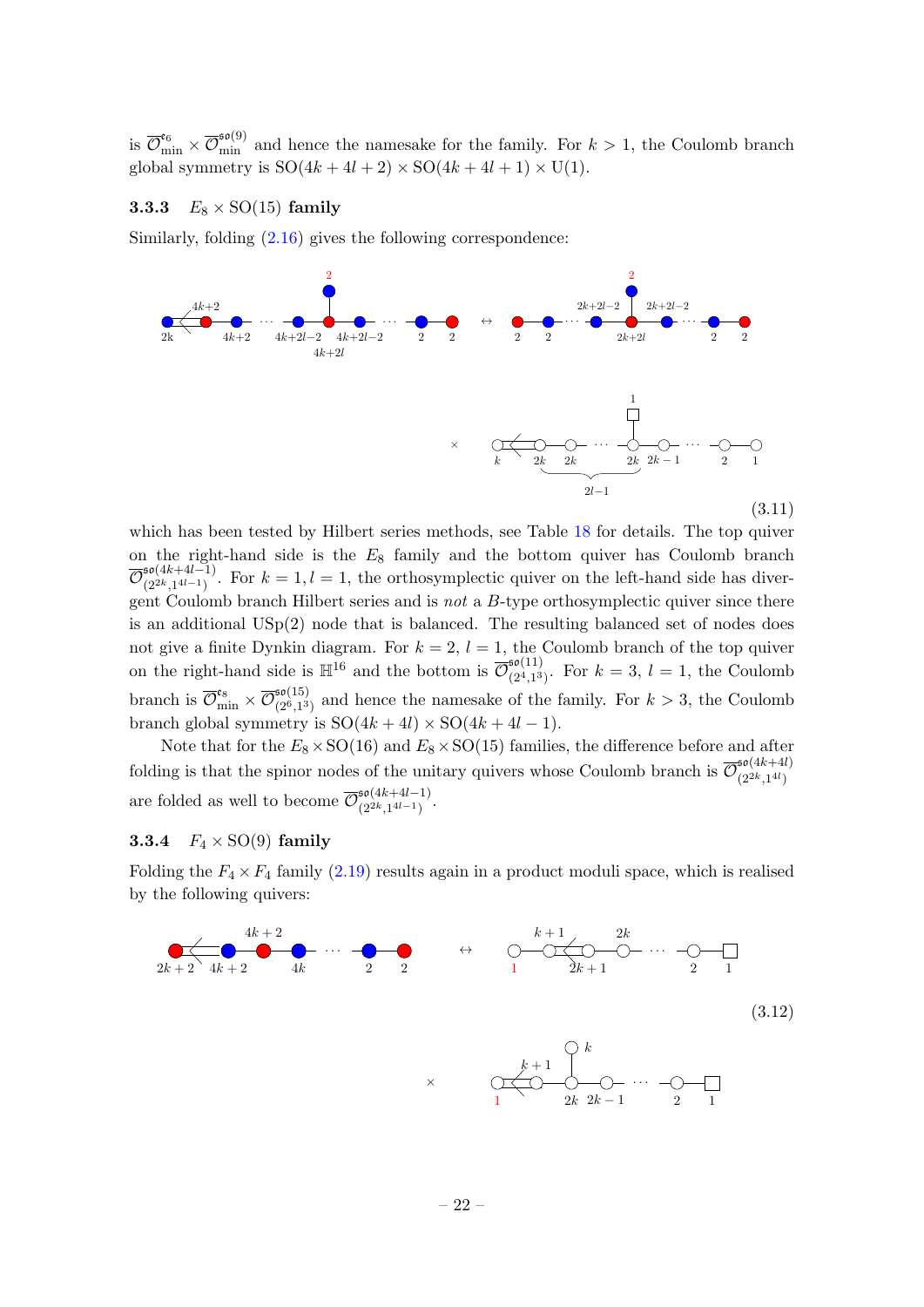where the quiver on the left-hand side is the result of folding [\(2.19\)](#page-16-2); while the quivers on the right-hand side have suitable Coulomb branches that agree with the product. This has been verified by Hilbert series computations, see Table [19.](#page-59-2) For  $k = 0$ , the quiver is a free theory whose Coulomb branch is  $\mathbb{H}^3$ . For  $k = 1$ , the Coulomb branch is  $\overline{\mathcal{O}}_{\min}^{\mathfrak{f}_4} \times \overline{\mathcal{O}}_{\min}^{\mathfrak{so}_9}$  and, hence, the namesake. For  $k > 1$ , the Coulomb branch global symmetry is  $SO(4k+5) \times SO(4k+4)$ . The HWG of [\(3.12\)](#page-22-2) is then conjectured to be the product of the HWGs for the two unitary quivers on the right-hand side:

$$
HWG(3.12)(t; \mu_i, \rho_i) = PE\left[\sum_{i=1}^k \mu_{2i} t^{2i} + \mu_{2k+2} t^{k+1}\right] \cdot PE\left[\sum_{i=1}^k \rho_{2i} t^{2i} + \rho_{2k+2} t^{k+1}\right]
$$
(3.13)

where  $\mu_i$  and  $\rho_i$  are the highest weight fugacities of  $SO(4k+5) \times SO(4k+4)$  which is the Coulomb branch global symmetry group of the orthosymplectic quiver. Inside the product, the term of the left is the HWG for the top unitary quiver whereas the term on the right is the HWG for the bottom unitary quiver.

Here, there is an interesting observation: the top unitary quiver can be obtained by folding the quiver in [\[36,](#page-63-9) Tab. 17] which is the magnetic quiver corresponding to the 5d  $\mathcal{N} = 1$  SU(N<sub>c</sub>) theory with N<sub>f</sub> even flavours and CS-level  $|k| = 2 = N_c - N_f/2 + 2$  at infinite gauge coupling. The bottom unitary quiver can be obtained by folding the quiver in [\[36,](#page-63-9) Tab. 17] which is the magnetic quiver corresponding to the 5d  $\mathcal{N} = 1$  SU( $N_c$ ) theory with  $N_f$  odd flavours and CS-level  $|k| = 3/2 = N_c - N_f/2 + 2$  at infinite gauge coupling.

#### <span id="page-23-0"></span>**3.3.5** SO(even)  $\times$  SO(odd) family

Folding the  $SO(odd) \times SO(odd)$  family  $(2.21)$  results in:

<span id="page-23-1"></span>

and the associated Coulomb branches are again products of nilpotent orbit closures:

$$
\mathcal{C}(3.14) = \overline{\mathcal{O}}_{(2^{2k},1^2)}^{50_{4k+2}} \times \overline{\mathcal{O}}_{(2^{2k},1^3)}^{50_{4k+3}}, \tag{3.15}
$$

which can be verified by the Hilbert series results given in Table [20.](#page-60-0) One can understand [\(3.14\)](#page-23-1) as magnetic quiver for the product of two classical Higgs branches of SQCD theories:



where one theory has a half-hypermultiplet more than the other.

The findings of this section can be condensed into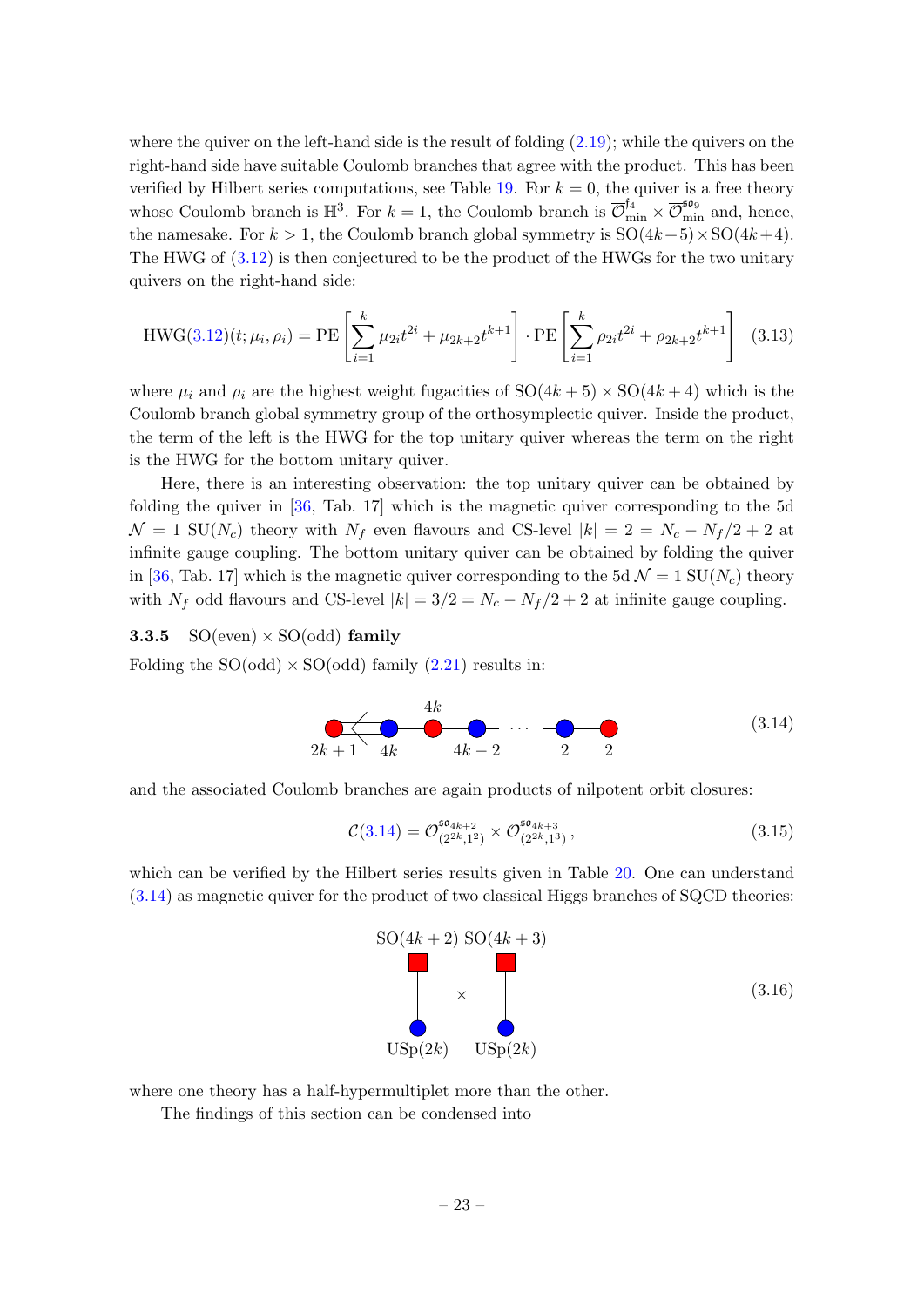Group 5. The  $E_6 \times F_4$ ,  $E_6 \times SO(9)$ ,  $E_8 \times SO(15)$ ,  $F_4 \times SO(9)$ , and  $SO(\text{even}) \times$ SO(odd) families include all B-type unframed orthosymplectic quivers which satisfy:

- Composed of only SO(odd), SO(even), USp(even), U(1) gauge groups.
- There is a B-type non-simply laced edge connected by two balanced nodes.
- The long end (tail) of the quiver (in the sense of the simple roots of B-type Lie algebras) begins with  $SO(2)$ .
- All overbalanced gauge groups that are not part of the long tail or the nonsimply laced edge are necessary in order to balance B-type quiver.

The last point prevents the possibility of connecting an arbitrary number of gauge nodes to the overbalanced nodes in the quiver.

# <span id="page-24-0"></span>4 Derivation from Type II brane configurations

3d  $\mathcal{N} = 4$  quiver gauge theories and brane configurations enjoy an intricate relationship. In this section, the orthosymplectic quivers derived above are constructed either as 3d theories via the Type IIB configurations of [\[29\]](#page-63-6) or as magnetic quivers for 5d or 6d brane configurations, along the lines of  $[6-9, 36, 37]$  $[6-9, 36, 37]$  $[6-9, 36, 37]$  $[6-9, 36, 37]$  $[6-9, 36, 37]$  $[6-9, 36, 37]$ . [A](#page-49-0)ppendix A provides background material.

## <span id="page-24-1"></span>4.1 3d brane systems

Starting from the Type IIB brane setup introduced in [\[29\]](#page-63-6), the resulting classes of quiver gauge theories can be enriched by inclusion of orientifolds and orbifold planes. There are three types to consider: O3, O5, and ON planes, and the reader is referred to [\[24,](#page-63-3) [30–](#page-63-7)[35\]](#page-63-8) for details.

# <span id="page-24-2"></span>4.1.1 A first example:  $ON^0$  planes

It is well-appreciated that D-type Dynkin quivers can be realised by inclusion of  $ON<sup>0</sup>$ planes [\[33\]](#page-63-11). Having in mind product theories, one can consider a degenerate example of a D-type Dynkin quiver as follows:



for which the electric theory is given by two copies of  $U(N)$  SQCD with  $N_f$  fundamental flavours. For the SQCD theories to be *good*, the number of flavours and colours are constraint by  $N_f \geq 2N$ . Next, one can derive the 3d mirror from the brane configuration. After moving a sufficient number of D5 branes through the left NS5 brane and taking care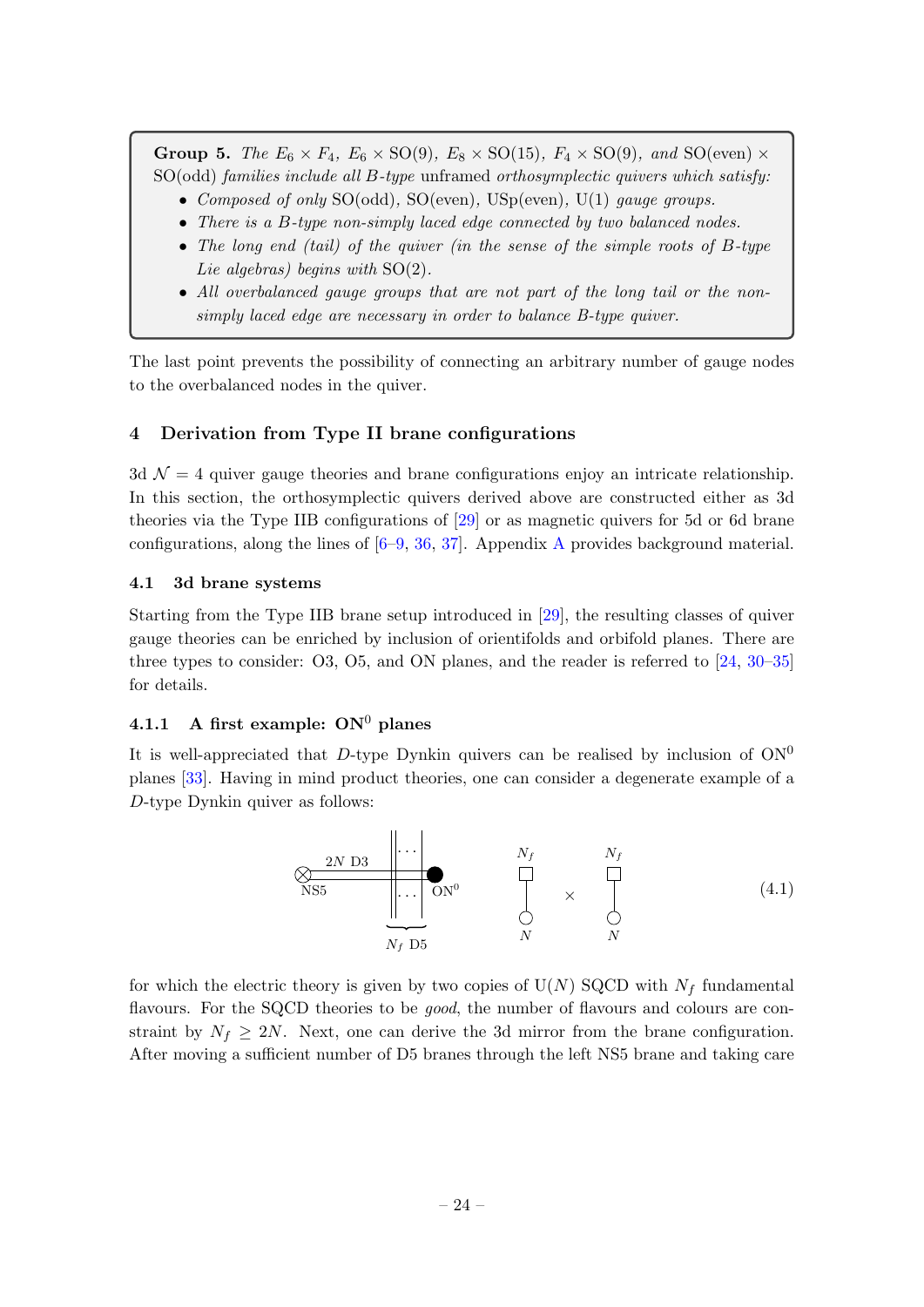| $\begin{array}{ccccccccc}\n\text{IIB} & & x^0 & x^1 & x^2 & x^3 & x^4 & x^5 & x^6 & x^7 & x^8 & x^9\n\end{array}$                                                                                                |  |  |  |                            |  |
|------------------------------------------------------------------------------------------------------------------------------------------------------------------------------------------------------------------|--|--|--|----------------------------|--|
|                                                                                                                                                                                                                  |  |  |  |                            |  |
|                                                                                                                                                                                                                  |  |  |  |                            |  |
| $\begin{array}{l ccc}\n\text{NS5/ON} & \times & \times & \times & \times & \times & \times \\ \text{D3/O3} & \times & \times & \times & \times \\ \text{D5/O5} & \times & \times & \times & \times\n\end{array}$ |  |  |  | $\times$ $\times$ $\times$ |  |

**Table 5:** The D3-D5-NS5 brane configuration for 3d  $\mathcal{N} = 4$  theories. The 2+1 dimensional world-volume theory is realised on the D3 branes. The various orientifolds O3, O5, NS5 are introduced parallel to the respective D3, D5, NS5 brane, i.e. the ON may loosely speaking be considered as orientifold for NS branes.

of D3 brane creation, the brane system becomes



where the  $ON^0$  is understood as  $ON^-$  plus an NS5. Upon S-duality, the configuration reads



and the corresponding quiver gauge theory is given by

1 2 3 . . . 2N−3 2N−2 2N−1 2N . . . 2N 2N 1 2 Nf−2N nodes (4.4)

and the Coulomb and the Higgs branch of [\(4.4\)](#page-25-0) are, consequently, product spaces

<span id="page-25-0"></span>
$$
\mathcal{C}(4.4) = \mathcal{H}\left(\begin{array}{c} \square^{N_f} \\ \bigcirc^{N_f} \end{array}\right)^2, \qquad \mathcal{H}(4.4) = \mathcal{C}\left(\begin{array}{c} \square^{N_f} \\ \bigcirc^{N_f} \end{array}\right)^2 \tag{4.5}
$$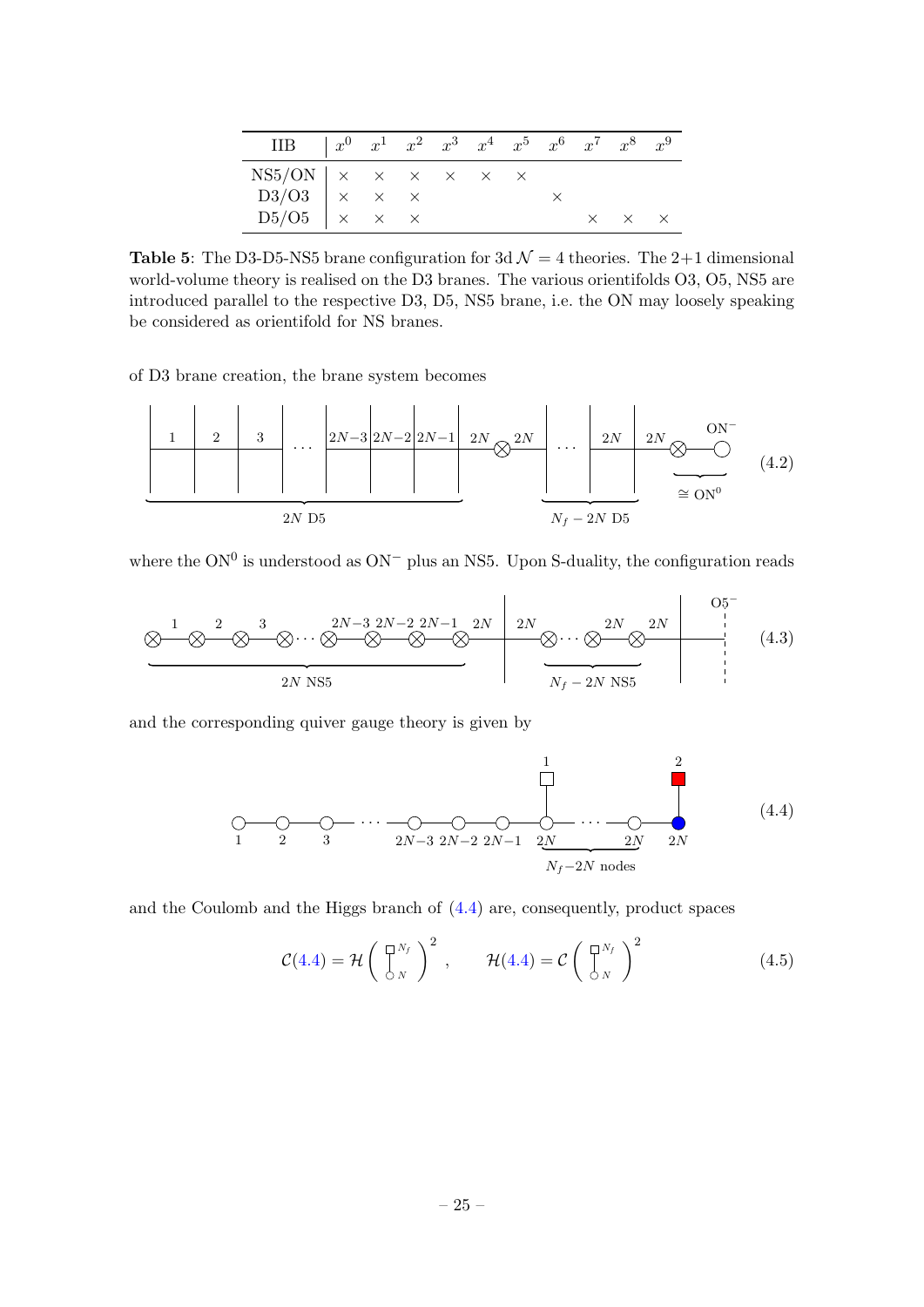and arise naturally in brane configurations. Note that the balanced case  $N_f = 2N$  yields

<span id="page-26-3"></span>

which had already been considered in [\[24\]](#page-63-3).

Next, the setup can be generalised by choosing a non-symmetric splitting at the ON plane, see for instance  $[24, 34]$  $[24, 34]$ . To be specific, choose a splitting such that n D3s split as  $p + q$  near the ON<sup>-</sup>. Here, without loss of generality, one may assume  $p \geq q$  such that the setup becomes

<span id="page-26-2"></span><span id="page-26-1"></span>
$$
\underbrace{\otimes}_{\text{NS5}} \underbrace{\begin{array}{c} (p+q) \text{ D3} \\ \vdots \\ \vdots \\ \vdots \\ \vdots \\ n+k \text{ D5} \end{array}}_{n+k} \underbrace{\begin{array}{c} 2q \\ \text{O} \\ \text{O} \\ \text{O} \end{array}}_{p} \qquad \qquad \underbrace{\begin{array}{c} n+k \\ \vdots \\ n+k \\ \vdots \\ n+k \end{array}}_{p} \qquad \qquad \underbrace{\begin{array}{c} n+k \\ \text{O} \\ \text{O} \end{array}}_{q} \qquad (4.7)
$$

with  $n = p + q$ ,  $k \ge p - q$ , and  $p \ge q$ . The parametrisation implies that  $n + k \ge 2p \ge 2q$ , i.e. both gauge nodes are always *good*. For the special case  $k = p - q$ , the U(p) gauge node is balanced. By analogous arguments, one finds that the mirror quiver is given by

1 2 . . . n−1 n n . . . n n n−1 . . . 2q+1 2q 1 1 k−(p−q)+1 nodes (4.8)

and its Coulomb branch equals the product of the Higgs branches of the two different SQCD theories in  $(4.7)$ . Likewise, the Higgs branch of  $(4.8)$  is a product space too. For the special case  $k = p - q$ , the two flavour nodes collide and form an non-abelian flavour symmetry. This is a manifestation of the enhanced Coulomb branch global symmetry in the mirror  $U(p)$  gauge node, which is balanced in this case. The Coulomb branch Hilbert series for some of the cases of  $(4.8)$  are given in Table [21.](#page-60-1)

# <span id="page-26-0"></span>4.1.2 A second example:  $ON^0$  with O3 and O5 planes

One can repeat the same logic in the presence of O5 or O3 orientifolds. Since the presence of any two of the O3, O5, ON planes imply the presence of the third orientifold, the setup necessarily has all planes present. To be specific, consider an  $05^-$ , an  $03^+$ , and an  $0N^0$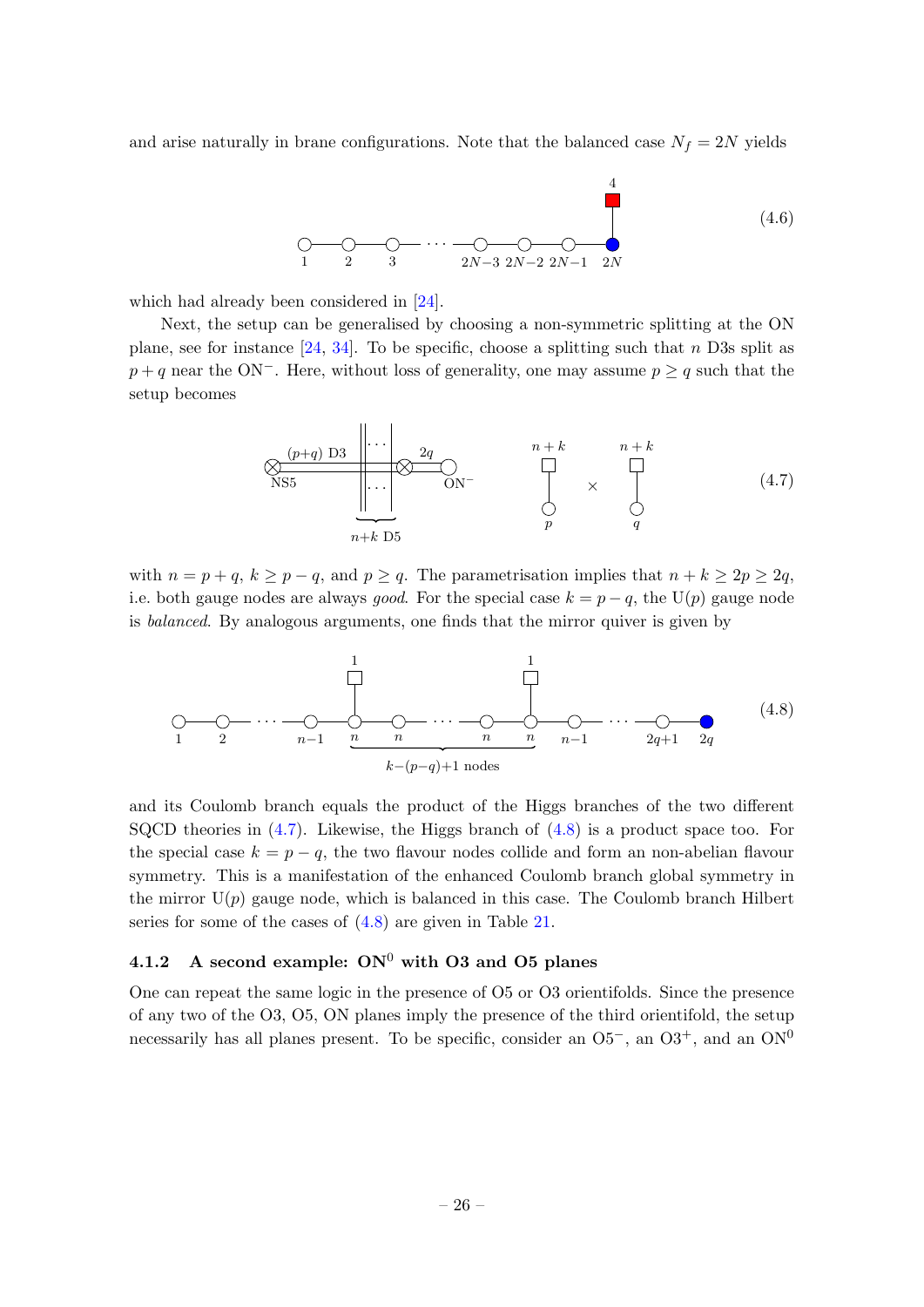together with one NS5,  $2k$  full D3, and n full D5 arranged as follows:

<span id="page-27-1"></span>

such that the electric theory is two copies of  $Sp(k)$  SQCD with n fundamental flavours. The number of colours and flavours is constraint by  $n \geq 2k+1$  such that the SQCD theories are good. After S-duality and suitable brane creation, the brane configuration can be brought into the form



and the corresponding quiver gauge theory is given by



Again, the Higgs and Coulomb branch of [\(4.11\)](#page-27-0) are products of the Coulomb and Higgs branch of  $Sp(k)$  SQCD with n fundamental flavours, respectively. This example shows that the quiver  $(2.8)$  and its non-obvious relation to product theories  $(4.9)$  appear naturally in string theory. As a comment, the balanced case  $n = 2k + 1$  has a slightly simpler mirror quiver given by

<span id="page-27-2"></span><span id="page-27-0"></span>

which reproduced the example  $(2.10)$  $(2.10)$  $(2.10)$  from Section 2. Note that this particular case  $(4.12)$ had also appeared in [\[24\]](#page-63-3).

Analogous to the brane systems without orientifolds, one can generalise the setup by ON planes with a non-symmetric splitting. To begin with, consider a stack of  $2k + l$  full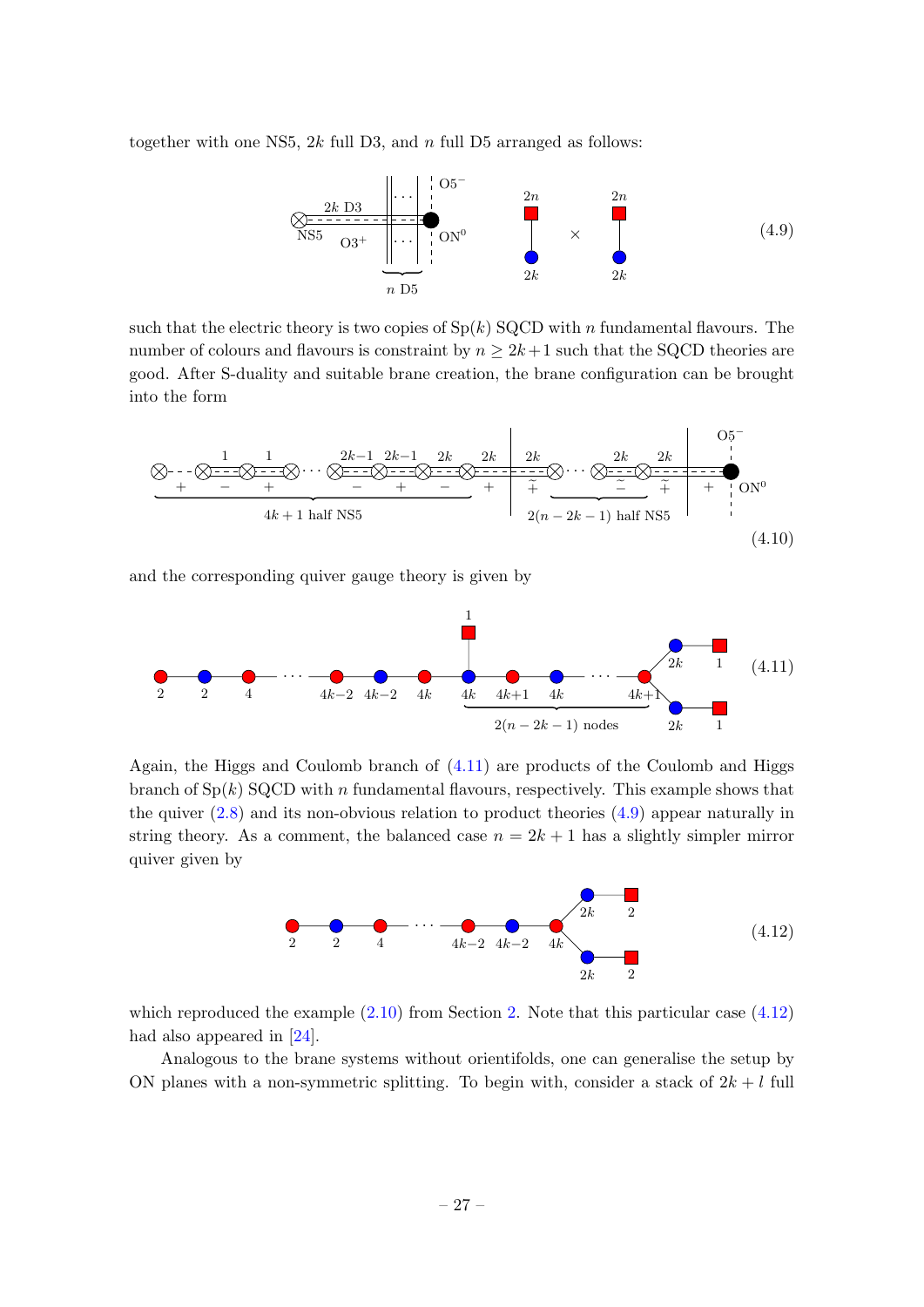D3 branes which split as k and  $k + l$  near an ON<sup>-</sup>. This leads to

<span id="page-28-2"></span><span id="page-28-1"></span>

with  $2n = 4k + 2l + x$  and  $x \ge 2l + 2$ ,  $x \in 2N$ . The logic of the parametrisation is as follows: keeping both Sp gauge nodes good requires  $n \geq 2k+1$ ,  $n \geq 2k+2l+1$  such that  $x \ge 2(l+1)$ . I.e. l controls the difference in gauge group ranks.  $x = 0$  keeps  $Sp(k+l)$ balanced and  $Sp(k)$  good; while any  $x > 0$  renders both Sp nodes good. From the brane configuration [\(4.13\)](#page-28-1), the mirror theory is derived to be



which reproduces  $(2.5)$  $(2.5)$  $(2.5)$  from Section 2. The origin  $(4.13)$ , implies immediately that the Coulomb branch of  $(4.14)$  is the product  $(2.6)$  of the Higgs branches of two different Sp SQCD theories. Analogous statements hold for the Higgs branch of [\(4.14\)](#page-28-2). For the special case  $x = 2l + 2$ , the two flavour nodes collide and form a SO(2) flavour. The resulting mass parameter reflects the fact that the mirror  $Sp(2k+2l)$  gauge node is balance, i.e. has enhance Coulomb branch global symmetry.

# <span id="page-28-0"></span>4.1.3 A last example:  $ON^0$  with O3 and  $\overline{O5}$  planes

So far, the discussion focused on ON<sup>−</sup> planes intersecting an O5<sup>−</sup> orientifold. Instead, one could also consider a  $\widetilde{O5}^-$ . If a stack of 2k D3 branes intersects a stack of n D5 on top of an  $\widetilde{\mathrm{O5}}^-$  plane, the results 3d theory is Sp(k) gauge theory with a SO(2n+1) flavour symmetry and some suitable Chern-Simons level. The CS level renders the parity-anomalous  $Sp(k)$ theory with  $2n + 1$  half-hypermultiplets consistent. The (classical) Higgs branch, which is insensitive to the CS-level, is known to be a  $B$ -type nilpotent orbit closure [\[48\]](#page-64-5). Applying S-duality, yields a brane system with an  $\widetilde{ON}^-$  plane, which gives rise to a B-type Dynkin quiver theory composed of unitary nodes [\[14\]](#page-62-11). However, the potential mirror symmetry between these two theories is blurred by the fact that the Coulomb branch of the Sp theory is rather poorly understood or, equivalently, the Higgs branch a B-type Dynkin quivers suffers from a lack of Lagrangian description. Hence, it is not clear what the low-energy description for the brane system is.

Following this train of thought, another possibility is to consider a  $\widetilde{O5}^-$  plane instead of an O5<sup>−</sup> plane in the setups of Section [4.1.2.](#page-26-0) For instance, a suitable brane configuration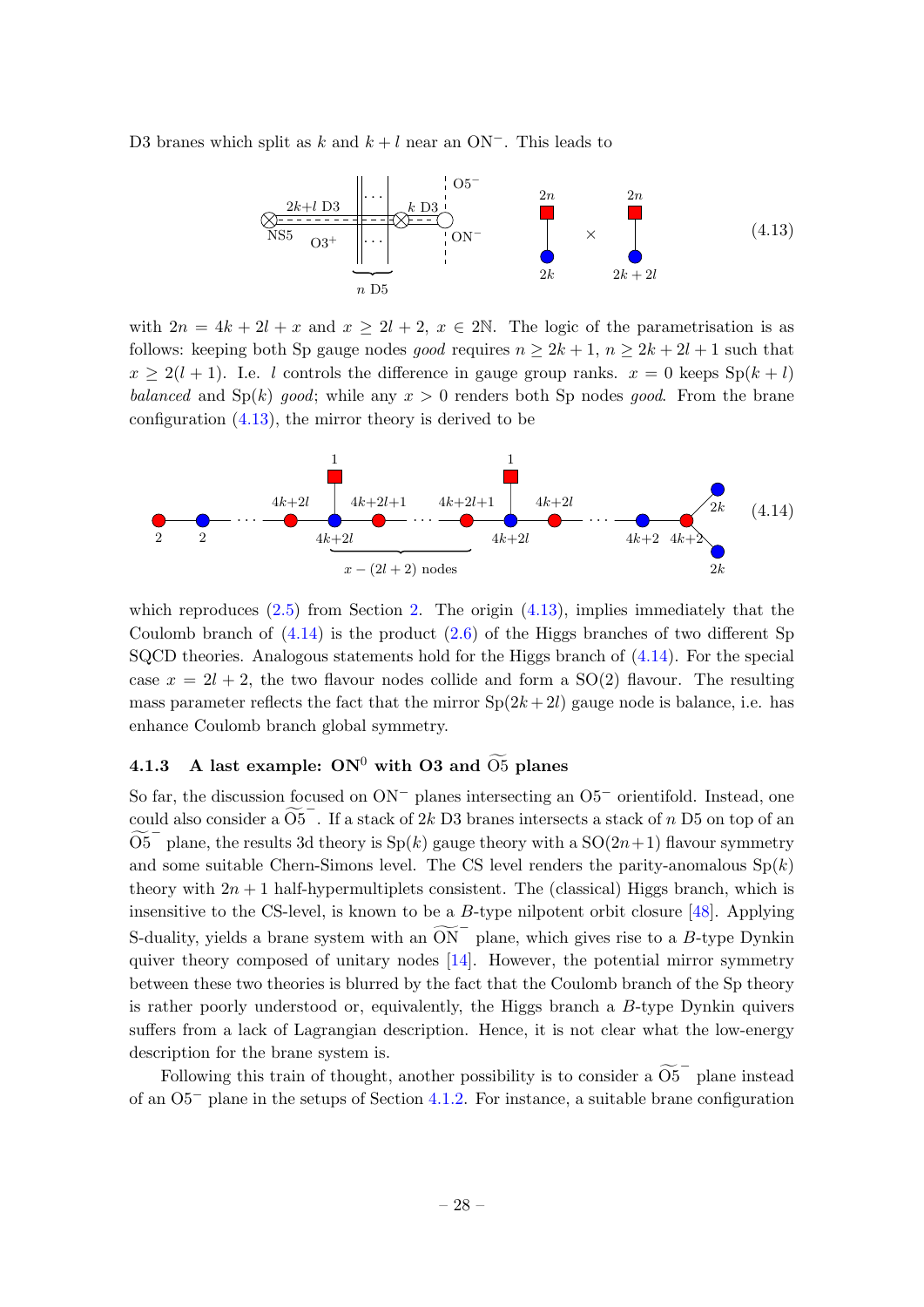is as follows:

<span id="page-29-1"></span>

such that the electric theory is a product of a  $Sp(k)$  SQCD with  $SO(2n)$  flavour symmetry and  $SO(2n-1)$  flavour symmetry, respectively. Chern-Simons levels are neglected here, as these are not relevant for the Higgs branch moduli space. After an S-duality and suitable brane creation, the brane configuration can be brought into the form



and the S-dual displays an  $\widetilde{ON}^-$  plane due to the original  $\widetilde{O5}^-$ . As depicted in Figure [1,](#page-52-1) the presence of the  $\overline{ON}^-$  plane introduces a non-simply laced link between the SO(4k + 1) gauge node and the  $Sp(k)$  node. The resulting quiver gauge theory is given by



which reproduces the  $l = 0$  limit of [\(3.6\)](#page-20-1), i.e. the folded version of [\(2.8\)](#page-8-2).

The setting [\(4.15\)](#page-29-1) can be further generalised by an ON plane with a non-symmetric splitting. To begin with, consider a stack of  $2k+l$  full D3 branes which split as k and  $k+l$ near an  $\widetilde{O5}^-$  and  $ON^-$ . This leads to

<span id="page-29-0"></span>

with  $2n = 4k + 2l + x$  and  $x \ge 2l + 2$ ,  $x \in 2N$ . Again, CS-levels are neglected. From the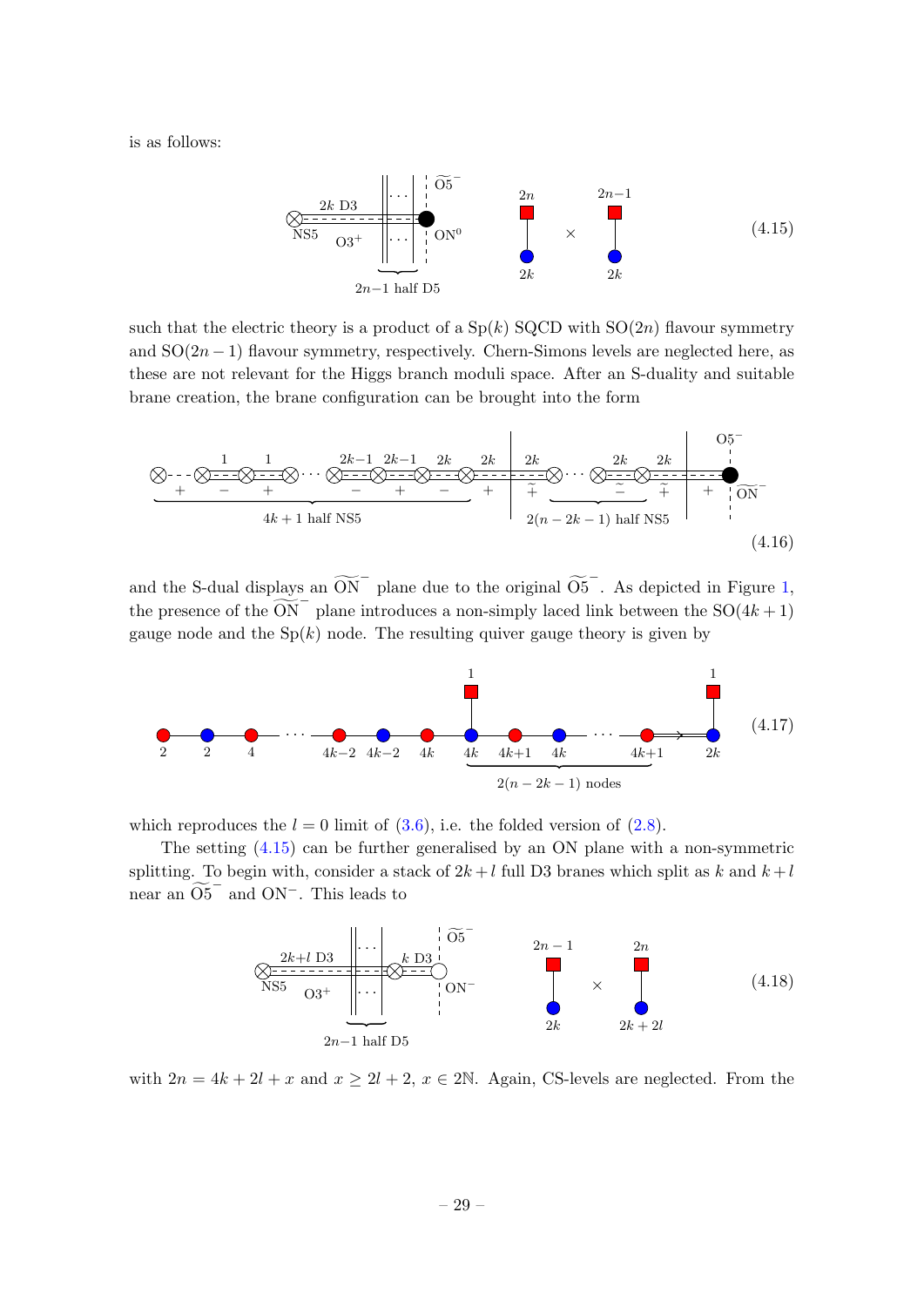brane configuration  $(4.18)$ , the mirror theory is derived to be



<span id="page-30-2"></span>which reproduces  $(3.6)$  $(3.6)$  $(3.6)$  from Section 3.

**Comment.** The general form of  $(4.14)$  and  $(4.19)$  allows an intuitive understanding of the requirement that the long balanced tail has to terminate in an  $SO(2)$  node. Suppose the orthosymplectic quiver has a set of balanced gauge nodes in the shape of a  $B/D$ -type Dynkin diagram, but the long tail of rank-decreasing gauge nodes terminates early on a orthogonal/symplectic node with rank larger than one. In order to balance this node, it needs to be connected to a suitably chosen flavour node. This flavour node, with rank larger or equal than one, in turn implies that the mirror configuration contains an additional NS5 brane. As a result, the mirror theory is not a simple product theory anymore, but is itself a D-type Dynkin quiver. Consequently, the product structure is lost as soon as the long tail of rank-decreasing nodes does not terminate on an SO(2).

#### <span id="page-30-0"></span>4.2 6d brane systems

In view of the magnetic quiver constructions for 6d theories [\[6,](#page-62-5) [37\]](#page-63-10), a natural next step is to consider D6-D8-NS5 brane configurations [\[32,](#page-63-13) [56,](#page-64-13) [57\]](#page-64-14) in the presence of ON planes [\[34\]](#page-63-12).

# <span id="page-30-1"></span>4.2.1 Inclusion of  $ON^0$  plane

Consider the brane configuration, see also [\[34\]](#page-63-12),

$$
l \longrightarrow \frac{NSS \t k \t ON^0}{h} \approx \frac{l \quad NS5 \t k \quad NS5 \t k \quad ON^-}{h} \tag{4.20}
$$

for which charge conservation or, equivalently, anomaly cancellation implies  $k = h$  and  $l = 2k$  such that the 6d  $\mathcal{N} = (1, 0)$  world-volume theory is given by

<span id="page-30-3"></span>
$$
\begin{array}{ccc}\n\Box^{2k} & & \Box^{2k} \\
\Diamond \operatorname{SU}(k) & & \Diamond \operatorname{SU}(k)\n\end{array}.
$$
\n(4.21)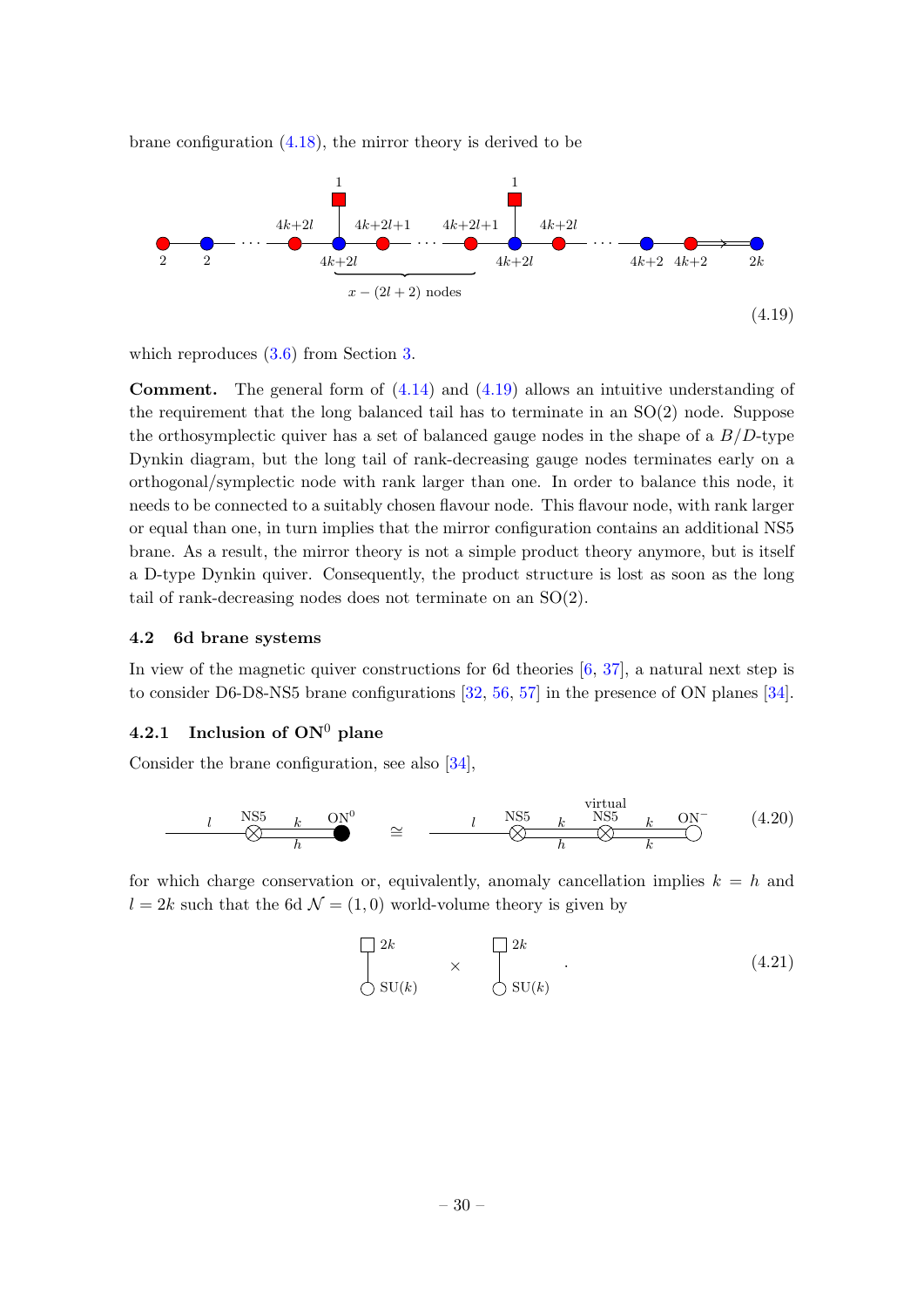The finite and infinite Higgs branches of  $SU(k)$  with  $N_f = 2k$  flavours are known to be related by discrete gauging [\[37,](#page-63-10) [58–](#page-64-15)[60\]](#page-64-16). In brief,

$$
\mathcal{H}\left(\begin{bmatrix} 2k \\ \vdots \\ 2k \end{bmatrix} \bigg|_{g^2<\infty}\right) = \mathcal{C}\left(\mathsf{M}_{k,(1^2)}\right) \qquad \mathcal{H}\left(\begin{bmatrix} 2k \\ \vdots \\ 2k \end{bmatrix} \bigg|_{g^2=\infty}\right) = \mathcal{C}\left(\mathsf{M}_{k,(2)}\right) \qquad (4.22)
$$

with the following magnetic quivers:

Mp,(12) = 1 2 . . . k−1 k k−1 . . . 2 1 1 1 (4.23a) Mp,(2) = 1 2 . . . k−1 k k−1 . . . 2 1 2 (4.23b)

Now, the aim is to derive the magnetic quiver for finite and infinite coupling from the brane configuration  $(4.20)$ . Moving in 2k D8 branes from infinity, the brane system can be written as

$$
\begin{array}{|c|c|c|c|c|}\hline 1 & 2 & 2k-2 & 2k-1 & 2k & \textcircled{6} & \textcircled{7} \\ & & 2k-2 & 2k & \textcircled{7} & \textcircled{8} & \textcircled{9} & \textcircled{1} \\ & & & 2k & \textcircled{18} & & & \textcircled{1} \\\hline & & & & & & 2k & \textcircled{18} & & \textcircled{1} \\\hline & & & & & & & 2k & \textcircled{18} & & \textcircled{1} \\\hline & & & & & & & & 2k & \textcircled{18} & & \textcircled{18} & & \textcircled{18} & & \textcircled{18} & & \textcircled{18} & & \textcircled{18} & & \textcircled{18} & & \textcircled{18} & & \textcircled{18} & & \textcircled{18} & & \textcircled{18} & & \textcircled{18} & & \textcircled{18} & & \textcircled{18} & & \textcircled{18} & & \textcircled{18} & & \textcircled{18} & & \textcircled{18} & & \textcircled{18} & & \textcircled{18} & & \textcircled{18} & & \textcircled{18} & & \textcircled{18} & & \textcircled{18} & & \textcircled{18} & & \textcircled{18} & & \textcircled{18} & & \textcircled{18} & & \textcircled{18} & & \textcircled{18} & & \textcircled{18} & & \textcircled{18} & & \textcircled{18} & & \textcircled{18} & & \textcircled{18} & & \textcircled{18} & & \textcircled{18} & & \textcircled{18} & & \textcircled{18} & & \textcircled{18} & & \textcircled{18} & & \textcircled{18} & & \textcircled{18} & & \textcircled{18} & & \textcircled{18} & & \textcircled{18} & & \textcircled{18} & & \textcircled{18} & & \textcircled{18} & & \textcircled{18} & & \textcircled{18} & & \textcircled{18} & & \textcircled{18} & & \textcircled{18} & & \textcircled{18} & & \textcircled{
$$

for which the proposed magnetic quiver reads (see also Appendix  $\bf{A}$ )

<span id="page-31-0"></span>
$$
\begin{array}{ccc}\n & & & & 2 & & 2 \\
\hline\n0 & & & & & \n\end{array}
$$
\n
$$
\begin{array}{ccc}\n & & & & 2 & & 2 \\
\hline\n0 & & & & & \n\end{array}
$$
\n
$$
\begin{array}{ccc}\n & & & & 2 & & 2 \\
\hline\n & & & & & \n\end{array}
$$
\n
$$
\begin{array}{ccc}\n & & & 2 & & 2 \\
\hline\n & & & & & \n\end{array}
$$
\n
$$
\begin{array}{ccc}\n & & & 2 & & \n\end{array}
$$
\n
$$
\begin{array}{ccc}\n & & & 2 & & \n\end{array}
$$
\n
$$
\begin{array}{ccc}\n & & & 2 & \n\end{array}
$$
\n
$$
\begin{array}{ccc}\n & & & 2 & \n\end{array}
$$
\n
$$
\begin{array}{ccc}\n & & & 2 & \n\end{array}
$$
\n
$$
\begin{array}{ccc}\n & & & 2 & \n\end{array}
$$
\n
$$
\begin{array}{ccc}\n & & & 2 & \n\end{array}
$$
\n
$$
\begin{array}{ccc}\n & & & 2 & \n\end{array}
$$
\n
$$
\begin{array}{ccc}\n & & & 2 & \n\end{array}
$$
\n
$$
\begin{array}{ccc}\n & & & 2 & \n\end{array}
$$
\n
$$
\begin{array}{ccc}\n & & & 2 & \n\end{array}
$$
\n
$$
\begin{array}{ccc}\n & & & 2 & \n\end{array}
$$
\n
$$
\begin{array}{ccc}\n & & & 2 & \n\end{array}
$$
\n
$$
\begin{array}{ccc}\n & & & 2 & \n\end{array}
$$
\n
$$
\begin{array}{ccc}\n & & & 2 & \n\end{array}
$$
\n
$$
\begin{array}{ccc}\n & & & 2 & \n\end{array}
$$
\n
$$
\begin{array}{ccc}\n & & & 2 & \n\end{array}
$$
\n
$$
\begin{array}{ccc}\n & & & 2 & \n\end{array}
$$
\n
$$
\begin{array}{ccc}\n & & & 2 & \n\end{array}
$$
\n
$$
\begin{array}{ccc}\n & & & 2 & \n\end{array}
$$
\n
$$
\begin{array}{
$$

and the Coulomb branch satisfies

$$
\mathcal{C}(4.25) = \left[\mathcal{H}\left(\text{SU}(k)\ \text{SQCD},\ 2k\ \text{flavours}\right)\right]^2 = \left[\mathcal{C}\left(\mathsf{M}_{k,(1^2)}\right)\right]^2. \tag{4.26}
$$

This expectation receives further validation by the explicit Hilbert series computations presented in Table [22.](#page-61-0) As a remark, one recognises that the 6d finite coupling magnetic quiver  $(4.25)$  results from the 3d magnetic quiver  $(4.6)$  via explosion [\[55\]](#page-64-12) of the SO(4) flavour node into a bouquet of two  $SO(2)$  magnetic gauge nodes.

Next, the transition to infinite coupling is realised by moving the NS5s onto the locus of the ON. Recall that there are two NS5 branes on each side of the ON plane; hence, the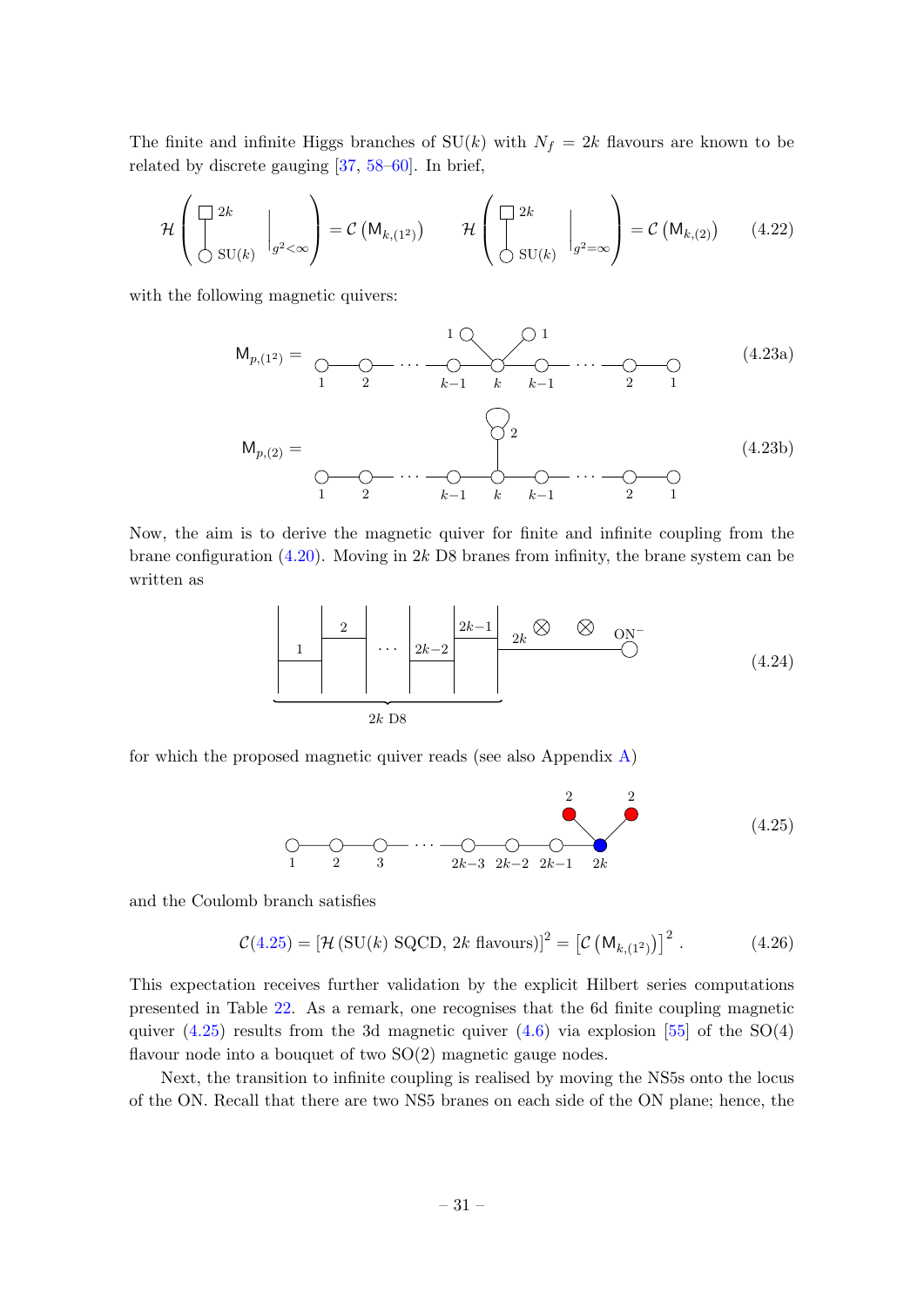total number of NS5 is four and the brane configuration may be written as



for which the proposed magnetic quiver reads

<span id="page-32-0"></span>
$$
\begin{array}{ccc}\n & & & \\
\bigcirc & \bigcirc & \bigcirc \\
1 & 2 & 3 & 2k-3 & 2k-2 & 2k-1 & 2k\n\end{array}
$$
\n(4.28)

and the corresponding Coulomb branch satisfies

$$
\mathcal{C}(4.28) = \left[ \mathcal{H} \left( \text{SU}(k) \text{ SQCD}, 2k \text{ flavours} \big|_{g^2 = \infty} \right) \right]^2 = \left[ \mathcal{C} \left( \mathsf{M}_{k,(2)} \right) \right]^2 \tag{4.29}
$$

which can be verified by Hilbert series techniques, see Table [23](#page-61-1) for details.

Before moving to orientifolds, a brief comment on non-symmetric splittings along the ON is in order. Following [\[34\]](#page-63-12), a brane configuration of the form

$$
l \longrightarrow 1
$$
NS5 k\n
$$
l \longrightarrow 0
$$
NS5 k\n
$$
l \longrightarrow 0
$$
NS5 k\n
$$
l \longrightarrow 0
$$
NS5 k\n
$$
l \longrightarrow 0
$$
NS5 k\n
$$
l \longrightarrow 0
$$
NS5 k\n(4.30)

is constraint by charge conservation. The mismatch in number of D6 branes (for  $k \neq h$ ) can be compensate by additional w D8 branes, such that  $w = k - h \ge 0$ . The 6d  $\mathcal{N} = (1, 0)$ world-volume theory is given by

$$
\begin{array}{ccc}\n2k & & \longrightarrow & 2h \\
& \times & & \downarrow \\
& \text{SU}(k) & & \text{SU}(h)\n\end{array}
$$
\n(4.31)

which are anomaly-free since the charges are conserved in the brane configuration. The potential finite coupling magnetic quiver is given by

1 2 . . . 2h−1 2h 2h+2 2h+4 . . . 2k−4 2k−2 2k 2 2 (4.32)

for which the  $U(2h)$  node is good, but not balanced. As the  $Sp(k)$  node is bad, the Coulomb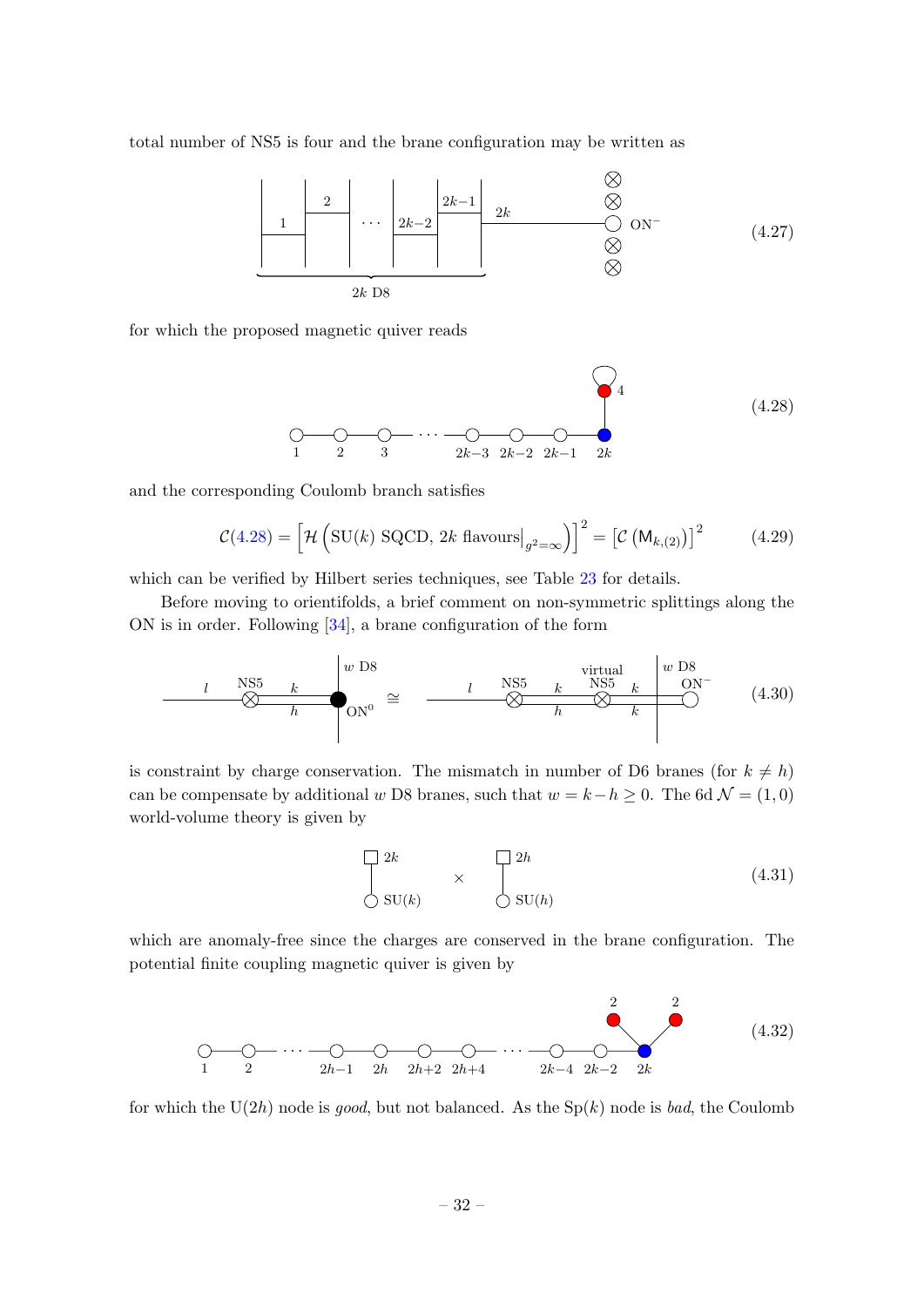branch is more intricate and cannot be analysed using the monopole formula.

# <span id="page-33-0"></span>4.2.2  $\rm ON^0$  with O6 and O8 planes

Besides the ON plane, O6 and O8 planes can be introduced alongside. Analogously to [\[34\]](#page-63-12), consider the brane configuration



where the numbers on top of the D6 branes denote full brane. Charge conservation or, equivalently, anomaly cancellation dictate that  $k = h$  and  $l = 2k + 8$  such that the 6d  $\mathcal{N} = (1, 0)$  world-volume theory is given by

<span id="page-33-1"></span>
$$
\begin{array}{c}\n\text{SO}(4k+16) \\
\times \\
\text{USp}(2k)\n\end{array}
$$
\nSO(4k+16)\n  
\n(4.34)

The finite and infinite Higgs branches of  $\text{USp}(2k)$  with  $N_f = 2k + 8$  fundamental flavours are known to be related by the small  $E_8$  instanton transition [\[6,](#page-62-5) [37,](#page-63-10) [61,](#page-64-17) [62\]](#page-65-0). As above, the first challenge is to derive the magnetic quiver for the brane configuration  $(4.33)$ . For this, one moves in  $4k + 16$  half D8 branes such that all of the semi-infinite D6 flavour branes can be terminated on one such half D8. After suitable brane transitions, the configuration [\(4.33\)](#page-33-1) is equivalently described by

$$
-\left[\frac{1}{z}\left|\frac{1}{z}\right|\cdots\right]\left|\frac{2k}{z}\right|\frac{2k}{z}\right]\left|\frac{2k}{z}\right|\left|\frac{2k}{z}\right|\right|\left|\frac{2k}{z}\right|\left|\frac{2k}{z}\right|\left|\frac{2k}{z}\right|\left|\frac{2k}{z}\right|\left|\frac{2k}{z}\right|\left|\frac{2k}{z}\right|\left|\frac{2k}{z}\right|\left|\frac{2k}{z}\right|\left|\frac{2k}{z}\right|\left|\frac{2k}{z}\right|\left|\frac{2k}{z}\right|\left|\frac{2k}{z}\right|\left|\frac{2k}{z}\right|\left|\frac{2k}{z}\right|\left|\frac{2k}{z}\right|\left|\frac{2k}{z}\right|\left|\frac{2k}{z}\right|\left|\frac{2k}{z}\right|\left|\frac{2k}{z}\right|\left|\frac{2k}{z}\right|\left|\frac{2k}{z}\right|\left|\frac{2k}{z}\right|\left|\frac{2k}{z}\right|\left|\frac{2k}{z}\right|\left|\frac{2k}{z}\right|\left|\frac{2k}{z}\right|\left|\frac{2k}{z}\right|\left|\frac{2k}{z}\right|\left|\frac{2k}{z}\right|\left|\frac{2k}{z}\right|\left|\frac{2k}{z}\right|\left|\frac{2k}{z}\right|\left|\frac{2k}{z}\right|\left|\frac{2k}{z}\right|\left|\frac{2k}{z}\right|\left|\frac{2k}{z}\right|\left|\frac{2k}{z}\right|\left|\frac{2k}{z}\right|\left|\frac{2k}{z}\right|\left|\frac{2k}{z}\right|\left|\frac{2k}{z}\right|\left|\frac{2k}{z}\right|\left|\frac{2k}{z}\right|\left|\frac{2k}{z}\right|\left|\frac{2k}{z}\right|\left|\frac{2k}{z}\right|\left|\frac{2k}{z}\right|\left|\frac{2k}{z}\right|\left|\frac{2k}{z}\right|\left|\frac{2k}{z}\right|\left|\frac{2k}{z}\right|\left|\frac{2k}{z}\right|\left|\frac{2k}{z}\right|\left|\frac{2k}{z}\right|\left|\frac{2k}{z}\right|\left|\frac{2k}{z}\right|\left|\frac{2k}{z}\right|\left|\frac{2k}{z}\right|\left|\frac{2k}{z}\right|\left|\frac{2k}{z}\right|\left|\frac{2k}{z}\right|\left|\frac{2k}{z}\right|\left|\frac{2k}{z}\
$$

and the task is to derive the magnetic quiver. To begin with, all D6 branes need to be suspended between D8 branes and one observes that the branes away from the intersection of O6, O8 and ON only perceive the presence of the O6 orientifold. Hence, the major part of the brane system can be treated by the rules derived in  $[6]$ . Therefore, to focus is place at the branes near the intersection of the O-planes. Concretely, the brane configuration becomes

ON<sup>−</sup> 2k 2k k k <sup>+</sup> <sup>+</sup><sup>e</sup> <sup>+</sup><sup>e</sup> <sup>−</sup><sup>e</sup> <sup>−</sup> O8<sup>−</sup> → . . . B2<sup>k</sup> C<sup>k</sup> C<sup>k</sup> B<sup>0</sup> B<sup>0</sup> (4.36)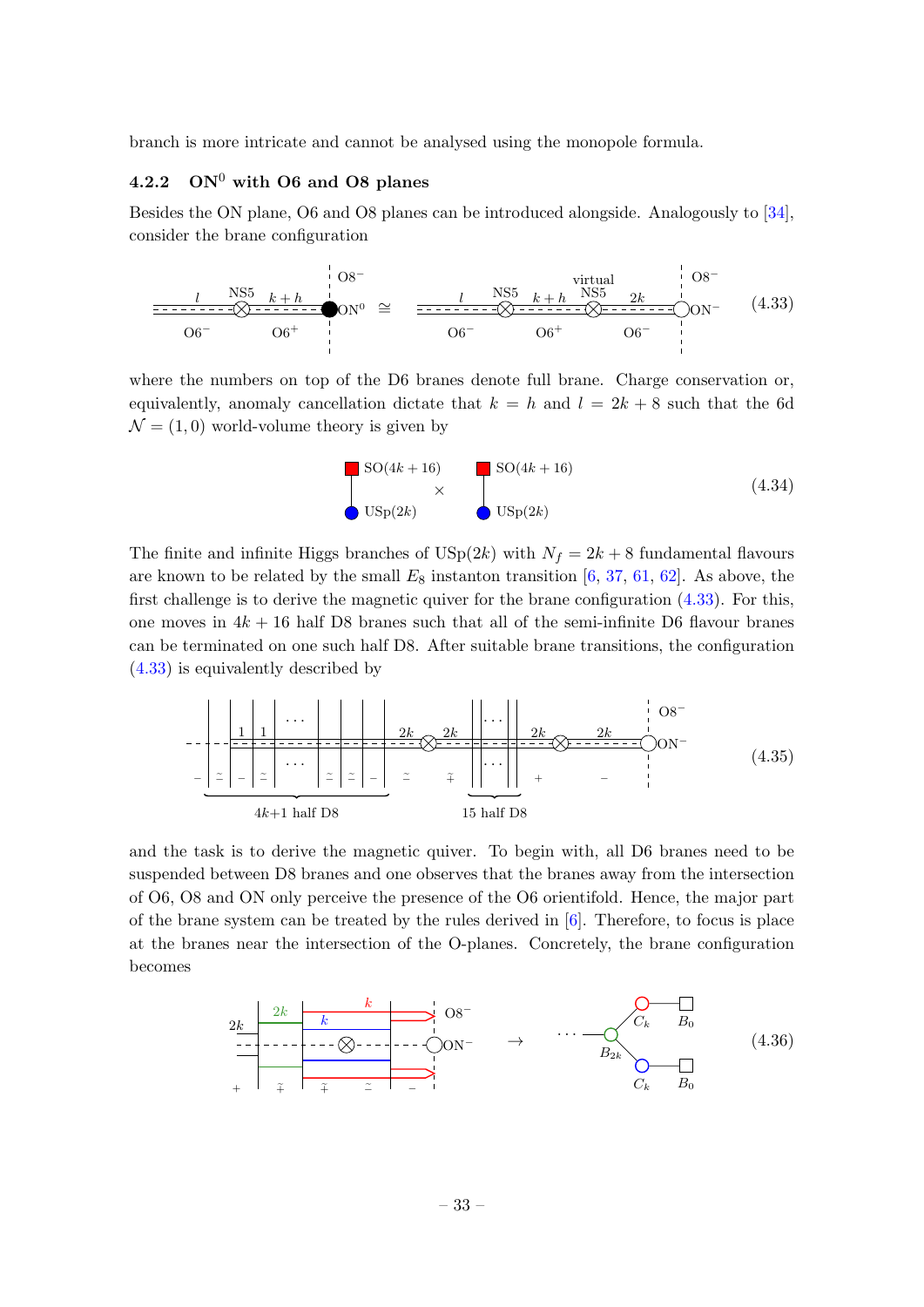where the stuck half NS5 brane has been moved passed one half D8 brane. This brane transition is not accompanied by creation or creation of any physical brane and, moreover, is convenient for reading off the magnetic quiver  $[6]$ . Next, the branes are split as indicated, where the O8 plane has the same bifurcating effect as in [\[37\]](#page-63-10); however, the bifurcation is into two C-type magnetic gauge algebras, which originate from the red and blue stack of D6 branes. The stuck NS5 brane then becomes a flavour half-hypermultiplet, denoted by  $B_0$ . In summary, the magnetic quiver is proposed to be (see also Appendix [A\)](#page-49-0)



which coincides with the pure 3d result  $(4.11)$  for the  $n = 2k + 8$ . Hence, the associated moduli space satisfies the product space property.

As a next step, the brane system is transitioned into the infinite coupling regime by moving the NS5s onto the orientifold. Taking care of brane creation, the system becomes

$$
-\left[\begin{array}{c|c|c|c|c} & & & \\ \hline \hline 1 & 1 & & \\ \hline - & - & - & - \\ \hline - & - & - \\ \hline - & - & - \\ \hline \end{array}\right] \xrightarrow{\begin{subarray}{l} 2k+4 & 2k+5 & 2k+5 & 2k+6 & 2k+6 & 2k+7 & 2k+7 & 2k+8 & 2k+8 \\ \hline - & - & - & - \\ \hline - & - & - \\ \hline \end{subarray}\right] \xrightarrow{\begin{subarray}{l} 2k+5 & 2k+6 & 2k+6 & 2k+7 & 2k+7 & 2k+8 & 2k+8 & 2k+8 & 2k+8 & 2k+8 & 2k+8 & 2k+8 & 2k+8 & 2k+8 & 2k+8 & 2k+8 & 2k+8 & 2k+8 & 2k+8 & 2k+8 & 2k+8 & 2k+8 & 2k+8 & 2k+8 & 2k+8 & 2k+8 & 2k+8 & 2k+8 & 2k+8 & 2k+8 & 2k+8 & 2k+8 & 2k+8 & 2k+8 & 2k+8 & 2k+8 & 2k+8 & 2k+8 & 2k+8 & 2k+8 & 2k+8 & 2k+8 & 2k+8 & 2k+8 & 2k+8 & 2k+8 & 2k+8 & 2k+8 & 2k+8 & 2k+8 & 2k+8 & 2k+8 & 2k+8 & 2k+8 & 2k+8 & 2k+8 & 2k+8 & 2k+8 & 2k+8 & 2k+8 & 2k+8 & 2k+8 & 2k+8 & 2k+8 & 2k+8 & 2k+8 &
$$

where passing the half NS5 through the 15 half D8 branes has lead to D6 brane creation. As above, the brane away from the O8 and ON only perceive the O6 plane such that the magnetic quiver construction for this part follows from [\[6\]](#page-62-5). The novel part lies in the behaviour of the branes close to the intersection of the O-planes. Concretely, the brane configuration becomes



in which the presence of the O8 plane led to the splitting into the red and blue stack of D6 branes. The type of magnetic gauge algebra is determined from the magnetic orientifolds associated to the O6 planes. Compared to the finite coupling brane configuration, the NS5 branes are now confined to the O8 plane. The associated magnetic gauge algebra is  $D_2$ .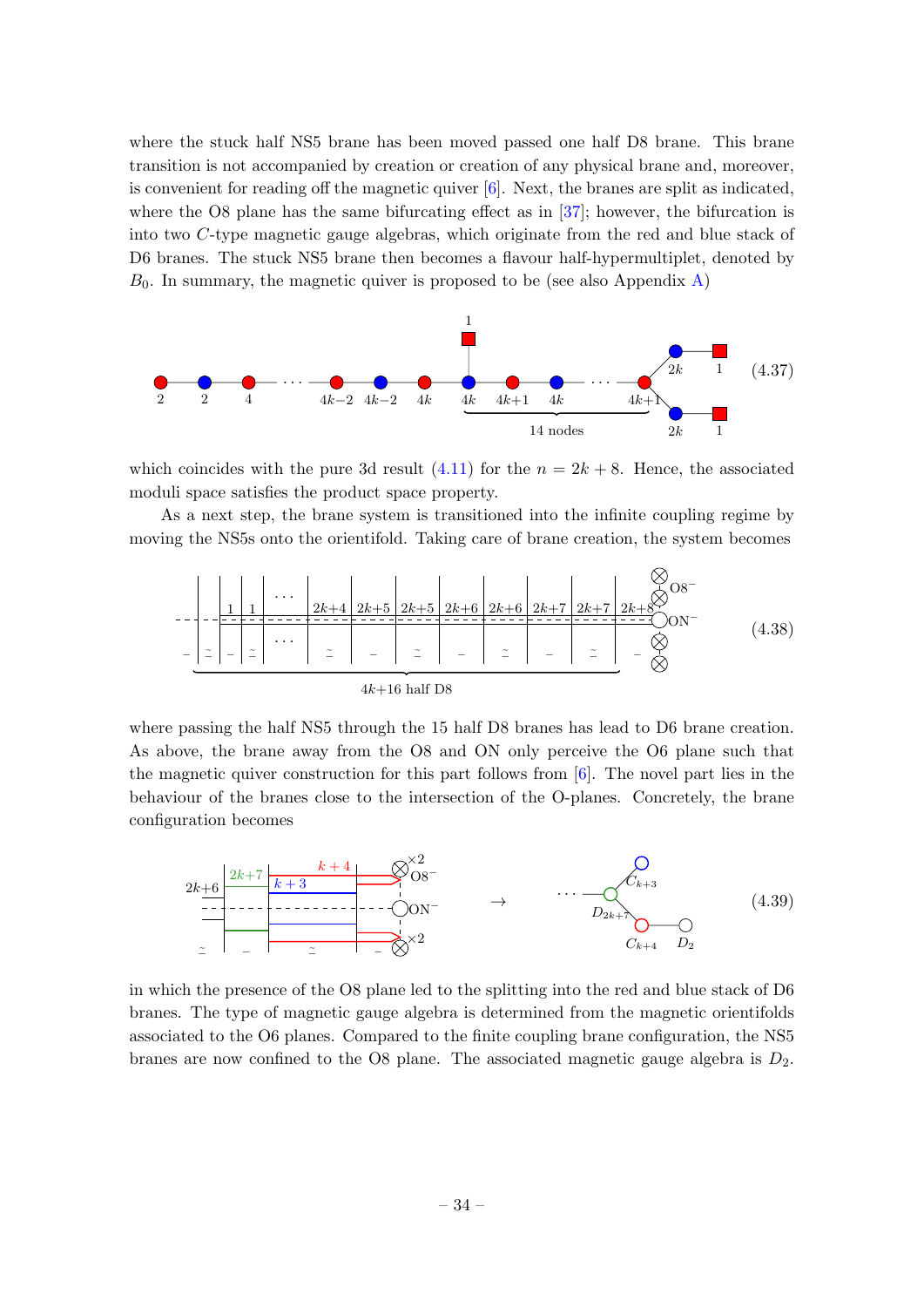In summary, the magnetic quiver is proposed to be



which coincides with the result of Table [4](#page-12-0) after shifting indices  $k \to k+1$ .

The  $k = 0$  case is of importance as the finite coupling theory is two copies of  $Sp(0)$ with 8 fundamental flavours which in the UV becomes two copies of the E-string theory. The infinite coupling magnetic quiver simplifies to quiver in the first row of Table [3,](#page-11-0) with associated moduli space being the product of the minimal nilpotent orbit closure of  $E_8$ .

Contrary to the 3d brane configuration of Section [4.1,](#page-24-1) one cannot replace the O8<sup>−</sup> plane with a hypothetical  $\widetilde{OS}^-$ , because such orientifolds are inconsistent [\[63\]](#page-65-1).

## <span id="page-35-0"></span>4.3 5d brane systems

Lastly, one may consider 5-branes with ON planes. Magnetic quivers for 5-brane webs have been developed in [\[7–](#page-62-17)[9,](#page-62-6) [36\]](#page-63-9). Here, the approach is generalised to accommodate for ON planes.

# <span id="page-35-1"></span>4.3.1 Inclusion of  $ON^0$  plane

The simplest 5-brane which gives rise to a 5d  $\mathcal{N}=1$  product theory is given by



which describes a product theory due to the  $ON<sup>0</sup>$ . In order to read the magnetic quiver, the 5-brane web is transferred into the Higgs branch phase. For this, the  $(p, q)$  5-brane are terminated on  $[p, q]$  7-branes and the system becomes

<span id="page-35-2"></span>

from which one derives that finite coupling magnetic quiver is given by [\(4.25\)](#page-31-0).

Moving on to the infinite coupling case, one noticed that the S-dual 5-brane web of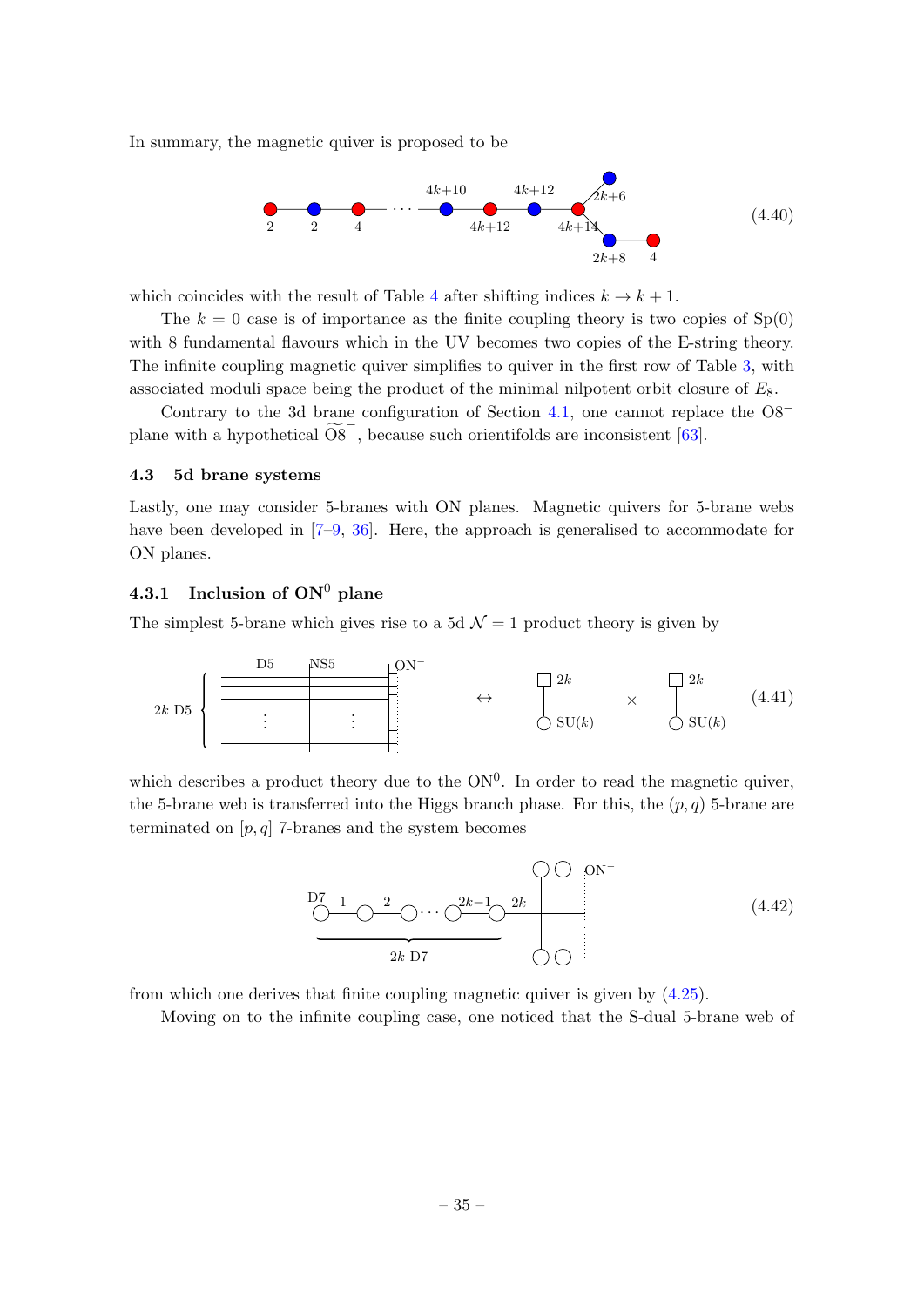$(4.41)$  is given by  $[64]$ 



such that the 5d low-energy gauge theory description becomes

0 2 0 . . . 2 0 2 0 2 (4.44)

However, the point is that S-duality preserves the UV fix point; hence, the theories [\(4.41\)](#page-35-2) and [\(4.44\)](#page-36-0) have the same infinite coupling Higgs branch.

For this class of 5d  $\mathcal{N} = 1$  linear orthosymplectic gauge theories [\(4.44\)](#page-36-0), the magnetic quiver construction has been derived in  $[7]$ . Specialising to the case of trivial  $Sp(0)$  nodes yields the following magnetic quiver [\[7,](#page-62-17) eq. (6.22)]

<span id="page-36-1"></span><span id="page-36-0"></span>

which is the infinite coupling magnetic quiver for  $(4.41)$ . The associated Coulomb branch is a product space; for example, for  $k = 2$  the moduli space is  $\mathcal{C}((4.45)) = \overline{\mathcal{O}}_{E_5}^{\min} \times \overline{\mathcal{O}}_{E_5}^{\min}$  $\mathcal{C}((4.45)) = \overline{\mathcal{O}}_{E_5}^{\min} \times \overline{\mathcal{O}}_{E_5}^{\min}$  $\mathcal{C}((4.45)) = \overline{\mathcal{O}}_{E_5}^{\min} \times \overline{\mathcal{O}}_{E_5}^{\min}$  $E_5$ . Equivalently, the magnetic quiver can be derived from the brane web without resorting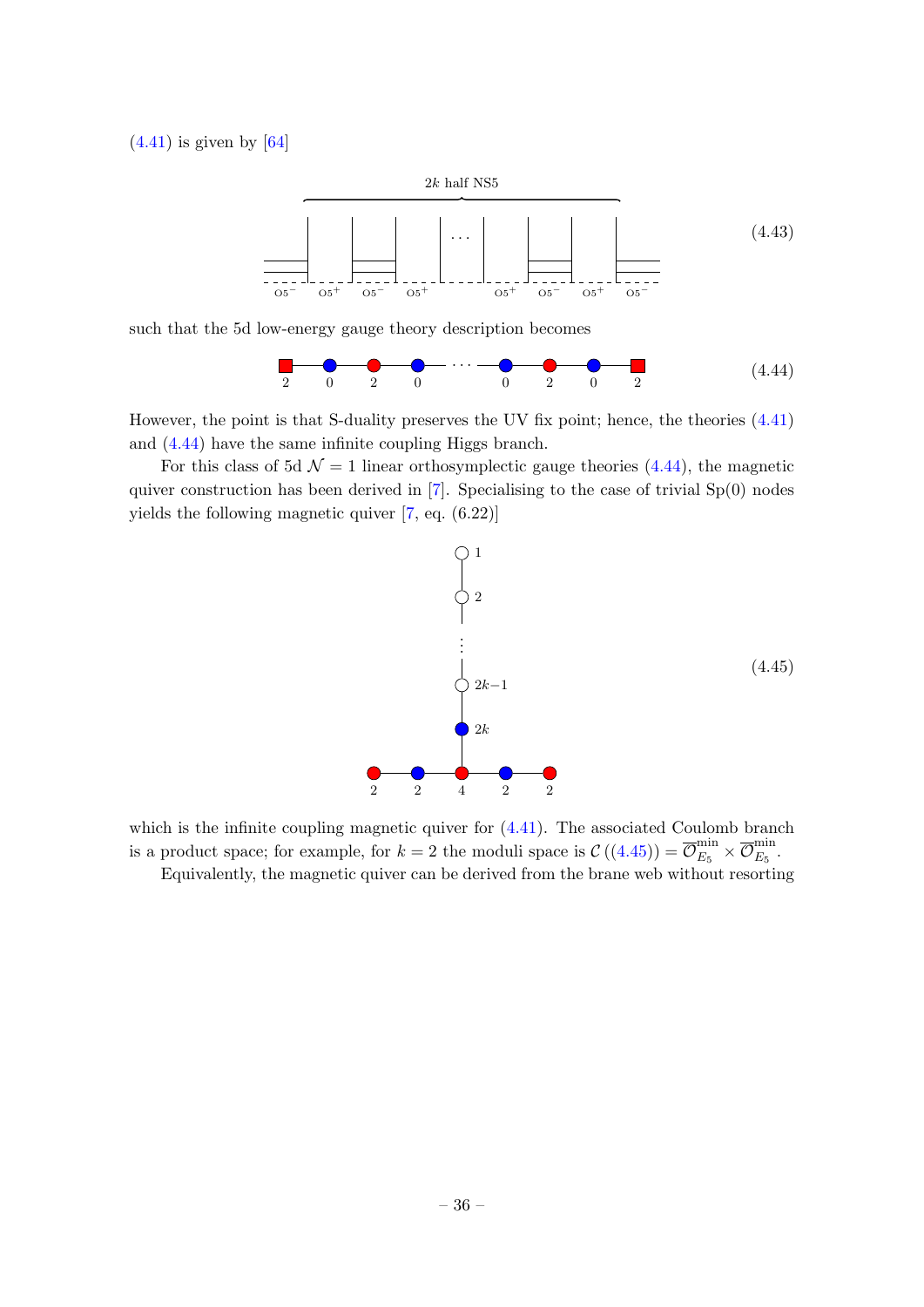to S-duality. At the fixed point, the 5-brane web can be explicitly written as



such that a stack of NS5 branes on a  $ON^-$  yields a D-type magnetic gauge algebra; while a stack of NS5 branes on top of a  $\widetilde{ON}^-$  results in a C-type magnetic gauge algebra. Hence, the rules for a stack  $(1,0)$  5-branes on a O5 plane are the same as for a stack of  $(0,1)$  5-branes on a ON plane. The generalised intersection numbers are straightforwardly computed [\[7\]](#page-62-17), as there are only  $(1,0)$  and  $(0,1)$  5-branes and their  $[p,q]$  7-branes involved.

# <span id="page-37-0"></span>4.3.2  $\text{ON}^0$  with O<sub>5</sub> and O<sub>7</sub> planes

As a last setup, consider a 5-brane web in the presence of an  $ON^0$ , an  $O7^-$ , and an  $O5^+$ . For reference, brane webs in the presence of either O5 or O7 planes are discussed in [\[56,](#page-64-13) [65–](#page-65-3) [67\]](#page-65-4); while ON planes are consider in [\[33,](#page-63-11) [34,](#page-63-12) [64,](#page-65-2) [68,](#page-65-5) [69\]](#page-65-6). In order to compensate the brane bending of the NS5 near the ON<sup>−</sup> due to the O5 plane, some additional brane are necessary. Locally, the intersection of  $ON^0$ ,  $O5^+$  and  $O7^-$  can be thought of as

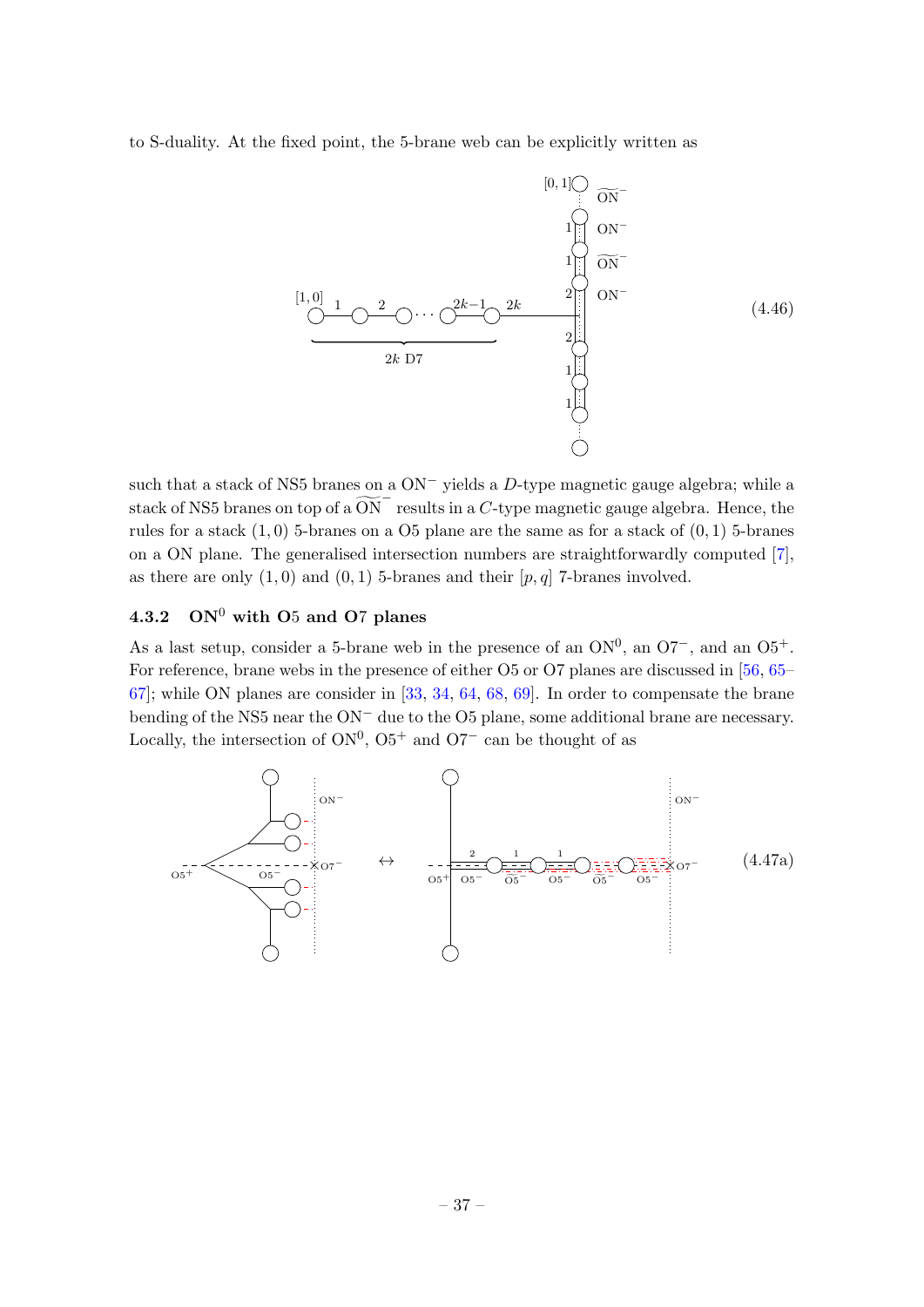and the half D7 branes can be moved through the  $(0, 1)$  5-brane



where brane annihilation has been taken into account. Note that the last two configurations do not have D5 branes, but the four half monodromy cuts compensate the brane bending effects due to the O5 brane, see also  $[7, 66]$  $[7, 66]$ . The left-hand side configuration in  $(4.47b)$  is preferred for reading the finite coupling magnetic quivers, since the magnetic orientifolds for  $\widetilde{O5}^{\pm}$  both yield C-type magnetic gauge groups [\[6\]](#page-62-5).

With this preliminaries, one can consider the following brane web:

<span id="page-38-0"></span>

and the 5d  $\mathcal{N} = 1$  effective gauge theory description is a product of the form

<span id="page-38-2"></span><span id="page-38-1"></span>
$$
\begin{array}{c}\n\text{SO}(2n+4) \\
\times \\
\text{USp}(2k)\n\end{array}
$$
\n(SO(2n+4))\n  
\n(Sp(2k) (4.49)

with the assumption  $2 + 2k - n \geq 0$  such that the two branes with NS charge do not intersect each other. The total number of fundamental flavours is  $N_f = n + 2 \leq 2k + 4$ , due to the n flavour 7-branes on the left-hand side and the 4 half 7-branes near the O7−.

For finite coupling, the brane web [\(4.48\)](#page-38-1) is transferred into the Higgs branch phase

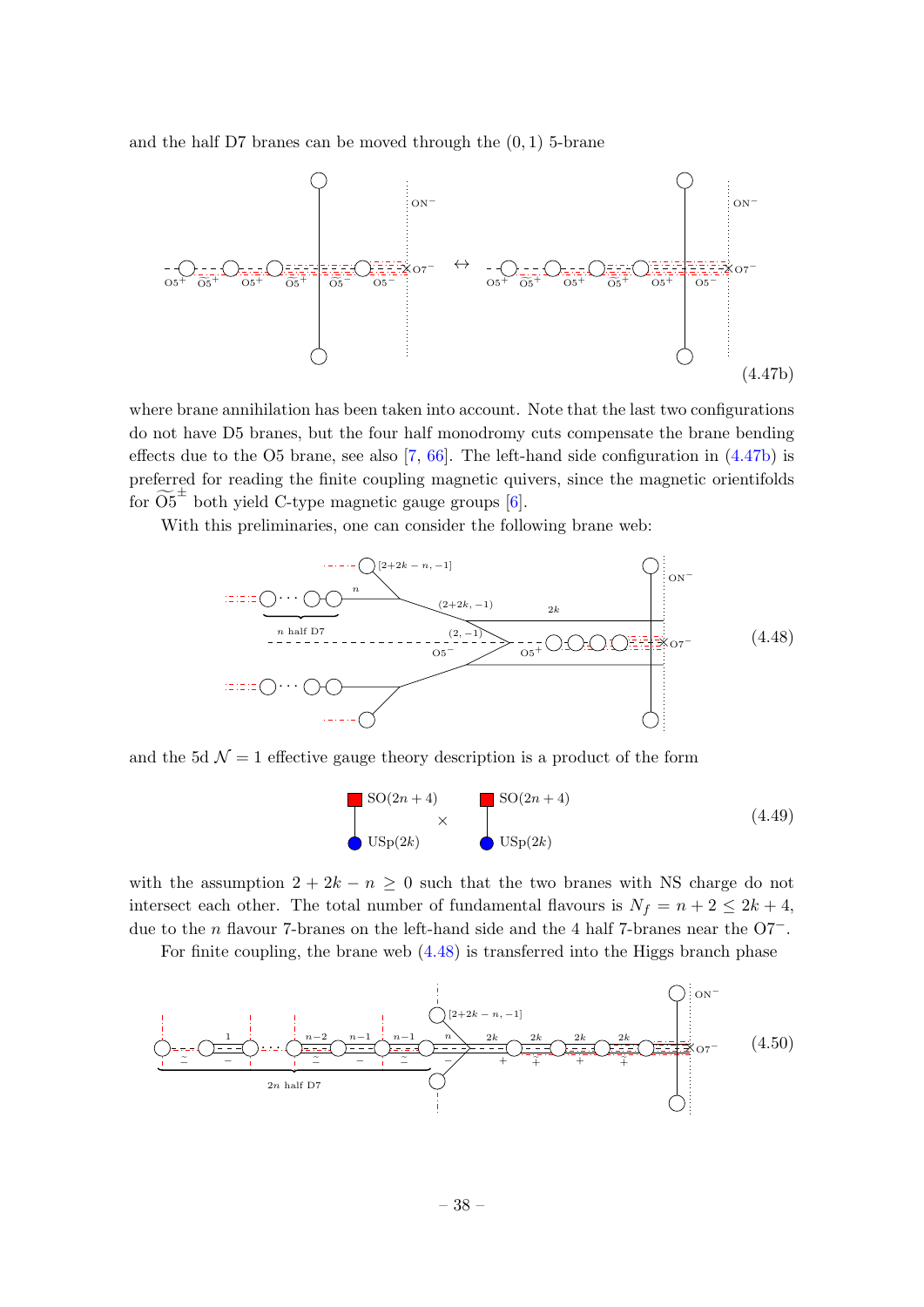but the derivation of the finite coupling magnetic quivers splits into three distinct cases.

• Case  $2k + 2 \geq n \geq 2k$ . In this region, the electric theory exhibits complete Higgsing. Transferring the brane web into the Higgs branch phase yields



and since the  $n \geq 2k$ , the  $(2 + 2k - n, -1)$  5-brane is connected to  $n - 2k$  frozen D5 branes on the left-hand side. Moving this 5-brane through a sufficient number of half D7 branes and accounting for brane annihilation, the magnetic quiver is given by  $(4.11)$  for  $n \to N_f = n+2$ . Note in particular, that the 5-brane close to the ON plane gives rise to a flavour to both C-type gauge nodes at the bifurcation. This yields the finite coupling magnetic quivers for the families  $E_7 \times E_7$ ,  $E_6 \times E_6$ , and  $E_5 \times E_5$ .

• Case  $n = 2k - 2l - 1$  for  $l \geq 0$ . In this region, all cases expect  $l = 0$  are affected from incomplete Higgsing. To see this, the brane web [\(4.48\)](#page-38-1) becomes



where the  $[2+2k-n,-1] = [3+2l,-1]$  7-brane leads to a  $(3,-1)$  5-brane close to the O5 plane. Due to the presence of three half monodromy lines, this effectively looks like a  $(2, -1)$  5-brane. Note that  $n + 1 = 2(k - l)$ . The brane web clearly displays a stack of 2l D5 branes in the Coulomb branch phase such that there is a residual  $Sp(l) \times Sp(l)$  gauge symmetry. The stack of  $2(k-l)$  D5 branes near the intersection of the O-planes splits evenly and gives rise to two  $Sp(k-l)$  nodes at the bifurcation. Moreover, the subweb that is still in the electric phase contributes a  $SO(2)$  flavour to each of these nodes. The magnetic quiver is read off to be

<span id="page-39-0"></span>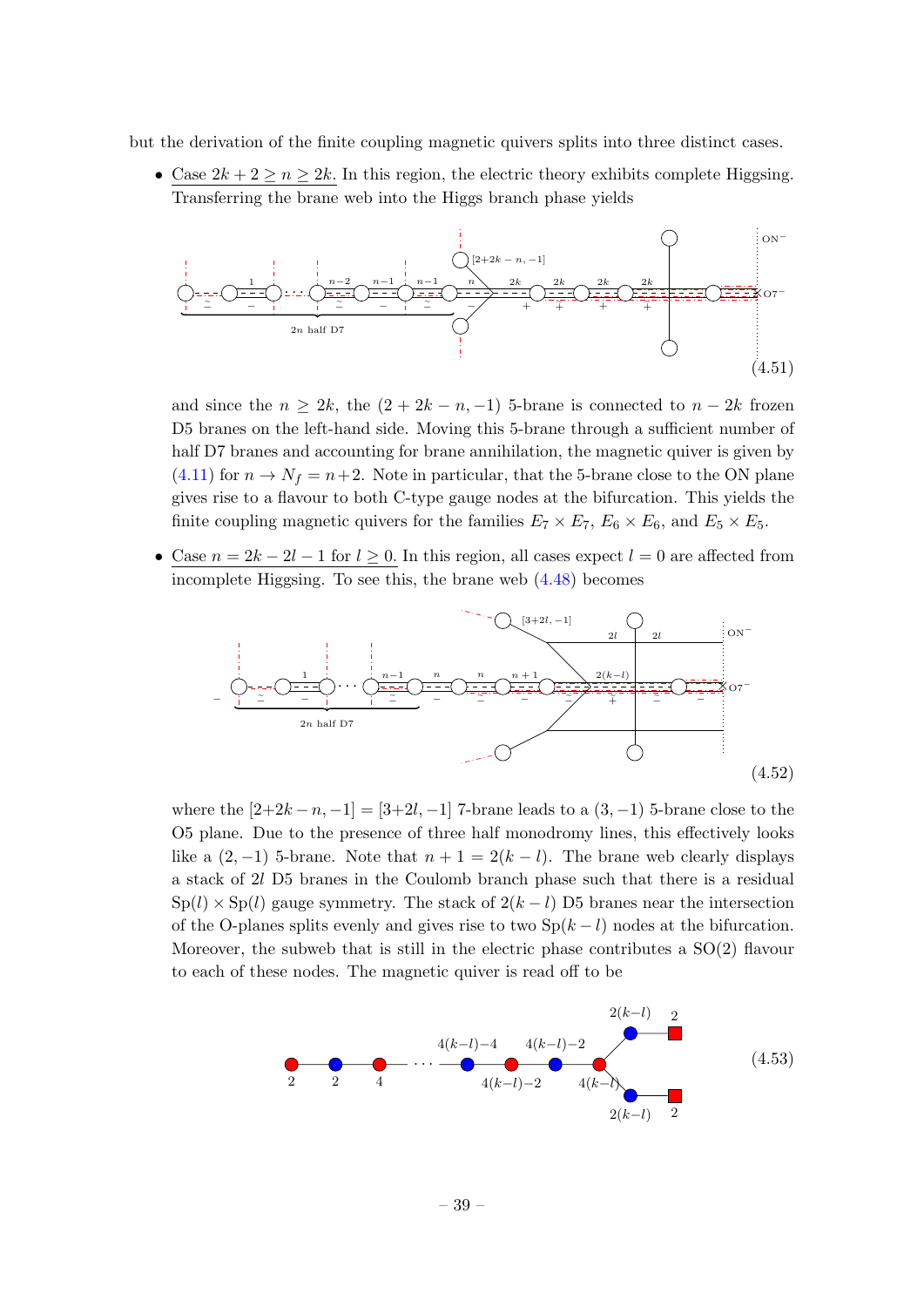and one verifies that

$$
\dim \mathcal{C}(4.53) = 2 \cdot [(2n+4) \cdot k - (\dim \mathrm{Sp}(k) - \dim \mathrm{Sp}(l))]
$$
  
=  $2 \cdot \dim \mathcal{H}\left( [\mathrm{Sp}(k) \text{ with } N_f = n+2] \to [\text{pure Sp}(l)] \right)$  (4.54)

is consistent with the incomplete Higgsing. The quiver  $(4.53)$  yields the finite coupling magnetic quivers for the family  $E_{4-2l} \times E_{4-2l}$  and has been classified in  $(2.10)$ .

Case  $n = 2k - 2l - 2$  for  $l ≥ 0$ . To see this, the brane web  $(4.48)$  becomes



where the  $[2+2k-n,-1] = [4+2l,-1]$  7-brane leads to a  $(4+2l,-1)$  5-brane, which close to the O5 plane is a  $(4, -1)$  5-brane. Due to the presence of four half monodromy lines this 5-brane effectively behaves like a  $(2, -1)$  5-brane. The brane web clearly displays a stack of 2l D5 branes in the Coulomb branch phase such that there is a residual  $Sp(l) \times Sp(l)$  gauge symmetry. The stack of  $n+1$  D5 branes closed to the O7 splits as  $(k - l - 1) + (k - l)$ , such that the bifrucation produces two Sp gauge nodes of rank  $(k-l-1)$  and  $(k-l)$ , respectively. The subweb in the Coulomb branch phase yields a SO(4) flavour for the Sp( $k - l$ ) only, due to the double intersection. The magnetic quiver is read off to be

<span id="page-40-0"></span>
$$
\begin{array}{cccc}\n & & 2(k-l)-2 \\
 & 4(k-l)-6 & 4(k-l)-4 & \\
 & 4(k-l)-4 & 4(k-l)-2 & \\
 & 2(k-l) & 4 & \\
\end{array}
$$
\n(4.56)

and one verifies that

$$
\dim \mathcal{C}((4.56)) = 2 \cdot [(2n+4) \cdot k - (\dim \text{Sp}(k) - \dim \text{Sp}(l))]
$$
  
=  $2 \cdot \dim \mathcal{H} \bigg( [\text{Sp}(k) \text{ with } N_f = n+2] \to [\text{pure Sp}(l)] \bigg)$  (4.57)

is consistent with the incomplete Higgsing. The full moduli space is discussed around [\(2.12\)](#page-9-1). This yields the finite coupling magnetic quivers for the family  $E_{3-2l} \times E_{3-2l}$ . Moving on to infinite coupling, a case by case analysis is required, as the Higgs branch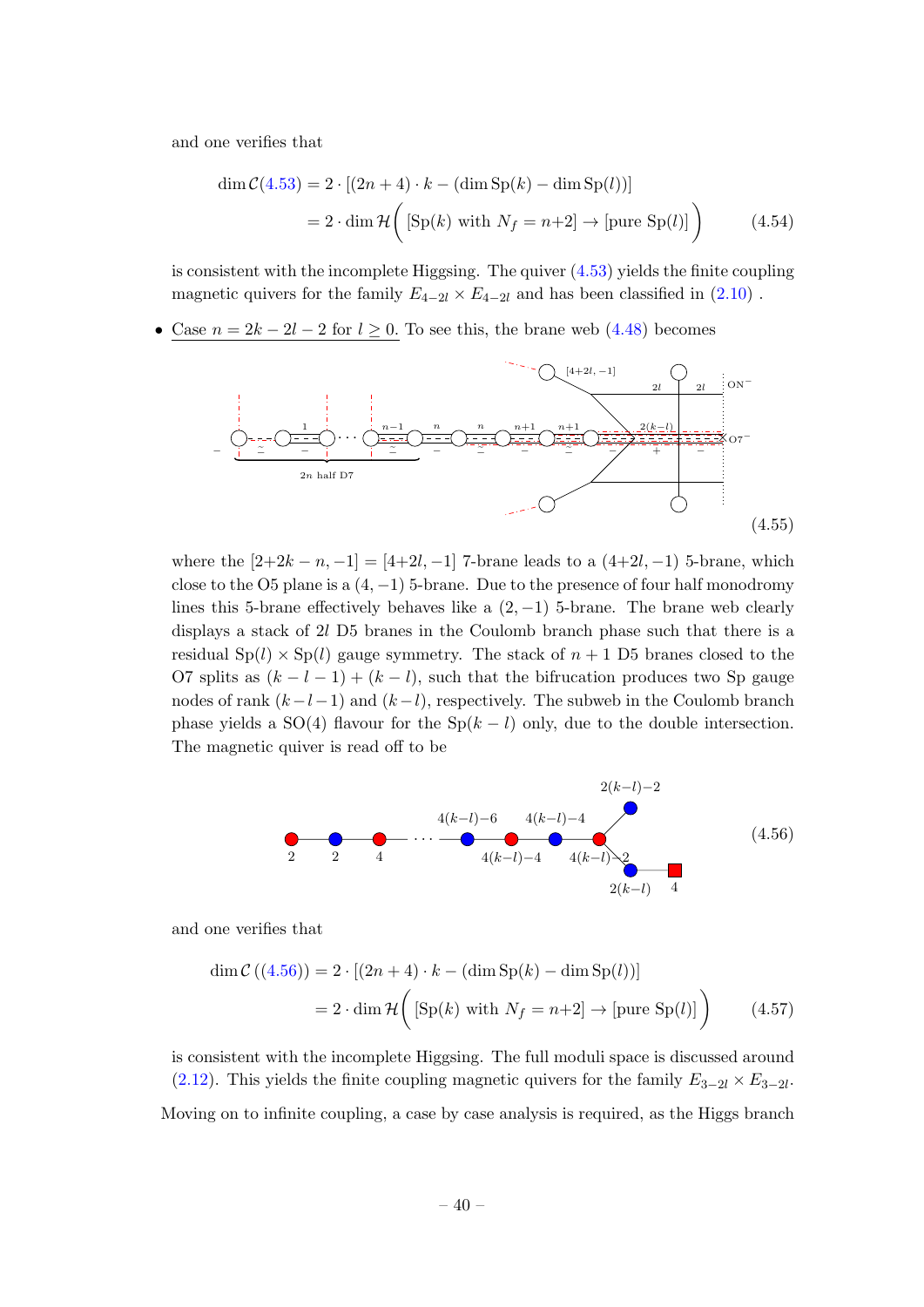enhancement depends crucially on  $n = n(k)$ .

• Maximal case  $n = 2k + 2$ . In the brane web  $(4.50)$ , the two NS5 branes become parallel. The infinite coupling point is realised by moving both NS5 branes onto the ON plane. Taking brane creation into account, the web becomes



and now the configuration needs to be decomposed into a maximal subdivision. For the 5-brane away from the ON and O7, only the O5 orientifold is perceived and the magnetic quiver can be straightforwardly derived. Near the intersection of the three O-planes, a careful consideration is required. Omitting mirror images completely, the relevant part becomes

$$
\bigcup_{\substack{i=0 \text{odd } k+1}} C_{k+1}
$$
\n
$$
\bigcup_{\substack{i=0 \text{odd } k+2}} C_{k+2}
$$
\n
$$
\bigcup_{\substack{i=0 \text{odd } k+2}} C_{k+2} \bigcup_{\substack{i=0 \text{odd } k+2}} C_{k+2} \bigcap_{\substack{D_{2k+3}} C_{k+2} \bigcup_{\substack{D_2 \subset \bigcup_{i=1}^k C_{i+2} \cup \bigcup_{i=1}^k C_{i+2}}} C_{i} \bigcap_{D_1}
$$
\n
$$
\bigcup_{\substack{i=0 \text{odd } k+2}} C_{k+2} \bigcup_{\substack{D_2 \subset \bigcup_{i=1}^k C_{i+2} \cup \bigcup_{i=1}^k C_{i+2}}} C_{k+2} \bigcap_{\substack{D_2 \subset \bigcup_{i=1}^k C_{i+2} \cup \bigcup_{i=1}^k C_{i+2}}} C_{k+1}
$$
\n
$$
(4.59)
$$

which allows to derive the magnetic quiver as follows: The green stack of D5 yields a  $D$ -type node, while the blue and red subwebs contribute  $C$ -type algebras. The subwebs on  $(0, 1)$  5-branes on top of the ON contribute D and C-type magnetic gauge algebras as above. Next, the generalised intersection numbers imply that the green and red node are connected to the green node, but red and blue nodes are not connected to each other. This follows because they share two 7-branes: on one they end on the same side, while on the other they end on opposite sides. The gauge nodes from the (0, 1) 5-branes are connected by bifundamental matter in the standard way. Lastly, the red subweb has intersection number one with the central stack of two  $(0, 1)$ brane because  $|\begin{pmatrix} 1 & 0 \\ 0 & 1 \end{pmatrix}| = 1$ . The blue subweb has vanishing intersection number with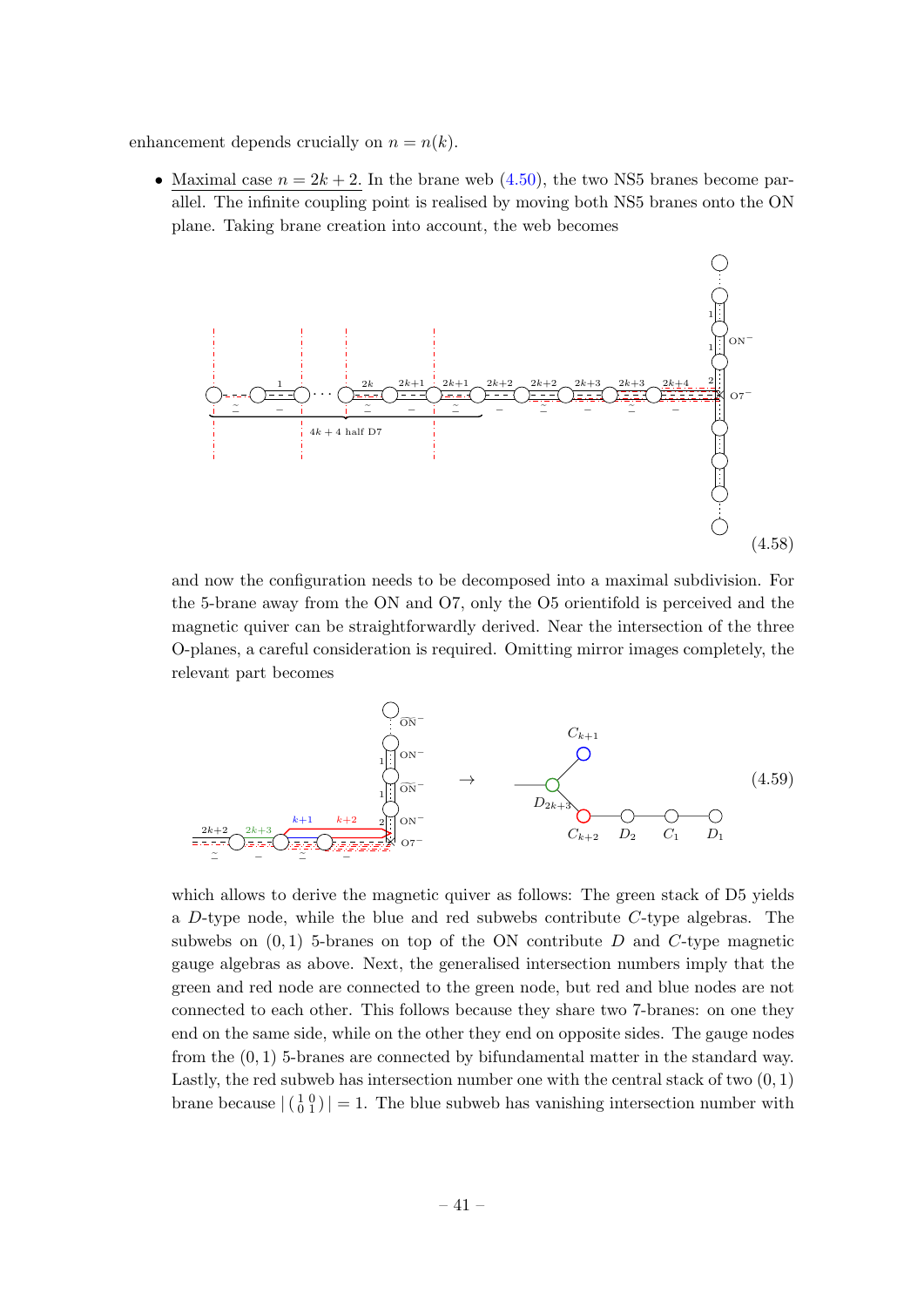the central  $(0, 1)$  brane, hence no connections between these nodes. In summary, the magnetic quiver becomes



which reproduces the  $E_7 \times E_7$  family of Table [4.](#page-12-0)

• Case  $n = 2k + 1$ . Starting from [\(4.50\)](#page-38-2), the left 5-brane with NS charge is a (1, -1) 5-brane. Moving this brane onto the ON plane together with brane creation leads to



such that one can proceed to analyse the Higgs branch direction via the subweb decomposition. As the configuration away from the O7 and ON can be treated by the results of [\[7\]](#page-62-17), one only needs to clarify the decomposition into subwebs around the intersection point



where all mirror images have been ignored. First of all, the magnetic gauge nodes are as follows: the black stack of  $2k + 2$  5-branes yields a  $D_{2k+2}$  gauge algebra, while the red and blue stack yield a  $C_{k+1}$  gauge algebra each. The green subweb yields a  $U(1)$ magnetic gauge group, as the 5-brane does not perceive the presence of the O5 plane. Lastly, the vertical black 5-brane also contributes a  $U(1)$  node. Next, the magnetic gauge nodes are connected by magnetic hypermultiplets in a fashion determined by the generalised stable intersection [\[7,](#page-62-17) [36\]](#page-63-9). The stack of  $2k + 2$  D5s on the O5<sup>-</sup> has stable intersection of 1 with both the red and blue stack of D5s, because they end on different sides of the same 7-brane. Hence, the corresponding magnetic gauge nodes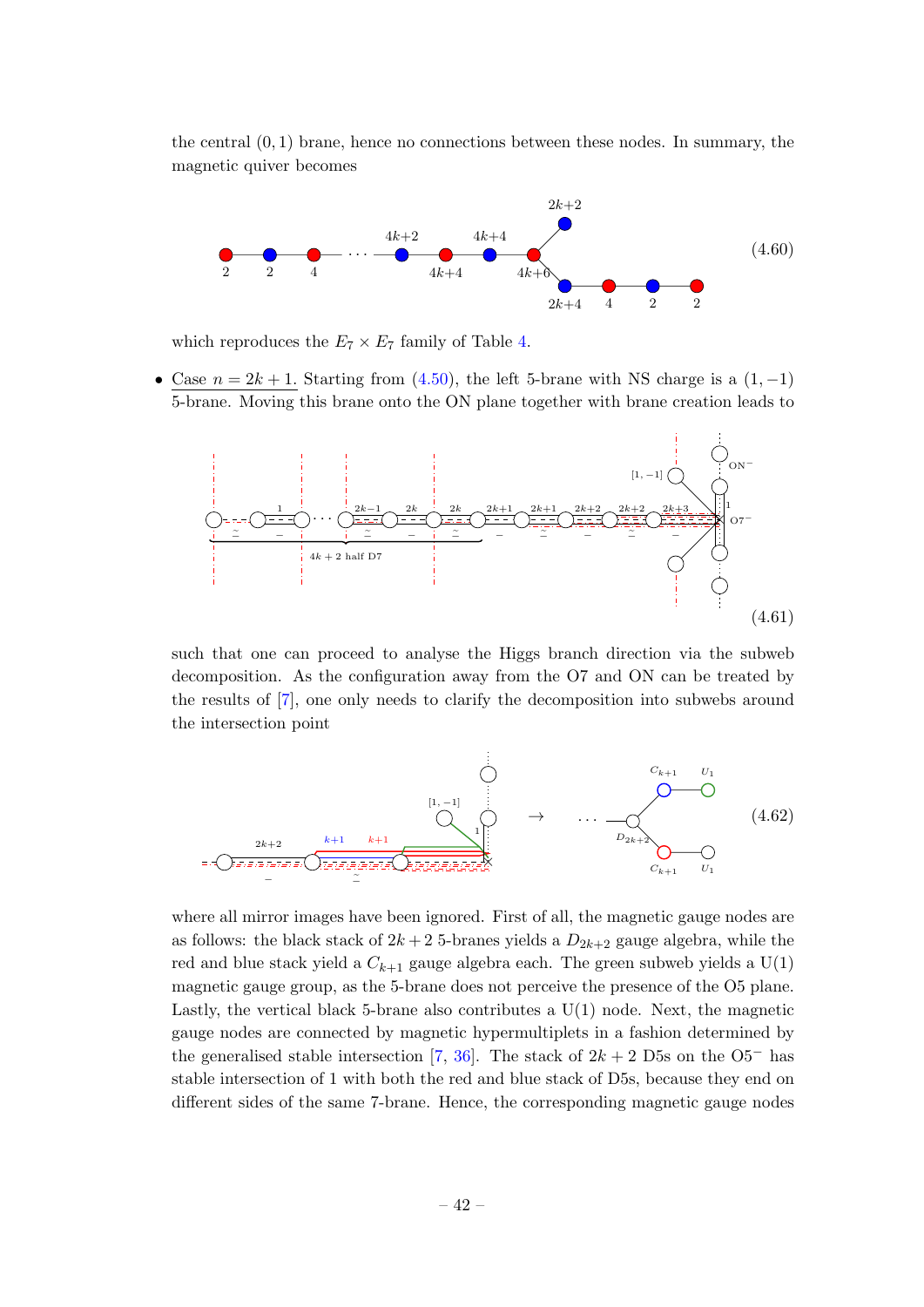are connected by bifundamental magnetic hypermultiplets. Likewise, the red and blue stack have a vanishing generalised intersection number, as they start from the same 7-brane on the same side, but end on another 7-brane from opposite sides. The green subweb has intersection of 1 with the blue subweb, because they end on the same 7-brane from different side. Hence, there is a bifundamental hypermultiplet between the blue  $C_{k+1}$  and the green U(1) node. For the black vertical subweb and the red stack, the intersection number is  $|\left(\begin{smallmatrix} 1 & 0 \\ 0 & 1 \end{smallmatrix}\right)| = 1$ , implying a magnetic hypermultiplet in between the nodes. The green and the black subweb at the intersection point share a vanishing intersection number, but the monodromy cuts needs to be considered carefully to arrived at this result. The two  $M_{[1,0]}$  monodromies affect the green  $(2, -1)$ 5-brane such that it becomes  $M_{[1,0]}^2(2,-1) = (0,1)$ . Thus, the stable intersection between the green and black subweb is computed as  $|(0101)(010)$  = 0, which is indeed trivial. Hence, the magnetic quiver is given by



which reproduces the  $E_6 \times E_6$  family of Table [4.](#page-12-0)

• Case  $n = 2k$ . The left-hand side brane with NS charge is of type  $(2, -1)$ , and moving it onto the ON plane, taking brane creation into account, yields the brane web



and the next step consists of the subweb decomposition. For further clarification, one only needs to detail the decomposition into subwebs around the intersection point

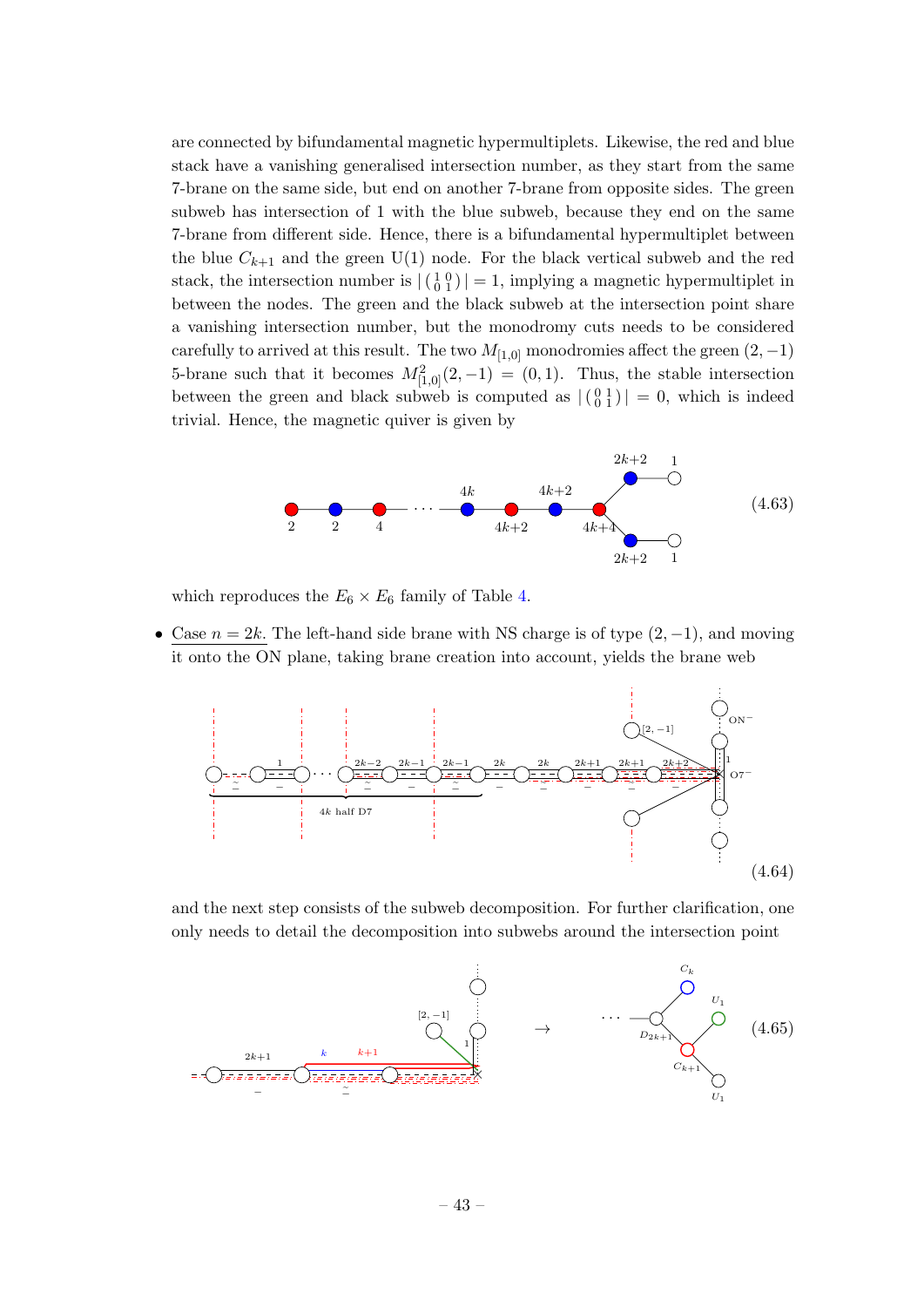where all mirror images have been ignored. First of all, the magnetic gauge nodes are as follows [\[7\]](#page-62-17): the black stack of  $2k + 2$  5-branes yields a  $D_{2k+1}$  gauge algebra, while the blue and red stack yield a  $C_k$  and  $C_{k+1}$  gauge algebra respectively. The green subweb yields a  $U(1)$  magnetic gauge group, as the 5-brane does not perceive the presence of the O5 plane. Lastly, the vertical black 5-brane also contributes a  $U(1)$  node. As above, the generalised stable intersection [\[7,](#page-62-17) [36\]](#page-63-9) is used to derive the magnetic hypermultiplets. The stack of  $2k+1$  D5s on the O5<sup>-</sup> has stable intersection of 1 with both the red and blue stack of D5s, because they end on different sides of the same 7-brane. Hence, the corresponding magnetic gauge nodes are connected by bifundamental magnetic hypermultiplets. Likewise, the red and blue stack have a vanishing generalised intersection number, as they start from the same 7-brane on the same side, but end on another 7-brane from opposite sides. The green as well as the black subweb at the intersection point have trivial generalised intersection number with the blue subweb. The intersection number between the green and red subweb is computed to be  $\left| \binom{2}{1} 0 \right| = 1$ , which implies a magnetic hypermultiplet. Similarly, for the black vertical subweb and the red stack, the intersection number is  $|\binom{1}{0}\nmid = 1$ , implying a magnetic hypermultiplet in between the nodes. The green and the black subweb at the intersection point share a vanishing intersection number, due to the presence of the monodromy cuts. In detail, the two  $M_{[1,0]}$  monodromy lines alter the green  $(2, -1)$  5-brane into a  $M_{[1,0]}^2(2, -1) = (0, 1)$  5-brane. Hence, the stable intersection is simply  $| \begin{pmatrix} 0 & 1 \\ 0 & 1 \end{pmatrix} | = 0$ . The magnetic quiver is given by



which reproduces the  $E_5 \times E_5$  family of Table [4.](#page-12-0)

<u>Case  $n = 2k - 2l - 1$ ,  $k \ge l \ge 0$ .</u> Starting from [\(4.48\)](#page-38-1), the (2 + 2k − n, −1) 5-brane becomes a  $(2l + 3, 1)$  brane with  $k \geq l \geq 0$ . Transitioning to infinite coupling, the 5-brane web becomes

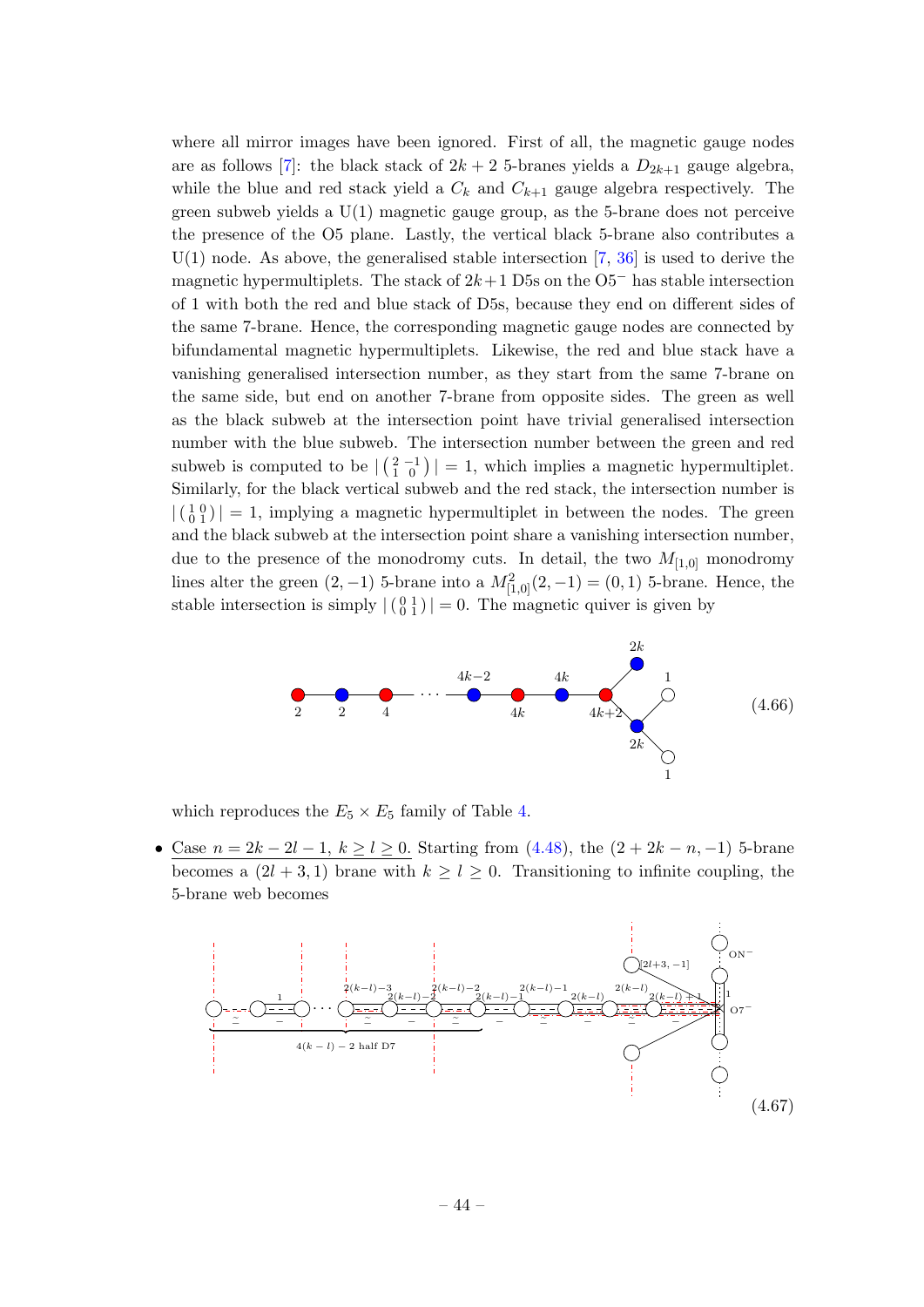and the next task is to derive the magnetic quiver. As above, the branes away from the intersection of the O-planes are straightforward to take into account. The novel contributions arise from the vicinity of the intersection. For further clarification, the decomposition into subwebs around the intersection point is given by



where all mirror images have been ignored. The red and blue subweb lead to the familiar bifurcation into C-type magnetic gauge nodes. The green subweb, being away from the O5, leads to a U(1) nodes, which has trivial intersection number with the red subweb; while the intersection number with the blue subweb is one. Similarly, the black vertical  $(0, 1)$  5-brane, also giving rise to a U(1) ≅ SO(2), has trivial intersection with the blue subweb; while the intersection number with the red subweb is one. Lastly, the generalised intersection number between the green subweb and the  $(0, 1)$  5-brane is evaluated by taking the monodromy cuts into account. The two  $M_{[1,0]}$  monodromy cuts alter the green  $(2l + 4, -1)$  5-brane into a  $M_{[1,0]}^2(2l +$  $(4, -1) = (2l + 2, -1)$  such that the intersection number becomes  $\left| \binom{2l+2}{0} \right| = 2l + 2$ . According to [\[8\]](#page-62-18), there are  $(l + 1)$  hypermultiplets in the  $(1, 1)$  representation of  $U(1) \times U(1)$  as well as  $(l + 1)$  hypermultiplets in the  $(1, -1)$  representation. To sum up, the magnetic quiver is proposed to be



which reproduces the  $E_{4-2l} \times E_{4-2l}$  family of Table [4.](#page-12-0)

• Case  $n = 2k - 2l - 2$ ,  $k \leq l \leq 0$ . Returning to  $(4.48)$ , the  $(2 + 2k - n, -1)$  5-brane becomes a  $(2l + 4, 1)$  brane with  $k \geq l \geq 0$ . At the fixed point, the 5-brane web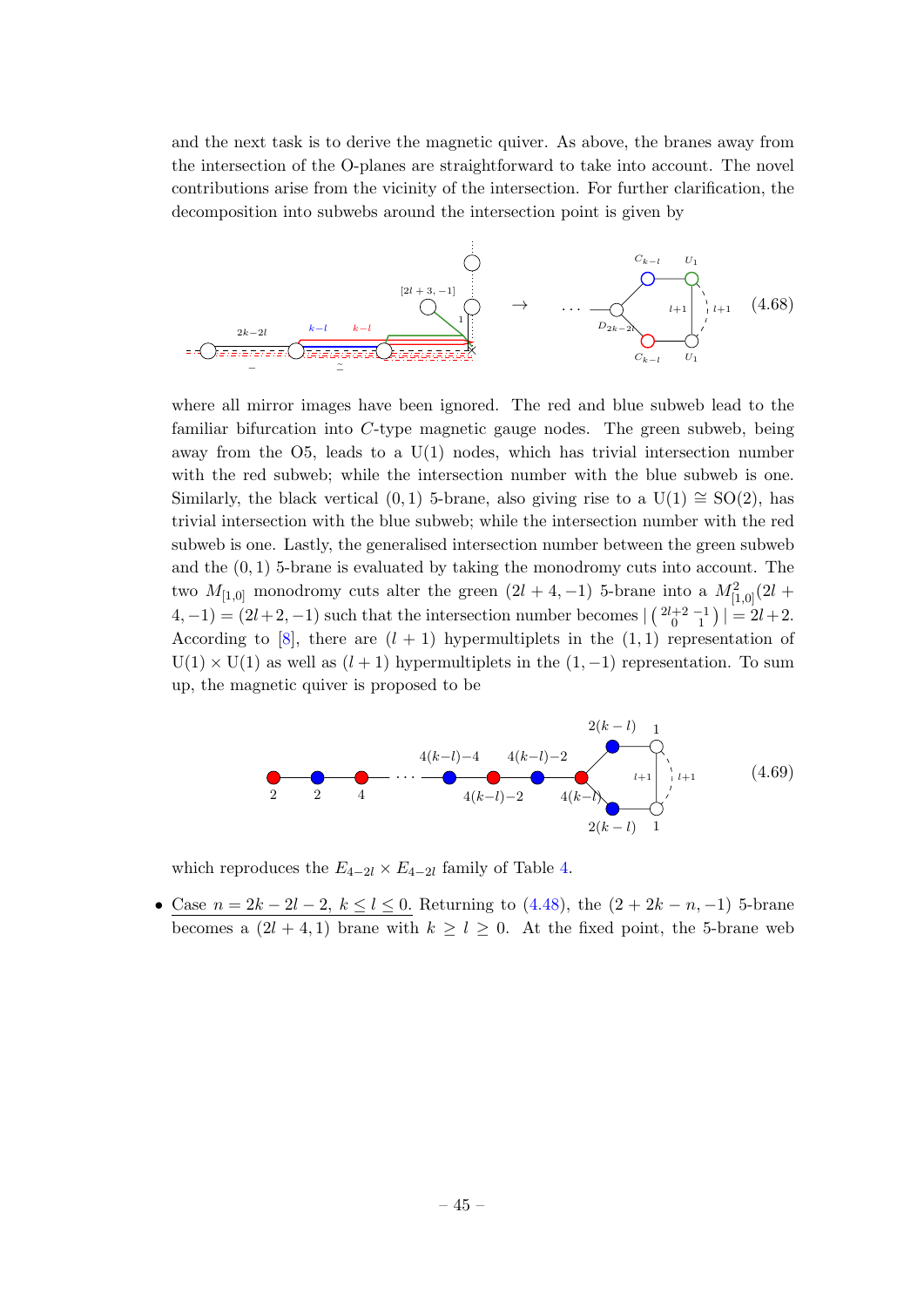becomes



and the subweb decomposition provides information on the Higgs branch. To clarify the non-trivial features, the decomposition into subwebs around the intersection point is given by



where all mirror images have been ignored. The red and blue subweb lead to the familiar bifurcation into C-type magnetic gauge nodes. The green subweb, being away from the O5, leads to a U(1) nodes, which has trivial intersection number with the blue subweb; while the intersection number with the red subweb is one. Similarly, the black vertical  $(0, 1)$  5-brane, also giving rise to a U(1)  $\cong$  SO(2), has trivial intersection with the blue subweb; while the intersection number with the red subweb is one. Moreover, the generalised intersection number between the green subweb and the  $(0, 1)$  5-brane is computed by carefully taking action of the two monodromy cuts into account. These affect the green  $(2l + 4, -1)$  5-brane, which becomes a  $M_{[1,0]}^2(2l + 4, -1) = (2l + 2, -1)$  5-brane close to the intersection point of the O-planes. Hence, the intersection number is  $\left| \binom{2l+2}{0} - 1 \right| = 2l + 2$ , implying  $(l + 1)$  hypermultiplets in the  $(1, 1)$  representation of  $U(1) \times U(1)$  as well as  $(l + 1)$ hypermultiplets in the  $(1, -1)$  representation. In conclusion, the magnetic quiver is proposed to be

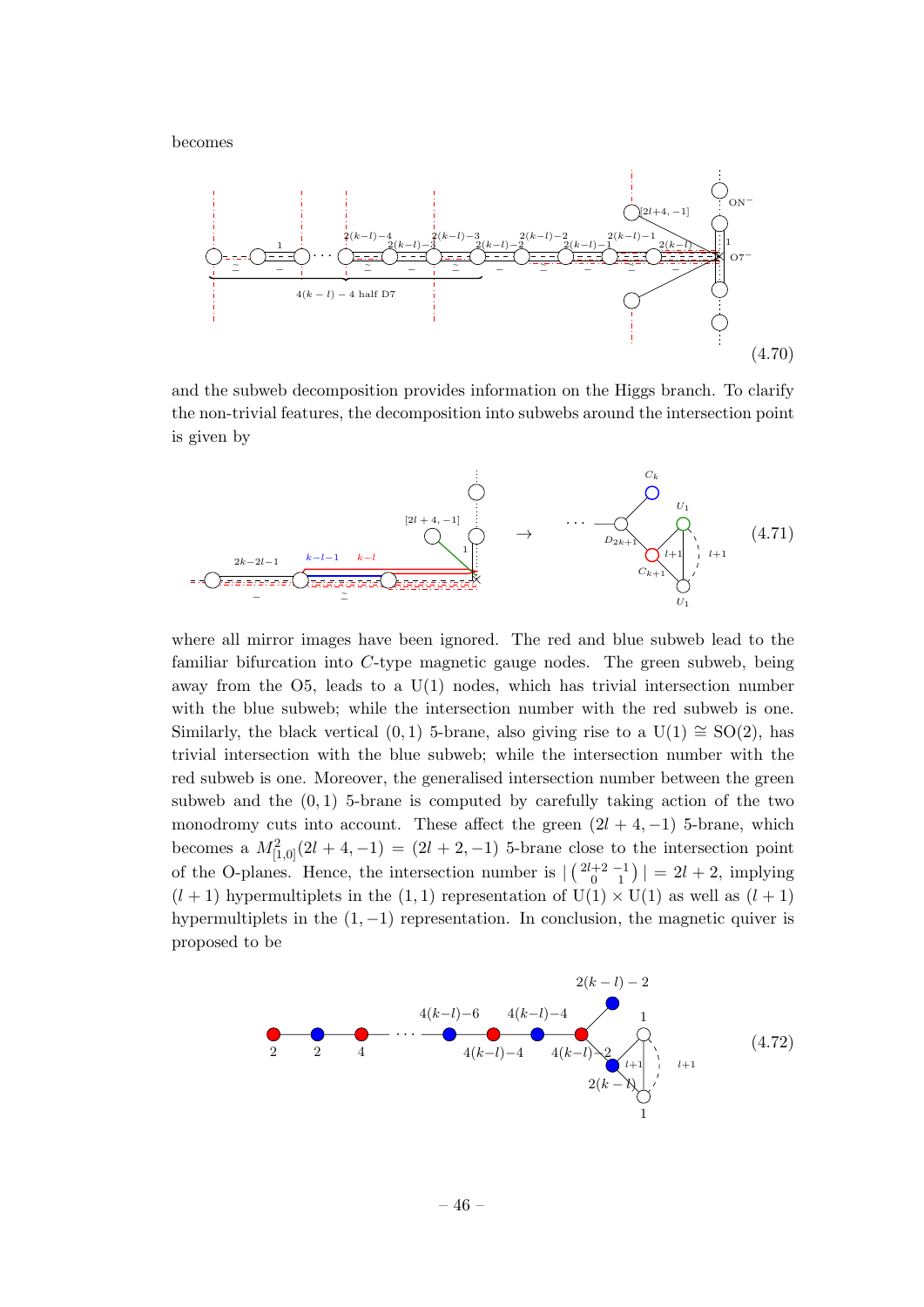which reproduces the  $E_{3-2l} \times E_{3-2l}$  family of Table [4.](#page-12-0)

As in the 6d setup of Section [4.2,](#page-30-0) one cannot replace the O7<sup>−</sup> plane with a hypothetical  $\widetilde{\text{O7}}^-$ , because such orientifolds are inconsistent [\[63\]](#page-65-1).

#### <span id="page-47-0"></span>5 Conclusions and outlook

 $3d\mathcal{N}=4$  quiver gauge theories with alternating orthogonal and symplectic gauge nodes are less studied and underrepresented. This is mostly due to intrinsic subtleties like absence of FI parameters such that various partition functions can only be evaluated in an unrefined manner. Nevertheless, the aim of this paper has been to demonstrate that orthosymplectic quiver host interesting phenomena that seem unexpected at first glance, see Table [2.](#page-4-0)

A central theme of this paper are orthosymplectic quivers that are in fact magnetic quivers for product theories. These theories have been systematically derived based on two guiding principles: (i) from the balancing condition of quivers and (ii) from brane constructions with  $ON^0$  planes.

Firstly, all orthosymplectic quivers that have balanced D-type bifurcation have been classified solely based on the balance condition. For framed quivers, this has been achieved in Section [2.](#page-6-0) The theories of Group [1](#page-7-2) are generically understood as mirrors of products of Sp SQCD theories. For unframed quivers, Section [2.3](#page-10-0) provides a classification of balanced Dtype Dynkin quivers. The classification comprises several families: a large class of theories corresponds to products of the exceptional  $E_n$  theories, see Tables [3](#page-11-0) and [4.](#page-12-0) Other product types include families of the type  $E_6 \times SO(10)$ ,  $E_8 \times SO(16)$ , and  $F_4 \times F_4$ . Moreover, a family that is the product of two B-type nilpotent orbit closures has been uncovered as well. Having classified balanced D-type orthosymplectic quivers, folding has been used in Section [3](#page-18-0) to derive balanced B-type orthosymplectic quivers that are, in fact, product theories as well. As a first consistency check, the Coulomb branch Hilbert series have been computed perturbatively and compared against the proposed product theories. Agreement is found in all cases.

Secondly, the balanced Dynkin-type orthosymplectic quivers have been derived from brane configurations in Section [4.](#page-24-0) For this, the reasoning is straightforward: On the one hand, D-type Dynkin quivers originate from ON planes. On the other hand, the relation between balance and product global symmetry is immanent in the brane system: by construction, the Higgs branch side has a product non-abelian flavour symmetry; thus, all gauge nodes in the Dynkin-type subdiagram of the magnetic quiver need to be balanced. In addition, the condition that the long tail of the orthosymplectic quiver has to end on an SO(2) node can be understood from the branes as well. It translates to the condition that the electric side is a degenerate  $D$ -type quiver, i.e. a simple product, as discussed at the end of Section [4.1.](#page-24-1) With this ingredients at hand, the embeddings into brane configurations in the context of magnetic quivers allowed to derive all balanced D-type orthosymplectic quivers that are products. As a byproduct, the magnetic quiver approach has been extended to included ON planes. The brane configurations serve as a second consistency check for the results.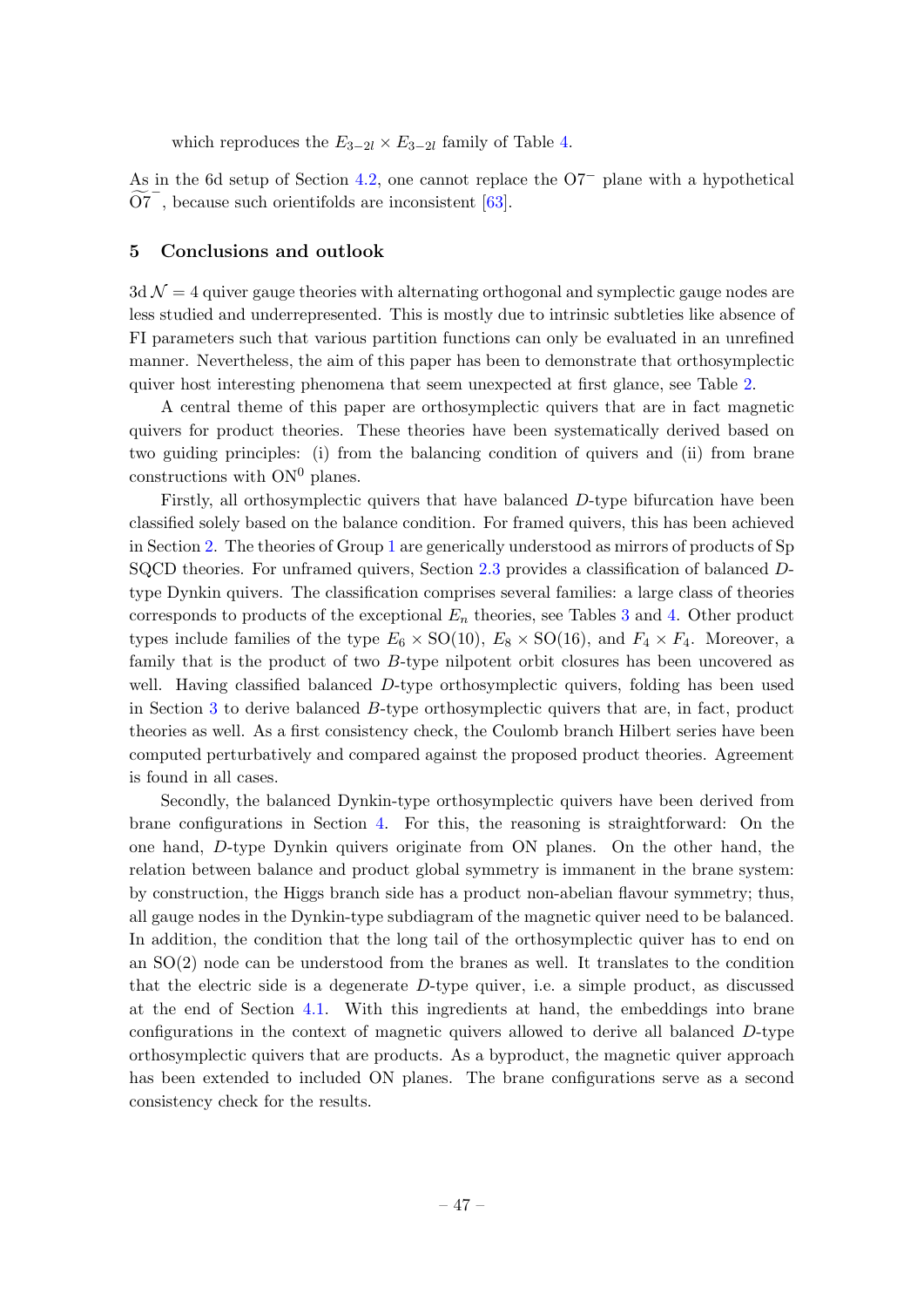**Class S product theories.** Consider class S theories with untwisted D-type punctures that correspond to good star-shaped orthosymplectic quivers. If one of the punctures is a maximal puncture, the results of this paper classify all cases where the theory is a product. For class  $S$  theories constructed from a three-punctured spheres, the results are as follows:

• The  $E_8 \times E_8$  family of Table [4](#page-12-0) is primarily defined as set of class S theories for a three-puncture sphere with  $D_{2k+5}$  punctures. These theories factorise into two copies of the  $E_8$  family that is understood as three-punctured sphere with  $D_{k+3}$  punctures:

<span id="page-48-0"></span>
$$
\mathcal{H}^{4d}\left(\begin{array}{c}\n(2k+5,2k+5) \\
(2k+3,2k+3,3,1)\n\end{array}\right) = \mathcal{H}^{4d}\left(\begin{array}{cc}\n(1^{2k+6}) \\
(2k+3,3)\n\end{array}\right)^{2},
$$
\n(5.1)

where the partitions are the Nahm partitions of the nilpotent orbits, following the same convention as [\[44,](#page-64-1) [45\]](#page-64-2). In particular, partition  $(1^{2n})$  of  $D_n$  corresponds to the maximal nilpotent orbit.

• The  $E_7 \times E_7$  family, see Table [4,](#page-12-0) is firstly defined by a three-punctured sphere with  $D_{2k+3}$  punctures. The latter factorises into two copies of the so-called  $E_7$  family that are defined by  $D_{k+2}$  punctures:

$$
\mathcal{H}^{4d}\left(\begin{array}{c}\n(2k+1,2k+1,1^{4}) \\
(1^{4k+6})\n\end{array}\right) = \mathcal{H}^{4d}\left(\begin{array}{c}\n(1^{2k+4})\n\end{array}\right)^{2}.
$$
\n(5.2)

• The  $E_6 \times E_6$  family of Table [4](#page-12-0) can be understood as the class S theory of a threepunctured sphere with  $D_{2k+2}$  punctures. Again, it factorises into two copies of the  $E_6$  family, defined by  $A_{2k+1}$  punctures:

<span id="page-48-1"></span>
$$
\mathcal{H}^{4d}\left(\begin{array}{c}\n(2k+1,2k+1,1^{2}) \\
(1^{4k+4} \\
(2k+1,2k+1,1^{2})\n\end{array}\right) = \mathcal{H}^{4d}\left(\begin{array}{c}\n(1^{2k+3}) \\
(2k+1,1) \\
(1^{2k+3})\n\end{array}\right)^{2},
$$
\n(5.3)

where the red partition denotes the B partitions of the twisted  $A_{2n+1}$  punctures. The three families  $(5.1)$ – $(5.3)$  have been detailed in Section [2.3.1](#page-10-1) and Sections [4.2.2,](#page-33-0) [4.3.2.](#page-37-0) The rarity of such decomposable three-punctured spheres has been noted in [\[44\]](#page-64-1), where examples for  $D<sub>N</sub>$  theories with  $N = 4$  have been presented. In response to one of the observations in [\[44\]](#page-64-1), the results of this paper show that only when  $k = 1$  does the Coulomb branch carry exceptional global symmetry; whereas for  $k > 1$ , the global symmetry is composed of classical groups.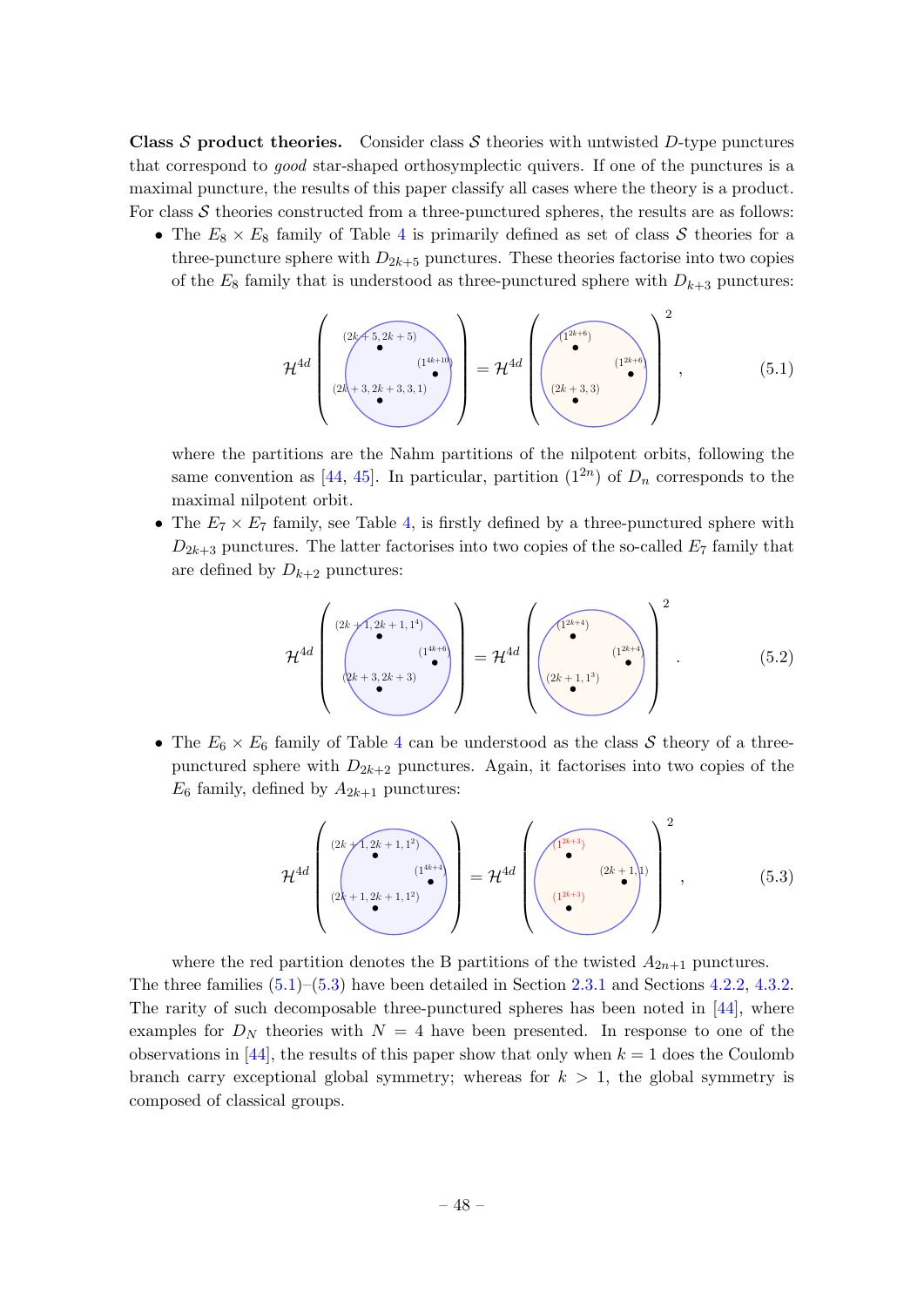For a four-punctured sphere with one maximal puncture, the only family that factorises is the  $l = 1$  limiting case of the  $E_8 \times SO(16)$  family in Section [2.3.3](#page-14-0) given by  $D_{2k+1}$ punctures. The moduli space is the product of the Higgs branch of a class  $S$  theory with  $D_{k+1}$  punctures and the nilpotent orbit closure  $\overline{\mathcal{O}}_{(2^{2k},1^{4l})}^{50(4k+4l)}$  $\frac{30(4k+4l)}{(2^{2k},1^{4l})}$ .

$$
\mathcal{H}^{4d}\left(\begin{array}{c}\n\sqrt{\mu^{k+2} \cdot \mu^{(4k-1,3)}} \\
(2k+1,2k+1) \\
(2k+1,2k+1)\n\end{array}\right) = \mathcal{H}^{4d}\left(\begin{array}{c}\n\sqrt{1^{2k+2} \cdot \mu^{(4k+2)}} \\
(2k-1,3)\n\end{array}\right) \times \overline{\mathcal{O}}_{(2^{2k},1^{4})}^{50(4k+4)}.\n\tag{5.4}
$$

For higher punctures, it can be shown that the fork cannot be balanced and, therefore, the product structure does not appear. For class  $S$  theories without maximal punctures, one yet has to find an example where the theory factorises. For bad star-shaped quivers, no further analysis has been attempted in this work. Nonetheless, there are conjectures where product theories can arise from bad theories; for examples, a different realisation of the  $E_8 \times E_8$  theory as a bad quiver has been given in [\[9\]](#page-62-6).

**Outlook.** Along with  $[10]$ , orthosymplectic quivers of balanced ABCD-types have been studied in detail. The next step is to extend this to exceptional  $EFG$ -type orthosymplectic quivers as well.

Furthermore, due to the balancing conditions of orthosymplectic quivers, it is possible to construct balanced quivers beyond Dynkin types. So far, all known examples are either bad quivers or free theories. For example, take the  $k = 0$  members of the  $E_n$  families where  $4 \leq n \leq 8$  as shown in [\[10,](#page-62-7) Fig. 18]. These are free theories of  $2^{n-4}$  free hypermultiplets; thus, the Coulomb branch is  $\mathbb{H}^{2^{n-4}}$ . Similarly, for the  $E_n \times E_n$  family in Table [4,](#page-12-0) the theories are  $2^{n-3}$  free hypermultiplets. The results are summarised in Table [6.](#page-50-0) Notice that all the nodes are balanced, and for  $n = 6, 7, 8$  the balanced set of nodes is not a Dynkin diagram of any finite algebra. For  $n = 8$  case, the Dynkin diagram of  $E_{12}$  seems to arise. The discussion of balanced Dynkin diagrams beyond finite type is left for future work.

Acknowledgements. We are indebted to Amihay Hanany for countless insightful discussions and collaborations on related projects. We would like to acknowledge helpful discussions with Mohammad Akhond, Jacques Distler, Sung-Soo Kim, Satoshi Nawata, Futoshi Yagi, and Ruidong Zhu. M.S. was further supported by the National Natural Science Foundation of China (grant no. 11950410497), and the China Postdoctoral Science Foundation (grant no. 2019M650616). M.S. is grateful for the warm hospitality of Fudan University, Department of Physics during the intermediate stage of this work. Z.Z. is thankful for the kind hospitality of YMSC and Tsinghua University where part of this work is completed.

## <span id="page-49-0"></span>A Brane configurations

In this appendix, some facts on branes with orientifolds are recalled, cf. [\[34,](#page-63-12) [70,](#page-65-8) [71\]](#page-65-9).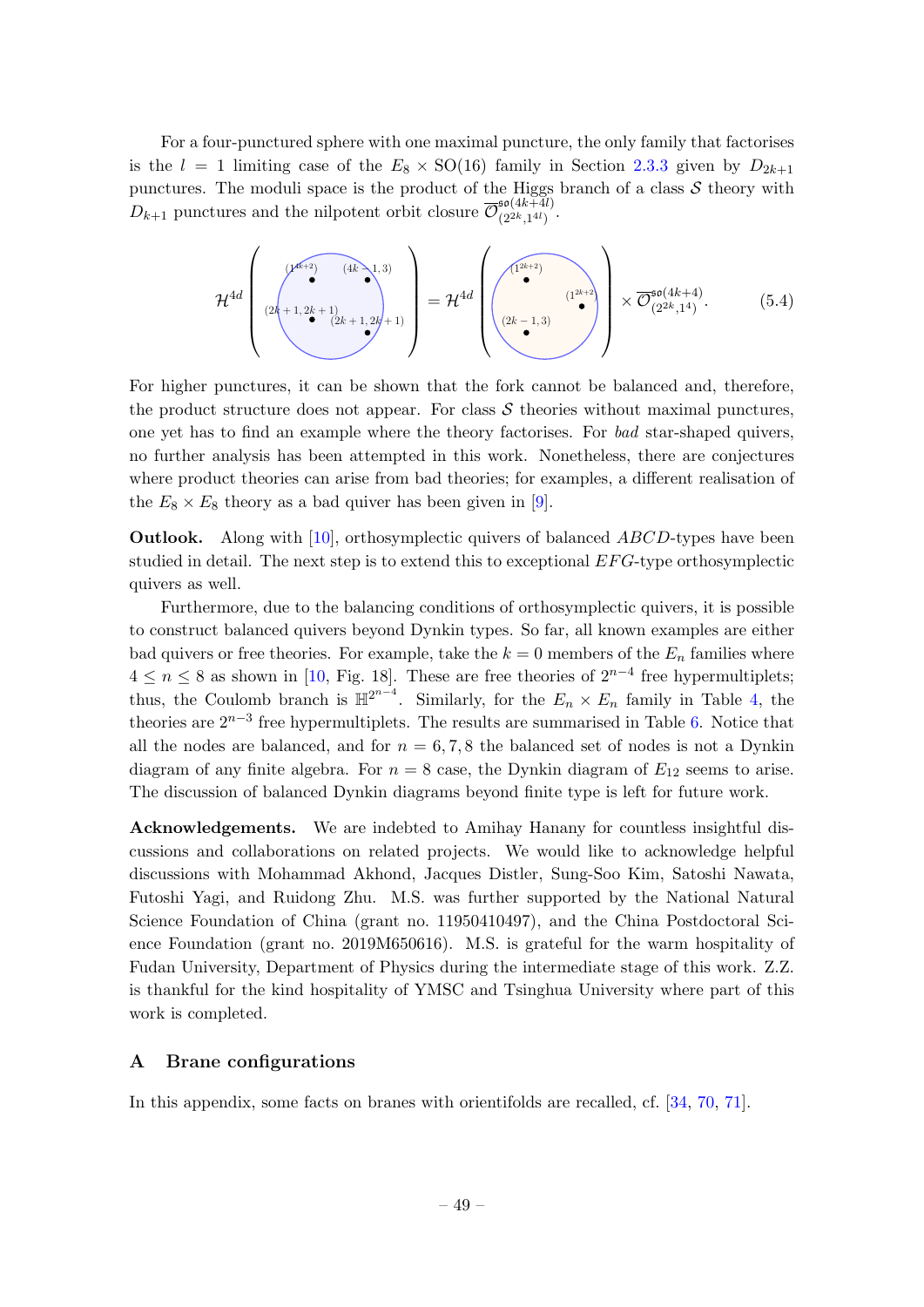<span id="page-50-0"></span>

**Table 6:** The  $k = 0$  members of the  $E_n \times E_n$  family of Table [4](#page-12-0) for  $4 \le n \le 8$ . These quivers are magnetic quivers for free hypermultiplets such that Coulomb branches are flat spaces. The Coulomb branch Hilbert series are given by  $PE[2(n-3) t]$ .

- An Op<sup> $\pm$ </sup> becomes an Op<sup> $\mp$ </sup> when passing through a half NS5; similarly, an  $\widetilde{Op}^{\pm}$  turns into an  $\widetilde{Op}^{\mp}$  plane.
- An Op<sup> $\pm$ </sup> plane becomes a  $\widetilde{Op}^{\pm}$  plane when passing a half D(p+2), and vice versa. For O3 planes, S-duality acts as follows

$$
O3^{-} \xleftarrow{S} O3^{-}, \qquad O3^{+} \xleftarrow{S} \widetilde{O3}^{-}, \qquad \widetilde{O3}^{+} \xleftarrow{S} \widetilde{O3}^{+} \tag{A.1}
$$

i.e. transforms the O3 planes among each other in the pattern of GNO duality. For O5 planes, S-duality is argued to introduce a different type of orientifold, called ON planes. These are defined by the S-duality properties

$$
O5^{\pm} \xleftarrow{S} ON^{\pm}, \qquad \widetilde{O5}^{\pm} \xleftarrow{S} \widetilde{ON}^{\pm}
$$
 (A.2)

The various orientifolds may couple to the RR or NS two-forms and carry charges (in units of physical branes) as indicated in Table [7,](#page-51-0) which follow [\[34,](#page-63-12) [35\]](#page-63-8).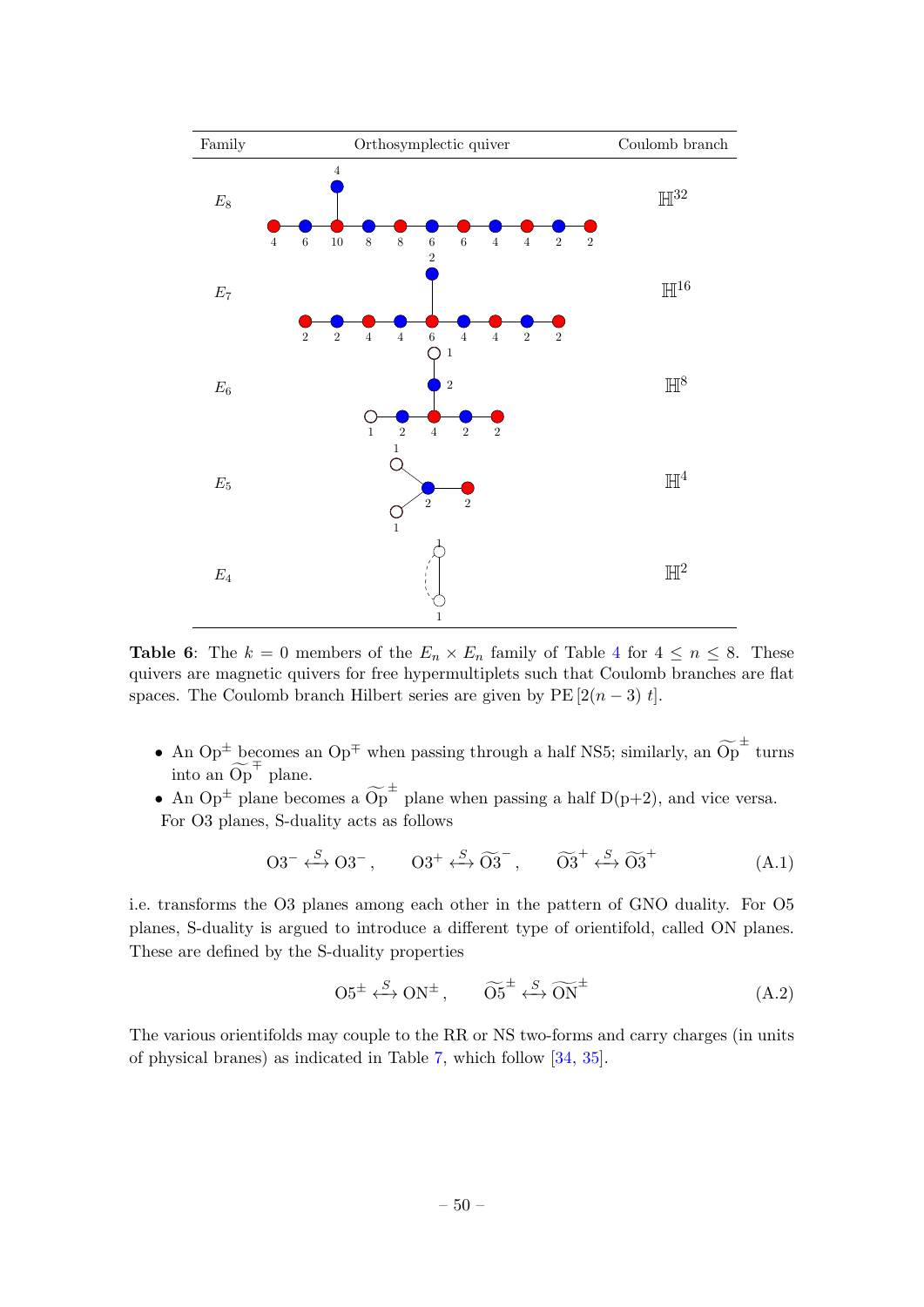<span id="page-51-0"></span>

| Op             | $_{\rm RR}$                   | NS | ON         | RR | <b>NS</b>      |
|----------------|-------------------------------|----|------------|----|----------------|
| $Op\pm$        | $\pm 2^{p-5}$                 | ∩  | $ON^{\pm}$ |    | $+1$           |
| $\frac{Op}{2}$ | $-2^{p-5}$<br>$\frac{1}{2}$ . |    |            |    | $\overline{2}$ |
|                |                               |    |            |    |                |

Table 7: The RR and NS charges of the various O-planes.

Branes end on O-planes. Recall from [\[72\]](#page-65-10), the pattern how F1 and D1 behave near O3 planes, see Figure [1.](#page-52-1) The F1 cannot end on O3<sup>−</sup> and cannot end on the mirror D3. The F1 can end on  $\widetilde{O3}^-$ , due to the stuck half D3. The F1 cannot end on  $O3^+$ , but can end on the mirror D3. As a result, the O-planes produce  $D$ -type,  $B$ -type, and  $C$ -type gauge algebras, respectively. Upon S-duality, one obtains the pattern of D1 strings.

Assuming that T-duality can be applied to the systems of D3-D1-O3 in Figure [1d–1f,](#page-52-1) one obtains the identical suspension patterns of D<sub>p</sub> branes on a stack of  $D(p+2)$  branes near an  $O(p+2)$  planes.

**Monodromy of 7-branes.** For a  $[p, q]$  7-brane, the associated monodromy matrix is

$$
M_{[p,q]} = \begin{pmatrix} 1 - pq & p^2 \\ -q^2 & 1 + pq \end{pmatrix}
$$
 (A.3)

and the action is clockwise. The treatment of  $\widetilde{\mathrm{O5}}^{\pm}$  planes and (half-) monodromy cuts follows the arguments [\[66\]](#page-65-7), similarly to [\[7,](#page-62-17) App. A].

Rules for magnetic quivers with O-planes. For the 6d brane systems, one needs to take care of the three types of O-planes. Magnetic quivers in presence of O8<sup>−</sup> have been derived in [\[37\]](#page-63-10) and shown to result in D-type quivers. Likewise, magnetic quivers on the presence of O6 planes are detailed in [\[6\]](#page-62-5), which yield orthosymplectic quivers.

As a first step, the inclusion of ON is proposed to yield the following magnetic quiver rule

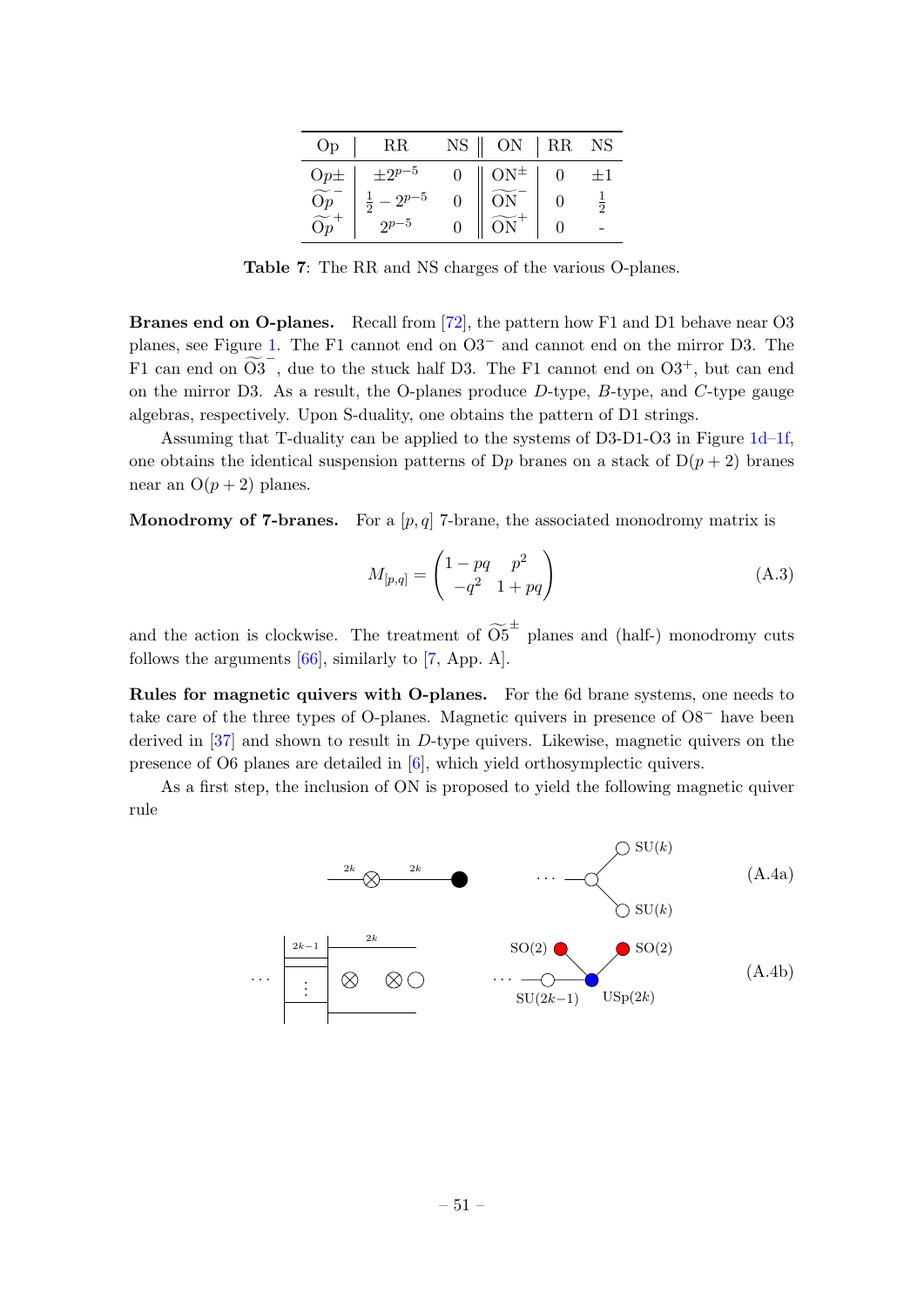<span id="page-52-1"></span>

Figure 1: F1 and D1 pattern on a stack of D3s on top of O3 planes.



i.e. the ON<sup>−</sup> planes acts via a projection magnetic degrees of freedom which reduce the magnetic vector multiplet to  $Sp(k)$ . Similarly, the magnetic degrees of freedom from the NS5 branes away from the ON are encoded in two SO(2) magnetic vector multiplets. Once the 4 half NS5s are coincident with the ON, the magnetic degrees of freedom are argued to give rise to SO(4) SYM theory, i.e. an SO(4) magnetic vector multiplet plus an adjoint hypermultiplet.

Having O6, O8, and ON present, the magnetic quiver rules become a combination of the above.

## <span id="page-52-0"></span>B Global symmetry enhancement beyond balanced nodes

As described in Section [2,](#page-6-0) the following quiver has an additional SO(2) subgroup in the global symmetry that cannot be read off from balancing conditions:

<span id="page-52-2"></span>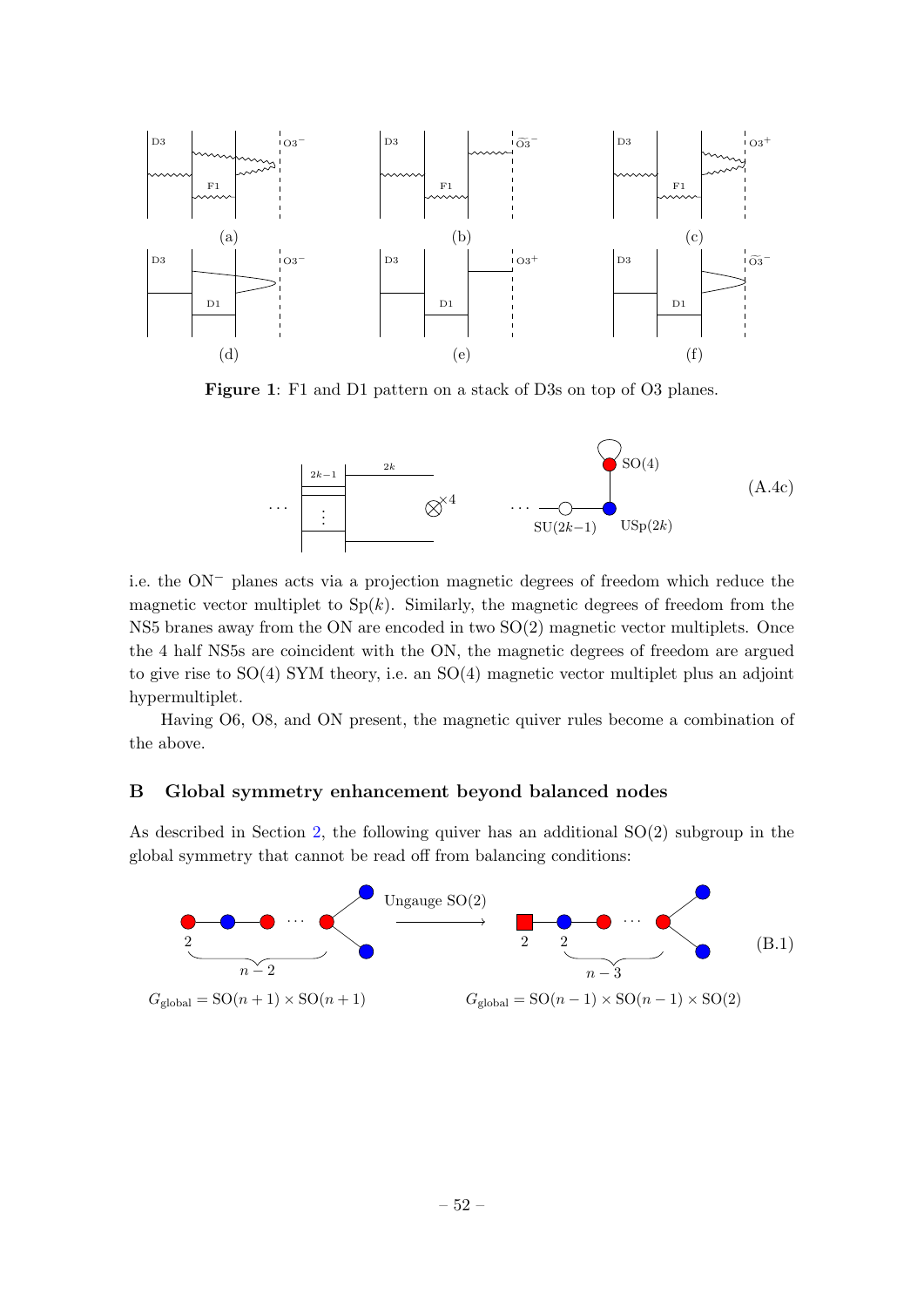In this section, an explanation to this additional  $SO(2)$  is proposed. From the brane set up, one can shown that when  $n = 5$ , the following mirror pairs are established:



The bottom left quiver is obtained by studying the brane system in  $(4.9)$ . The two  $\text{USp}(2)$ gauge nodes shares the same D5 branes in the brane system (hence, the same flavour node). This, of course, is equivalent to the product of two copies of USp(2) gauge theory with  $SO(6)$  flavour symmetry. Now, since the action of ungauging an  $SO(2)$  is performed on the top quiver, the equivalent action on the mirror would be the gauging of  $SO(2)$ . As the flavour node is shared between the two gauge nodes in the mirror quiver, the gauged  $SO(2)$  will be shared as well, giving the quiver on the right. To summarise the effect, in the mirror quiver the original  $SO(6) \times SO(6)$  flavour symmetry is first broken into  $SO(4) \times SO(4) \times SO(2) \times SO(2)$ . The diagonal  $SO(2)$  is then gauged, but a  $SO(2)$  factor remains. This explains the additional abelian factor in the Higgs branch global symmetry of the mirror, and hence the Coulomb branch global symmetry in the original quiver. The Coulomb branch Hilbert series of the top right quiver (and equivalently, the Higgs branch Hilbert series of the bottom right quiver) is:

$$
HS = \frac{1+8t^2+59t^4+176t^6+364t^8+432t^{10}+364t^{12}+176t^{14}+59t^{16}+8t^{18}+t^{20}}{(1-t^2)^5(1-t^4)^5}.
$$
 (B.3)

A similar argument can be applied to the additional SO(2) factor in the Coulomb branch global symmetry of the B-type orthosymplectic quiver  $(3.3)$ .  $(B.1)$  and  $(3.3)$  remain the only framed D-type and B-type orthosymplectic quiver we know of whose Coulomb branch global symmetry cannot be naively read off from the balance condition.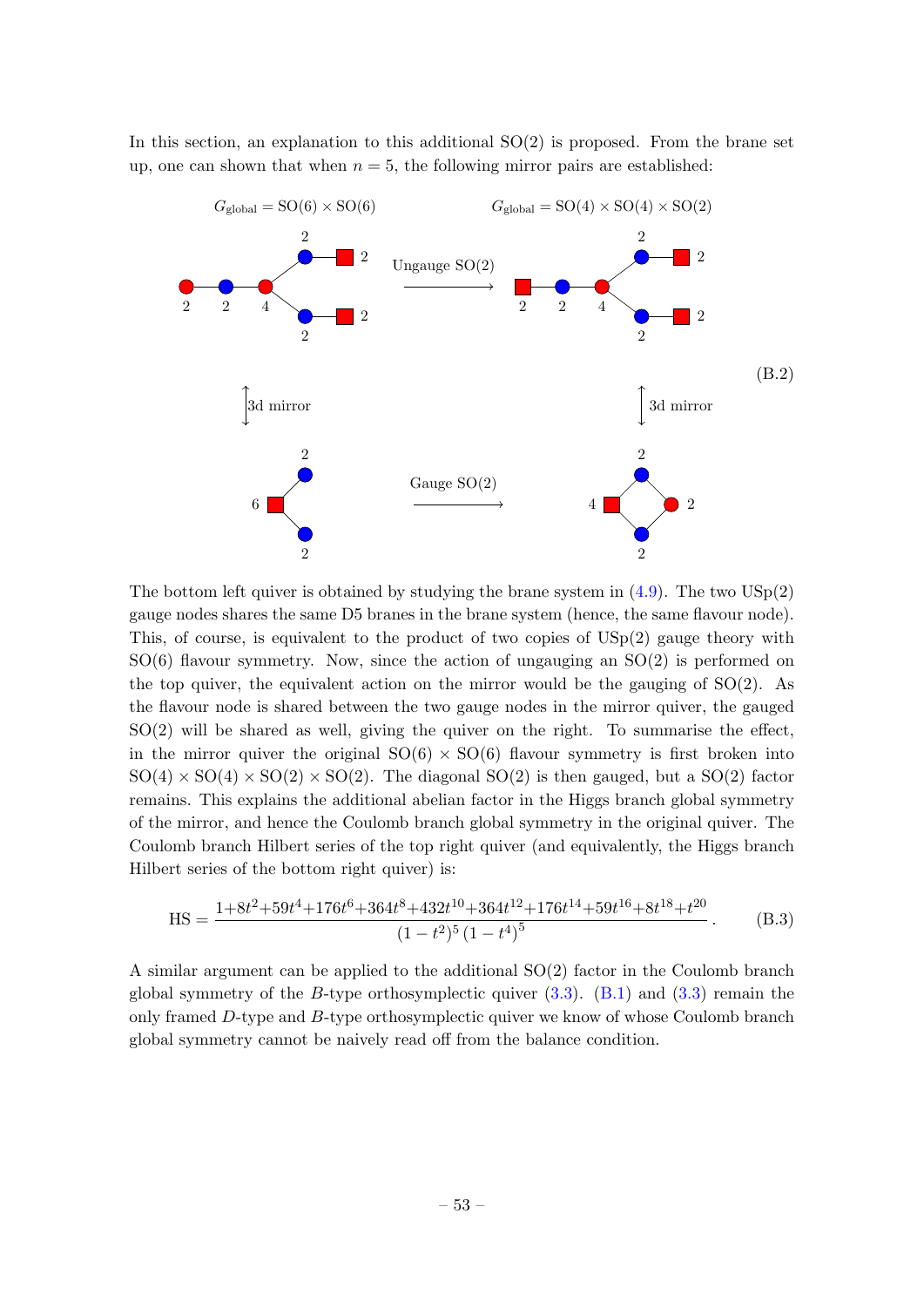## <span id="page-54-0"></span>C Hilbert series results

In this appendix, the Coulomb branch Hilbert series calculations of some of the quivers in this paper are presented. The computations use the monopole formula introduced in [\[1\]](#page-62-0). In cases of unframed orthosymplectic quivers with  $SO(2n)$ ,  $USp(2n)$  and  $U(n)$  quivers, there is an overall  $\mathbb{Z}_2$  which acts trivial on the matter content. For the quivers relevant here, the  $\mathbb{Z}_2$  is removed from the gauge groups such that the magnetic lattices becomes as discussed in [\[10\]](#page-62-7). For smaller quivers results are provided up to order  $t^{20}$ , while fewer orders are shown for larger quivers, due to computational complexity.

Coulomb branch Hilbert series

<span id="page-54-1"></span>

| $n=3$                                                                  | $1+30t^2+393t^4+3120t^6+17706t^8+78972t^{10}+293770t^{12}+948336t^{14}+2731755t^{16}+7166042t^{18}+$                                                                                                                                                                                                                                                                                  |
|------------------------------------------------------------------------|---------------------------------------------------------------------------------------------------------------------------------------------------------------------------------------------------------------------------------------------------------------------------------------------------------------------------------------------------------------------------------------|
| $k=1$                                                                  | $17382963t^{20} + \ldots$                                                                                                                                                                                                                                                                                                                                                             |
| $l=0$                                                                  | $=(1+15t^2+84t^4+300t^6+825t^8+1911t^{10}+3920t^{12}+7344t^{14}+12825t^{16}+21175t^{18}+33396t^{20})^2$                                                                                                                                                                                                                                                                               |
| $n=4$ ,                                                                | $1+56t^2+1384t^4+20650t^6+215636t^8+1720264t^{10}+11106025t^{12}+60413096t^{14}+\ldots$                                                                                                                                                                                                                                                                                               |
| $_{l=0}^{k=1}$                                                         | $= (1 + 28t2 + 300t4 + 1925t6 + 8918t8 + 32928t10 + 102816t12 + 282150t14 + )$ <sup>2</sup>                                                                                                                                                                                                                                                                                           |
| $n=5,$                                                                 | $1 + 90t^2 + 3565t^4 + 84588t^6 + 1386700t^8 + 17100048t^{10} + 167857416t^{12} + 1365541740t^{14} + \ldots$                                                                                                                                                                                                                                                                          |
| $k=1 \atop l=0$                                                        | $= (1 + 45t2 + 770t4 + 7644t6 + 52920t8 + 282744t10 + 1241460t12 + 4671810t14 + )$ <sup>2</sup>                                                                                                                                                                                                                                                                                       |
| $n=5$ ,                                                                | $1 + 90t2 + 3985t4 + 115368t6 + 2454040t8 + 40922106t10 + 557904916t12 + 6407626218t14 +$                                                                                                                                                                                                                                                                                             |
| $k=2$                                                                  | $63421757476t^{16} + 550795731040t^{18} + 4259031312565t^{20} + \ldots$                                                                                                                                                                                                                                                                                                               |
| $l=0$                                                                  | $= (1 + 45t2 + 980t4 + 13584t6 + 135540t8 + 1049433t10 + )2$                                                                                                                                                                                                                                                                                                                          |
| $n=6$ ,<br>$k=1$<br>$l=0$                                              | $1+132t^2+8622t^4+369798t^6+11686995t^8+289989018t^{10}+5884262173t^{12}+100491980996t^{14}+\ldots$<br>$= (1 + 66t2 + 2133t4 + 44121t6 + 656667t8 + 7544394t10 + 70199051t12 + 547856023t14 + )$ <sup>2</sup>                                                                                                                                                                         |
| $n=6$<br>$k=1$ ,<br>$l=1$                                              | $1 + 132t^2 + 8127t^4 + 316107t^6 + 8809263t^8 + 188703108t^{10} + 3252768155t^{12} + 46622001052t^{14} +$<br>$569616000252t^{16} + \ldots$<br>$= (1+66t^2+1638t^4+23100t^6+222156t^8+1613898t^{10}+9447438t^{12}+46562373t^{14}+199377750t^{16}+\ldots)$<br>$\times (1+66t^2+2133t^4+44121t^6+656667t^8+7544394t^{10}+70199051t^{12}+547856023t^{14}+3682768464t^{16}+$<br>. )       |
| $n=6$                                                                  | $1 + 132t^2 + 8127t^4 + 316569t^6 + 8861205t^8 + 191368881t^{10} + \ldots$                                                                                                                                                                                                                                                                                                            |
| $k=1,$                                                                 | $= (1 + 66t^2 + 1638t^4 + 23100t^6 + 222156t^8 + 1613898t^{10} + )$                                                                                                                                                                                                                                                                                                                   |
| $l=2$                                                                  | $\times (1 + 66t^2 + 2133t^4 + 44583t^6 + 678117t^8 + 8037711t^{10} + )$                                                                                                                                                                                                                                                                                                              |
| $n=7$ ,<br>$\underset{l=0}{\overset{k=3}{\scriptscriptstyle -\infty}}$ | $1+182t^2+16443t^4+983372t^6+43795493t^8+1549232776t^{10}+45339736401t^{12}+1129102560664t^{14}+$<br>$24425137877287t^{16} + 466288937297638t^{18} + 7954868879934934t^{20} + \ldots$<br>$= (1 + 91t^2 + 4081t^4 + 120315t^6 + 2621801t^8 + 45026982t^{10} + 634993345t^{12} + 7569785080t^{14} +$<br>$77969074288t^{16} + 705979238874t^{18} + 5699104231898t^{20} + )$ <sup>2</sup> |
| $n=8$ ,                                                                | $1+240t^2+28648t^4+2259862t^6+132261331t^8+6119250745t^{10}+\ldots$                                                                                                                                                                                                                                                                                                                   |
| $k=2$ ,                                                                | $= (1 + 120t^2 + 7124t^4 + 271047t^6 + 7387620t^8 + 154155456t^{10} + )$                                                                                                                                                                                                                                                                                                              |
| $l=2$                                                                  | $\times (1+120t^2+7124t^4+279055t^6+8115100t^8+186897438t^{10}+\dots)$                                                                                                                                                                                                                                                                                                                |
| $n=9$ ,<br>$k=1,$<br>$l=2$                                             | $1\ + \ 306 t^2 \ + \ 43569 t^4 \ + \ 3928972 t^6 \ + \ 255457998 t^8 \ + \ 12867497523 t^{10} \ + \ 525512619934 t^{12} \ +$<br>$17956377133055t^{14} + \ldots$<br>$=(1+153t^2+11610t^4+582692t^6+21720798t^8+640150317t^{10}+15513875877t^{12}+317733399728t^{14}+$<br>$\times (1+153t^2+8550t^4+261800t^6+5264424t^8+77093640t^{10}+878867496t^{12}+8168960700t^{14}+\ldots)$      |

Table 8: Hilbert series results for [\(2.5\)](#page-7-1). The first line displays the Coulomb branch Hilbert series for  $(2.5)$ , while the second line displays the factorisation  $(2.13)$ . Each factor matches the Higgs branch Hilbert series of  $\text{Sp}(k)$  or  $\text{Sp}(k+l)$  SQCD with  $N_f=n$ .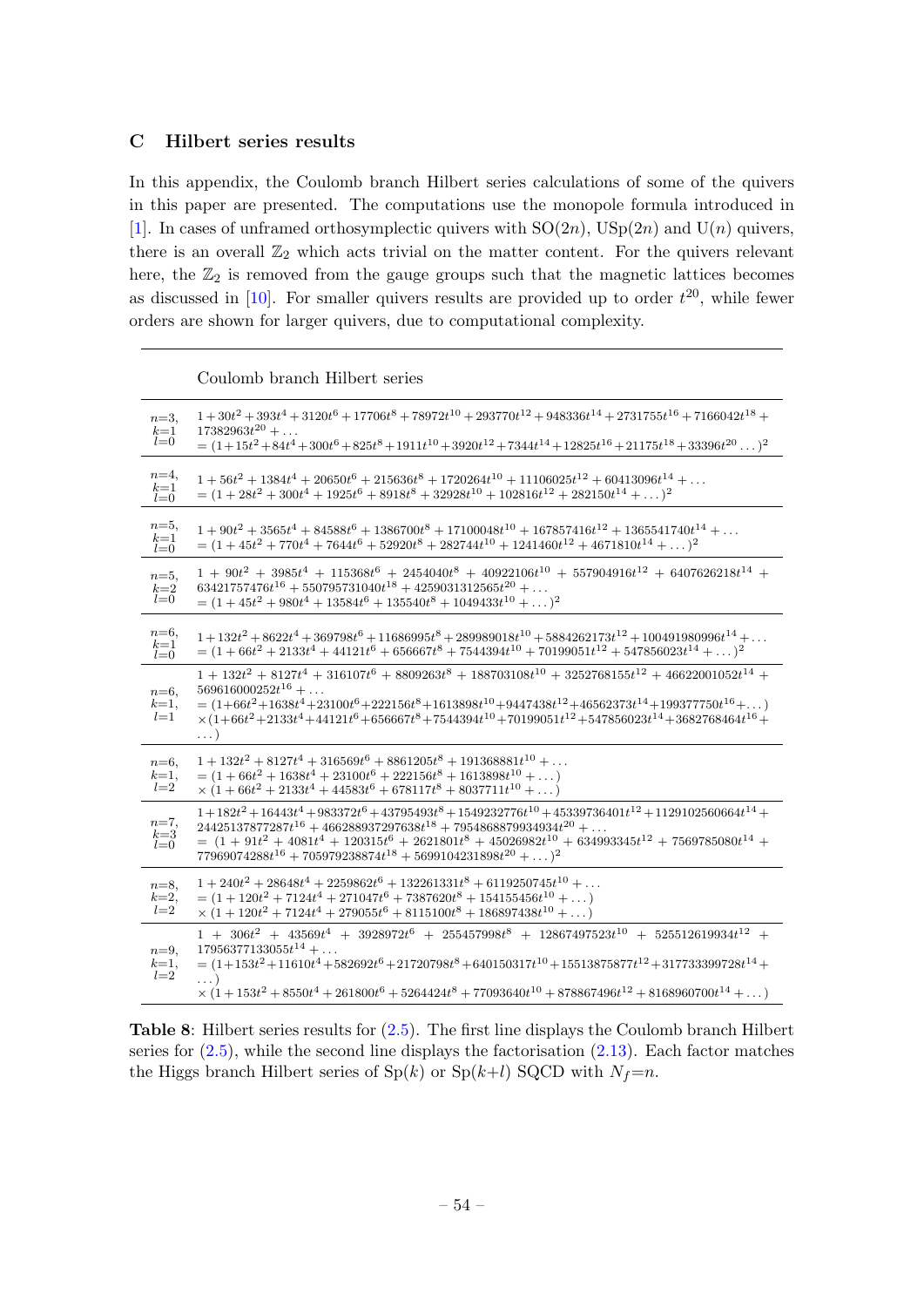<span id="page-55-0"></span>

|                             | Coulomb branch Hilbert series                                                                                                                                                                                                                                                                                                                                                                                                                                                                                                                                                                                                                                                                                                |
|-----------------------------|------------------------------------------------------------------------------------------------------------------------------------------------------------------------------------------------------------------------------------------------------------------------------------------------------------------------------------------------------------------------------------------------------------------------------------------------------------------------------------------------------------------------------------------------------------------------------------------------------------------------------------------------------------------------------------------------------------------------------|
| $E_{3-2l}^{k=2,l=0}$        | $1+58t^2+32t^3+1569t^4+1600t^5+27220t^6+37856t^7+348124t^8+577920t^9+3540936t^{10}+6502720t^{11}+$<br>$29981572t^{12} + 58099072t^{13} + 217747736t^{14} + 432151456t^{15} + 1385881186t^{16} + 2764473568t^{17} +$<br>$7858110900t^{18} + 15572468640t^{19} + 40224531398t^{20} + \ldots$<br>$= (1 + 29t2 + 16t3 + 364t4 + 336t5 + 2926t6 + 3360t7 + 17584t8 + 22400t9 + 85260t10 + 114240t11 +$<br>$349572t^{12} + 479232t^{13} + 1251816t^{14} + 1729488t^{15} + 4008081t^{16} + 5534496t^{17} + 11680405t^{18} +$<br>$16045920t^{19} + 31415582t^{20} + \dots)^2$                                                                                                                                                        |
| ${\cal E}^{k=3,l=1}_{3-2l}$ | $1+58t^2+1601t^4+28424t^6+369156t^8+3771348t^{10}+31759488t^{12}+227801304t^{14}+1425775758t^{16}+\quad \,$<br>$7933063516t^{18} + 39822908626t^{20} + \ldots$<br>$=(1+29t^2+380t^4+3192t^6+19810t^8+98224t^{10}+409016t^{12}+1480548t^{14}+4776849t^{16}+13998385t^{18}+$<br>$37805264t^{20} + \dots)^2$                                                                                                                                                                                                                                                                                                                                                                                                                    |
| $E_{3-2l}^{k=3,l=0}$        | $1 + 134t^2 + 9017t^4 + 403982t^6 + 13508026t^8 + 358747158t^{10} + \dots$<br>$= (1 + 67t2 + 2264t4 + 50303t6 + 820864t8 + 10489699t10 + )2$                                                                                                                                                                                                                                                                                                                                                                                                                                                                                                                                                                                 |
| $E^{k=4,l=1}_{3=2l}$        | $1 + 134t^2 + 8889t^4 + 128t^5 + 388366t^6 + 15616t^7 + 12558722t^8 + 943360t^9 + 320512966t^{10} + \ldots$<br>$= (1 + 67t2 + 2200t4 + 64t5 + 46783t6 + 3520t7 + 724900t8 + 95040t9 + 8763535t10 + )2$                                                                                                                                                                                                                                                                                                                                                                                                                                                                                                                       |
| ${\cal E}^{k=1,l=0}_{4-2l}$ | $1 + 48t^2 + 976t^4 + 11600t^6 + 95350t^8 + 598352t^{10} + 3053296t^{12} + 13224752t^{14} + 50129875t^{16} +$<br>$170108000t^{18} + 525728128t^{20} + \ldots$<br>$= (1 + 24t2 + 200t4 + 1000t6 + 3675t8 + 10976t10 + 28224t12 + 64800t14 + 136125t16 + 266200t18 +$<br>$490776t^{20} + \dots)^2$                                                                                                                                                                                                                                                                                                                                                                                                                             |
| ${\cal E}^{k=2,l=1}_{4-2l}$ | $1+32t^2+16t^3+456t^4+416t^5+4104t^6+4960t^7+27490t^8+38400t^9+148792t^{10}+223840t^{11}+$<br>$681924t^{12} + 1062432t^{13} + 2729368t^{14} + 4305376t^{15} + 9754099t^{16} + 15374976t^{17} + 31652168t^{18} +$<br>$49482864t^{19} + 94506536t^{20} + \ldots$<br>$= (1 + 16t2 + 8t3 + 100t4 + 80t5 + 420t6 + 400t7 + 1385t8 + 1440t9 + 3836t10 + 4200t11 + 9366t12 +$<br>$10528t^{13} + 20728t^{14} + 23632t^{15} + 42345t^{16} + 48672t^{17} + 81088t^{18} + 93480t^{19} + 147106t^{20} + )$ <sup>2</sup>                                                                                                                                                                                                                  |
| ${\cal E}^{k=2,l=0}_{4-2l}$ | $1+92t^2+64t^3+4168t^4+5248t^5+125140t^6+211968t^7+2809296t^8+5635008t^9+50260590t^{10}+\ldots$<br>$=(1+46t^2+32t^3+1026t^4+1152t^5+14862t^6+20160t^7+157794t^8+232608t^9+1314687t^{10}+\ldots)^2$                                                                                                                                                                                                                                                                                                                                                                                                                                                                                                                           |
| ${\cal E}^{k=3,l=1}_{4-2l}$ | $1+92t^2+4232t^4+128860t^6+2910592t^8+51921078t^{10}+\ldots$<br>$= (1 + 46t2 + 1058t4 + 15762t6 + 170562t8 + 1438491t10 + )$ <sup>2</sup>                                                                                                                                                                                                                                                                                                                                                                                                                                                                                                                                                                                    |
| $E_5^{k=1}$                 | $1 + 90t2 + 3565t4 + 84588t6 + 1386700t8 + 17100048t10 + 167857416t12 + 1365541740t14 +$<br>$9486469554t^{16} + 57589566980t^{18} + 311107661634t^{20} + \ldots$<br>$= (1 + 45t2 + 770t4 + 7644t6 + 52920t8 + 282744t10 + 1241460t12 + 4671810t14 + 15520791t16 +$<br>$46521475t^{18} + 127891764t^{20} + )$ <sup>2</sup>                                                                                                                                                                                                                                                                                                                                                                                                    |
| $E_5^{k=2}$                 | $1+134t^2+128t^3+8889t^4+15616t^5+394310t^6+943360t^7+13220746t^8+37713280t^9+357061474t^{10}+$<br>$1123982464t^{11} + 8061468875t^{12} + 26656882432t^{13} + 155821066386t^{14} + 524237477376t^{15} +$<br>$+\quad 8795126835840 t^{17} \quad +\quad 38944260460754 t^{18} \quad +\quad 128525072279296 t^{19} \quad +$<br>$2622606331104t^{16}$<br>$515800796930805t^{20} + \ldots$<br>$= (1 + 67t^2 + 64t^3 + 2200t^4 + 3520t^5 + 47707t^6 + 95040t^7 + 768724t^8 + 1691712t^9 + 9793069t^{10} +$<br>$22431552t^{11} + 102616722t^{12} + 237022656t^{13} + 910198783t^{14} + 2083699904t^{15} + 6988000316t^{16} +$<br>$15707153088t^{17} + 47277765667t^{18} + 103827525120t^{19} + 286056524848t^{20} + )$ <sup>2</sup> |
| $E_6^{k=1}$                 | $1+156t^2+10944t^4+466596t^6+13807080t^8+306524790t^{10}+5377829028t^{12}+77405354312t^{14}+$<br>$940221343776t^{16} + 9853246779220t^{18} + 90680857312617t^{20} + \ldots$<br>$\quad \  \  = (1+78t^2+2430t^4+43758t^6+537966t^8+4969107t^{10}+36685506t^{12}+225961450t^{14}+1198006524t^{16}+$<br>$5597569328t^{18} + 23474156784t^{20} + )$ <sup>2</sup>                                                                                                                                                                                                                                                                                                                                                                 |
| $E_6^{k=2}$                 | $1+184t^2+256t^3+16810t^4+43520t^5+1040056t^6+3674112t^7+49469875t^8+206409216t^9+$<br>$1925805206t^{10} + 8703438848t^{11} + 63418779630t^{12} + 294056655104t^{13} + 1801033108182t^{14} +$<br>$8290154332416t^{15} + 44696692490453t^{16} + 200425546653440t^{17} + 979719926063866t^{18} +$<br>$4237436679956480t^{19} + 19144937799760589t^{20} + \ldots$<br>$=(1+92t^2+128t^3+4173t^4+9984t^5+127920t^6+384384t^7+2981381t^8+9804288t^9+55764111t^{10}+$<br>$186920448t^{11} + 863386770t^{12} + 2844037120t^{13} + 11315720064t^{14} + 35984655616t^{15} + 127863652644t^{16} +$<br>$389538715904t^{17} + 1265346923490t^{18} + 3684348495360t^{19} + 11116073388432t^{20} + )$ <sup>2</sup>                          |
| $E_7^{k=1}$                 | $1+266t^2+32431t^4+2437890t^6+128297273t^8+5085058160t^{10}+159309437560t^{12}+4084414731904t^{14}+$<br>$87979394611180t^{16} + 1625455257184024t^{18} + 26192135424825720t^{20} + \ldots$<br>$= (1 + 133t2 + 7371t4 + 238602t6 + 5248750t8 + 85709988t10 + 1101296924t12 + 11604306012t14 +$<br>$103402141164t^{16} + 797856027500t^{18} + 5431803835220t^{20} + )$ <sup>2</sup>                                                                                                                                                                                                                                                                                                                                            |
| $E_8^{k=1}$                 | $1 + 496t^2 + 115504t^4 + 16918250t^6 + 1761796000t^8 + 139749232560t^{10} + $<br>$= (1 + 248t2 + 27000t4 + 1763125t6 + 79143000t8 + 2642777280t10 + )$ <sup>2</sup>                                                                                                                                                                                                                                                                                                                                                                                                                                                                                                                                                         |

Table 9: Hilbert series results for theories of Tables [3](#page-11-0) and [4.](#page-12-0) The first line displays the Coulomb branch Hilbert series for the proposed quiver, while the second line displays the factorisation into a product. The known Hilbert series for the factors match these findings.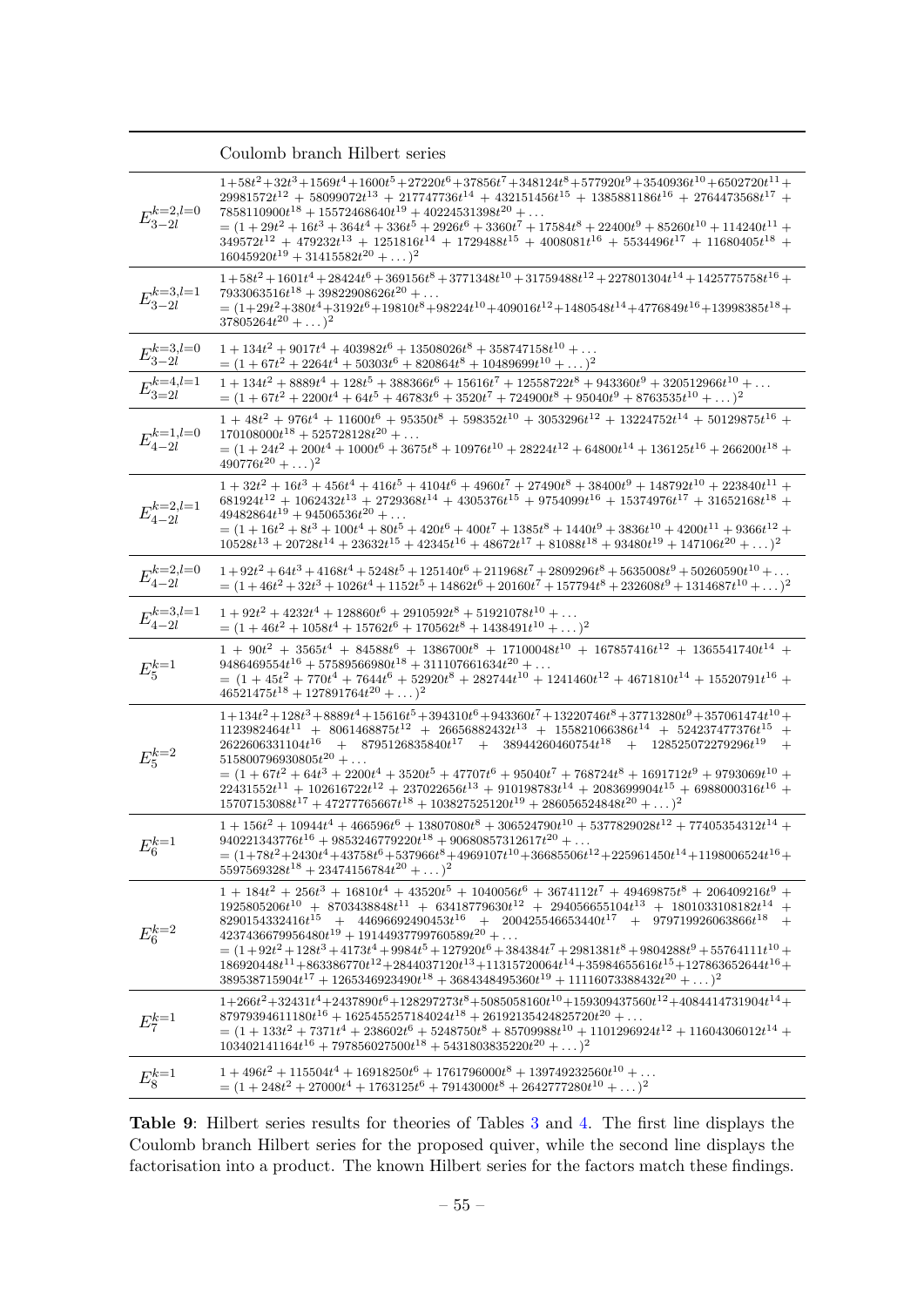Coulomb branch Hilbert series

<span id="page-56-0"></span>

| $n=5$ .<br>$k=1$ ,<br>$l=1$ | $1 + 123t^2 + 6710t^4 + 220812t^6 + 5027328t^8 + 85856661t^{10} + 1160906385t^{12} + 12919480684t^{14} +$<br>$121836107745t^{16} + \ldots$<br>$=(1+78t^2+2430t^4+43758t^6+537966t^8+4969107t^{10}+36685506t^{12}+225961450t^{14}+1198006524t^{16}+$<br>$\ldots$<br>$\times (1+45t^2+770t^4+7644t^6+52920t^8+282744t^{10}+1241460t^{12}+4671810t^{14}+15520791t^{16}+\ldots)$                                                                                                                                                                                                                                                                                                                                                                                                                                                                          |
|-----------------------------|-------------------------------------------------------------------------------------------------------------------------------------------------------------------------------------------------------------------------------------------------------------------------------------------------------------------------------------------------------------------------------------------------------------------------------------------------------------------------------------------------------------------------------------------------------------------------------------------------------------------------------------------------------------------------------------------------------------------------------------------------------------------------------------------------------------------------------------------------------|
| $n=7$<br>$k=1$ ,<br>$l=2$   | $1+183t^2+128t^3+15625t^4+21632t^5+849367t^6+1687168t^7+33584330t^8+83001984t^9+$<br>$1039787073t^{10} + 2940462720t^{11} + 26377189292t^{12} + 80780840064t^{13} + 564910951617t^{14} +$<br>$1804412218752t^{15} + 10430788358641t^{16} + 33865771104384t^{17} + 168680900002512t^{18}$<br>$547066306438912t^{19} + 2419061167200157t^{20} + \ldots$<br>$=(1+91t^2+3080t^4+58344t^6+741741t^8+7014007t^{10}+52676624t^{12}+328671200t^{14}+1760034276t^{16}+$<br>$8288708428t^{18} + 34981096384t^{20} + \ldots$<br>$\times (1+92t^2+128t^3+4173t^4+9984t^5+127920t^6+384384t^7+2981381t^8+9804288t^9+55764111t^{10}+$<br>$186920448t^{11} + 863386770t^{12} + 2844037120t^{13} + 11315720064t^{14} + 35984655616t^{15} + 127863652644t^{16} +$<br>$389538715904t^{17} + 1265346923490t^{18} + 3684348495360t^{19} + 11116073388432t^{20} + \ldots)$ |
| $n=7,$<br>$k=2$ ,<br>$l=1$  | $1+183t^2+128t^3+16626t^4+21632t^5+1000427t^6+1815296t^7+44866419t^8+100543872t^9+$<br>$1599857948t^{10} + \ldots$<br>$=(1+92t^2+128t^3+4173t^4+9984t^5+127920t^6+384384t^7+2981381t^8+9804288t^9+55764111t^{10}+\ldots)$<br>$\times (1+91t^2+4081t^4+117312t^6+2421601t^8+38416378t^{10}+\dots)$                                                                                                                                                                                                                                                                                                                                                                                                                                                                                                                                                     |

Table 10: Hilbert series results for [\(2.14\)](#page-13-1). The first line displays the Coulomb branch Hilbert series for [\(2.14\)](#page-13-1), while the second line displays the factorisation into a product. Each factor is consistent with the known Hilbert series for the individual theories in [\(2.15\)](#page-14-2).

## Coulomb branch Hilbert series

<span id="page-56-1"></span>

| $n=6$<br>$k=2,$<br>$l=1$              | $1+32t+594t^2+8096t^3+87208t^4+771936t^5+5780544t^6+37501728t^7+214959492t^8+1106375776t^9+$<br>$5181666776t^{10} + 22327527456t^{11} + 89331239192t^{12} + \ldots$<br>$=(1+32t+528t^2+5984t^3+52360t^4+376992t^5+2324784t^6+12620256t^7+61523748t^8+273438880t^9+$<br>$1121099408t^{10} + \ldots$<br>$\times (1+66t^2+2133t^4+44121t^6+656667t^8+7544394t^{10}+70199051t^{12}+\ldots$ |
|---------------------------------------|----------------------------------------------------------------------------------------------------------------------------------------------------------------------------------------------------------------------------------------------------------------------------------------------------------------------------------------------------------------------------------------|
|                                       |                                                                                                                                                                                                                                                                                                                                                                                        |
| $\stackrel{n=8}{\stackrel{k=3}{l=1}}$ | $1+368t^2+63884t^4+7048932t^6+560375300t^8+\ldots$<br>$=(1+248t^2+27000t^4+1763125t^6+79143000t^8+\ldots)\times(1+120t^2+7124t^4+279055t^6+8103660t^8+\ldots)$                                                                                                                                                                                                                         |
| $_{k=1}^{n=6}$<br>$l=2$               | $1+32t+594t^2+8096t^3+88846t^4+824352t^5+6668508t^6+48042720t^7+313144128t^8+1869228064t^9+$<br>$10318091234t^{10} + \ldots$<br>$=(1+32t+528t^2+5984t^3+52360t^4+376992t^5+2324784t^6+12620256t^7+61523748t^8+273438880t^9+$<br>$1121099408t^{10} + \ldots$                                                                                                                            |
|                                       | $\times (1+66t^2+1638t^4+23100t^6+222156t^8+1613898t^{10}+\dots)$                                                                                                                                                                                                                                                                                                                      |
| $n=8, k=2,$<br>$l=2$                  | $1+368t^2+63884t^4+7040924t^6+557673276t^8+34004993996t^{10}+\ldots$<br>$= (1 + 248t^2 + 27000t^4 + 1763125t^6 + 79143000t^8 + 2642777280t^{10} + )$<br>$\times (1 + 120t^2 + 7124t^4 + 271047t^6 + 7387620t^8 + 154155456t^{10} + )$                                                                                                                                                  |

Table 11: Hilbert series results for  $(2.16)$ . The first line displays the Coulomb branch Hilbert series for [\(2.16\)](#page-14-1), while the second line displays the factorisation into a product. Each factor is consistent with the known Hilbert series for the individual theories in [\(2.17\)](#page-15-0).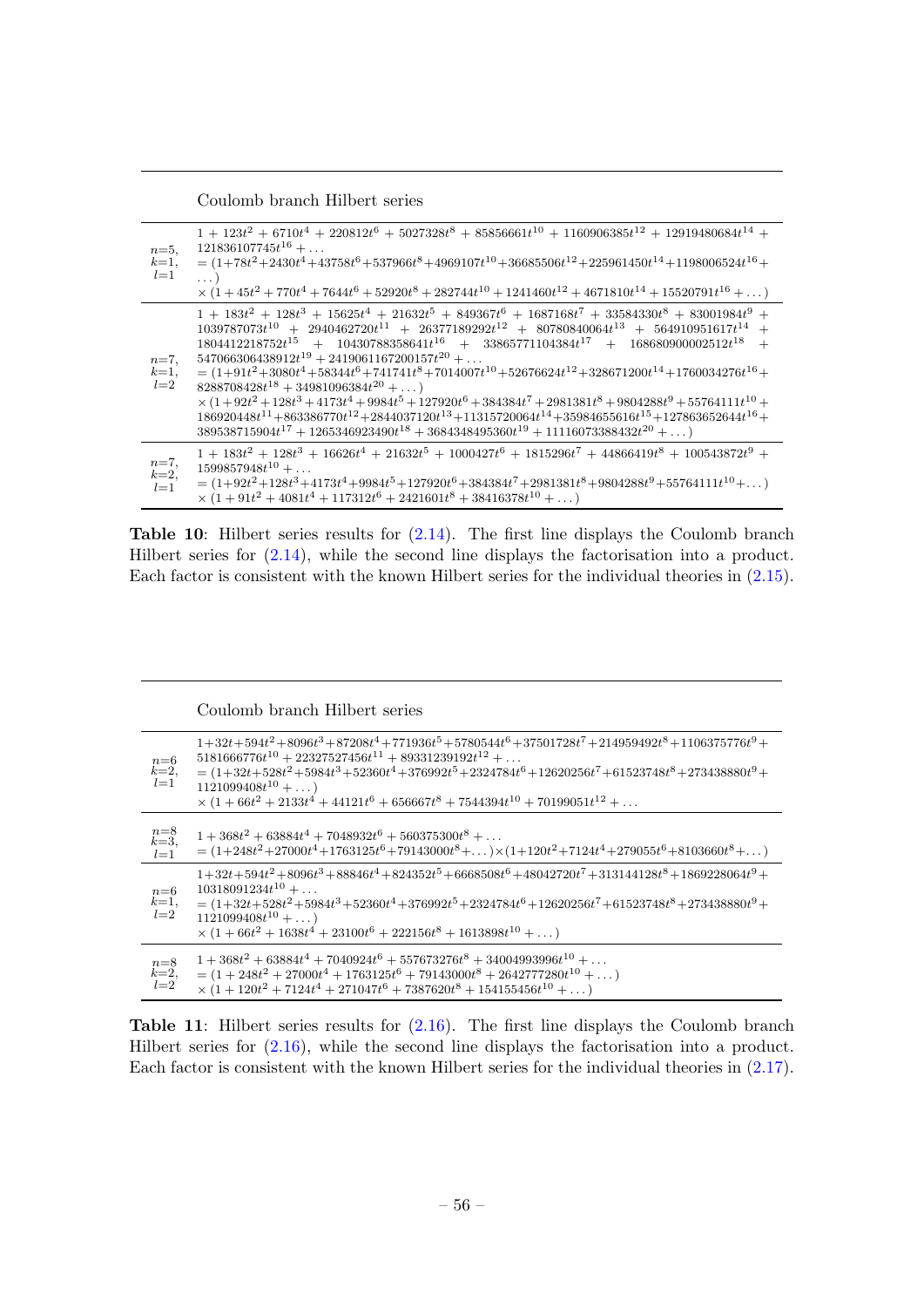Coulomb branch Hilbert series

<span id="page-57-0"></span>

| $k=1$ | $1 + 104t^2 + 4810t^4 + 134264t^6 + 2597465t^8 + 37800384t^{10} + 437076562t^{12} + 4175738528t^{14} +$<br>$33943481936t^{16} + 240150358656t^{18} + 1505698109306t^{20} + \ldots$<br>$= (1 + 52t2 + 1053t4 + 12376t6 + 100776t8 + 627912t10 + 3187041t12 + 13748020t14 + 51949755t16 +$<br>$175847880t^{18} + 542393670t^{20} + \ldots)^2$                                                                                                                                 |
|-------|-----------------------------------------------------------------------------------------------------------------------------------------------------------------------------------------------------------------------------------------------------------------------------------------------------------------------------------------------------------------------------------------------------------------------------------------------------------------------------|
| $k=2$ | $1+156t^2+128t^3+12064t^4+18304t^5+620840t^6+1297792t^7+23982530t^8+60845696t^9+741714140t^{10}+$<br>$2122578432t^{11} + 19100059850t^{12} + 58780377472t^{13} + 420308771752t^{14} + 1346411945088t^{15} +$<br>$8051191269563t^{16} + \ldots$<br>$= (1+78t^2+64t^3+2990t^4+4160t^5+75152t^6+133056t^7+1393119t^8+2796352t^9+20320924t^{10}+$<br>$43544384t^{11} + 243181003t^{12} + 537295616t^{13} + 2459411330t^{14} + 5486291136t^{15} + 21499028967t^{16} + \ldots)^2$ |

Table 12: Hilbert series results for [\(2.19\)](#page-16-2). The first line displays the Coulomb branch Hilbert series for [\(2.19\)](#page-16-2), while the second line displays the factorisation into a product. Each factor agrees with the known Hilbert series.

Coulomb branch Hilbert series

<span id="page-57-1"></span>

| $k=1$ | $1+42t^2+777t^4+8706t^6+68880t^8+421162t^{10}+2109885t^{12}+9015666t^{14}+33826779t^{16}+$<br>$113879276t^{18} + 349750894t^{20} + \ldots$<br>$= (1 + 21t^2 + 168t^4 + 825t^6 + 3003t^8 + 8918t^{10} + 22848t^{12} + 52326t^{14} + 109725t^{16} + 214291t^{18} +$<br>$394680t^{20} +  )^2$                                                             |
|-------|--------------------------------------------------------------------------------------------------------------------------------------------------------------------------------------------------------------------------------------------------------------------------------------------------------------------------------------------------------|
| $k=2$ | $1 + 110t^2 + 5973t^4 + 212606t^6 + 5570246t^8 + 114525004t^{10} + 1925660177t^{12} + 27266117052t^{14} +$<br>$332379773462t^{16} + 3549706986122t^{18} + 33687210855500t^{20} + \ldots$<br>$=(1+55t^2+1474t^4+25233t^6+310970t^8+2965710t^{10}+22994114t^{12}+150219706t^{14}+849547985t^{16}+$<br>$4247189980t^{18} + 19084874832t^{20} + \ldots)^2$ |
| $k=3$ | $1 + 210t^2 + 21915t^4 + 1515458t^6 + \dots$<br>$=(1+105t^2+5445t^4+186004t^6+\ldots)^2$                                                                                                                                                                                                                                                               |

Table 13: Hilbert series results for  $(2.21)$ . The first line displays the Coulomb branch Hilbert series for [\(2.21\)](#page-17-1), while the second line displays the factorisation into a product. Each factor agrees with the known Hilbert series.

Coulomb branch Hilbert series

<span id="page-57-2"></span>

| $k=1$ | $1+25t^2+269t^4+1749t^6+8190t^8+30478t^{10}+95710t^{12}+263758t^{14}+655303t^{16}+1496495t^{18}+$<br>$3186755t^{20} + \ldots$<br>$= (1 + 10t^2 + 35t^4 + 84t^6 + 165t^8 + 286t^{10} + 455t^{12} + 680t^{14} + 969t^{16} + 1330t^{18} + 1771t^{20} + )$<br>$\times (1+15t^2+84t^4+300t^6+825t^8+1911t^{10}+3920t^{12}+7344t^{14}+12825t^{16}+21175t^{18}+33396t^{20}+\ldots)$                                                                                                                                    |
|-------|-----------------------------------------------------------------------------------------------------------------------------------------------------------------------------------------------------------------------------------------------------------------------------------------------------------------------------------------------------------------------------------------------------------------------------------------------------------------------------------------------------------------|
| $k=2$ | $1+81t^2+3221t^4+83585t^6+1591224t^8+23721865t^{10}+288966230t^{12}+2965143530t^{14}+$<br>$26230232434t^{16} + 203743162413t^{18} + 1410507872500t^{20} + \ldots$<br>$=(1+45t^2+980t^4+13584t^6+135540t^8+1049433t^{10}+6636245t^{12}+35562384t^{14}+166007686t^{16}+$<br>$689482430t^{18} + 2590532352t^{20} + \ldots$<br>$\times~(1\,+\,36t^2\,+\,621t^4\,+\,6776t^6\,+\,53160t^8\,+\,324648t^{10}\,+\,1628913t^{12}\,+\,6977828t^{14}\,+\,26250939t^{16}\,+\,$<br>$88600616t^{18} + 272745382t^{20} + \dots$ |
| $k=3$ | $1 + 169t^2 + 14169t^4 + 785875t^6 + 32440512t^8 + 1063059375t^{10} + \ldots$<br>$= (1 + 91t^2 + 4081t^4 + 120315t^6 + 2621801t^8 + 45026982t^{10} + 634993345t^{12} + )$<br>$\times (1+78t^2+2990t^4+75152t^6+1393119t^8+20320924t^{10}+\dots)$                                                                                                                                                                                                                                                                |

Table 14: Hilbert series results for [\(3.4\)](#page-19-1). The first line displays the Coulomb branch Hilbert series for [\(3.4\)](#page-19-1), while the second line displays the factorisation into a product. Each factor agrees with the known Hilbert series for  $\overline{\mathcal{O}}_{(2^{2k} 1)}^{so(4k+1)}$  $\frac{\mathfrak{so}(4k+1)}{(2^{2k},1^1)}$  and  $\overline{\mathcal{O}}_{(2^{2k},1^2)}^{\mathfrak{so}(4k+2)}$  $\int_{(2^{2k},1^2)}^{(4k+2)}$ , respectively.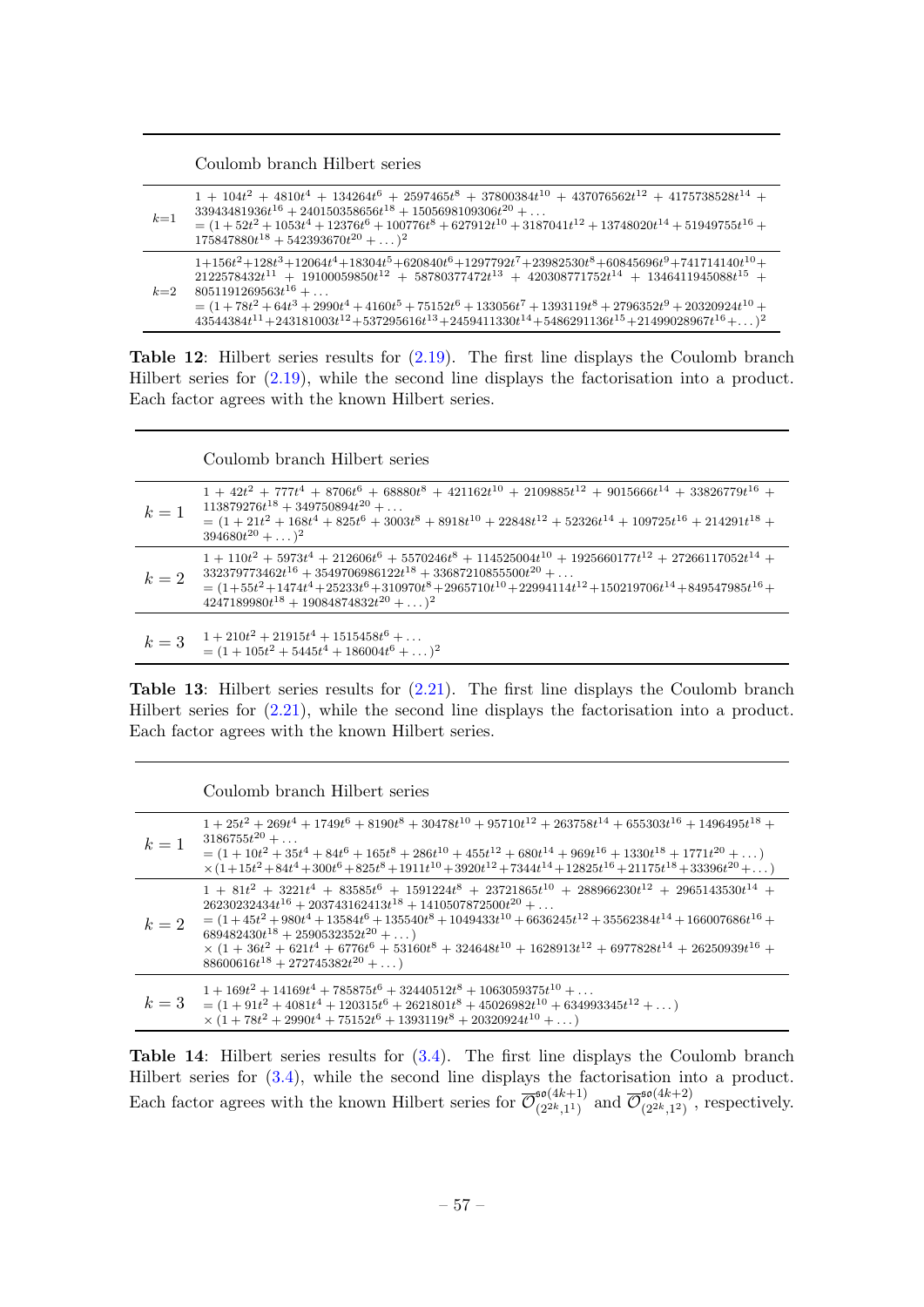| Coulomb branch Hilbert series |  |  |  |
|-------------------------------|--|--|--|
|-------------------------------|--|--|--|

<span id="page-58-0"></span>

| $n=4$ .                   | $1+49t^2+1056t^4+13754t^6+125846t^8+884108t^{10}+5054105t^{12}+24478785t^{14}+\ldots$                                                                                                                                                                                                                                                                                            |
|---------------------------|----------------------------------------------------------------------------------------------------------------------------------------------------------------------------------------------------------------------------------------------------------------------------------------------------------------------------------------------------------------------------------|
| $k=1$ ,                   | $= (1 + 28t2 + 300t4 + 1925t6 + 8918t8 + 32928t10 + 102816t12 + 282150t14 + )$                                                                                                                                                                                                                                                                                                   |
| $l=0$                     | $\times (1+21t^2+168t^4+825t^6+3003t^8+8918t^{10}+22848t^{12}+52326t^{14}+\dots)$                                                                                                                                                                                                                                                                                                |
| $n=5$ ,                   | $1+81t^2+2885t^4+61643t^6+912366t^8+10189480t^{10}+90890304t^{12}+674183898t^{14}+\ldots$                                                                                                                                                                                                                                                                                        |
| $k=1$ ,                   | $= (1 + 36t2 + 495t4 + 4004t6 + 22932t8 + 102816t10 + 383724t12 + 1241460t14 + )$                                                                                                                                                                                                                                                                                                |
| $l=0$                     | $\times (1+45t^2+770t^4+7644t^6+52920t^8+282744t^{10}+1241460t^{12}+4671810t^{14}+\ldots)$                                                                                                                                                                                                                                                                                       |
| $n=6$ .                   | $1+121t^2+7237t^4+283953t^6+8203712t^8+186007152t^{10}+3448403056t^{12}+53812917025t^{14}+\ldots$                                                                                                                                                                                                                                                                                |
| $k=2$ ,                   | $= (1 + 55t2 + 1474t4 + 25233t6 + 310970t8 + 2965710t10 + 22994114t12 + 150219706t14 + )$                                                                                                                                                                                                                                                                                        |
| $l=0$                     | $\times (1+66t^2+2133t^4+44121t^6+656667t^8+7544394t^{10}+70199051t^{12}+547856023t^{14}+\ldots)$                                                                                                                                                                                                                                                                                |
| $n=6$<br>$k=1$ ,<br>$l=1$ | $1 + 121t^2 + 6907t^4 + 250590t^6 + 6536574t^8 + 131359647t^{10} + 2127959063t^{12} + 28706249847t^{14} +$<br>$330553477948t^{16} + \ldots$<br>$=(1+66t^2+2133t^4+44121t^6+656667t^8+7544394t^{10}+70199051t^{12}+547856023t^{14}+3682768464t^{16}+$<br>$\ldots$<br>$\times (1+55t^2+1144t^4+13650t^6+112200t^8+703494t^{10}+3586440t^{12}+15520791t^{14}+58790875t^{16}+\dots)$ |
| $n=9$ ,                   | $1 + 289t^2 + 39201t^4 + 3385651t^6 + 211578124t^8 + \dots$                                                                                                                                                                                                                                                                                                                      |
| $k=1$ ,                   | $= (1 + 136t^2 + 6783t^4 + 186200t^6 + 3371984t^8 + )$                                                                                                                                                                                                                                                                                                                           |
| $l=2$                     | $\times (1 + 153t^2 + 11610t^4 + 582692t^6 + 21720798t^8 + )$                                                                                                                                                                                                                                                                                                                    |

**Table 15:** Hilbert series results for  $(3.6)$ . The first line displays the Coulomb branch Hilbert series for [\(3.6\)](#page-20-1), while the second line displays the factorisation. Each factor agrees with the known Hilbert series for  $\overline{\mathcal{O}}_{2k-1}^{\mathfrak{so}(2n-1)}$  $\frac{\mathfrak{so}(2n-1)}{(2^{2k},1^{2n-4k-1})}$  and  $\overline{\mathcal{O}}_{(2^{2k+2})}^{\mathfrak{so}(2n)}$  $\sum_{(2^{2k+2l},1^{2n-4k-4l})}^{30(2n)}$ , respectively.

Coulomb branch Hilbert series

<span id="page-58-1"></span>

| $k=1$ | $1+130t^2+7539t^4+264628t^6+6438276t^8+117582633t^{10}+1700156133t^{12}+20221864235t^{14}+$<br>$203634547831t^{16} + 1775507329154t^{18} + 13646329994778t^{20} + \ldots$<br>$=(1+78t^2+2430t^4+43758t^6+537966t^8+4969107t^{10}+36685506t^{12}+225961450t^{14}+1198006524t^{16}+$<br>$5597569328t^{18} + 23474156784t^{20} + \ldots$<br>$\times \left(1+52 t^2+1053 t^4+12376 t^6+100776 t^8+627912 t^{10}+3187041 t^{12}+13748020 t^{14}+51949755 t^{16}+\right.$<br>$175847880t^{18} + 542393670t^{20} + \ldots$                                                                                                                                                                                                                                                                                                                                                                                                                                                                                                          |
|-------|------------------------------------------------------------------------------------------------------------------------------------------------------------------------------------------------------------------------------------------------------------------------------------------------------------------------------------------------------------------------------------------------------------------------------------------------------------------------------------------------------------------------------------------------------------------------------------------------------------------------------------------------------------------------------------------------------------------------------------------------------------------------------------------------------------------------------------------------------------------------------------------------------------------------------------------------------------------------------------------------------------------------------|
| $k=2$ | $1 + 170t^2 + 192t^3 + 14339t^4 + 30016t^5 + 811838t^6 + 2328704t^7 + 34914970t^8 + 119841920t^9 +$<br>$1216054981t^{10} + 4608606912t^{11} + 35579828088t^{12} + 141340385344t^{13} + 894676190640t^{14} +$<br>$3601291105024t^{15} + 19640751761433t^{16} + 78397263587712t^{17} + 380968232656361t^{18} +$<br>$1488093619535168t^{19} + 6594271153605775t^{20} + \ldots$<br>$= (1+92t^2+128t^3+4173t^4+9984t^5+127920t^6+384384t^7+2981381t^8+9804288t^9+55764111t^{10}+$<br>$186920448t^{11} + 863386770t^{12} + 2844037120t^{13} + 11315720064t^{14} + 35984655616t^{15} + 127863652644t^{16} +$<br>$389538715904t^{17} + 1265346923490t^{18} + 3684348495360t^{19} + 11116073388432t^{20} + \ldots)$<br>$\times (1+78t^2+64t^3+2990t^4+4160t^5+75152t^6+133056t^7+1393119t^8+2796352t^9+20320924t^{10}+$<br>$43544384t^{11} + 243181003t^{12} + 537295616t^{13} + 2459411330t^{14} + 5486291136t^{15} + 21499028967t^{16} +$<br>$47797193600t^{17} + 165358919076t^{18} + 363477599744t^{19} + 1135433776023t^{20} + $ |

Table 16: Hilbert series results for  $(3.9)$ . The first line displays the Coulomb branch Hilbert series for [\(3.9\)](#page-21-2), while the second line displays the factorisation into a product. Each factor agrees with the known Hilbert series.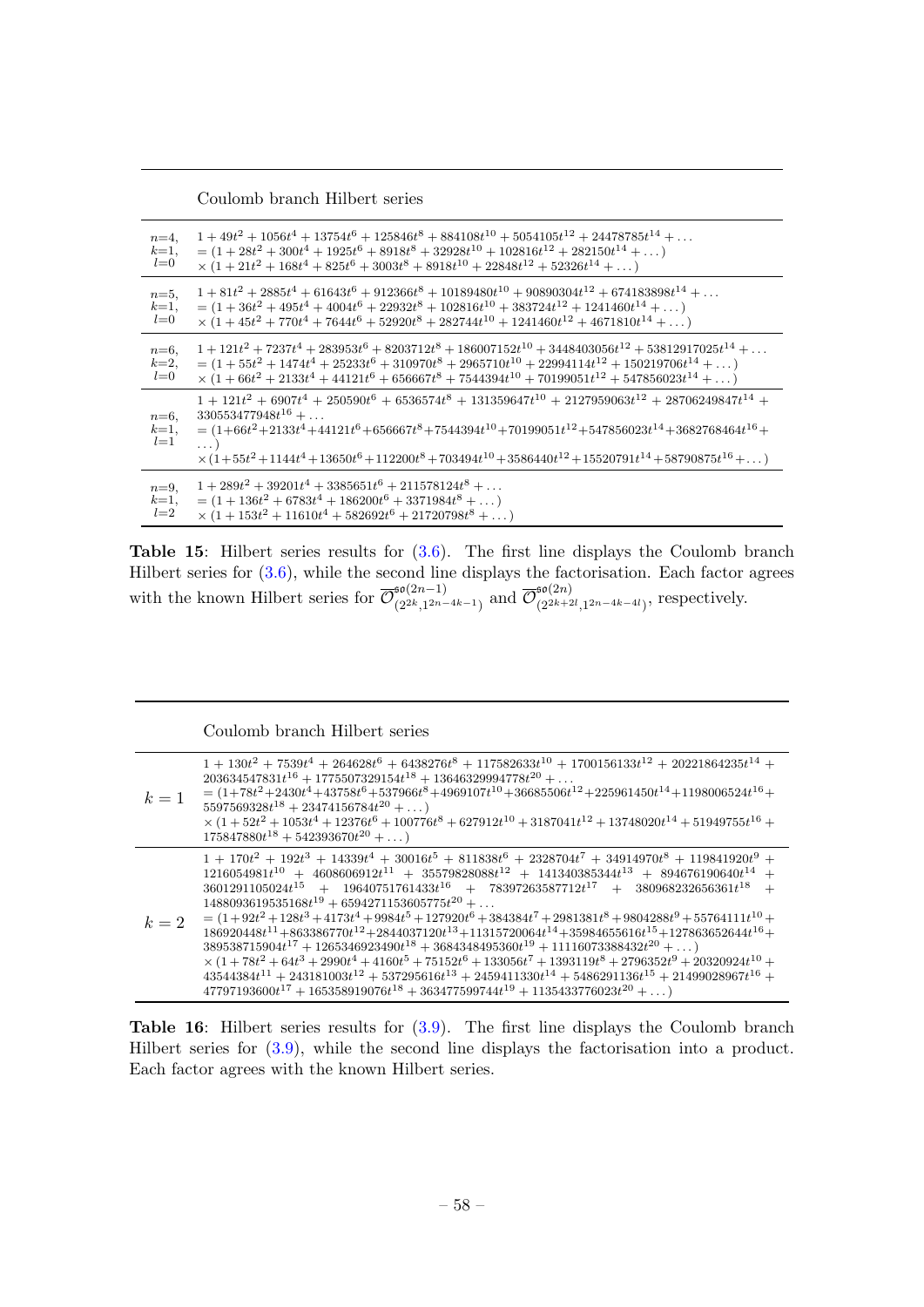Coulomb branch Hilbert series

<span id="page-59-0"></span>

| $k=1$ ,<br>$l=1$ | $1 + 114t^2 + 5733t^4 + 173852t^6 + 3651348t^8 + 57617325t^{10} + 721201692t^{12} + 7444836763t^{14} +$<br>$65256772383t^{16} + 496825085316t^{18} + 3345139658705t^{20} + \ldots$<br>$=(1+36t^2+495t^4+4004t^6+22932t^8+102816t^{10}+383724t^{12}+1241460t^{14}+3581721t^{16}+9406540t^{18}+$<br>$22837815t^{20} + $<br>$\times (1+78t^2+2430t^4+43758t^6+537966t^8+4969107t^{10}+36685506t^{12}+225961450t^{14}+1198006524t^{16}+$<br>$5597569328t^{18} + 23474156784t^{20} + \ldots$ |
|------------------|-----------------------------------------------------------------------------------------------------------------------------------------------------------------------------------------------------------------------------------------------------------------------------------------------------------------------------------------------------------------------------------------------------------------------------------------------------------------------------------------|
| $k=2$<br>$l=1$   | $1+170t^2+128t^3+13624t^4+19968t^5+700114t^6+1454336t^7+26309217t^8+67287040t^9+777105979t^{10}+$<br>$=(1+92t^2+128t^3+4173t^4+9984t^5+127920t^6+384384t^7+2981381t^8+9804288t^9+55764111t^{10}+\ldots)$<br>$\times (1+78t^2+2275t^4+37400t^6+415701t^8+3461458t^{10}+\dots)$                                                                                                                                                                                                           |

Table 17: Hilbert series results for  $(3.10)$ . The first line displays the Coulomb branch Hilbert series for [\(3.10\)](#page-21-3), while the second line displays the factorisation into a product. Each factor agrees with the known Hilbert series.

Coulomb branch Hilbert series

<span id="page-59-1"></span>

| $k=2,$<br>$l=1$ | $1+32t+583t^2+7744t^3+82874t^4+753280t^5+6008089t^6+42982688t^7+280199502t^8+\ldots$<br>$= (1 + 55t2 + 1474t4 + 25233t6 + 310970t8 + )$<br>$\times (1+32t+528t^2+5984t^3+52360t^4+376992t^5+2324784t^6+12620256t^7+61523748t^8+\dots)$ |
|-----------------|----------------------------------------------------------------------------------------------------------------------------------------------------------------------------------------------------------------------------------------|
| $k=3, l=1$      | $1+353t^2+58485t^4+6134489t^6+462119507t^8+\ldots$<br>$= (1 + 105t^2 + 5445t^4 + 186004t^6 + 4704390t^8 + \dots)$<br>$\times (1+248t^2+27000t^4+1763125t^6+79143000t^8+\ldots)$                                                        |

Table 18: Hilbert series results for  $(3.11)$ . The first line displays the Coulomb branch Hilbert series for [\(3.11\)](#page-22-3), while the second line displays the factorisation into a product. Each factor agrees with the known Hilbert series.

Coulomb branch Hilbert series

<span id="page-59-2"></span>

| $k=1$ | $1+88t^2+3420t^4+80028t^6+1298687t^8+15893460t^{10}+155107049t^{12}+1256071828t^{14}+$<br>$8694268479t^{16} + 52624765960t^{18} + 283597751451t^{20} + \ldots$<br>$= (1 + 52t2 + 1053t4 + 12376t6 + 100776t8 + 627912t10 + 3187041t12 + 13748020t14 + 51949755t16 +$<br>$175847880t^{18} + 542393670t^{20} + \ldots$ |
|-------|----------------------------------------------------------------------------------------------------------------------------------------------------------------------------------------------------------------------------------------------------------------------------------------------------------------------|
|       | $\times (1+36t^2+495t^4+4004t^6+22932t^8+102816t^{10}+383724t^{12}+1241460t^{14}+3581721t^{16}+9406540t^{18}+$<br>$22837815t^{20} + \dots$                                                                                                                                                                           |
| $k=2$ | $1+144t^2+96t^3+10271t^4+12608t^5+485497t^6+820352t^7+17130124t^8+35239616t^9+481174913t^{10}+$                                                                                                                                                                                                                      |
|       | $=(1+78t^2+64t^3+2990t^4+4160t^5+75152t^6+133056t^7+1393119t^8+2796352t^9+20320924t^{10}+\dots)$<br>$\times (1+66t^2+32t^3+2133t^4+1728t^5+44583t^6+45760t^7+678117t^8+794112t^9+8037711t^{10}+\ldots)$                                                                                                              |

Table 19: Hilbert series results for  $(3.12)$ . The first line displays the Coulomb branch Hilbert series for [\(3.12\)](#page-22-2), while the second line displays the factorisation into a product. Each factor agrees with the known Hilbert series.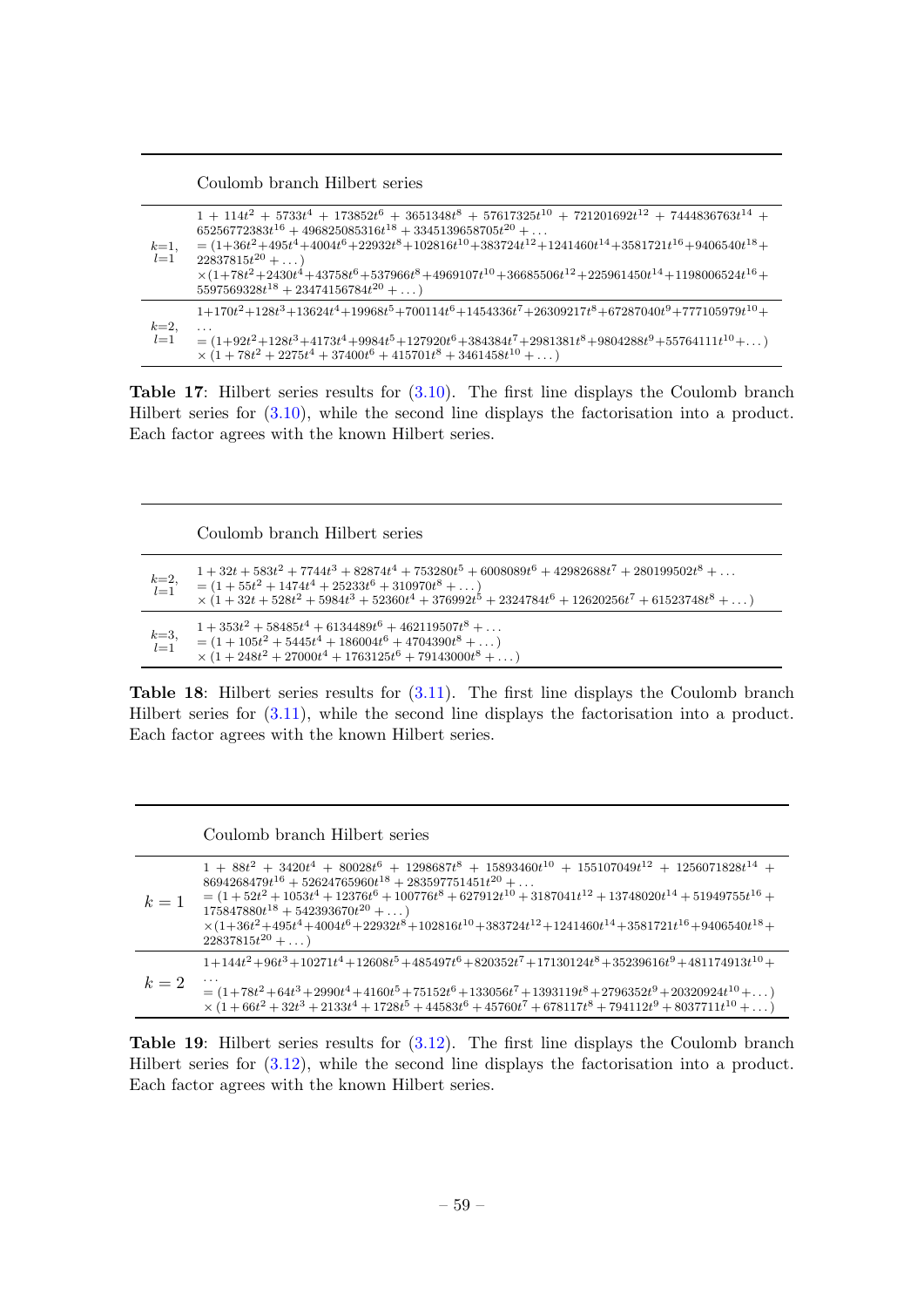Coulomb branch Hilbert series

<span id="page-60-0"></span>

| $k=1$ | $1+36t^2+567t^4+5409t^6+36615t^8+192899t^{10}+839021t^{12}+3136395t^{14}+10368906t^{16}+30964325t^{18}+$<br>$84878874t^{20} + \ldots$<br>$= (1+15t^2+84t^4+300t^6+825t^8+1911t^{10}+3920t^{12}+7344t^{14}+12825t^{16}+21175t^{18}+33396t^{20}+\ldots)$<br>$\times (1+21t^2+168t^4+825t^6+3003t^8+8918t^{10}+22848t^{12}+52326t^{14}+109725t^{16}+214291t^{18}+$<br>$394680t^{20} + $                                                                                                                                                                               |
|-------|--------------------------------------------------------------------------------------------------------------------------------------------------------------------------------------------------------------------------------------------------------------------------------------------------------------------------------------------------------------------------------------------------------------------------------------------------------------------------------------------------------------------------------------------------------------------|
| $k=2$ | $1 + 100t^2 + 4929t^4 + 159047t^6 + 3773635t^8 + 70214649t^{10} + 1068107756t^{12} + 13683068037t^{14} +$<br>$150962851740t^{16} + 1460049948432t^{18} + 12558512227814t^{20} + \ldots$<br>$= (1 + 45t2 + 980t4 + 13584t6 + 135540t8 + 1049433t10 + 6636245t12 + 35562384t14 + 166007686t16 +$<br>$689482430t^{18} + 2590532352t^{20} + \ldots$<br>$\times (1+55t^2+1474t^4+25233t^6+310970t^8+2965710t^{10}+22994114t^{12}+150219706t^{14}+849547985t^{16}+$<br>$4247189980t^{18} + 19084874832t^{20} + \dots$                                                    |
| $k=3$ | $1+196t^2+19081t^4+1230319t^6+59106675t^8+2256496369t^{10}+71299059243t^{12}+1917659317006t^{14}+$<br>$44815111648324t^{16} + 924438389586125t^{18} + 17043068970722031t^{20} + \ldots$<br>$= (1 + 91t^2 + 4081t^4 + 120315t^6 + 2621801t^8 + 45026982t^{10} + 634993345t^{12} + 7569785080t^{14} +$<br>$77969074288t^{16} + 705979238874t^{18} + 5699104231898t^{20} + \dots$<br>$\times (1+105t^2+5445t^4+186004t^6+4704390t^8+93883293t^{10}+1539459830t^{12}+21340594394t^{14}+$<br>$255505157414t^{16} + 2687035828320t^{18} + 25164702542013t^{20} + \dots)$ |

Table 20: Hilbert series results for [\(3.14\)](#page-23-1). The first line displays the Coulomb branch Hilbert series for [\(3.14\)](#page-23-1), while the second line displays the factorisation. Each factor agrees with the known Hilbert series for  $\overline{\mathcal{O}}_{12k-2}^{\mathfrak{so}_{4k+2}}$  $\frac{\left(56a_{k+2}\right)}{\left[2^{2k-2},1^2\right]}$  and  $\overline{\mathcal{O}}_{\left[2^{2k-2}\right]}$  $\sum_{[2^{2k-2},1^3]}^{3^{2k+3}}$ , respectively.

## Coulomb branch Hilbert series

<span id="page-60-1"></span>

| $p=2$ ,<br>$q=1,$<br>$k=1$ | $1+30t^2+413t^4+3595t^6+22845t^8+115073t^{10}+484367t^{12}+1766649t^{14}+5731324t^{16}+16864225t^{18}+$<br>$45687006 t^{20} + \ldots$<br>$=(1+15t^2+84t^4+300t^6+825t^8+1911t^{10}+3920t^{12}+7344t^{14}+12825t^{16}+21175t^{18}+33396t^{20}+\ldots)$<br>$\times (1+15t^2+104t^4+475t^6+1659t^8+4802t^{10}+12096t^{12}+27378t^{14}+56925t^{16}+110473t^{18}+202488t^{20}+$<br>$\cdots$ : |
|----------------------------|------------------------------------------------------------------------------------------------------------------------------------------------------------------------------------------------------------------------------------------------------------------------------------------------------------------------------------------------------------------------------------------|
| $p=2$ .<br>$q=1,$<br>$k=2$ | $1 + 70t^2 + 40t^3 + 2415t^4 + 2520t^5 + 55560t^6 + 78624t^7 + 965011t^8 + 1631240t^9 + 13512030t^{10} + $<br>$= (1 + 24t2 + 200t4 + 1000t6 + 3675t8 + 10976t10 + 28224t12 + 64800t14 + 136125t16 + 266200t18 +$<br>$490776t^{20} + \dots$<br>$\times (1+24t^2+275t^4+2024t^6+10976t^8+47552t^{10}+173448t^{12}+552200t^{14}+1574573t^{16}+4098952t^{18}+$<br>$9884303t^{20} + \ldots$   |
| $p=3,$<br>$q=2,$<br>$k=1$  | $1+48t^2+1051t^4+14424t^6+142227t^8+1089952t^{10}+6836169t^{12}+36400128t^{14}+169074122t^{16}+$<br>$699481456t^{18} + 2619981678t^{20} + \ldots$<br>$= (1 + 35t2 + 594t4 + 6370t6 + 49160t8 + 295974t10 + )$<br>$\times (1+35t^2+594t^4+6545t^6+53129t^8+341810t^{10}+\ldots$                                                                                                           |

Table 21: Hilbert series results for  $(4.8)$ . The first line displays the Coulomb branch Hilbert series for [\(4.8\)](#page-26-2), while the second line displays the factorisation into a product of two identical factors. Each factor agrees with the known Hilbert series.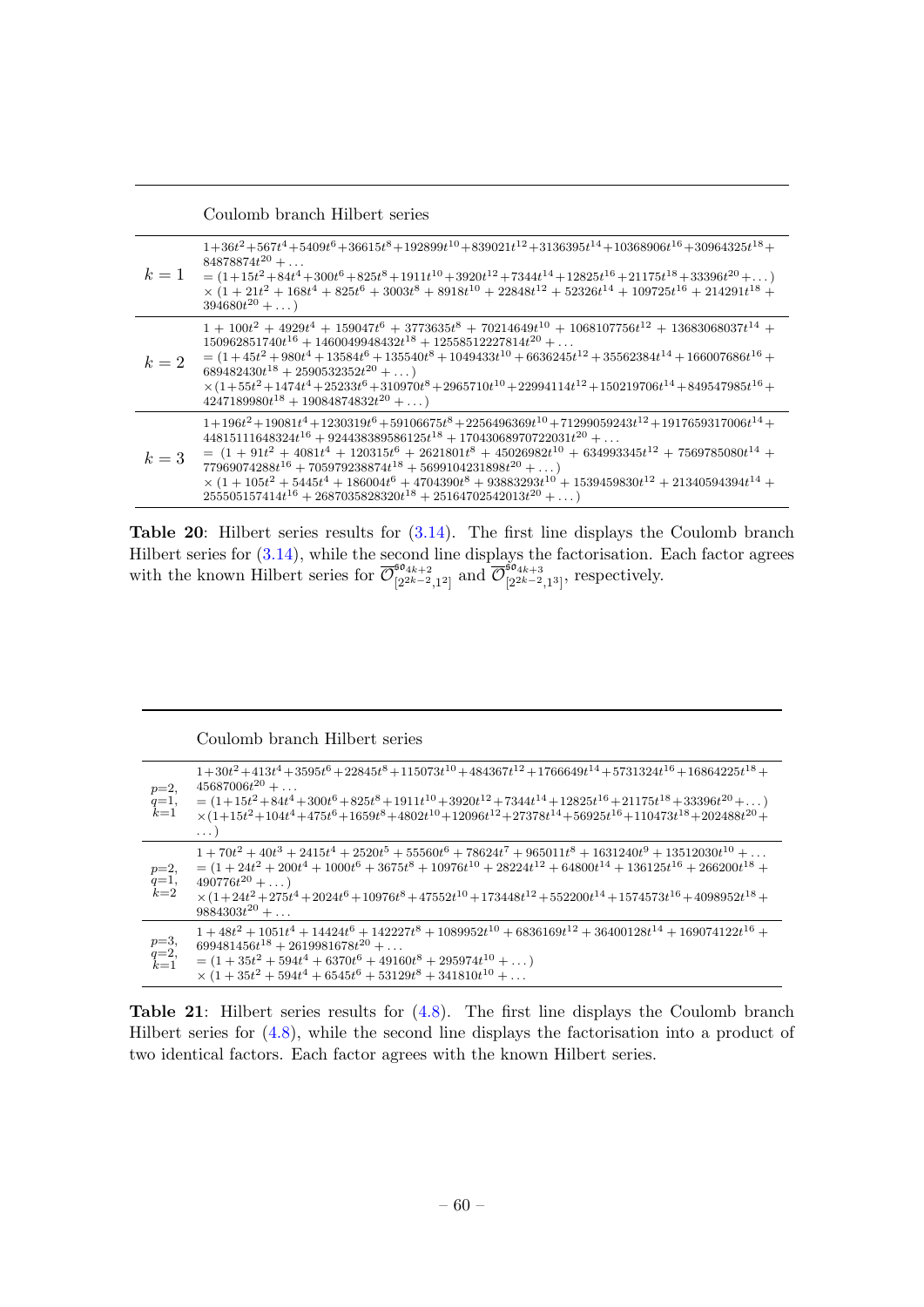| Coulomb branch Hilbert series |
|-------------------------------|
|-------------------------------|

<span id="page-61-0"></span>

| $k=2$ | $1+56t^2+1384t^4+20650t^6+215636t^8+1720264t^{10}+11106025t^{12}+60413096t^{14}+285191074t^{16}+$<br>$1194750560t^{18} + 4519533676t^{20} + \ldots$<br>$=(1+28t^2+300t^4+1925t^6+8918t^8+32928t^{10}+102816t^{12}+282150t^{14}+698775t^{16}+1591876t^{18}+$<br>$3383380t^{20} +  )^2$ |
|-------|---------------------------------------------------------------------------------------------------------------------------------------------------------------------------------------------------------------------------------------------------------------------------------------|
| $k=3$ | $1+72t^2+80t^3+2556t^4+5120t^5+62010t^6+162288t^7+1165484t^8+3433728t^9+17928592t^{10}+\ldots$<br>$-$ (1 + 2012 + 1013 + 02014 + 112015 + 750516 + 1500117 + 0050018 + 11720019 + 500071110 +                                                                                         |

Table 22: Hilbert series results for [\(4.25\)](#page-31-0). The first line displays the Coulomb branch Hilbert series for [\(4.25\)](#page-31-0), while the second line displays the factorisation into a product of two identical factors. Each factor agrees with the known Hilbert series.

 $= (1 + 36t<sup>2</sup> + 40t<sup>3</sup> + 630t<sup>4</sup> + 1120t<sup>5</sup> + 7525t<sup>6</sup> + 15624t<sup>7</sup> + 68592t<sup>8</sup> + 147800t<sup>9</sup> + 502074t<sup>10</sup> + ...)$ <sup>2</sup>

<span id="page-61-1"></span>

| $k=2$ | $1+42t^2+831t^4+10500t^6+96727t^8+700938t^{10}+4198425t^{12}+21520704t^{14}+96852826t^{16}+$<br>$390254420t^{18} + 1429637622t^{20} + \ldots$<br>$= (1 + 21t2 + 195t4 + 1155t6 + 5096t8 + 18228t10 + 55692t12 + 150480t14 + 368445t16 + 832117t18 +$<br>$1756755t^{20} +  )^2$ |
|-------|--------------------------------------------------------------------------------------------------------------------------------------------------------------------------------------------------------------------------------------------------------------------------------|
| $k=3$ | $1+70t^2+40t^3+2415t^4+2520t^5+55560t^6+78624t^7+965011t^8+1631240t^9+13512030t^{10}+\ldots$<br>$= (1 + 35t2 + 20t3 + 595t4 + 560t5 + 6755t6 + 7812t7 + 57868t8 + 73900t9 + 398370t10 + )2$                                                                                    |

Table 23: Hilbert series results for [\(4.28\)](#page-32-0). The first line displays the Coulomb branch Hilbert series for [\(4.28\)](#page-32-0), while the second line displays the factorisation into a product of two identical factors. Each factor agrees with the known Hilbert series.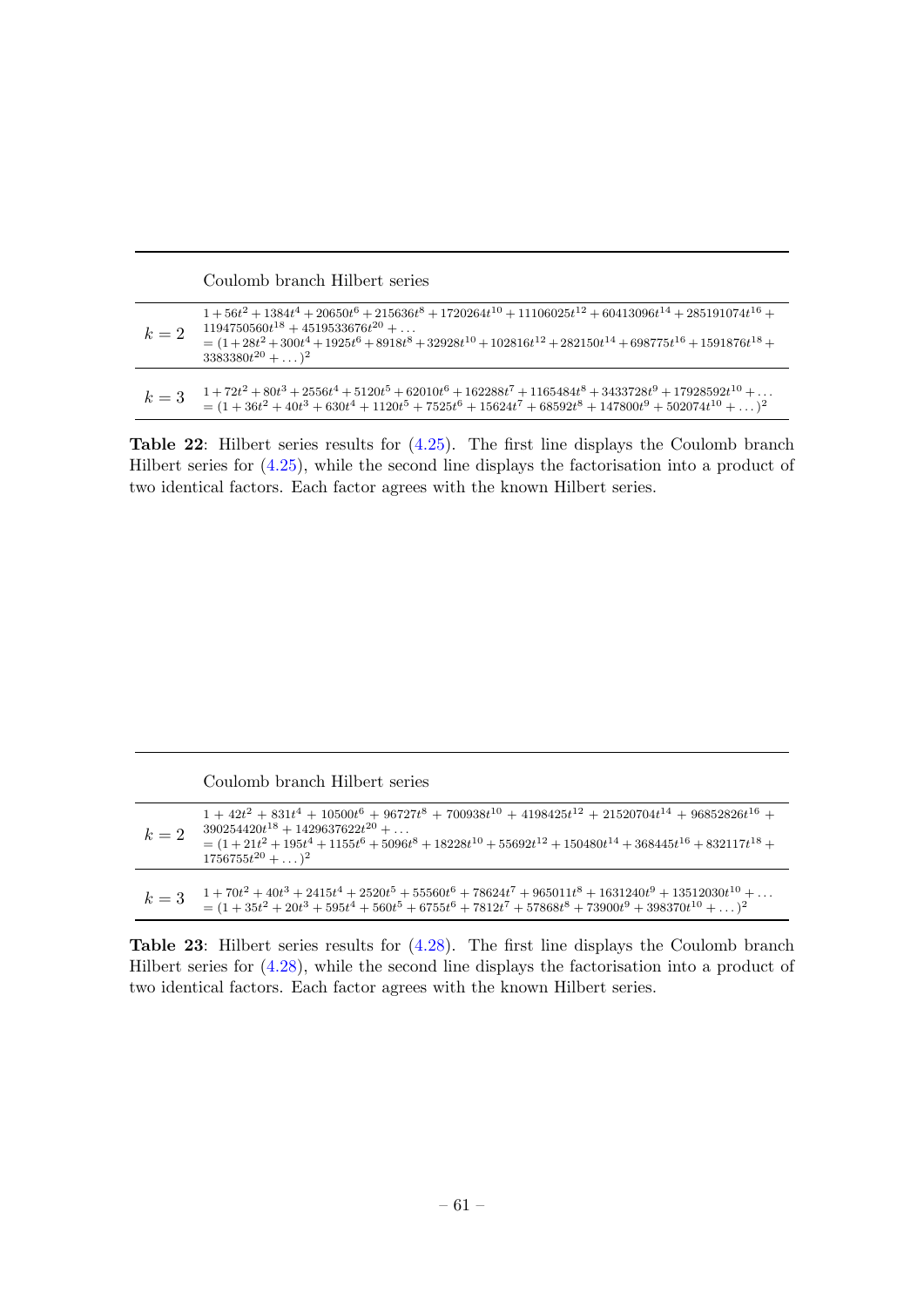#### References

- <span id="page-62-0"></span>[1] S. Cremonesi, A. Hanany and A. Zaffaroni, Monopole operators and Hilbert series of Coulomb branches of 3d  $\mathcal{N} = 4$  gauge theories, JHEP 01 [\(2014\) 005](https://doi.org/10.1007/JHEP01(2014)005) [[1309.2657](https://arxiv.org/abs/1309.2657)].
- <span id="page-62-1"></span>[2] M. Bullimore, T. Dimofte and D. Gaiotto, The Coulomb Branch of 3d  $\mathcal{N}=4$  Theories, [Commun. Math. Phys.](https://doi.org/10.1007/s00220-017-2903-0) 354 (2017) 671 [[1503.04817](https://arxiv.org/abs/1503.04817)].
- <span id="page-62-2"></span>[3] M. Dedushenko, Y. Fan, S.S. Pufu and R. Yacoby, Coulomb Branch Quantization and Abelianized Monopole Bubbling, JHEP 10 [\(2019\) 179](https://doi.org/10.1007/JHEP10(2019)179) [[1812.08788](https://arxiv.org/abs/1812.08788)].
- <span id="page-62-3"></span>[4] H. Nakajima, Towards a mathematical definition of Coulomb branches of 3-dimensional  $\mathcal{N} = 4$  gauge theories, I, [Adv. Theor. Math. Phys.](https://doi.org/10.4310/ATMP.2016.v20.n3.a4) 20 (2016) 595 [[1503.03676](https://arxiv.org/abs/1503.03676)].
- <span id="page-62-4"></span>[5] A. Braverman, M. Finkelberg and H. Nakajima, Towards a mathematical definition of Coulomb branches of 3-dimensional  $\mathcal{N}=4$  gauge theories, II, [Adv. Theor. Math. Phys.](https://doi.org/10.4310/ATMP.2018.v22.n5.a1) 22 [\(2018\) 1071](https://doi.org/10.4310/ATMP.2018.v22.n5.a1) [[1601.03586](https://arxiv.org/abs/1601.03586)].
- <span id="page-62-5"></span>[6] S. Cabrera, A. Hanany and M. Sperling, *Magnetic Quivers, Higgs Branches, and 6d N=(1,0)* Theories – Orthogonal and Symplectic Gauge Groups, JHEP 02 [\(2020\) 184](https://doi.org/10.1007/JHEP02(2020)184) [[1912.02773](https://arxiv.org/abs/1912.02773)].
- <span id="page-62-17"></span>[7] A. Bourget, J.F. Grimminger, A. Hanany, M. Sperling and Z. Zhong, Magnetic Quivers from Brane Webs with O5 Planes, JHEP 07 [\(2020\) 204](https://doi.org/10.1007/JHEP07(2020)204) [[2004.04082](https://arxiv.org/abs/2004.04082)].
- <span id="page-62-18"></span>[8] M. Akhond, F. Carta, S. Dwivedi, H. Hayashi, S.-S. Kim and F. Yagi, Five-brane webs, Higgs branches and unitary/orthosymplectic magnetic quivers, JHEP 12 [\(2020\) 164](https://doi.org/10.1007/JHEP12(2020)164) [[2008.01027](https://arxiv.org/abs/2008.01027)].
- <span id="page-62-6"></span>[9] M. Akhond, F. Carta, S. Dwivedi, H. Hayashi, S.-S. Kim and F. Yagi, Factorised 3d  $\mathcal{N}=4$ orthosymplectic quivers, JHEP 05 [\(2021\) 269](https://doi.org/10.1007/JHEP05(2021)269) [[2101.12235](https://arxiv.org/abs/2101.12235)].
- <span id="page-62-7"></span>[10] A. Bourget, J.F. Grimminger, A. Hanany, R. Kalveks, M. Sperling and Z. Zhong, Magnetic Lattices for Orthosymplectic Quivers, JHEP 12 [\(2020\) 092](https://doi.org/10.1007/JHEP12(2020)092) [[2007.04667](https://arxiv.org/abs/2007.04667)].
- <span id="page-62-8"></span>[11] A. Bourget, J.F. Grimminger, A. Hanany, R. Kalveks, M. Sperling and Z. Zhong, Folding Orthosymplectic Quivers, [2107.00754](https://arxiv.org/abs/2107.00754).
- <span id="page-62-9"></span>[12] M.R. Douglas and G.W. Moore, D-branes, quivers, and ALE instantons, [hep-th/9603167](https://arxiv.org/abs/hep-th/9603167).
- <span id="page-62-10"></span>[13] C.V. Johnson and R.C. Myers, Aspects of type IIB theory on ALE spaces, [Phys. Rev. D](https://doi.org/10.1103/PhysRevD.55.6382) 55 [\(1997\) 6382](https://doi.org/10.1103/PhysRevD.55.6382) [[hep-th/9610140](https://arxiv.org/abs/hep-th/9610140)].
- <span id="page-62-11"></span>[14] S. Cremonesi, G. Ferlito, A. Hanany and N. Mekareeya, *Coulomb Branch and The Moduli* Space of Instantons, JHEP 12 [\(2014\) 103](https://doi.org/10.1007/JHEP12(2014)103) [[1408.6835](https://arxiv.org/abs/1408.6835)].
- <span id="page-62-12"></span>[15] P.B. Kronheimer, Instantons and the geometry of the nilpotent variety, J. Diff. Geom. 32 (1990) 473.
- [16] R. Brylinski, Instantons and Kaehler Geometry of Nilpotent Orbits, arXiv Mathematics e-prints (1998) math/9811032 [[math/9811032](https://arxiv.org/abs/math/9811032)].
- <span id="page-62-13"></span>[17] P. Kobak and A. Swann, The HyperKähler Geometry Associated to Wolf Spaces,  $arXiv$ Mathematics e-prints (2000) math/0001025 [[math/0001025](https://arxiv.org/abs/math/0001025)].
- <span id="page-62-14"></span>[18] K.A. Intriligator and N. Seiberg, Mirror symmetry in three-dimensional gauge theories, [Phys.](https://doi.org/10.1016/0370-2693(96)01088-X) Lett. B 387 [\(1996\) 513](https://doi.org/10.1016/0370-2693(96)01088-X) [[hep-th/9607207](https://arxiv.org/abs/hep-th/9607207)].
- <span id="page-62-15"></span>[19] J. de Boer, K. Hori, H. Ooguri and Y. Oz, Mirror symmetry in three-dimensional gauge theories, quivers and D-branes, [Nucl. Phys. B](https://doi.org/10.1016/S0550-3213(97)00125-9) 493 (1997) 101 [[hep-th/9611063](https://arxiv.org/abs/hep-th/9611063)].
- <span id="page-62-16"></span>[20] M. Porrati and A. Zaffaroni, M theory origin of mirror symmetry in three-dimensional gauge theories, [Nucl. Phys. B](https://doi.org/10.1016/S0550-3213(97)00061-8) 490 (1997) 107 [[hep-th/9611201](https://arxiv.org/abs/hep-th/9611201)].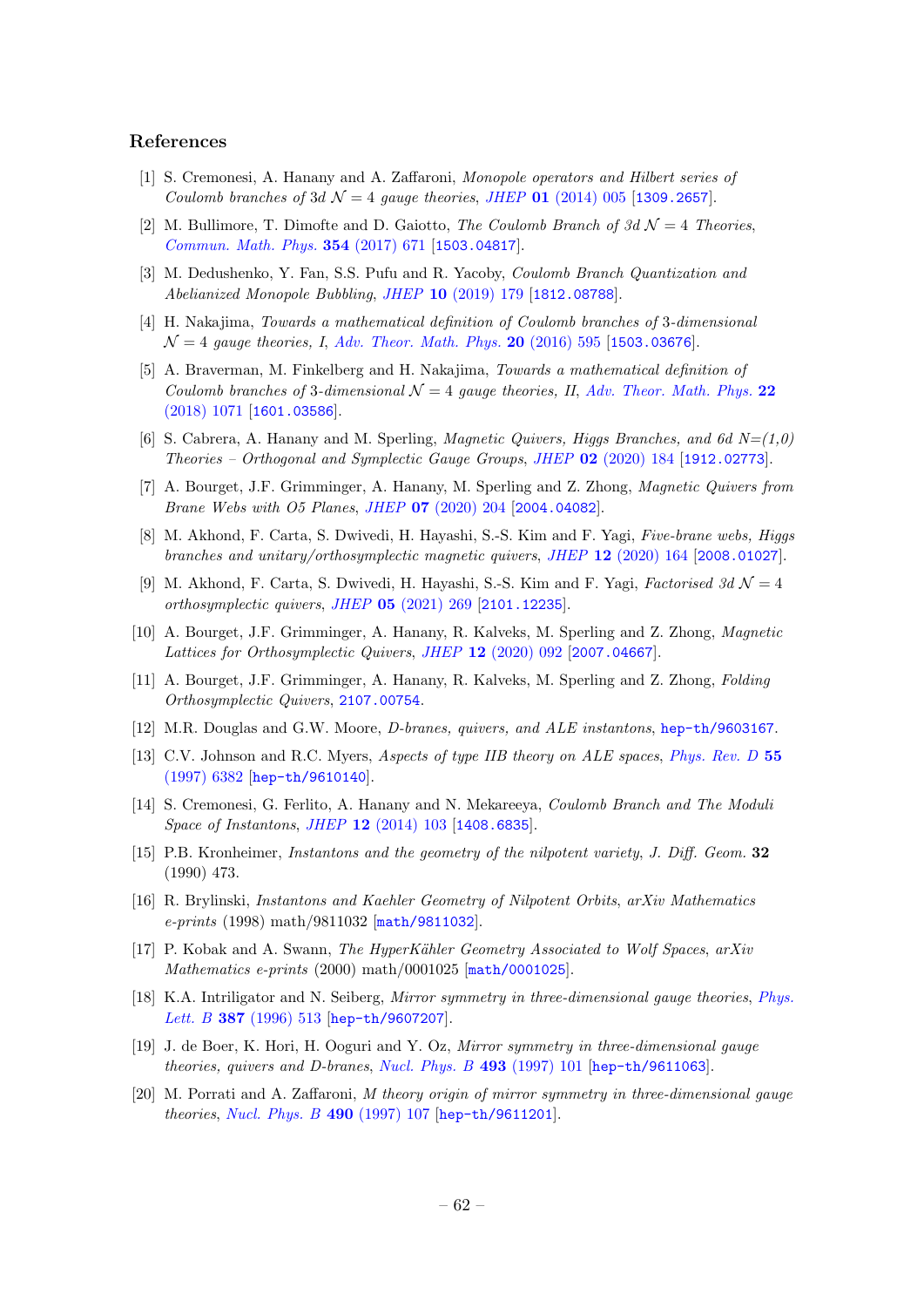- <span id="page-63-0"></span>[21] O. Aharony, A. Hanany, K.A. Intriligator, N. Seiberg and M.J. Strassler, Aspects of  $N=2$ supersymmetric gauge theories in three-dimensions, [Nucl. Phys. B](https://doi.org/10.1016/S0550-3213(97)00323-4) 499 (1997) 67 [[hep-th/9703110](https://arxiv.org/abs/hep-th/9703110)].
- [22] V. Borokhov, A. Kapustin and X.-k. Wu, Topological disorder operators in three-dimensional conformal field theory, JHEP 11 [\(2002\) 049](https://doi.org/10.1088/1126-6708/2002/11/049) [[hep-th/0206054](https://arxiv.org/abs/hep-th/0206054)].
- <span id="page-63-1"></span>[23] V. Borokhov, A. Kapustin and X.-k. Wu, Monopole operators and mirror symmetry in three-dimensions, JHEP 12 [\(2002\) 044](https://doi.org/10.1088/1126-6708/2002/12/044) [[hep-th/0207074](https://arxiv.org/abs/hep-th/0207074)].
- <span id="page-63-3"></span>[24] D. Gaiotto and E. Witten, S-Duality of Boundary Conditions In N=4 Super Yang-Mills Theory, [Adv. Theor. Math. Phys.](https://doi.org/10.4310/ATMP.2009.v13.n3.a5) 13 (2009) 721 [[0807.3720](https://arxiv.org/abs/0807.3720)].
- <span id="page-63-2"></span>[25] D. Bashkirov, Examples of global symmetry enhancement by monopole operators, [1009.3477](https://arxiv.org/abs/1009.3477).
- <span id="page-63-4"></span>[26] N. Mekareeya, K. Ohmori, Y. Tachikawa and G. Zafrir,  $E_8$  instantons on type-A ALE spaces and supersymmetric field theories, JHEP 09 [\(2017\) 144](https://doi.org/10.1007/JHEP09(2017)144) [[1707.04370](https://arxiv.org/abs/1707.04370)].
- [27] A. Bourget, S. Giacomelli, J.F. Grimminger, A. Hanany, M. Sperling and Z. Zhong, S-fold magnetic quivers, JHEP 02 [\(2021\) 054](https://doi.org/10.1007/JHEP02(2021)054) [[2010.05889](https://arxiv.org/abs/2010.05889)].
- <span id="page-63-5"></span>[28] K. Gledhill and A. Hanany, Coulomb Branch Global Symmetry and Quiver Addition, [2109.07237](https://arxiv.org/abs/2109.07237).
- <span id="page-63-6"></span>[29] A. Hanany and E. Witten, Type IIB superstrings, BPS monopoles, and three-dimensional gauge dynamics, [Nucl. Phys.](https://doi.org/10.1016/S0550-3213(97)00157-0, 10.1016/S0550-3213(97)80030-2) B492 (1997) 152 [[hep-th/9611230](https://arxiv.org/abs/hep-th/9611230)].
- <span id="page-63-7"></span>[30] A.M. Uranga, Towards mass deformed  $N=4$  SO(n) and Sp(k) gauge theories from brane configurations, [Nucl. Phys. B](https://doi.org/10.1016/S0550-3213(98)00370-8) 526 (1998) 241 [[hep-th/9803054](https://arxiv.org/abs/hep-th/9803054)].
- [31] E.G. Gimon and J. Polchinski, Consistency conditions for orientifolds and d manifolds, [Phys.](https://doi.org/10.1103/PhysRevD.54.1667) Rev. D 54 [\(1996\) 1667](https://doi.org/10.1103/PhysRevD.54.1667) [[hep-th/9601038](https://arxiv.org/abs/hep-th/9601038)].
- <span id="page-63-13"></span>[32] A. Hanany and A. Zaffaroni, Branes and six-dimensional supersymmetric theories, [Nucl.](https://doi.org/10.1016/S0550-3213(98)00355-1) Phys. B 529 [\(1998\) 180](https://doi.org/10.1016/S0550-3213(98)00355-1) [[hep-th/9712145](https://arxiv.org/abs/hep-th/9712145)].
- <span id="page-63-11"></span>[33] A. Kapustin,  $D(n)$  quivers from branes, JHEP 12 [\(1998\) 015](https://doi.org/10.1088/1126-6708/1998/12/015) [[hep-th/9806238](https://arxiv.org/abs/hep-th/9806238)].
- <span id="page-63-12"></span>[34] A. Hanany and A. Zaffaroni, Issues on orientifolds: On the brane construction of gauge theories with  $SO(2n)$  global symmetry, JHEP  $\overline{07}$  [\(1999\) 009](https://doi.org/10.1088/1126-6708/1999/07/009) [[hep-th/9903242](https://arxiv.org/abs/hep-th/9903242)].
- <span id="page-63-8"></span>[35] B. Feng and A. Hanany, Mirror symmetry by O3 planes, JHEP 11 [\(2000\) 033](https://doi.org/10.1088/1126-6708/2000/11/033) [[hep-th/0004092](https://arxiv.org/abs/hep-th/0004092)].
- <span id="page-63-9"></span>[36] S. Cabrera, A. Hanany and F. Yagi, *Tropical Geometry and Five Dimensional Higgs* Branches at Infinite Coupling, JHEP 01 [\(2019\) 068](https://doi.org/10.1007/JHEP01(2019)068) [[1810.01379](https://arxiv.org/abs/1810.01379)].
- <span id="page-63-10"></span>[37] S. Cabrera, A. Hanany and M. Sperling, *Magnetic quivers, Higgs branches, and 6d N*= $(1,0)$ theories, JHEP 06 [\(2019\) 071](https://doi.org/10.1007/JHEP07(2019)137, 10.1007/JHEP06(2019)071) [[1904.12293](https://arxiv.org/abs/1904.12293)].
- [38] M. van Beest, A. Bourget, J. Eckhard and S. Schafer-Nameki, (Symplectic) Leaves and (5d Higgs) Branches in the Poly(go)nesian Tropical Rain Forest, JHEP 11 [\(2020\) 124](https://doi.org/10.1007/JHEP11(2020)124) [[2008.05577](https://arxiv.org/abs/2008.05577)].
- [39] S. Giacomelli, M. Martone, Y. Tachikawa and G. Zafrir, More on  $\mathcal{N}=2$  S-folds, [JHEP](https://doi.org/10.1007/JHEP01(2021)054) 01 [\(2021\) 054](https://doi.org/10.1007/JHEP01(2021)054) [[2010.03943](https://arxiv.org/abs/2010.03943)].
- [40] M. Van Beest, A. Bourget, J. Eckhard and S. Schäfer-Nameki, (5d RG-flow) Trees in the Tropical Rain Forest, JHEP 03 [\(2021\) 241](https://doi.org/10.1007/JHEP03(2021)241) [[2011.07033](https://arxiv.org/abs/2011.07033)].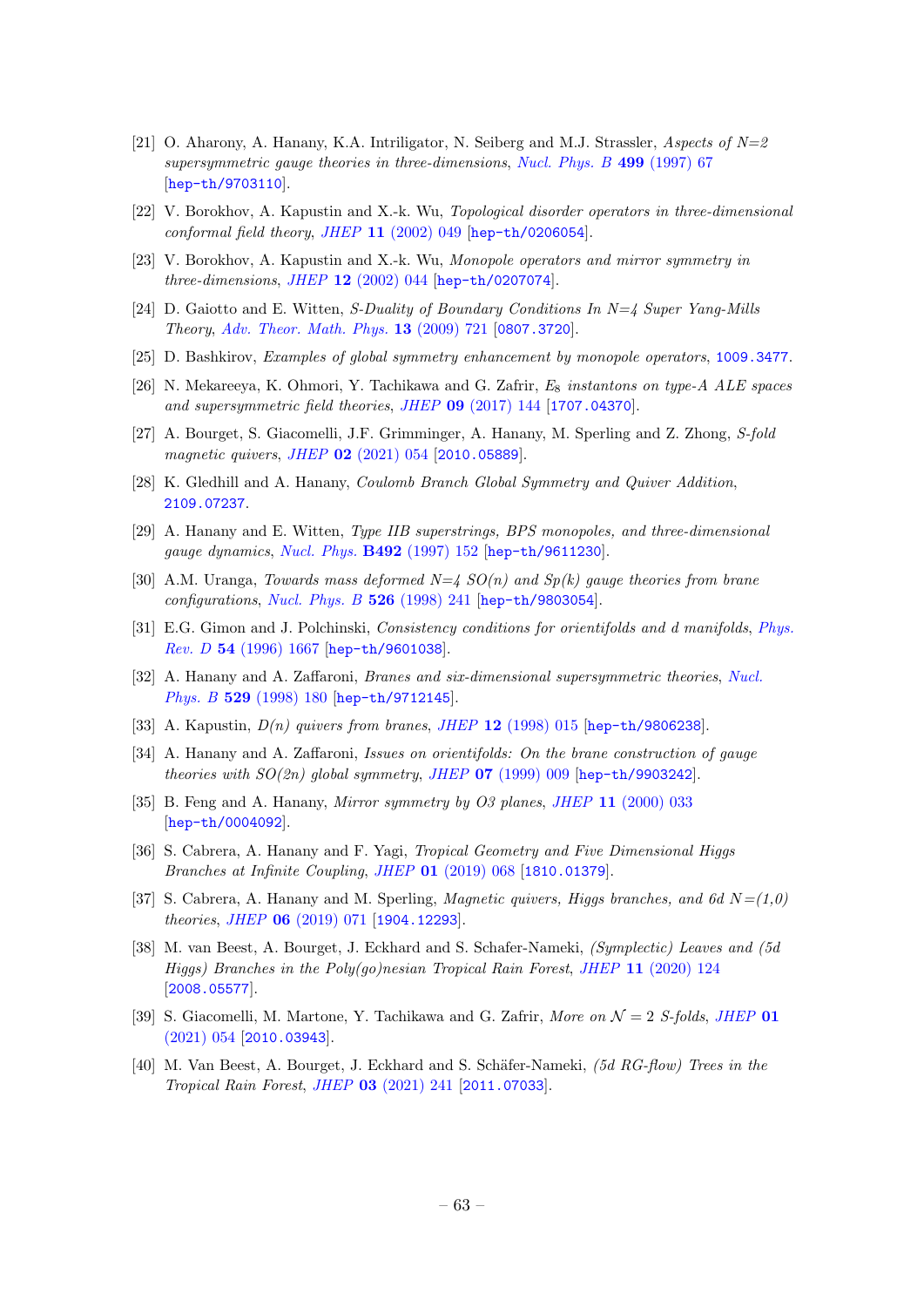- [41] C. Closset, S. Schafer-Nameki and Y.-N. Wang, Coulomb and Higgs Branches from Canonical Singularities: Part 0, JHEP 02 [\(2021\) 003](https://doi.org/10.1007/JHEP02(2021)003) [[2007.15600](https://arxiv.org/abs/2007.15600)].
- [42] C. Closset, S. Giacomelli, S. Schafer-Nameki and Y.-N. Wang, 5d and 4d SCFTs: Canonical Singularities, Trinions and S-Dualities, JHEP 05 [\(2021\) 274](https://doi.org/10.1007/JHEP05(2021)274) [[2012.12827](https://arxiv.org/abs/2012.12827)].
- <span id="page-64-0"></span>[43] M. van Beest and S. Giacomelli, Connecting 5d Higgs Branches via Fayet-Iliopoulos Deformations, [2110.02872](https://arxiv.org/abs/2110.02872).
- <span id="page-64-1"></span>[44] J. Distler, B. Ergun and F. Yan, Product SCFTs in Class-S, JHEP 02 [\(2021\) 164](https://doi.org/10.1007/JHEP02(2021)164) [[1711.04727](https://arxiv.org/abs/1711.04727)].
- <span id="page-64-2"></span>[45] J. Distler and B. Ergun, *Product SCFTs for the E<sub>7</sub> Theory*,  $1803.02425$ .
- <span id="page-64-3"></span>[46] D.R. Gulotta, C.P. Herzog and T. Nishioka, The ABCDEF's of Matrix Models for Supersymmetric Chern-Simons Theories, JHEP 04 [\(2012\) 138](https://doi.org/10.1007/JHEP04(2012)138) [[1201.6360](https://arxiv.org/abs/1201.6360)].
- <span id="page-64-4"></span>[47] D.H. Collingwood and W.M. McGovern, Nilpotent Orbits In Semisimple Lie Algebra: An Introduction, CRC Press (1993).
- <span id="page-64-5"></span>[48] A. Hanany and R. Kalveks, Quiver Theories for Moduli Spaces of Classical Group Nilpotent Orbits, JHEP 06 [\(2016\) 130](https://doi.org/10.1007/JHEP06(2016)130) [[1601.04020](https://arxiv.org/abs/1601.04020)].
- <span id="page-64-6"></span>[49] H. Kraft and C. Procesi, On the geometry of conjugacy classes in classical groupes., Commentarii mathematici Helvetici 57 (1982) 539.
- <span id="page-64-7"></span>[50] N. Seiberg, Five-dimensional SUSY field theories, nontrivial fixed points and string dynamics, [Phys. Lett. B](https://doi.org/10.1016/S0370-2693(96)01215-4) 388 (1996) 753 [[hep-th/9608111](https://arxiv.org/abs/hep-th/9608111)].
- <span id="page-64-8"></span>[51] D.R. Morrison and N. Seiberg, Extremal transitions and five-dimensional supersymmetric field theories, [Nucl. Phys. B](https://doi.org/10.1016/S0550-3213(96)00592-5) 483 (1997) 229 [[hep-th/9609070](https://arxiv.org/abs/hep-th/9609070)].
- <span id="page-64-9"></span>[52] O. Chacaltana and J. Distler, Tinkertoys for the  $D<sub>N</sub>$  series, JHEP 02 [\(2013\) 110](https://doi.org/10.1007/JHEP02(2013)110) [[1106.5410](https://arxiv.org/abs/1106.5410)].
- <span id="page-64-10"></span>[53] B. Ergun, Q. Hao, A. Neitzke and F. Yan, Factorized class S theories and surface defects, [2010.06722](https://arxiv.org/abs/2010.06722).
- <span id="page-64-11"></span>[54] G. Ferlito and A. Hanany, A tale of two cones: the Higgs Branch of  $Sp(n)$  theories with  $2n$ flavours, [1609.06724](https://arxiv.org/abs/1609.06724).
- <span id="page-64-12"></span>[55] A. Bourget, A. Dancer, J.F. Grimminger, A. Hanany, F. Kirwan and Z. Zhong, Orthosymplectic Implosions, [2103.05458](https://arxiv.org/abs/2103.05458).
- <span id="page-64-13"></span>[56] I. Brunner and A. Karch, Branes and six-dimensional fixed points, [Phys. Lett. B](https://doi.org/10.1016/S0370-2693(97)00935-0) 409 (1997) [109](https://doi.org/10.1016/S0370-2693(97)00935-0) [[hep-th/9705022](https://arxiv.org/abs/hep-th/9705022)].
- <span id="page-64-14"></span>[57] I. Brunner and A. Karch, Branes at orbifolds versus Hanany Witten in six-dimensions, JHEP 03 [\(1998\) 003](https://doi.org/10.1088/1126-6708/1998/03/003) [[hep-th/9712143](https://arxiv.org/abs/hep-th/9712143)].
- <span id="page-64-15"></span>[58] A. Hanany and G. Zafrir, Discrete Gauging in Six Dimensions, JHEP 07 [\(2018\) 168](https://doi.org/10.1007/JHEP07(2018)168) [[1804.08857](https://arxiv.org/abs/1804.08857)].
- [59] A. Hanany and M. Sperling, *Discrete quotients of 3-dimensional*  $\mathcal{N} = 4$  Coulomb branches via the cycle index, JHEP 08 [\(2018\) 157](https://doi.org/10.1007/JHEP08(2018)157) [[1807.02784](https://arxiv.org/abs/1807.02784)].
- <span id="page-64-16"></span>[60] A. Hanany and A. Zajac, Discrete Gauging in Coulomb branches of Three Dimensional  $\mathcal{N} = 4$  Supersymmetric Gauge Theories, JHEP 08 [\(2018\) 158](https://doi.org/10.1007/JHEP08(2018)158) [[1807.03221](https://arxiv.org/abs/1807.03221)].
- <span id="page-64-17"></span>[61] O.J. Ganor and A. Hanany, Small E(8) instantons and tensionless noncritical strings, [Nucl.](https://doi.org/10.1016/0550-3213(96)00243-X) Phys. B 474 [\(1996\) 122](https://doi.org/10.1016/0550-3213(96)00243-X) [[hep-th/9602120](https://arxiv.org/abs/hep-th/9602120)].